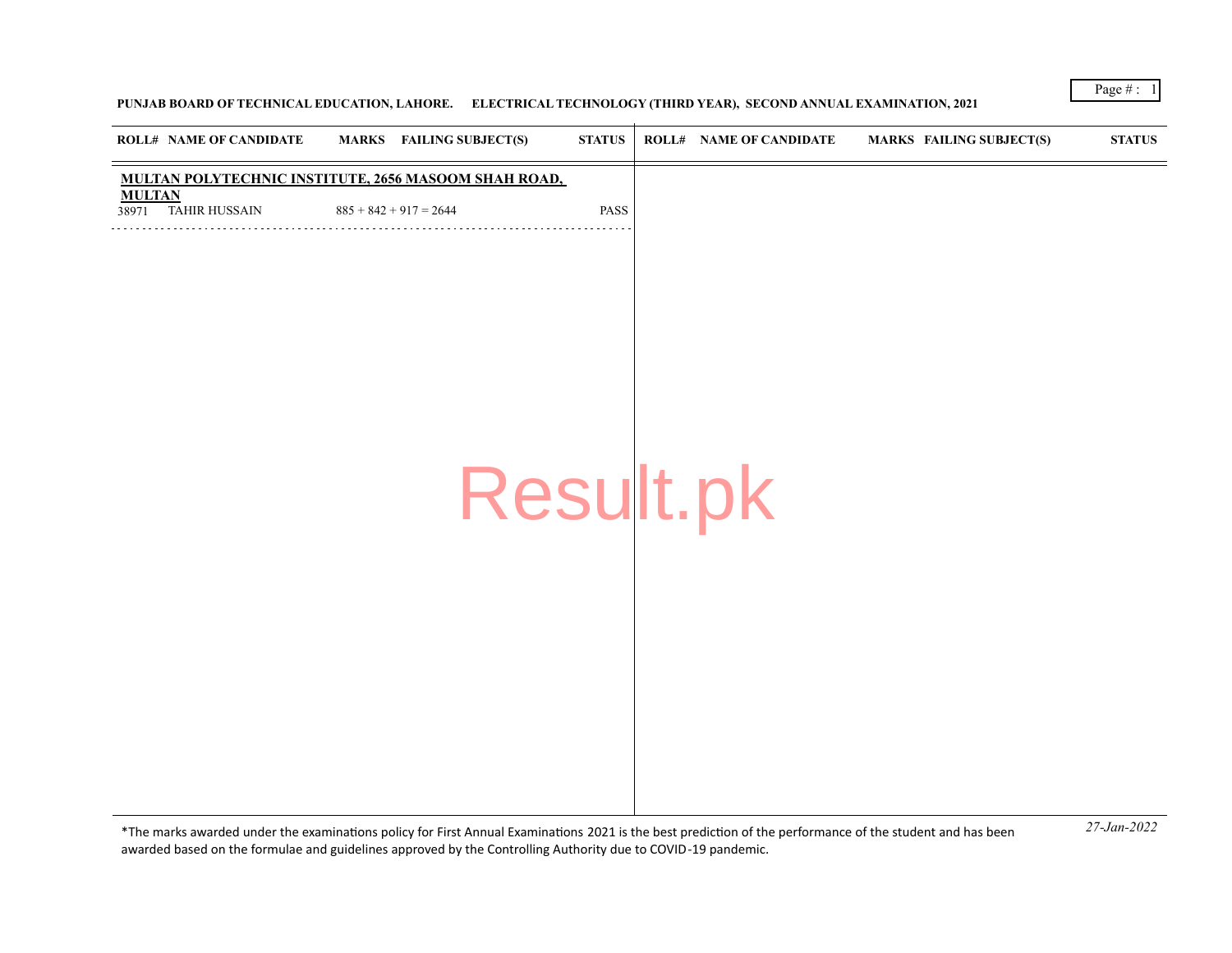## **PUNJAB BOARD OF TECHNICAL EDUCATION, LAHORE. ELECTRONICS TECHNOLOGY (THIRD YEAR), SECOND ANNUAL EXAMINATION, 2021**

| <b>ROLL# NAME OF CANDIDATE</b>                                |        | <b>MARKS</b> FAILING SUBJECT(S) | <b>STATUS</b> | <b>ROLL# NAME OF CANDIDATE</b> | <b>MARKS FAILING SUBJECT(S)</b> | $\bold{STATUS}$ |
|---------------------------------------------------------------|--------|---------------------------------|---------------|--------------------------------|---------------------------------|-----------------|
| SARGODHA POLYTECHNIC INSTITUTE, 47-46 A CIVIL LINE, JOHARABAD |        |                                 |               |                                |                                 |                 |
| (KHUSHAB)<br>SAUD AHMAD KHAN<br>38972                         | Absent |                                 | <b>ABSENT</b> |                                |                                 |                 |
|                                                               |        |                                 |               |                                |                                 |                 |
|                                                               |        |                                 |               |                                |                                 |                 |
|                                                               |        |                                 |               |                                |                                 |                 |
|                                                               |        |                                 |               |                                |                                 |                 |
|                                                               |        |                                 |               |                                |                                 |                 |
|                                                               |        |                                 |               |                                |                                 |                 |
|                                                               |        | Result.pk                       |               |                                |                                 |                 |
|                                                               |        |                                 |               |                                |                                 |                 |
|                                                               |        |                                 |               |                                |                                 |                 |
|                                                               |        |                                 |               |                                |                                 |                 |
|                                                               |        |                                 |               |                                |                                 |                 |
|                                                               |        |                                 |               |                                |                                 |                 |
|                                                               |        |                                 |               |                                |                                 |                 |
|                                                               |        |                                 |               |                                |                                 |                 |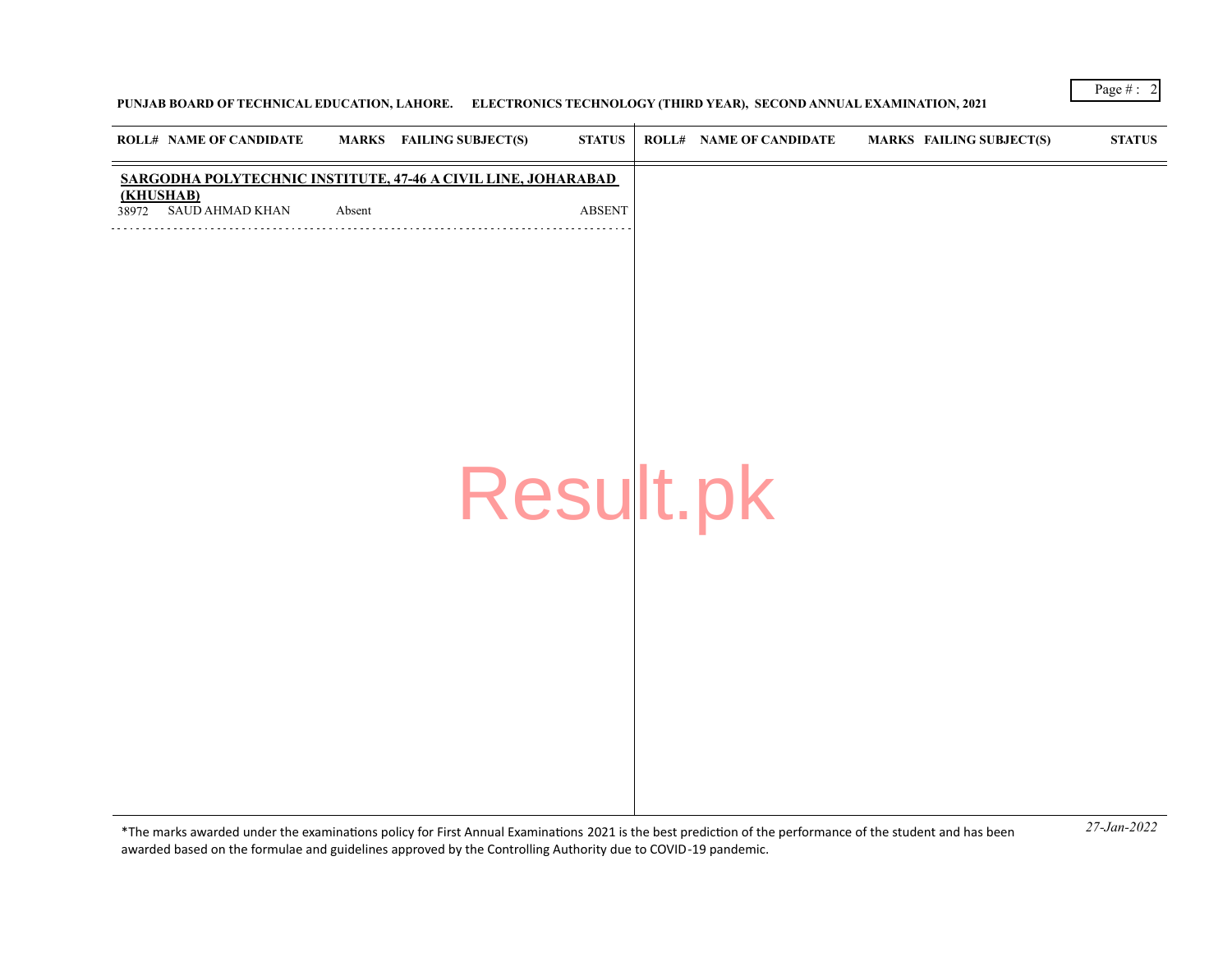**PUNJAB BOARD OF TECHNICAL EDUCATION, LAHORE. MECHANICAL TECHNOLOGY(REVISED COURSE) (THIRD YEAR), SECOND ANNUAL EXAMINATION, 2021**

|       | <b>ROLL# NAME OF CANDIDATE</b> | MARKS FAILING SUBJECT(S)                                                                  | <b>STATUS</b> | <b>ROLL# NAME OF CANDIDATE</b> | <b>MARKS FAILING SUBJECT(S)</b> | <b>STATUS</b> |
|-------|--------------------------------|-------------------------------------------------------------------------------------------|---------------|--------------------------------|---------------------------------|---------------|
|       |                                | <b>GOVERNMENT COLLEGE OF TECHNOLOGY, COLLEGE ROAD, LAYYAH</b>                             |               |                                |                                 |               |
| 38973 | KHALID MEHMOOD                 | ISL/PAK TH MT312(TH)<br>MT323(TH) MT332(TH)<br>MT343(TH) MT353(TH)<br>MT374(TH) MT382(TH) | <b>FAIL</b>   |                                |                                 |               |
|       |                                |                                                                                           |               |                                |                                 |               |
|       |                                |                                                                                           |               |                                |                                 |               |
|       |                                |                                                                                           |               |                                |                                 |               |
|       |                                |                                                                                           |               | Result.pk                      |                                 |               |
|       |                                |                                                                                           |               |                                |                                 |               |
|       |                                |                                                                                           |               |                                |                                 |               |
|       |                                |                                                                                           |               |                                |                                 |               |
|       |                                |                                                                                           |               |                                |                                 |               |
|       |                                |                                                                                           |               |                                |                                 |               |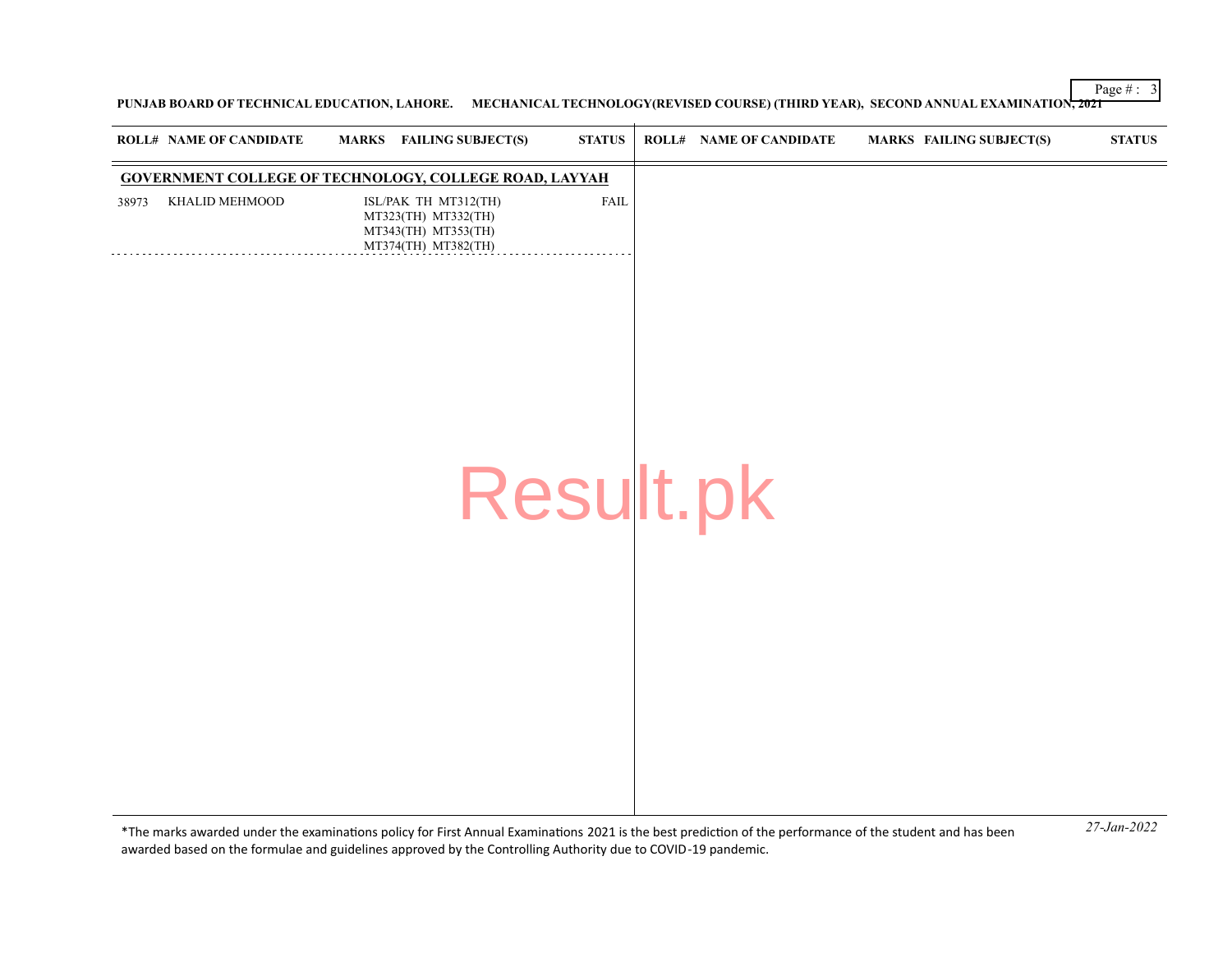# **PUNJAB BOARD OF TECHNICAL EDUCATION, LAHORE. CHEMICAL TECHNOLOGY(2006) (THIRD YEAR), SECOND ANNUAL EXAMINATION, 2021**

|       | <b>ROLL# NAME OF CANDIDATE</b>           | <b>FAILING SUBJECT(S)</b><br><b>MARKS</b> | <b>STATUS</b>                                 | <b>ROLL# NAME OF CANDIDATE</b> | <b>MARKS FAILING SUBJECT(S)</b> | $\bold{STATUS}$ |
|-------|------------------------------------------|-------------------------------------------|-----------------------------------------------|--------------------------------|---------------------------------|-----------------|
|       | POF INSTITUTE OF TECHNOLOGY, , WAH CANTT |                                           |                                               |                                |                                 |                 |
| 38974 | AHMED ALI                                | CHT324(TH)                                | Registration<br>cancelled due to<br>No Chance |                                |                                 |                 |
|       |                                          |                                           | Result.pk                                     |                                |                                 |                 |
|       |                                          |                                           |                                               |                                |                                 |                 |
|       |                                          |                                           |                                               |                                |                                 |                 |
|       |                                          |                                           |                                               |                                |                                 |                 |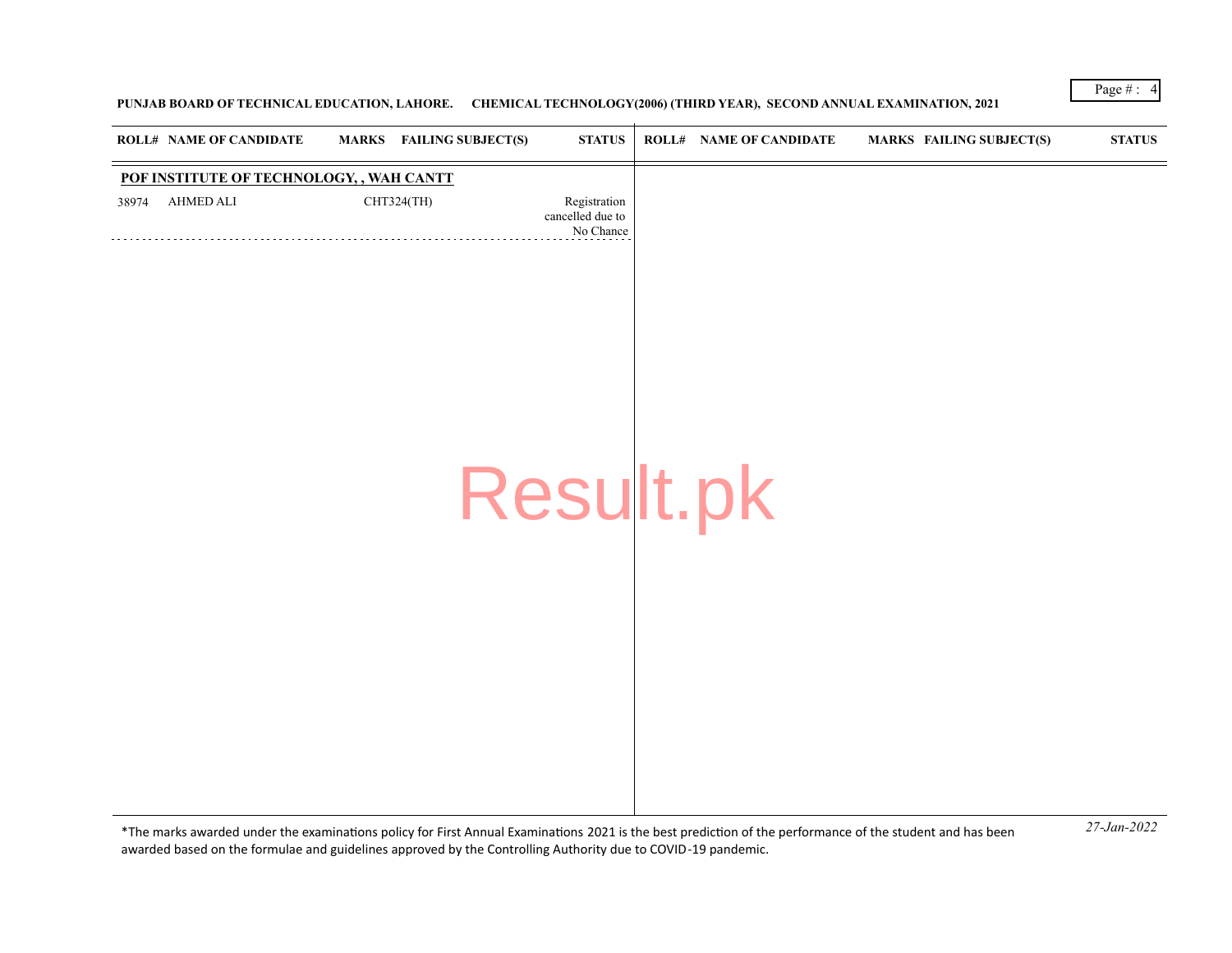## **PUNJAB BOARD OF TECHNICAL EDUCATION, LAHORE. CIVIL TECHNOLOGY(2006) (THIRD YEAR), SECOND ANNUAL EXAMINATION, 2021**

|                         | <b>ROLL# NAME OF CANDIDATE</b>                               | <b>MARKS</b> FAILING SUBJECT(S) | <b>STATUS</b>                                 | <b>ROLL# NAME OF CANDIDATE</b> | <b>MARKS FAILING SUBJECT(S)</b> | <b>STATUS</b> |
|-------------------------|--------------------------------------------------------------|---------------------------------|-----------------------------------------------|--------------------------------|---------------------------------|---------------|
|                         | SWEDISH INSTITUTE OF TECHNOLOGY, OUDHAR WAL CHOWK,           |                                 |                                               |                                |                                 |               |
| <b>CHAKWAL</b><br>38975 | MUBASSHAR ABBAS                                              | $655 + 671 + 641 = 1967$        | <b>PASS</b>                                   |                                |                                 |               |
|                         | JAPAN POLYTECHNIC INSTITUTE, , DHING SHAH ADDA               | .                               |                                               |                                |                                 |               |
| 38976                   | HAFIZ SADAQAT HUSSAIN $733 + 815 + 758 = 2306$               |                                 | <b>PASS</b>                                   |                                |                                 |               |
|                         | PUNJAB INSTITUTE OF ENGINEERING & TECHNOLOGY, ADJACENT       |                                 |                                               |                                |                                 |               |
| 38977                   | SHAHZADA MARKET, GHAZI ROAD, LAHORE<br>ASGHAR KHOKHAR        | $773 + 688 + 795 = 2256$        | <b>PASS</b>                                   |                                |                                 |               |
|                         | <b>GOVERNMENT COLLEGE OF TECHNOLOGY, , RASUL</b>             |                                 |                                               |                                |                                 |               |
| 38978                   | MUHAMMAD AHSAN                                               | CT344(TH)                       | Registration<br>cancelled due to<br>No Chance |                                |                                 |               |
| 38979                   | ADNAN IFFI KHAN                                              | $612 + 649 + 640 = 1901$        | <b>PASS</b>                                   |                                |                                 |               |
|                         | <b>GOVERNMENT COLLEGE OF TECHNOLOGY, PARIS ROAD, SIALKOT</b> |                                 |                                               |                                |                                 |               |
| 38980                   | <b>SHABBIR AHMED</b>                                         | $760 + 743 + 810 = 2313$        |                                               | <b>Ult.pk</b>                  |                                 |               |
|                         |                                                              |                                 |                                               |                                |                                 |               |
|                         |                                                              |                                 |                                               |                                |                                 |               |
|                         |                                                              |                                 |                                               |                                |                                 |               |
|                         |                                                              |                                 |                                               |                                |                                 |               |
|                         |                                                              |                                 |                                               |                                |                                 |               |
|                         |                                                              |                                 |                                               |                                |                                 |               |
|                         |                                                              |                                 |                                               |                                |                                 |               |
|                         |                                                              |                                 |                                               |                                |                                 |               |
|                         |                                                              |                                 |                                               |                                |                                 |               |
|                         |                                                              |                                 |                                               |                                |                                 |               |
|                         |                                                              |                                 |                                               |                                |                                 |               |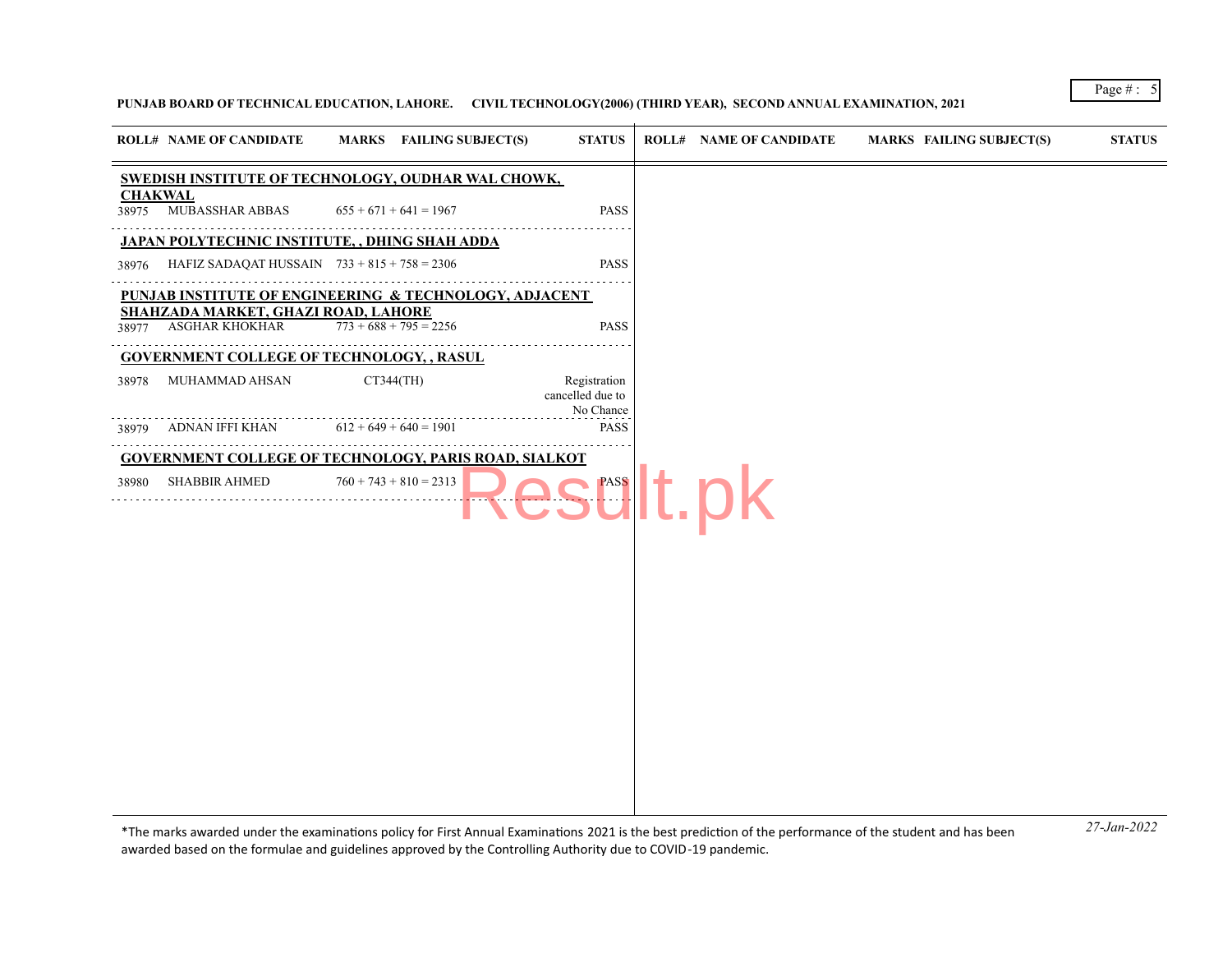## **PUNJAB BOARD OF TECHNICAL EDUCATION, LAHORE. CIVIL TECHNOLOGY(10) (THIRD YEAR), SECOND ANNUAL EXAMINATION, 2021**

|       | <b>ROLL# NAME OF CANDIDATE</b>                        | MARKS FAILING SUBJECT(S)                                         | <b>STATUS</b>                                 | <b>ROLL# NAME OF CANDIDATE</b> | <b>MARKS FAILING SUBJECT(S)</b> | <b>STATUS</b> |
|-------|-------------------------------------------------------|------------------------------------------------------------------|-----------------------------------------------|--------------------------------|---------------------------------|---------------|
|       |                                                       | <b>QUAID-E-AZAM COLLEGE OF ENGINEERING &amp; TECHNOLOGY, G.T</b> |                                               |                                |                                 |               |
| 38981 | ROAD, OPP. MODEL CITY, PATTOKI<br>MOAZAM ALI          | $738 + 642 + 852 = 2232$                                         | <b>PASS</b>                                   |                                |                                 |               |
|       |                                                       | RAWALPINDI POLYTECHNIC INSTITUTE, NE-273 TEPO ROAD,              |                                               |                                |                                 |               |
| 38982 | <b>RAWALPINDI</b><br>MUHAMMAD HASNAT<br><b>ASHRAF</b> | $693 + 694 + 696 = 2083$                                         | <b>PASS</b>                                   |                                |                                 |               |
|       |                                                       | PUNJAB INSTITUTE OF TECHNOLOGY, FAISAL TOWN, OPP. GOVT.          |                                               |                                |                                 |               |
| 38983 | DEGREE COLLEGE,, VEHARI<br><b>BASHIR AHMAD</b>        | Fail In First Year And Second Year                               | Registration<br>cancelled due to<br>No Chance |                                |                                 |               |
|       |                                                       |                                                                  |                                               |                                |                                 |               |
|       |                                                       |                                                                  |                                               |                                |                                 |               |
|       |                                                       |                                                                  |                                               |                                |                                 |               |
|       |                                                       |                                                                  | Result.pk                                     |                                |                                 |               |
|       |                                                       |                                                                  |                                               |                                |                                 |               |
|       |                                                       |                                                                  |                                               |                                |                                 |               |
|       |                                                       |                                                                  |                                               |                                |                                 |               |
|       |                                                       |                                                                  |                                               |                                |                                 |               |
|       |                                                       |                                                                  |                                               |                                |                                 |               |
|       |                                                       |                                                                  |                                               |                                |                                 |               |
|       |                                                       |                                                                  |                                               |                                |                                 |               |
|       |                                                       |                                                                  |                                               |                                |                                 |               |
|       |                                                       |                                                                  |                                               |                                |                                 |               |
|       |                                                       |                                                                  |                                               |                                |                                 |               |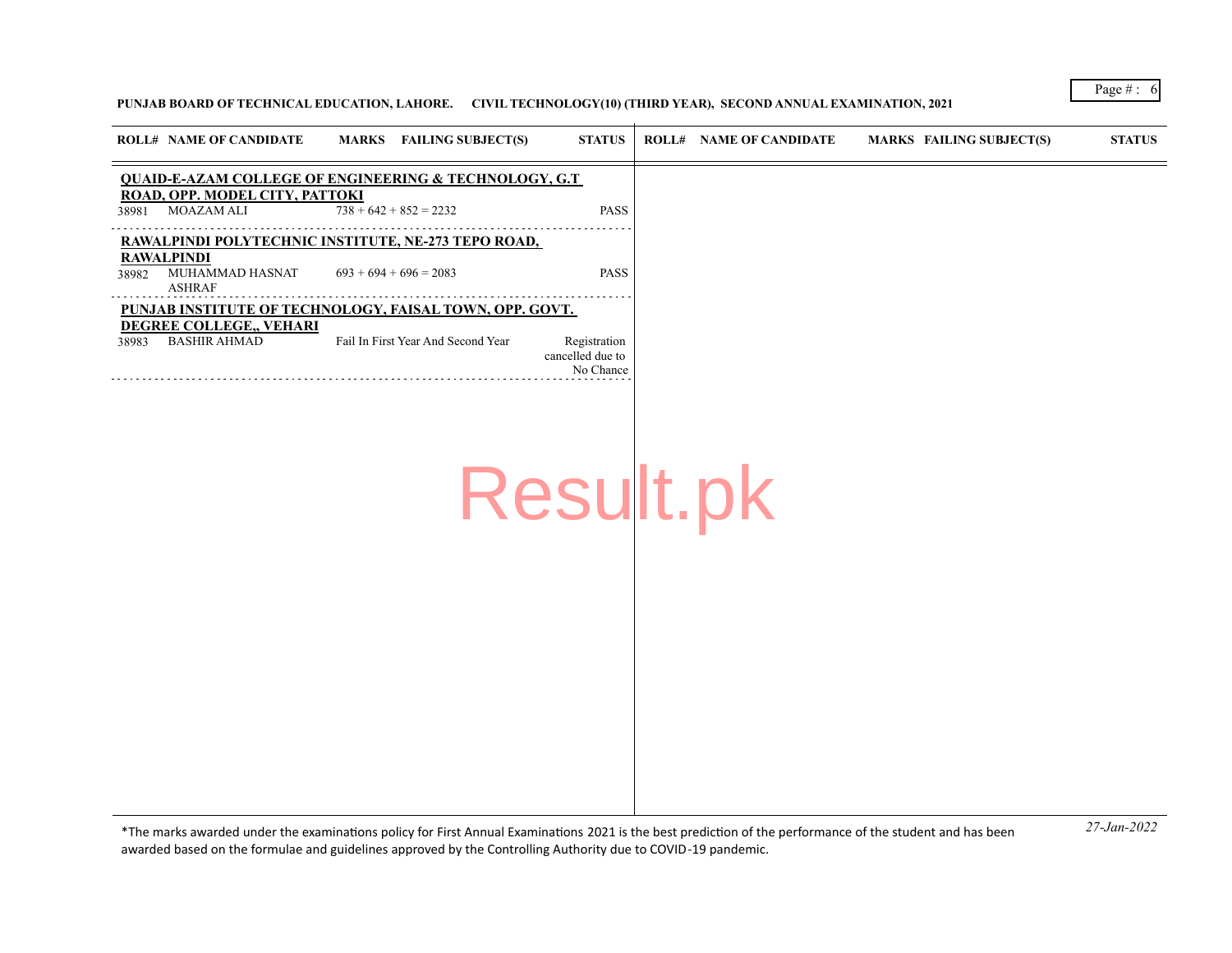**PUNJAB BOARD OF TECHNICAL EDUCATION, LAHORE. ELECTRICAL TECHNOLOGY(2006) (THIRD YEAR), SECOND ANNUAL EXAMINATION, 2021**

| <b>ROLL# NAME OF CANDIDATE</b>                                                                                                   | MARKS FAILING SUBJECT(S) | <b>STATUS</b>                                 |               | <b>ROLL# NAME OF CANDIDATE</b>                                    | <b>MARKS FAILING SUBJECT(S)</b>                                      | <b>STATUS</b>                                 |
|----------------------------------------------------------------------------------------------------------------------------------|--------------------------|-----------------------------------------------|---------------|-------------------------------------------------------------------|----------------------------------------------------------------------|-----------------------------------------------|
| <b>QUAID-E-AZAM COLLEGE OF ENGINEERING &amp; TECHNOLOGY,</b>                                                                     |                          |                                               |               |                                                                   | <b>GOVERNMENT COLLEGE OF TECHNOLOGY, QASIM PUR COLONY,</b>           |                                               |
| HAROONABAD ROAD, NEAR TABLIGHI MARKEZ, MOZA ISLAM PURA,<br><b>BAHAWALNAGAR</b><br>38984 MUHAMMAD JAVID AZEEM RI First Year + 817 |                          | <b>RL FIRST</b>                               | <b>MULTAN</b> | 38993 MUHAMMAD ABBAS                                              | $784 + 710 + 836 = 2330$                                             | <b>PASS</b>                                   |
|                                                                                                                                  |                          | <b>YEAR</b>                                   |               |                                                                   | SUPERIOR POLYTECHNIC INSTITUTE, CANAL BANK ALI TOWN,                 |                                               |
| <u>U.K INSTITUTE OF TECHNOLOGY, 26-A NEW SATELLITE TOWN,</u><br><b>BAHAWLPUR, BAHAWALPUR</b>                                     |                          |                                               |               | <b>SADIOABAD</b><br>38994 MUHAMMAD AMJAD $799 + 753 + 821 = 2373$ |                                                                      | <b>PASS</b>                                   |
| 38985 IFTIKHAR AHMAD                                                                                                             |                          | Registration<br>cancelled due to              |               |                                                                   | <b>QUAID-E-AZAM COLLEGE OF ENGINEERING &amp; TECHNOLOGY, 13-UMAR</b> |                                               |
|                                                                                                                                  |                          | No Chance                                     |               | <b>BLOCK SHADAB TOWN, SAHIWAL</b>                                 |                                                                      |                                               |
| <b>GOVERNMENT COLLEGE OF TECHNOLOGY, SAMANABAD, FAISALABAD</b><br>MOHSIN RAZA<br>38986                                           | $705 + 676 + 718 = 2099$ | <b>PASS</b>                                   |               | 38995 MUHAMMAD USMAN                                              | ET316(TH)                                                            | Registration<br>cancelled due to<br>No Chance |
|                                                                                                                                  |                          |                                               |               |                                                                   | MAKKAH COLLEGE OF TECHNOLOGY, TRAFFIC CHOWK, TALAGANG                |                                               |
| JINNAH POLYTECHNIC INSTITUTE, NEAR NOVALTY PULL SAMUNDRI<br><b>ROAD., FAISALABAD</b><br>38987 MUHAMMAD BILAL HYDER ET364(TH)     |                          | Registration<br>cancelled due to              |               | 38996 SHAH ABDUL GHANNI                                           | ET316(TH) ET364(TH)                                                  | Registration<br>cancelled due to<br>No Chance |
|                                                                                                                                  |                          | No Chance                                     |               |                                                                   |                                                                      |                                               |
| <b>GLOBAL COLLEGE OF TECHNOLOGY, CHOWK NOOR SHAH, KOT ADDU</b><br>38988 AZAM SHAHZAD                                             | ET316(TH)                | Registration<br>cancelled due to              |               |                                                                   |                                                                      |                                               |
|                                                                                                                                  |                          | No Chance                                     |               |                                                                   |                                                                      |                                               |
| PUNJAB POLYTECHNIC INSTITUTE, ALLAMA IQBAL ROAD, AL-HAMRA                                                                        |                          |                                               |               |                                                                   |                                                                      |                                               |
| <b>COMPLEX BOHARWALA CHOWK, NEAR RAILWAY STATION, LAHORE</b><br>38989 WAQAS AHMAD<br>ET316(TH)                                   |                          | Registration<br>cancelled due to<br>No Chance |               |                                                                   |                                                                      |                                               |
| 38990 MUHAMMAD ALI RAZA Absent                                                                                                   |                          | Registration<br>cancelled due to<br>No Chance |               |                                                                   |                                                                      |                                               |
| <b>GOVERNMENT COLLEGE OF TECHNOLOGY, COLLEGE ROAD, LAYYAH</b>                                                                    |                          |                                               |               |                                                                   |                                                                      |                                               |
| MUHAMMAD AMMAR<br>38991<br><b>HUSSAIN</b>                                                                                        | $762 + 760 + 806 = 2328$ | <b>PASS</b>                                   |               |                                                                   |                                                                      |                                               |
| <b>GOVERNMENT COLLEGE OF TECHNOLOGY, KALA BAGH ROAD, NEAR</b><br>BEROWLI RAILWAY STATION, MIANWALI                               |                          |                                               |               |                                                                   |                                                                      |                                               |
| 38992 IMDADULLAH                                                                                                                 | $ET316$ (TH)             | Registration<br>cancelled due to<br>No Chance |               |                                                                   |                                                                      |                                               |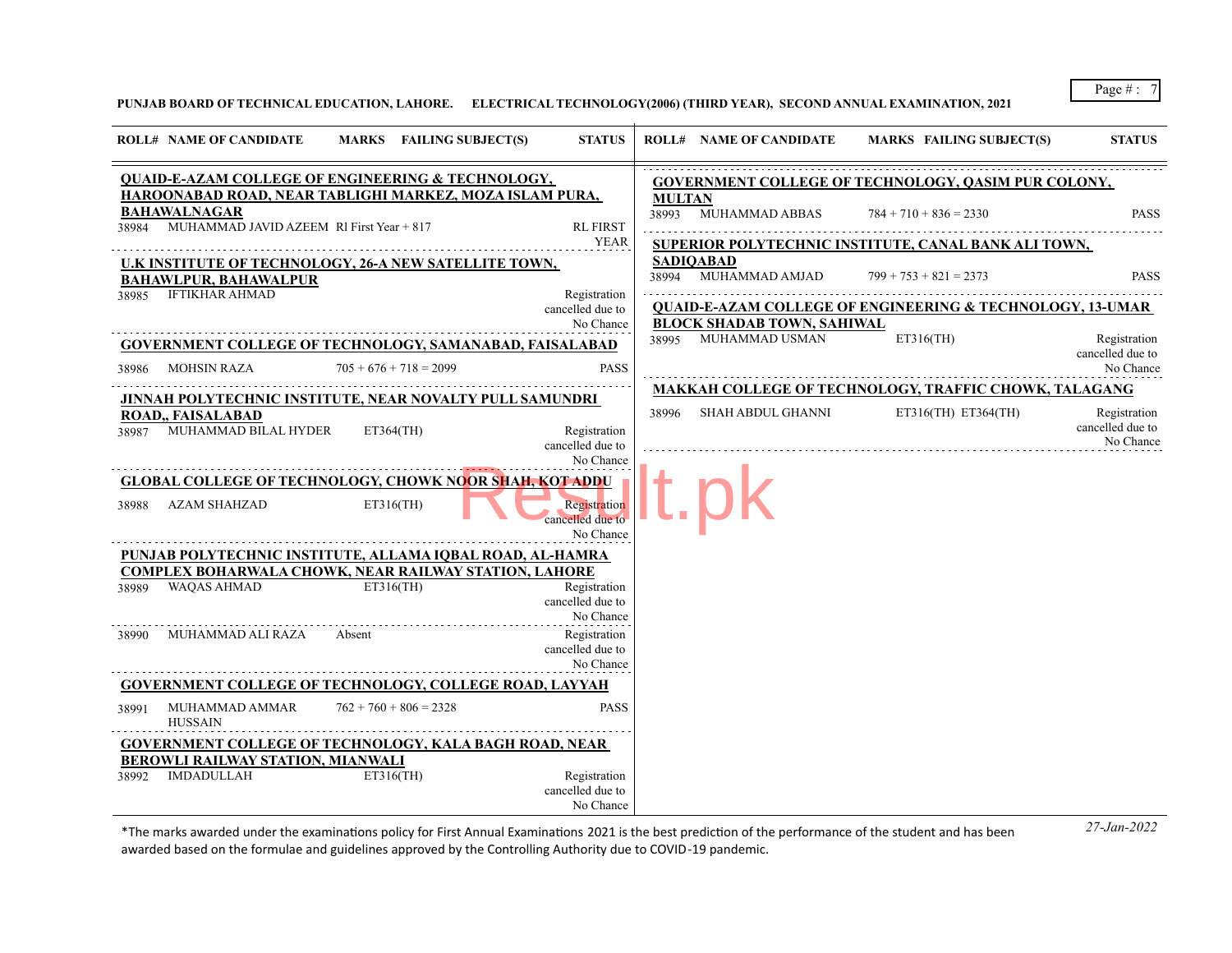## **PUNJAB BOARD OF TECHNICAL EDUCATION, LAHORE. ELECTRONICS TECHNOLOGY(2006) (THIRD YEAR), SECOND ANNUAL EXAMINATION, 2021**

|                           | <b>ROLL# NAME OF CANDIDATE</b>                        |        | MARKS FAILING SUBJECT(S)                                   | <b>STATUS</b>                                 | <b>ROLL# NAME OF CANDIDATE</b> | <b>MARKS FAILING SUBJECT(S)</b> | <b>STATUS</b> |
|---------------------------|-------------------------------------------------------|--------|------------------------------------------------------------|-----------------------------------------------|--------------------------------|---------------------------------|---------------|
|                           |                                                       |        | <b>GOVERNMENT COLLEGE OF TECHNOLOGY, QASIM PUR COLONY,</b> |                                               |                                |                                 |               |
| <b>MULTAN</b><br>38997    | TARIQ ALI                                             |        | $732 + 863 + 685 = 2280$                                   | <b>PASS</b>                                   |                                |                                 |               |
|                           |                                                       |        | SADIQABAD POLYTECHNIC INSTITUTE (CAMPUS- I), KLP ROAD,     |                                               |                                |                                 |               |
| <b>SADIQABAD</b><br>38998 | FAWAD RIAZ                                            |        | $697 + 767 + 709 = 2173$                                   | <b>PASS</b>                                   |                                |                                 |               |
|                           |                                                       |        | WAH SWEDISH INSTITUTE OF TECHNOLOGY, OPP. (RPR) WAH NOBEL  |                                               |                                |                                 |               |
| 38999                     | <b>G.T.ROAD, WAH CANTT</b><br><b>RAO SOHAIB HAYEE</b> | Absent |                                                            | Registration<br>cancelled due to<br>No Chance |                                |                                 |               |
|                           |                                                       |        |                                                            |                                               |                                |                                 |               |
|                           |                                                       |        |                                                            |                                               |                                |                                 |               |
|                           |                                                       |        |                                                            |                                               |                                |                                 |               |
|                           |                                                       |        | Result.pk                                                  |                                               |                                |                                 |               |
|                           |                                                       |        |                                                            |                                               |                                |                                 |               |

*27-Jan-2022* \*The marks awarded under the examinatons policy for First Annual Examinatons 2021 is the best predicton of the performance of the student and has been awarded based on the formulae and guidelines approved by the Controlling Authority due to COVID-19 pandemic.

Page # : 8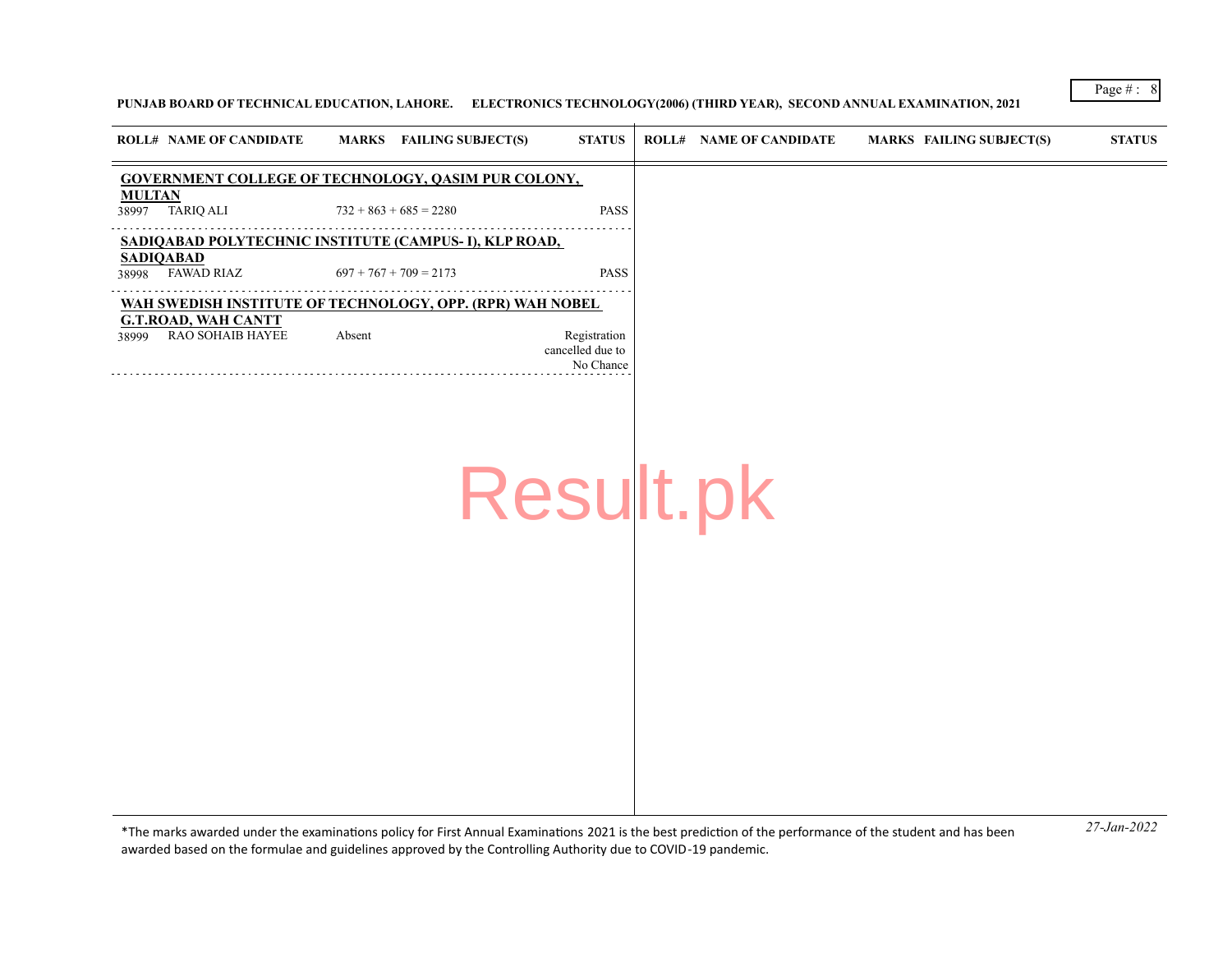# **PUNJAB BOARD OF TECHNICAL EDUCATION, LAHORE. MECHANICAL TECHNOLOGY(2006) (THIRD YEAR), SECOND ANNUAL EXAMINATION, 2021**

| DR A. Q. KHAN INSTITUTE OF TECHNOLOGY, MULTAN ROAD CHAH<br><b>MIANA, MIANWALI</b><br>$781 + 703 + 733 = 2217$<br><b>PASS</b><br>ZAFAR IQBAL<br>39000<br><b>SWEDISH INSTITUTE OF TECHNOLOGY, OPP. GRID STATION, VEHARI</b> |  |
|---------------------------------------------------------------------------------------------------------------------------------------------------------------------------------------------------------------------------|--|
|                                                                                                                                                                                                                           |  |
|                                                                                                                                                                                                                           |  |
|                                                                                                                                                                                                                           |  |
| <b>CHOWK, MULTAN</b><br>MUHAMMAD YASIR FAREED Fail In Second Year<br>Registration<br>39001<br>cancelled due to<br>No Chance                                                                                               |  |
| $732 + 765 + 740 = 2237$<br>TOQEER MANZOOR<br><b>PASS</b><br>39002                                                                                                                                                        |  |
| WAH SWEDISH INSTITUTE OF TECHNOLOGY, OPP. (RPR) WAH NOBEL                                                                                                                                                                 |  |
| <b>G.T.ROAD, WAH CANTT</b><br>HAFIZ MUHAMMAD RAZA $703 + 699 + 760 = 2162$<br><b>PASS</b><br>39003                                                                                                                        |  |
| $801 + 791 + 749 = 2341$<br>MUHAMMAD IMRAN<br><b>PASS</b><br>39004                                                                                                                                                        |  |

*27-Jan-2022* \*The marks awarded under the examinatons policy for First Annual Examinatons 2021 is the best predicton of the performance of the student and has been awarded based on the formulae and guidelines approved by the Controlling Authority due to COVID-19 pandemic.

Page # : 9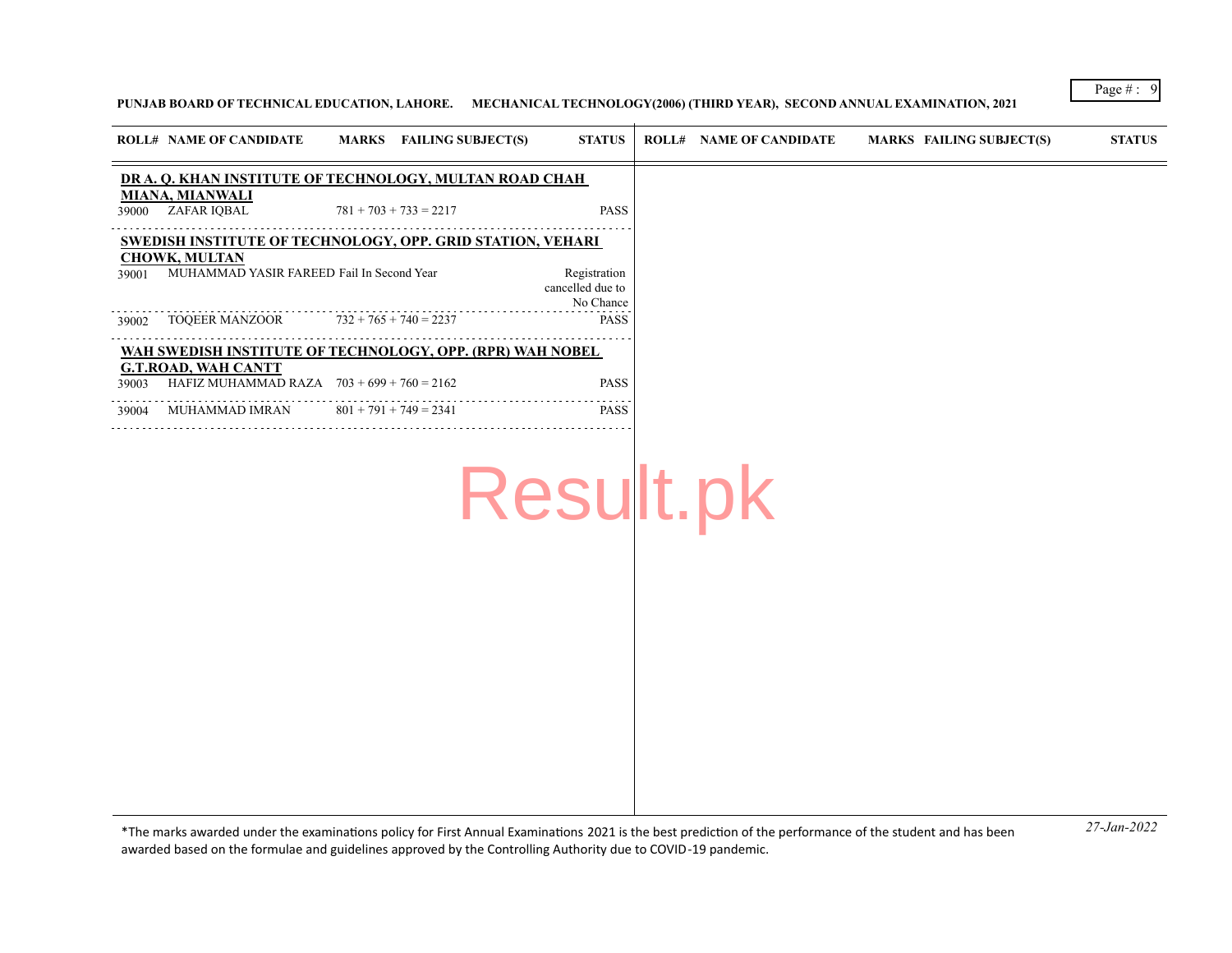## **PUNJAB BOARD OF TECHNICAL EDUCATION, LAHORE. MECHANICAL TECHNOLOGY(09) (THIRD YEAR), SECOND ANNUAL EXAMINATION, 2021**

|       | <b>ROLL# NAME OF CANDIDATE</b>                                                    |        | <b>MARKS</b> FAILING SUBJECT(S) | <b>STATUS</b>                                 | <b>ROLL# NAME OF CANDIDATE</b> | <b>MARKS FAILING SUBJECT(S)</b> | <b>STATUS</b> |
|-------|-----------------------------------------------------------------------------------|--------|---------------------------------|-----------------------------------------------|--------------------------------|---------------------------------|---------------|
|       | LAHORE POLYTECHNIC INSTITUTE, BAND ROAD NEAR CHOWK YATEEM<br><b>KHANA, LAHORE</b> |        |                                 |                                               |                                |                                 |               |
| 39005 | <b>SARMAD YAQUB</b>                                                               | Absent |                                 | Registration<br>cancelled due to<br>No Chance |                                |                                 |               |
|       |                                                                                   |        |                                 |                                               |                                |                                 |               |
|       |                                                                                   |        |                                 |                                               |                                |                                 |               |
|       |                                                                                   |        |                                 |                                               |                                |                                 |               |
|       |                                                                                   |        |                                 |                                               |                                |                                 |               |
|       |                                                                                   |        |                                 |                                               |                                |                                 |               |
|       |                                                                                   |        |                                 | Result.pk                                     |                                |                                 |               |
|       |                                                                                   |        |                                 |                                               |                                |                                 |               |
|       |                                                                                   |        |                                 |                                               |                                |                                 |               |
|       |                                                                                   |        |                                 |                                               |                                |                                 |               |
|       |                                                                                   |        |                                 |                                               |                                |                                 |               |
|       |                                                                                   |        |                                 |                                               |                                |                                 |               |
|       |                                                                                   |        |                                 |                                               |                                |                                 |               |
|       |                                                                                   |        |                                 |                                               |                                |                                 |               |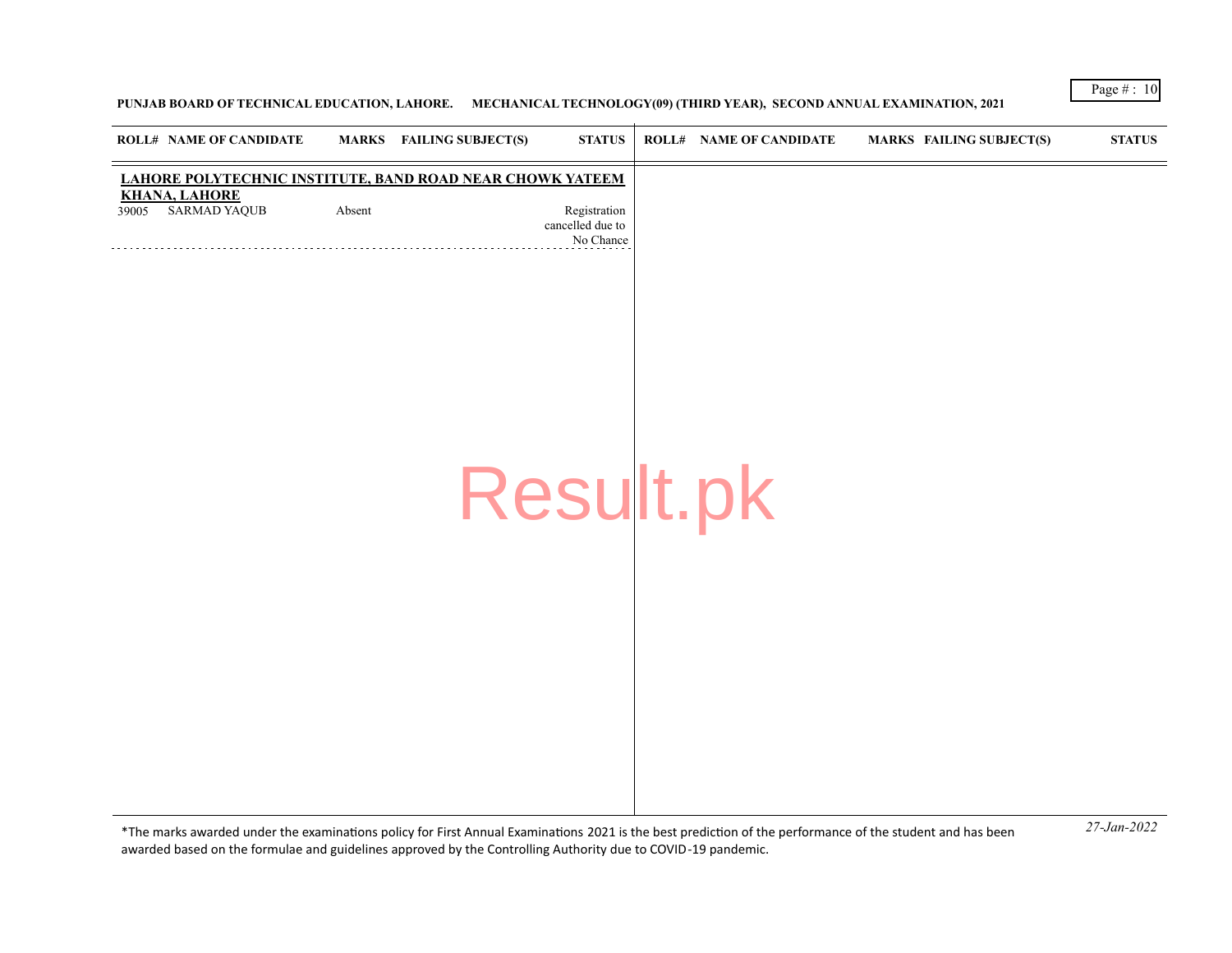# **PUNJAB BOARD OF TECHNICAL EDUCATION, LAHORE. ARCHITECTURE TECHNOLOGY (2014) (THIRD YEAR), SECOND ANNUAL EXAMINATION, 2021**

|       | <b>ROLL# NAME OF CANDIDATE</b>                  | <b>MARKS</b> FAILING SUBJECT(S)                                       | <b>STATUS</b>                                 | <b>ROLL# NAME OF CANDIDATE</b> | <b>MARKS FAILING SUBJECT(S)</b> | <b>STATUS</b> |
|-------|-------------------------------------------------|-----------------------------------------------------------------------|-----------------------------------------------|--------------------------------|---------------------------------|---------------|
|       |                                                 | <b>CHRISTIAN TECHNICAL TRAINING CENTRE, P.O.BOX NO. 90 CIVIL LINE</b> |                                               |                                |                                 |               |
| 39006 | <b>CHURCH ROAD,, GUJRANWALA</b><br>ARSLAN AHMAD | <b>ISL/PAK</b>                                                        | <b>FAIL</b>                                   |                                |                                 |               |
| 39007 | ABOUBAKAR TAYYAB                                | ARCH343(TH)                                                           | FAIL                                          |                                |                                 |               |
|       |                                                 | <u>AHMAD HASSAN POLYTECHNIC INSTITUTE, DEV SAMAJ ROAD, LAHORE</u>     |                                               |                                |                                 |               |
| 39008 | HAIDER ALI CHAND                                | ARCH362                                                               | <b>FAIL</b>                                   |                                |                                 |               |
| 39009 | MUHAMMAD UMAR RAFIQ Absent                      |                                                                       | Registration<br>cancelled due to<br>No Chance |                                |                                 |               |
|       |                                                 | <b>GOVERNMENT COLLEGE OF TECHNOLOGY, RAILWAY ROAD, LAHORE</b>         |                                               |                                |                                 |               |
| 39010 | <b>FARMAISH MASIH</b>                           | Absent                                                                | <b>ABSENT</b>                                 |                                |                                 |               |
| 39011 | <b>ABRAR AHMAD</b>                              | Absent                                                                | ABSENT                                        |                                |                                 |               |
| 39012 | SHAHZAIB                                        | ARCH362                                                               | <b>FAIL</b>                                   |                                |                                 |               |
| 39013 | <b>GULZAIB KHAN</b>                             | $668 +$ Fail In Second Year + 508                                     | <b>RL SECOND</b><br><b>YEAR</b>               |                                |                                 |               |
| 39014 | HAMZA REHMAN BUTT                               | Fail In First Year + 593 + $489$                                      | <b>RL FIRST</b><br><b>YEAR</b>                |                                |                                 |               |
|       |                                                 |                                                                       |                                               |                                |                                 |               |
|       |                                                 |                                                                       |                                               |                                |                                 |               |
|       |                                                 |                                                                       |                                               |                                |                                 |               |
|       |                                                 |                                                                       |                                               |                                |                                 |               |
|       |                                                 |                                                                       |                                               |                                |                                 |               |
|       |                                                 |                                                                       |                                               |                                |                                 |               |
|       |                                                 |                                                                       |                                               |                                |                                 |               |
|       |                                                 |                                                                       |                                               |                                |                                 |               |
|       |                                                 |                                                                       |                                               |                                |                                 |               |
|       |                                                 |                                                                       |                                               |                                |                                 |               |

*27-Jan-2022* \*The marks awarded under the examinatons policy for First Annual Examinatons 2021 is the best predicton of the performance of the student and has been awarded based on the formulae and guidelines approved by the Controlling Authority due to COVID-19 pandemic.

Page # : 11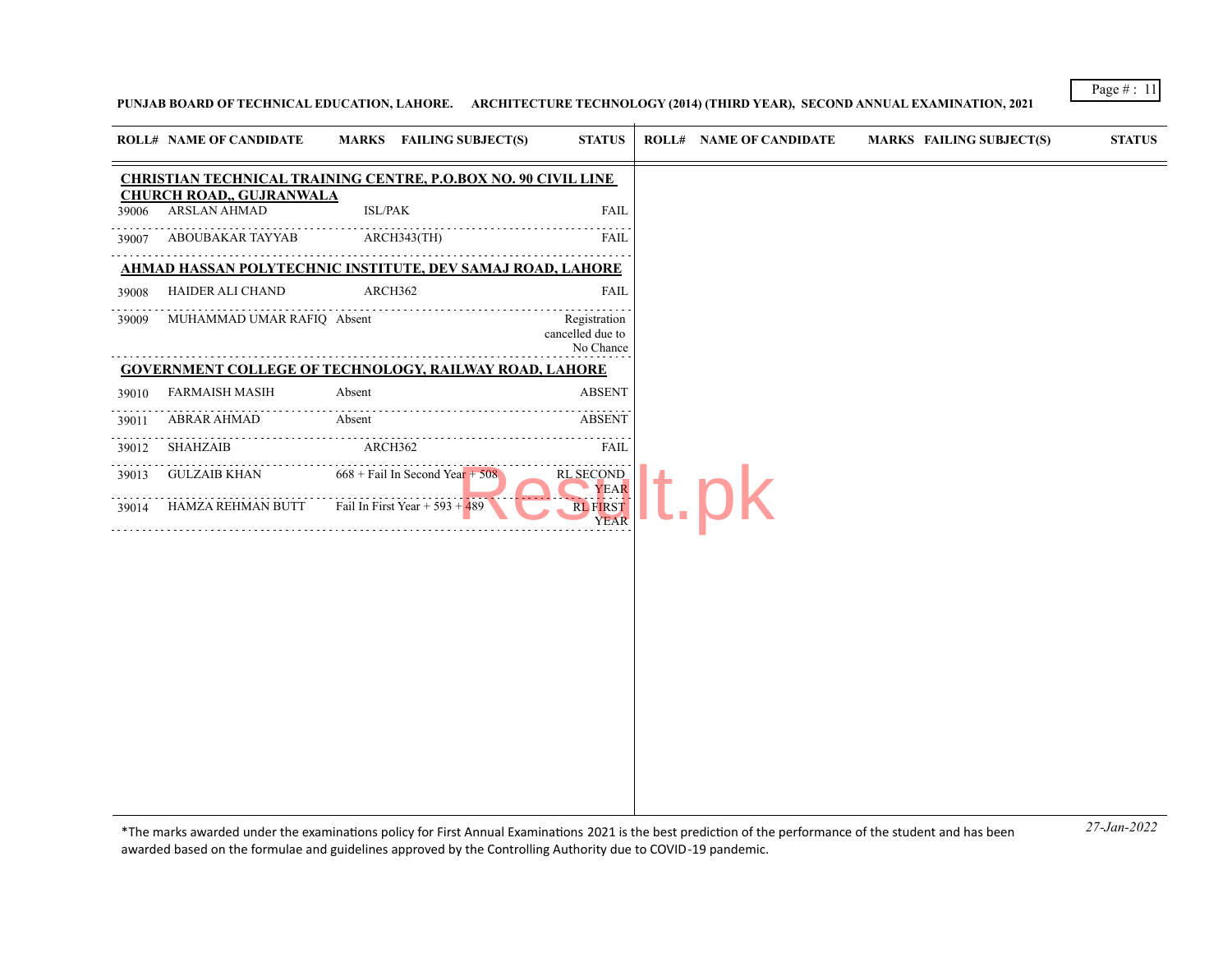## **PUNJAB BOARD OF TECHNICAL EDUCATION, LAHORE. AUTOMATION TECHNOLOGY(12) (THIRD YEAR), SECOND ANNUAL EXAMINATION, 2021**

|       | <b>ROLL# NAME OF CANDIDATE</b>                      |                          | MARKS FAILING SUBJECT(S) | <b>STATUS</b> | <b>ROLL# NAME OF CANDIDATE</b> | <b>MARKS FAILING SUBJECT(S)</b> | <b>STATUS</b> |
|-------|-----------------------------------------------------|--------------------------|--------------------------|---------------|--------------------------------|---------------------------------|---------------|
|       | GOVERNMENT SWEDISH PAKISTANI COLLEGE OF TECHNOLOGY, |                          |                          |               |                                |                                 |               |
| 39015 | REHMAN SHAHEED ROAD, GUJRAT<br>MARSAD MEHMOOD       | $859 + 948 + 805 = 2612$ |                          | PASS          |                                |                                 |               |
| 39016 | SYED MUHAMMAD ALI<br><b>HASNAIN</b>                 | $AT363$ (TH)             | .                        | FAIL          |                                |                                 |               |
| 39017 | <b>USAMA ARSHAD</b>                                 | $856 + 847 + 747 = 2450$ |                          | <b>PASS</b>   |                                |                                 |               |
|       |                                                     |                          | Result.pk                |               |                                |                                 |               |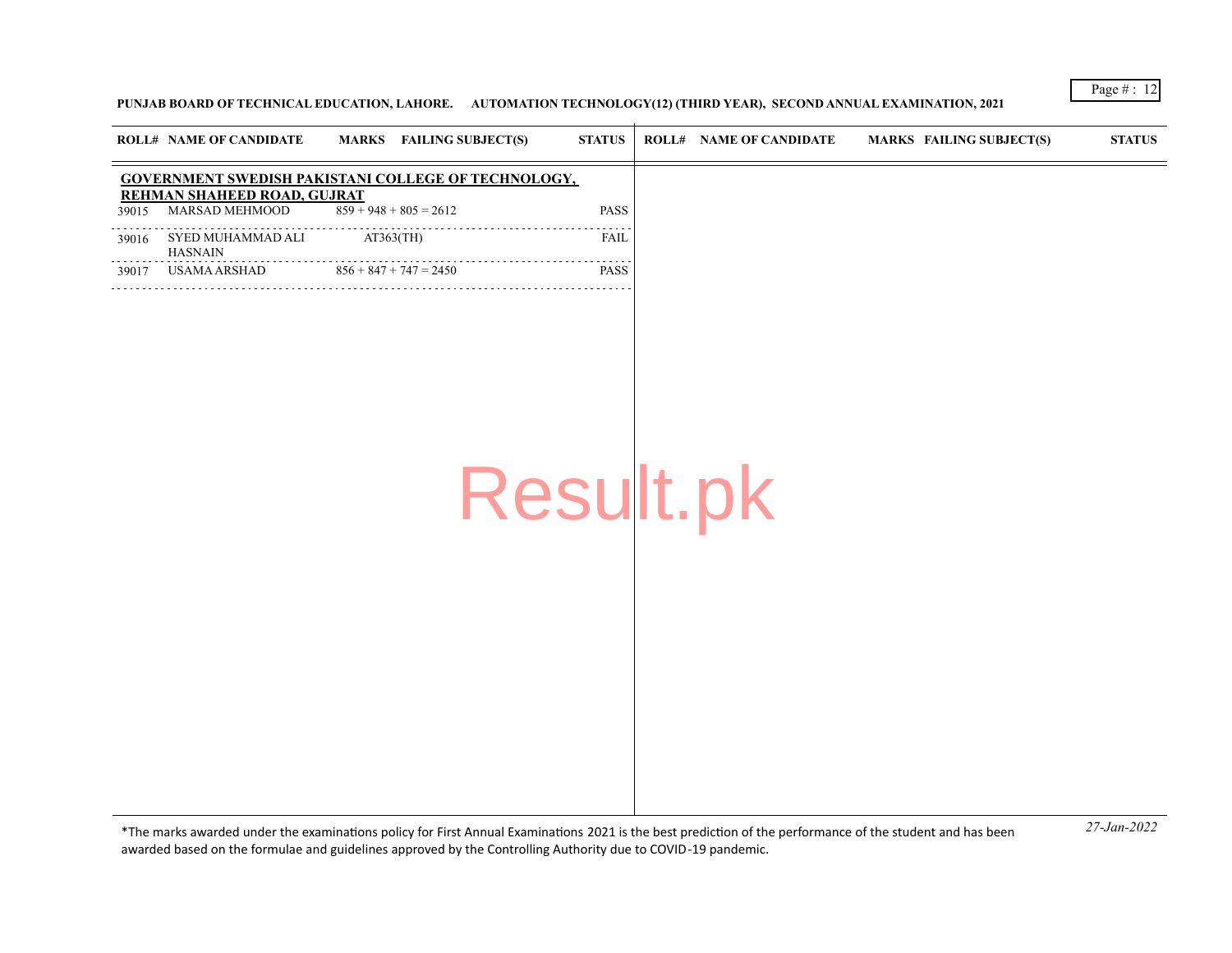## **PUNJAB BOARD OF TECHNICAL EDUCATION, LAHORE. BIO-MEDICAL TECHNOLOGY(12) (THIRD YEAR), SECOND ANNUAL EXAMINATION, 2021**

| <b>ROLL# NAME OF CANDIDATE</b>                 | MARKS FAILING SUBJECT(S)                                 | <b>STATUS</b> | <b>ROLL# NAME OF CANDIDATE</b> | <b>MARKS FAILING SUBJECT(S)</b> | <b>STATUS</b> |
|------------------------------------------------|----------------------------------------------------------|---------------|--------------------------------|---------------------------------|---------------|
| <b>GRAPHIC ARTS, ALLAMA IQBAL TOWN, LAHORE</b> | <b>GOVERNMENT COLLEGE OF TECHNOLOGY FOR PRINTING AND</b> |               |                                |                                 |               |
| 39018 MUHAMMAD TAHIR                           | BMI312(TH) BMI324(TH)<br><b>BMI354(TH)</b>               | ${\rm FAIL}$  |                                |                                 |               |
|                                                |                                                          |               |                                |                                 |               |
|                                                |                                                          |               |                                |                                 |               |
|                                                |                                                          |               |                                |                                 |               |
|                                                |                                                          |               |                                |                                 |               |
|                                                |                                                          |               |                                |                                 |               |
|                                                |                                                          |               |                                |                                 |               |
|                                                |                                                          |               |                                |                                 |               |
|                                                | Result.pk                                                |               |                                |                                 |               |
|                                                |                                                          |               |                                |                                 |               |
|                                                |                                                          |               |                                |                                 |               |
|                                                |                                                          |               |                                |                                 |               |
|                                                |                                                          |               |                                |                                 |               |
|                                                |                                                          |               |                                |                                 |               |
|                                                |                                                          |               |                                |                                 |               |
|                                                |                                                          |               |                                |                                 |               |
|                                                |                                                          |               |                                |                                 |               |
|                                                |                                                          |               |                                |                                 |               |

*27-Jan-2022* \*The marks awarded under the examinatons policy for First Annual Examinatons 2021 is the best predicton of the performance of the student and has been awarded based on the formulae and guidelines approved by the Controlling Authority due to COVID-19 pandemic.

Page # : 13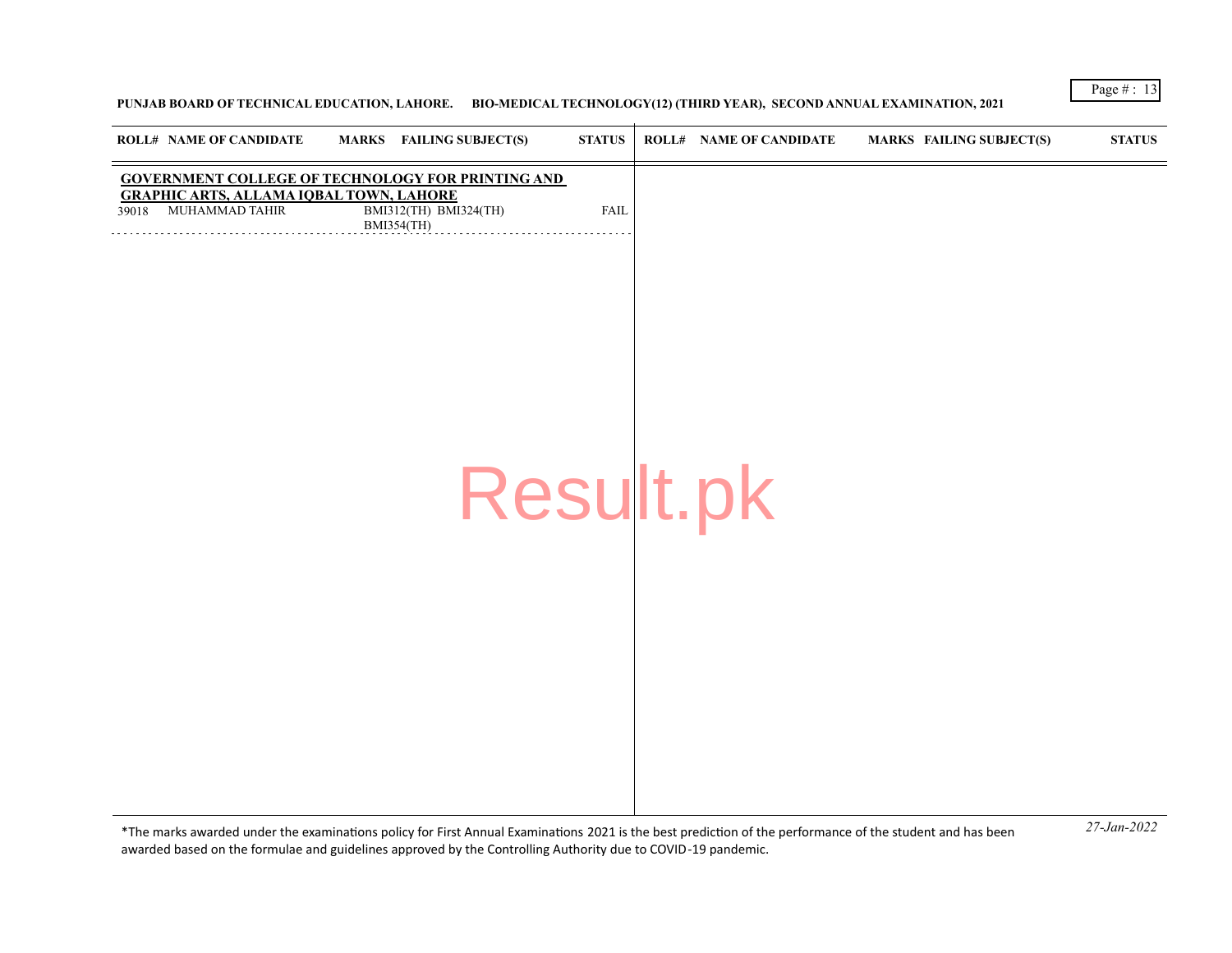**PUNJAB BOARD OF TECHNICAL EDUCATION, LAHORE. CHEMICAL TECHNOLOGY (2014) (THIRD YEAR), SECOND ANNUAL EXAMINATION, 2021**

|               | <b>ROLL# NAME OF CANDIDATE</b>                     | MARKS FAILING SUBJECT(S)                                                      | <b>STATUS</b>                 |                   | <b>ROLL# NAME OF CANDIDATE</b>                                           | <b>MARKS FAILING SUBJECT(S)</b>                                   | <b>STATUS</b>                   |
|---------------|----------------------------------------------------|-------------------------------------------------------------------------------|-------------------------------|-------------------|--------------------------------------------------------------------------|-------------------------------------------------------------------|---------------------------------|
|               |                                                    | MIR CHAKAR KHAN RIND UNIVERSITY OF TECHNOLOGY,, SAKHI                         |                               | 39031             | WASEEMULLAH                                                              | $939 + 1002 + 963 = 2904$                                         | <b>PASS</b>                     |
|               | SARWAR ROAD, DERA GHAZI KHAN<br>39019 SALEEM ABBAS | Absent                                                                        | <b>ABSENT</b>                 | <b>MULTAN</b>     |                                                                          | <b>MULTAN POLYTECHNIC INSTITUTE, 2656 MASOOM SHAH ROAD,</b>       |                                 |
|               |                                                    | <b>SCIENCE INSTITUTE OF TECHNOLOGY, MOHSIN TOWN PULL DATT,</b>                |                               |                   | 39032 ABDUL RAZZAO                                                       | Absent                                                            | <b>ABSENT</b>                   |
|               | <b>DERA GHAZI KHAN</b><br>39020 SALMAN ZAFFAR      | $665 + 863 + 846 = 2374$                                                      | <b>PASS</b>                   | 39033             | SAYYAD ARSLAN ZAFAR Absent                                               |                                                                   | ABSENT                          |
|               |                                                    | SITARA INSTITUTE OF MANAGEMENT & TECHNOLOGY (CAMPUS-II),                      |                               |                   |                                                                          | <b>SWEDISH INSTITUTE OF TECHNOLOGY, OPP. GRID STATION, VEHARI</b> |                                 |
|               | <b>FAISALABAD</b>                                  | 32-KM SHEIKHUPURA ROAD SITARA CHEMICAL INDUSTRIES,                            |                               |                   | <b>CHOWK, MULTAN</b><br>39034 MUHAMMAD AFAO                              | <b>TH</b>                                                         | <b>FAIL</b>                     |
|               | 39021 MUHAMMAD ASIM NISAR                          | CHT314(REV)(TH)                                                               | <b>FAIL</b>                   |                   |                                                                          | <b>GOVERNMENT (CMYB) COLLEGE OF TECHNOLOGY, JHELUM ROAD,</b>      |                                 |
|               |                                                    | CHT324(REV)(TH)<br>CHT335(REV)(TH) CHT343(TH)<br>TH                           |                               |                   | PIND DADAN KHAN<br>39035 MUHAMMAD BILAL CHT314(REV)(TH)<br><b>MASOOD</b> |                                                                   | <b>FAIL</b>                     |
| 39022         | MUHAMMAD SUFYAN                                    | CHT314(REV)(TH)<br>CHT335(REV)(TH) TH                                         | <b>FAIL</b>                   |                   | 39036 NAQI HAIDER                                                        | $570 +$ Fail In Second Year + 748                                 | <b>RL SECOND</b><br><b>YEAR</b> |
| 39023         | <b>TALHA ARIF</b>                                  | Absent                                                                        | <b>ABSENT</b>                 |                   |                                                                          | <b>SWEDISH INSTITUTE OF TECHNOLOGY, , RAHIM YAR KHAN</b>          |                                 |
| 39024         | MUHAMMAD AHMAD RAZA Absent<br><b>FAROOOI</b>       |                                                                               | <b>ABSENT</b>                 | 39037             | <b>ABDUL REHMAN</b>                                                      | <b>TH</b>                                                         | <b>FAIL</b>                     |
|               |                                                    | <b>GOVERNMENT COLLEGE OF TECHNOLOGY, 15KM CHINIOT ROAD,</b>                   |                               |                   | 39038 SHEHROZ UAZ                                                        | Absent                                                            | <b>ABSENT</b>                   |
| <b>JHANG</b>  | 39025 IHSAN ULLAH                                  |                                                                               | FAIL                          |                   | POF INSTITUTE OF TECHNOLOGY, , WAH CANTT                                 |                                                                   |                                 |
|               |                                                    | CHT314(REV)(TH) CHT343(TH)<br><b>TH</b>                                       |                               | 39039             | MUHAMMAD DAWOOD                                                          | $712 + 943 + 904 = 2559$                                          | <b>PASS</b>                     |
|               | 39026 ZAWAR HUSSAIN                                | Absent                                                                        | <b>ABSENT</b>                 |                   |                                                                          |                                                                   |                                 |
|               |                                                    | GOVERNMENT COLLEGE OF TECHNOLOGY, QASIM PUR COLONY,                           |                               |                   |                                                                          | WAH SWEDISH INSTITUTE OF TECHNOLOGY, OPP. (RPR) WAH NOBEL         |                                 |
| <b>MULTAN</b> |                                                    |                                                                               |                               | 39040             | <b>G.T.ROAD, WAH CANTT</b><br><b>HAMMAD HASSAN</b>                       | $699 + 777 + 759 = 2235$                                          | <b>PASS</b>                     |
|               | 39027 MUHAMMAD AWAIS                               | CHT314(REV)(TH, PR, SE)<br>CHT324(REV)(TH, PR, SE)<br>CHT335(REV)(TH, PR, SE) | <b>FAIL</b>                   | 39041             | MUHAMMAD HARIS                                                           | Fail In First Year $+693 + 730$                                   | <b>RL FIRST</b><br><b>YEAR</b>  |
|               |                                                    | CHT343(TH, PR, SE) TH<br>ISL/PAK CHT352(PR, SE)                               |                               | dia a dia a dia . | 39042 ADNAN JAFFAR CHT324(REV)(TH)                                       |                                                                   | <b>FAIL</b>                     |
|               | 39028 AWAIS AKRAM                                  | CHT314(REV)(TH)                                                               | FAIL                          | 39043             | SARDAR USMAN ALI                                                         | <b>TH</b>                                                         | FAIL                            |
| 39029         | <b>TAHIR SHAHZAD</b>                               | CHT335(REV)(TH)                                                               | FAIL                          | .<br>39044<br>.   | <b>MALIK SADDAM HUSSAIN</b>                                              | TH -                                                              | FAIL                            |
| 39030         | ZEESHAN ARSHAD                                     | CHT314(REV)(TH) CHT343(TH) Registration<br><b>TH</b>                          | cancelled due to<br>No Chance | 39045             | RAJA M. NOMAN SHAUKET $691 + 727 + 714 = 2132$                           |                                                                   | PASS.                           |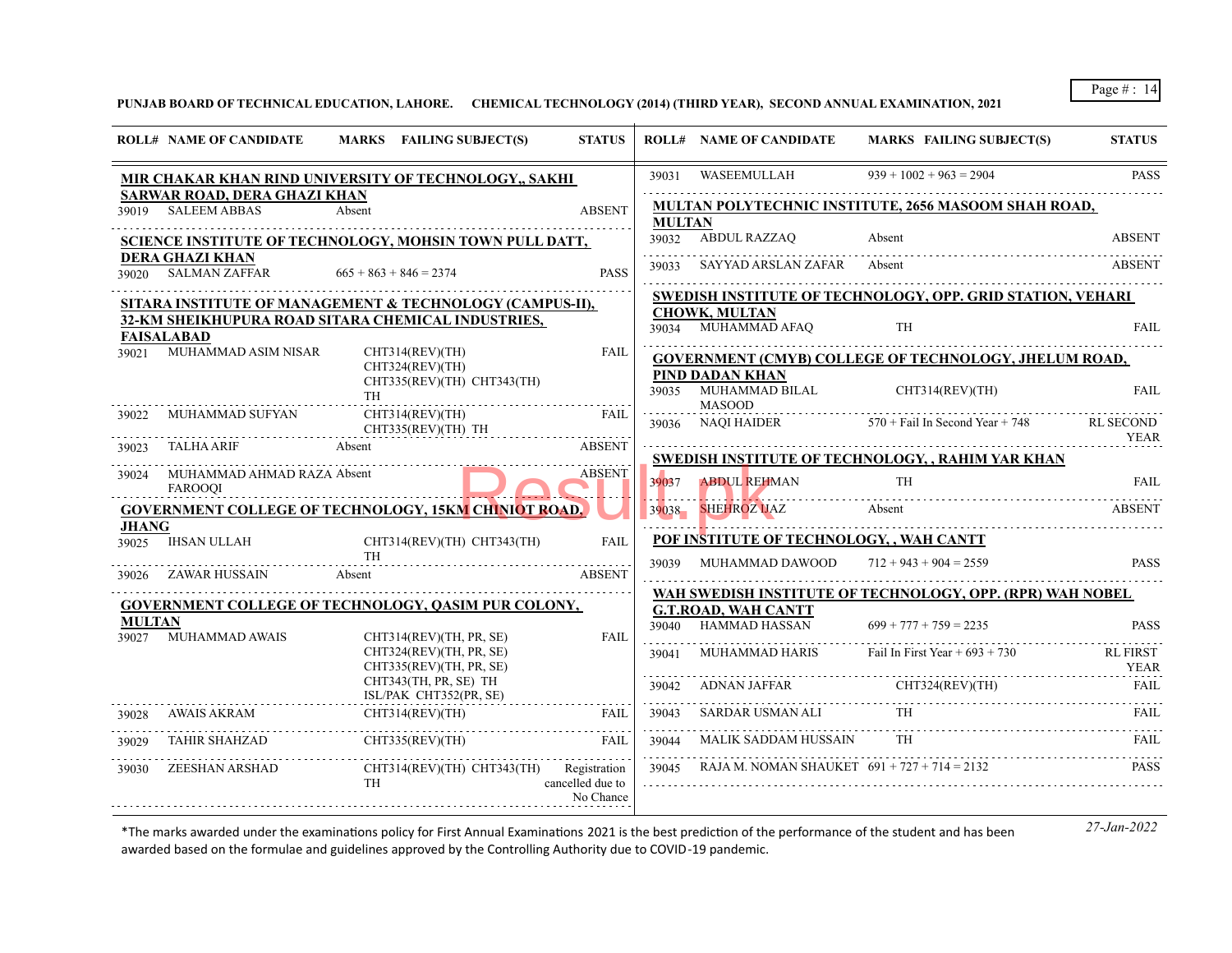**PUNJAB BOARD OF TECHNICAL EDUCATION, LAHORE. CHEMICAL TECHNOLOGY (2014) (THIRD YEAR), SECOND ANNUAL EXAMINATION, 2021**

|       | <b>ROLL# NAME OF CANDIDATE</b> | <b>MARKS</b> | <b>FAILING SUBJECT(S)</b> | <b>STATUS</b>                                 | ROLL# NAME OF CANDIDATE | MARKS FAILING SUBJECT(S) | ${\bf STATUS}$ |
|-------|--------------------------------|--------------|---------------------------|-----------------------------------------------|-------------------------|--------------------------|----------------|
| 40326 | MUHAMMAD AWAIS                 | TH           |                           | Registration<br>cancelled due to<br>No Chance |                         |                          |                |
|       |                                |              |                           |                                               |                         |                          |                |
|       |                                |              |                           |                                               |                         |                          |                |
|       |                                |              |                           |                                               |                         |                          |                |
|       |                                |              |                           |                                               |                         |                          |                |
|       |                                |              |                           | Result.pk                                     |                         |                          |                |
|       |                                |              |                           |                                               |                         |                          |                |
|       |                                |              |                           |                                               |                         |                          |                |
|       |                                |              |                           |                                               |                         |                          |                |
|       |                                |              |                           |                                               |                         |                          |                |
|       |                                |              |                           |                                               |                         |                          |                |
|       |                                |              |                           |                                               |                         |                          |                |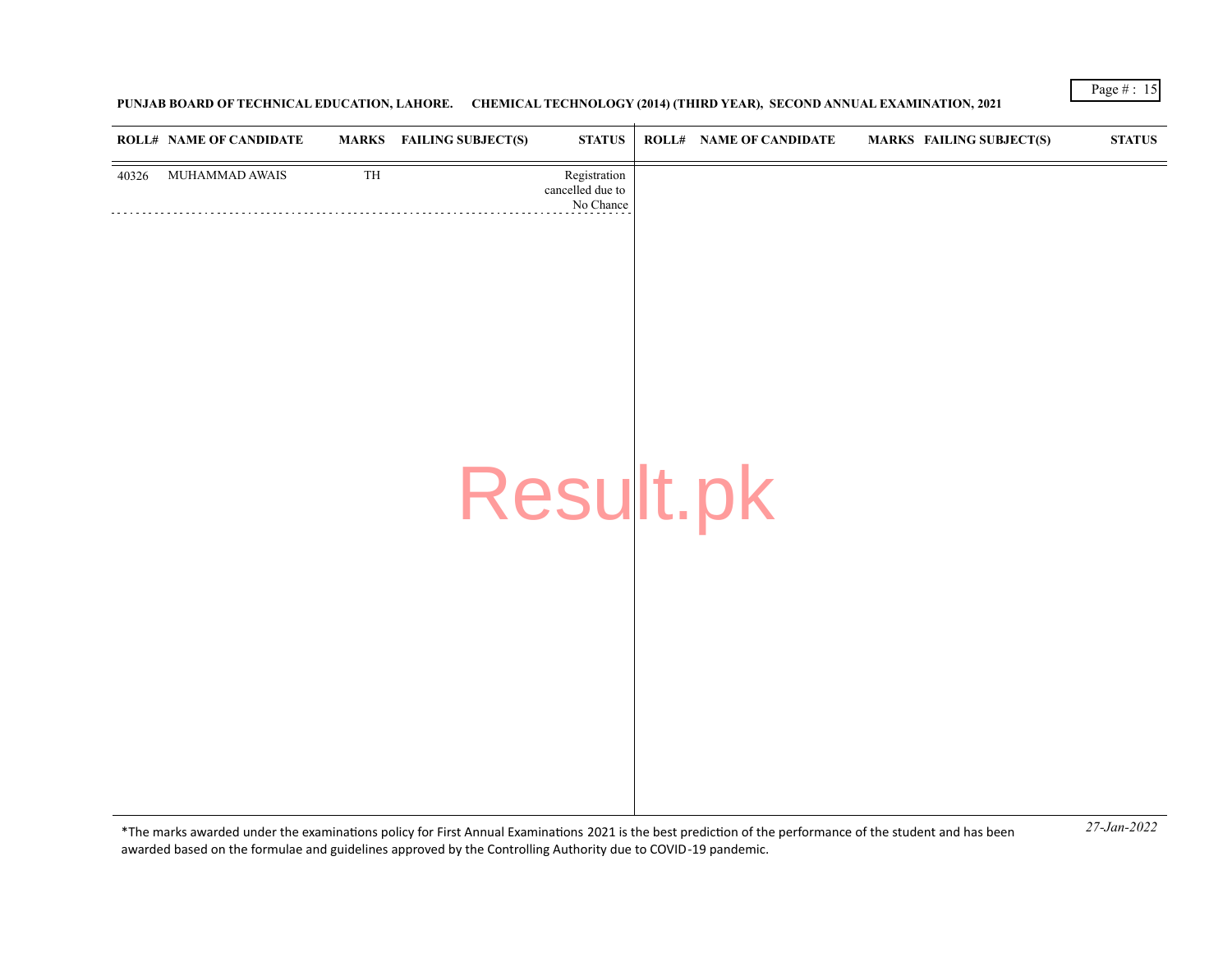**PUNJAB BOARD OF TECHNICAL EDUCATION, LAHORE. CIVIL TECHNOLOGY(12) (THIRD YEAR), SECOND ANNUAL EXAMINATION, 2021**

|                         | <b>ROLL# NAME OF CANDIDATE</b>                                  | MARKS FAILING SUBJECT(S)                                                                 | <b>STATUS</b>                    |       | <b>ROLL# NAME OF CANDIDATE</b>                                     | <b>MARKS FAILING SUBJECT(S)</b>                                                                                | <b>STATUS</b>                                 |
|-------------------------|-----------------------------------------------------------------|------------------------------------------------------------------------------------------|----------------------------------|-------|--------------------------------------------------------------------|----------------------------------------------------------------------------------------------------------------|-----------------------------------------------|
|                         |                                                                 | UNITED COLLEGE OF TECHNOLOGY, AMEER HUMZA TOWN,                                          |                                  |       |                                                                    | ZAHRA INSTITUTE OF TECHNOLOGY, OPP. NADRA OFFICE, STADIUM                                                      |                                               |
|                         | <b>AHMADPUR EAST</b>                                            | 39046 MUHAMMAD WASEEM Fail In First Year And Second Year +770 RL SECOND                  | <b>YEAR</b>                      |       | ROAD,, DASKA<br>39057 FARHAN KHALID                                | $761 + 746 + 742 = 2249$                                                                                       | <b>PASS</b>                                   |
|                         |                                                                 | <b>QUAID-E-AZAM COLLEGE OF ENGINEERING &amp; TECHNOLOGY,</b>                             |                                  |       |                                                                    | MIR CHAKAR KHAN RIND UNIVERSITY OF TECHNOLOGY SAKHI                                                            |                                               |
|                         | <b>BAHAWALNAGAR</b>                                             | HAROONABAD ROAD, NEAR TABLIGHI MARKEZ, MOZA ISLAM PURA,                                  |                                  |       | <b>SARWAR ROAD, DERA GHAZI KHAN</b><br>39058 DILAWAR KHAN          | Fail In First Year And Second Year + 766 RL SECOND                                                             | YEAR                                          |
|                         | 39047 MUHAMMAD ANAS KHALID $744 + 803 + 723 = 2270$             | <b>GOVERNMENT COLLEGE OF TECHNOLOGY, BAGHDAD ROAD,</b>                                   | <b>PASS</b>                      |       | 39059 USAMA SAOOD Fail In Second Year                              |                                                                                                                | Registration<br>cancelled due to              |
|                         | <b>BAHAWALPUR</b>                                               |                                                                                          |                                  |       |                                                                    | <b>FAISALABAD POLYTECHNIC INSTITUTE, 161-B, GULISTAN COLONY #2</b>                                             | No Chance                                     |
|                         | 39048 ABDUL MONAM                                               | Fail In Second Year                                                                      | Registration<br>cancelled due to |       | <b>MILLAT CHOWK, FAISALABAD</b>                                    |                                                                                                                |                                               |
|                         |                                                                 | 39049 SAAD ARSHAD CIVIL332 CIVIL383(TH)                                                  | No Chance<br>FAIL                |       | 39060 MUHAMMAD ZEESHAN<br>ZAFAR                                    | Absent                                                                                                         | Registration<br>cancelled due to<br>No Chance |
|                         |                                                                 | <b>GOVERNMENT COLLEGE OF TECHNOLOGY, THOA BAHADER,</b>                                   |                                  |       |                                                                    | <b>GOVERNMENT COLLEGE OF TECHNOLOGY, SAMANABAD, FAISALABAD</b>                                                 |                                               |
|                         | TALAGANG ROAD, CHAKWAL                                          | $39050$ MUHAMMAD FARHAN Fail In First Year + 757 + 666                                   | <b>RL FIRST</b><br>YEAR          | 39061 | FAHAD ALI AMJAD                                                    | Absent                                                                                                         | Registration<br>cancelled due to<br>No Chance |
| <b>CHAKWAL</b><br>39051 | USAMA REHMAN                                                    | SWEDISH INSTITUTE OF TECHNOLOGY, OUDHAR WAL CHOWK,<br>Fail In First Year And Second Year | Registration                     | 39062 |                                                                    | <b>AQEEL HASSAN</b> Fail In First Year And Second Year                                                         | Registration<br>cancelled due to<br>No Chance |
|                         |                                                                 |                                                                                          | cancelled due to<br>No Chance    |       |                                                                    | 39063 MUHAMMAD AWAIS Fail In Second Year                                                                       | Registration<br>cancelled due to              |
|                         |                                                                 | JINNAH COLLEGE OF ENGINEERING & TECHNOLOGY, TOP OF MCB,                                  |                                  |       |                                                                    |                                                                                                                | No Chance                                     |
| 39052                   | <b>NEAR POLICE STATION, CHICHAWATNI</b><br><b>JUNAID ARSHAD</b> | Absent                                                                                   | <b>ABSENT</b>                    |       | <b>FAROOO</b>                                                      | 39064 MUHAMMAD TAYYAB $734 + \text{Fall In Second Year} + 786$<br>YEAR                                         | <b>RL SECOND</b>                              |
| 39053                   | MUHAMMAD SHAHBAZ                                                | Absent                                                                                   | <b>ABSENT</b>                    |       |                                                                    | <b>GOVERNMENT STAFF TRAINING COLLEGE, PEOPLES COLONY NEAR D</b>                                                |                                               |
| 39054                   | <b>MUHAMMAD UMAIR</b><br><b>BASHIR BUTT</b>                     | 798 + Fail In Second Year + 802 RL SECOND                                                | YEAR                             |       | <b>GROUND, FAISALABAD</b><br>39065 MUHAMMAD HASEEB<br><b>OAMAR</b> | Fail In First Year                                                                                             | Registration<br>cancelled due to              |
|                         |                                                                 | KASIB POLYTECHNIC INSTITUTE, NEAR AL-REHMAN CNG STATION,                                 |                                  |       |                                                                    | Absent<br><b>ABSENT</b>                                                                                        | No Chance                                     |
| 39055                   | <b>JINNAH CHOWK, DASKA</b><br>ATEEB AHMED                       | Absent                                                                                   | <b>ABSENT</b>                    |       | 39066 ALI HAIDER                                                   |                                                                                                                |                                               |
|                         | MUHAMMAD USMAN                                                  | <b>CIVIL332</b>                                                                          | FAII.                            |       | CHURCH ROAD,, GUJRANWALA<br>39067 HAIDER JORAR                     | <b>CHRISTIAN TECHNICAL TRAINING CENTRE, P.O.BOX NO. 90 CIVIL LINE</b><br>CIVIL332 CIVIL344(TH)<br>CIVIL353(TH) | <b>FAIL</b>                                   |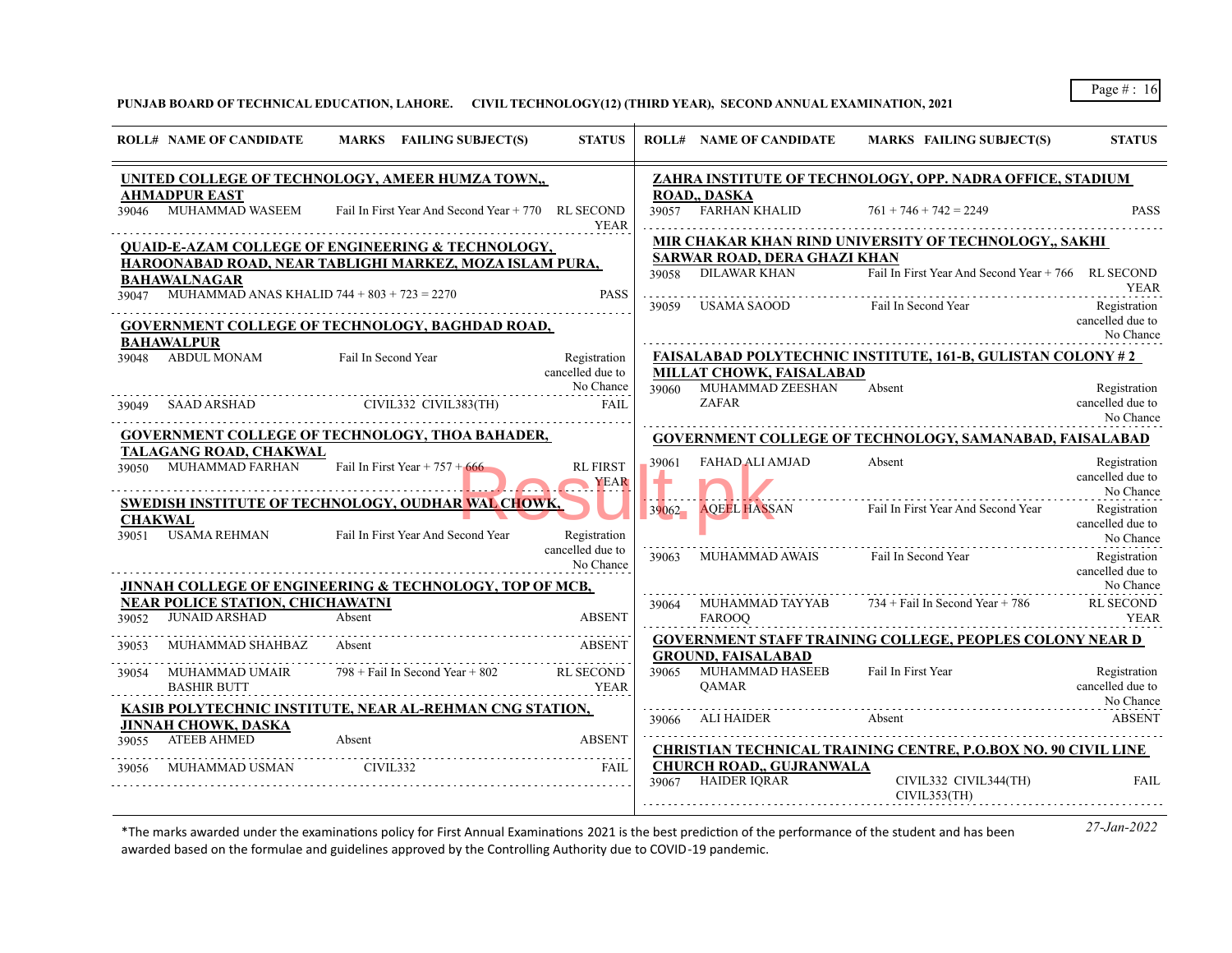**PUNJAB BOARD OF TECHNICAL EDUCATION, LAHORE. CIVIL TECHNOLOGY(12) (THIRD YEAR), SECOND ANNUAL EXAMINATION, 2021**

|               | <b>ROLL# NAME OF CANDIDATE</b>                                          | MARKS FAILING SUBJECT(S)                                                  | <b>STATUS</b>                                 |               | <b>ROLL# NAME OF CANDIDATE</b>                            | MARKS FAILING SUBJECT(S)                                                                                                  | <b>STATUS</b>                                 |
|---------------|-------------------------------------------------------------------------|---------------------------------------------------------------------------|-----------------------------------------------|---------------|-----------------------------------------------------------|---------------------------------------------------------------------------------------------------------------------------|-----------------------------------------------|
| 39068         | MUNEEB ULLAH KHAN                                                       | $786 + 812 + 894 = 2492$                                                  | <b>PASS</b>                                   |               |                                                           | <b>QUAID-E-AZAM INSTITUTE OF TECHNOLOGY, ISMAIL AND SAQIB PLAZA</b>                                                       |                                               |
| 39069         | MUHAMMAD SUFYAN                                                         | $779 + 787 + 748 = 2314$                                                  | <b>PASS</b>                                   |               | <b>CHOWK SANGLAN WALA, KHANEWAL</b><br>39079 MOULA FAISAL | Absent                                                                                                                    | Registration                                  |
|               | MARRIAGE HALL G.T.ROAD, GUJRANWALA                                      | <b>GUJRANWALA SWEDISH INSTITUTE OF TECHNOLOGY, OPP. GOLD</b>              |                                               |               |                                                           |                                                                                                                           | cancelled due to<br>No Chance                 |
| 39070         | <b>HUSNAIN RAZA</b>                                                     | CIVIL332 CIVIL353(TH)<br>CIVIL363(TH) TH                                  | FAIL                                          |               |                                                           | 2ND CAMPUS GOVT. COLLEGE OF TECHNOLOGY,, PLOT NO 214-A, AT<br><b>GATTI SUNDER INDUSTRIAL ESTATE, RAIWIND ROAD, LAHORE</b> |                                               |
| 39071         | ALI ZAIN                                                                | CIVIL383(TH)<br>$817 + 827 + 798 = 2442$                                  | <b>PASS</b>                                   |               | 39080 SHAN ALI                                            | CIVIL312                                                                                                                  | Registration<br>cancelled due to              |
| 39072         | RANA MUZAMMAL                                                           | Absent                                                                    | <b>ABSENT</b>                                 |               |                                                           |                                                                                                                           | No Chance                                     |
|               | <b>HUSSAIN</b>                                                          |                                                                           |                                               | <b>LAHORE</b> |                                                           | ABBAS COLLEGE OF TECHNOLOGY, 13-B, LAKE ROAD, LAHORE,                                                                     |                                               |
| <b>GUJRAT</b> | 39073 AFAQ BUTT                                                         | ARSHAD INSTITUTE OF TECHNOLOGY, GULZAR E MADINA ROAD,<br>Absent           | Registration                                  |               | 39081 SAJID ALI                                           | Absent                                                                                                                    | Registration<br>cancelled due to<br>No Chance |
|               |                                                                         |                                                                           | cancelled due to<br>No Chance                 |               |                                                           | AHMAD HASSAN POLYTECHNIC INSTITUTE, DEV SAMAJ ROAD, LAHORE                                                                |                                               |
|               | <b>HAROONABAD</b>                                                       | <b>ALLAMA IOBAL POLYTECHNIC INSTITUTE, 108-109 MODEL TOWN.</b>            |                                               | 39082         | <b>KAMRAN HAIDER</b>                                      | CIVIL344(TH)                                                                                                              | Registration<br>cancelled due to<br>No Chance |
| 39074         | <b>HAFIZ ASIF JAMEEL</b>                                                | Absent                                                                    | Registration<br>cancelled due to<br>No Chance | 40327         | <b>ARSLAN AHMAD</b>                                       | Fail In First Year And Second Year                                                                                        | Registration<br>cancelled due to<br>No Chance |
| 39075         | ROAD, JARANWALA<br>WAQAR AHMAD                                          | AL-REHMAN POLYTECHNIC INSTITUTE, OPP NADRA OFFICE, JHUMRA<br>CIVIL363(TH) | FAII.                                         |               | 40334 MUHAMMAD WALEED<br>NAWAZ                            |                                                                                                                           | Registration<br>cancelled due to<br>No Chance |
|               |                                                                         | PAKISTAN COLLEGE OF TECHNOLOGY, INFRONT OF D.C OFFICE,                    |                                               |               |                                                           | <b>IMPERIAL COLLEGE OF TECHNOLOGY, 6-ALLAMA IQBAL ROAD,</b>                                                               |                                               |
| 39076         | MIANWALI ROAD,, JOHARABAD (KHUSHAB)<br>MUHAMMAD IMRAN<br><b>SHAUKAT</b> | Absent                                                                    | <b>ABSENT</b>                                 | 39083         | <b>ZEESHAN HAIDER</b>                                     | <b>BOHARWALA CHOWK NEAR RAILWAY STATION, LAHORE</b><br>$762 +$ Fail In Second Year + 785                                  | <b>RL SECOND</b><br><b>YEAR</b>               |
|               |                                                                         | <u>KAMRA POLYTECHNIC INSTITUTE, AYAZ ARCADE G.T. ROAD, KAMRA</u>          |                                               |               | 39084 SOHAIL MUSHTAQ                                      | Fail In First Year And Second Year + 749 RL SECOND                                                                        | <b>YEAR</b>                                   |
|               | <b>CANTT, KAMRA</b><br><b>HAMZA SHAZAIB</b>                             | $786 + 794 + 817 = 2397$                                                  | <b>PASS</b>                                   |               |                                                           | JAPAN POLYTECHNIC INSTITUTE, MANGA ROAD, RAIWIND, LAHORE                                                                  |                                               |
|               |                                                                         | DR. ABDUL QADEER KHAN COLLEGE OF TECHNOLOGY, G.T. ROAD,                   |                                               |               | 39085 HUNZALA MAOSOOD                                     | $794 + 769 + 858 = 2421$                                                                                                  | <b>PASS</b>                                   |
|               | <b>CIVIL LINES, KHANEWAL</b><br>39078 SHAHZAD ALI                       | Fail In First Year And Second Year + 790 RL SECOND                        |                                               |               |                                                           | LAHORE COLLEGE OF TECHNOLOGY & MANAGEMENT, 18-KM<br>FEROZEPURE ROAD OPP. DURA FOAM INDUSTRY, LAHORE                       |                                               |
|               |                                                                         |                                                                           | <b>YEAR</b>                                   | 39086         | <b>NOUMAN MAJEED</b>                                      | $796 + 761 + 834 = 2391$                                                                                                  | <b>PASS</b>                                   |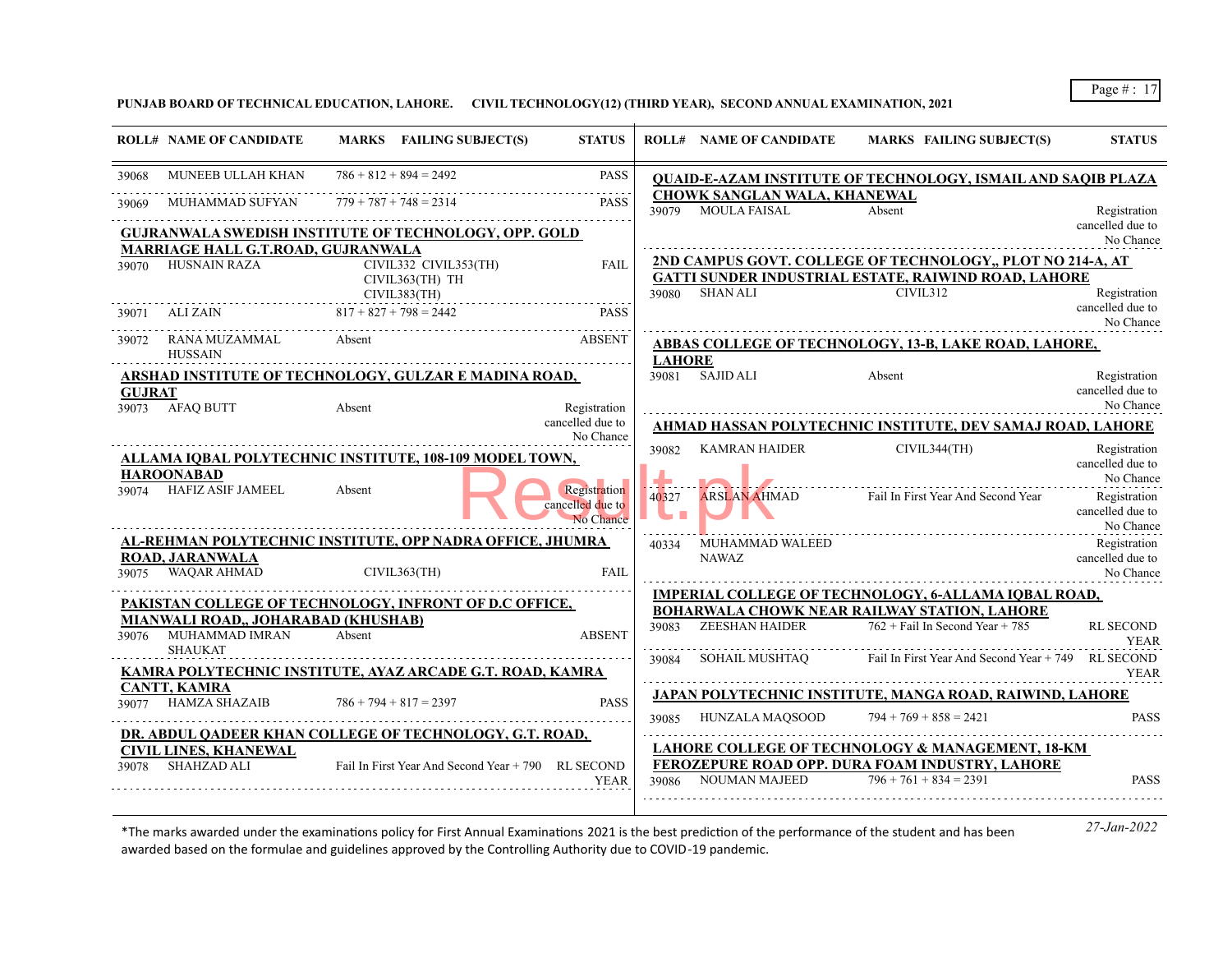**PUNJAB BOARD OF TECHNICAL EDUCATION, LAHORE. CIVIL TECHNOLOGY(12) (THIRD YEAR), SECOND ANNUAL EXAMINATION, 2021**

| <b>ROLL# NAME OF CANDIDATE</b>                                                                                     |                  | MARKS FAILING SUBJECT(S)          | <b>STATUS</b>                   |                        | <b>ROLL# NAME OF CANDIDATE</b>                          | <b>MARKS FAILING SUBJECT(S)</b>                                               | <b>STATUS</b>                                 |
|--------------------------------------------------------------------------------------------------------------------|------------------|-----------------------------------|---------------------------------|------------------------|---------------------------------------------------------|-------------------------------------------------------------------------------|-----------------------------------------------|
| LAHORE POLYTECHNIC INSTITUTE, BAND ROAD NEAR CHOWK YATEEM                                                          |                  |                                   |                                 |                        |                                                         | <b>GOVERNMENT COLLEGE OF TECHNOLOGY, QASIM PUR COLONY,</b>                    |                                               |
| <b>KHANA, LAHORE</b><br>HASEEB AHMAD<br>39087                                                                      |                  | $781 + 664 + 811 = 2256$          | <b>PASS</b>                     | <b>MULTAN</b><br>39097 | <b>TANVEER AHMED</b>                                    | $825 + 738 + 789 = 2352$                                                      | <b>PASS</b>                                   |
| PAK POLYTECHNIC INSTITUTE, 32-CIVIC CENTRE MOON MARKET                                                             |                  |                                   |                                 | 39098                  |                                                         | MUHAMMAD IRFAN MUNIR $773 +$ Fail In Second Year $+ 741$                      | RL SECOND<br><b>YEAR</b>                      |
| ALLAMA IOBAL TOWN, LAHORE<br>39088 RAHEEL ASLAM                                                                    |                  | $784 + 769 + 742 = 2295$          | <b>PASS</b>                     | 39099                  | ABDUL ALEEM                                             | $827 + 856 + 791 = 2474$                                                      | <b>PASS</b>                                   |
| PAK PUNJAB COLLEGE OF TECHNOLOGY, OPP. TAJ BAGH PULL CANAL                                                         |                  |                                   |                                 | <b>MULTAN</b>          |                                                         | <b>MULTAN POLYTECHNIC INSTITUTE, 2656 MASOOM SHAH ROAD,</b>                   |                                               |
| <b>BANK ROAD, HARBANCEPURA, LAHORE</b><br>MUHAMMAD ALI<br>39089                                                    |                  | $754 + 728 + 782 = 2264$          | <b>PASS</b>                     |                        |                                                         | 39100 MUHAMMAD USAMA BILAL Fail In First Year And Second Year + 668 RL SECOND | <b>YEAR</b>                                   |
| PUNJAB POLYTECHNIC INSTITUTE, ALLAMA IOBAL ROAD, AL-HAMRA<br>COMPLEX BOHARWALA CHOWK, NEAR RAILWAY STATION, LAHORE |                  |                                   |                                 |                        |                                                         | THE CITY COLLEGE OF TECHNOLOGY, WAINS AUTO CENTRE, OPP                        |                                               |
| 39090 SYED MUHAMMAD EHSAN<br><b>HAIDER</b>                                                                         |                  | CIVIL344(TH)                      | <b>FAIL</b>                     |                        | 39101 MUHAMMAD WAQAS<br><b>KHALID</b>                   | FAISAL MOVERS, VEHARI CHOWK, LARRI ADDA, MULTAN<br>Absent                     | Registration<br>cancelled due to              |
| STANDARD POLYTECHNIC INSTITUTE, 42-1-B1, PECO<br>ROAD, OPP. MASJID-E-KHIZRA, LINK ROAD STOP, TOWNSHIP, LAHORE      |                  |                                   |                                 |                        |                                                         | LAHORE POLYTECHNIC INSTITUTE, OPP. TEHSIL HEAD QUARTER                        | No Chance                                     |
| 39091 MUHAMMAD SANAN ATTA $639 + 705 + 794 = 2138$                                                                 |                  |                                   | <b>PASS</b>                     |                        | HOSPITAL, QAISER PARK, G.T ROAD, MURIDKE                |                                                                               |                                               |
| <b>GOVERNMENT COLLEGE OF TECHNOLOGY, COLLEGE ROAD, LAYYAH</b>                                                      |                  |                                   |                                 |                        | 39102 HASSAN SHEHZAD                                    | Absent                                                                        | Registration<br>cancelled due to<br>No Chance |
| <b>FAISAL NADEEM</b><br>39092<br>MUHAMMAD ABID<br>39093                                                            | Absent<br>Absent |                                   | <b>ABSENT</b><br><b>ABSENT</b>  | 39103                  | ALI HAMZA                                               | Absent                                                                        | Registration<br>cancelled due to              |
|                                                                                                                    |                  |                                   |                                 |                        |                                                         |                                                                               | No Chance                                     |
| LICCS INSTITUTE OF MODERN TECHNOLOGY, HOUSING COLONY                                                               |                  |                                   |                                 |                        |                                                         | JINNAH COLLEGE OF TECHNOLOGY, GANISH WAH CANAL ROAD,                          |                                               |
| <b>COLLEGE ROAD, LAYYAH</b><br>39094 YASIR SAJJAD                                                                  |                  | $789 +$ Fail In Second Year + 793 | <b>RL SECOND</b><br><b>YEAR</b> |                        | MULTAN ROAD,, MUZAFFARGARH<br>39104 AWAIS SAJAD         | $754 + 740 + 805 = 2299$                                                      | <b>PASS</b>                                   |
| <b>ORIENTAL INSTITUTE OF TECHNOLOGY, HOUSE #2, GALI</b>                                                            |                  |                                   |                                 | 39105                  | SHEHR YAR                                               | $862 + 807 + 884 = 2553$                                                      | <b>PASS</b>                                   |
| QALANDARANWALI, MOH. SHAFQATABAD, PHALIA ROAD,, MANDI                                                              |                  |                                   |                                 |                        |                                                         | THE UNI-TECH COLLEGE OF MANAGEMENT & TECHNOLOGY, 56/2-L                       |                                               |
| <b>BAHAUDDIN</b><br>39095 JUNIAD ALI                                                                               | Absent           |                                   | <b>ABSENT</b>                   |                        | NEAR KARMAWALA G.T ROAD, OKARA<br>39106 MUHAMMAD SULTAN | Absent                                                                        | Registration                                  |
| DR A. Q. KHAN INSTITUTE OF TECHNOLOGY, MULTAN ROAD CHAH                                                            |                  |                                   |                                 |                        | <b>FAREED</b>                                           |                                                                               | cancelled due to<br>No Chance                 |
| <b>MIANA, MIANWALI</b><br>MUHAMMAD HAROON<br>39096<br><b>KHAN</b>                                                  |                  | CIVIL344(TH)                      | FAII.                           | 39107                  | TALHA RAZZAO                                            | $795 + 822 + 848 = 2465$                                                      | <b>PASS</b>                                   |
|                                                                                                                    |                  |                                   |                                 |                        |                                                         | <b>QUAID-E-AZAM COLLEGE OF ENGINEERING &amp; TECHNOLOGY, G.T.</b>             |                                               |
|                                                                                                                    |                  |                                   |                                 |                        | ROAD, OPP. MODEL CITY, PATTOKI                          |                                                                               |                                               |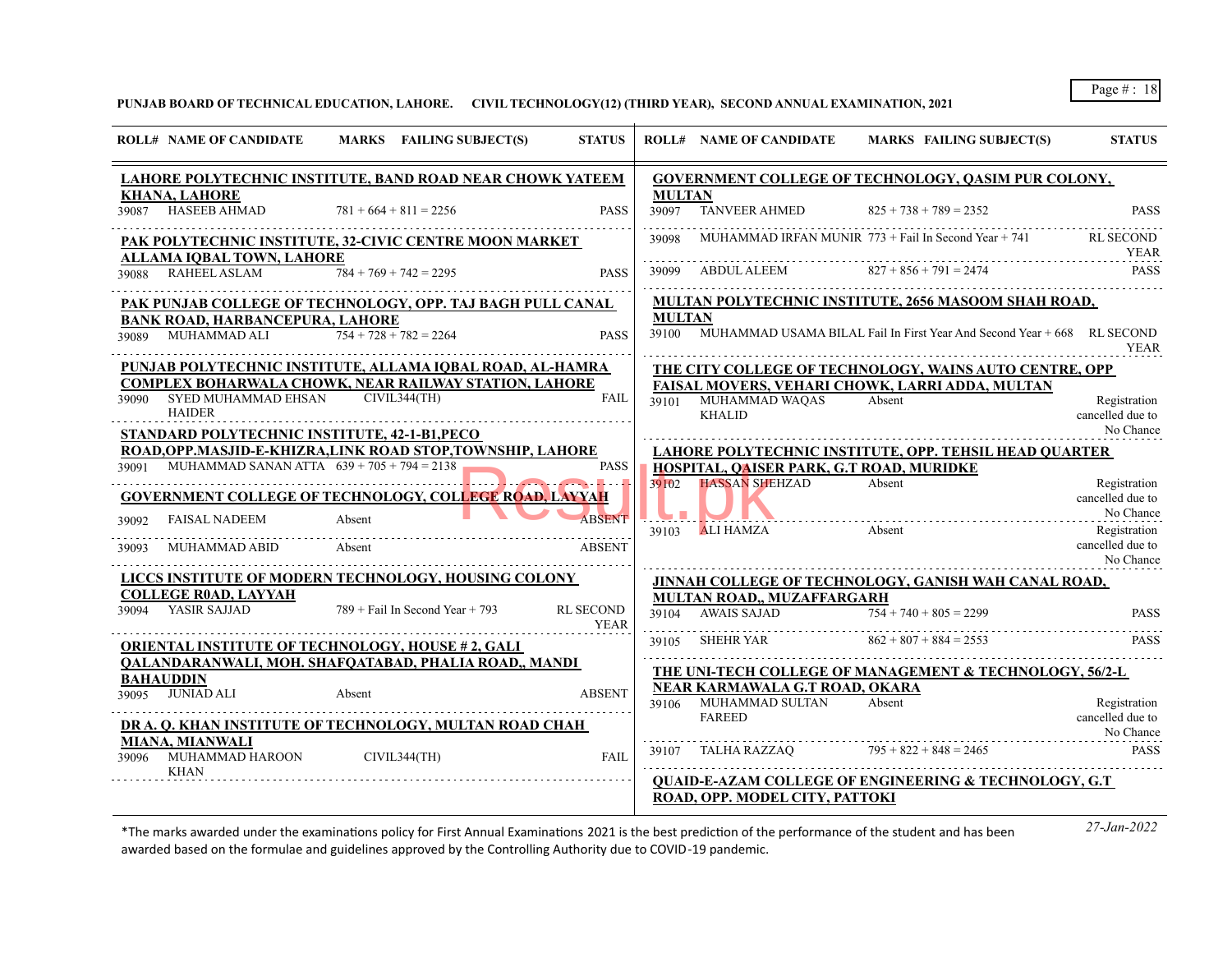**PUNJAB BOARD OF TECHNICAL EDUCATION, LAHORE. CIVIL TECHNOLOGY(12) (THIRD YEAR), SECOND ANNUAL EXAMINATION, 2021**

|       | <b>ROLL# NAME OF CANDIDATE</b>                   | MARKS FAILING SUBJECT(S)                                                                                       | <b>STATUS</b>                                 |            | <b>ROLL# NAME OF CANDIDATE</b>         | <b>MARKS FAILING SUBJECT(S)</b>                                                                            | <b>STATUS</b>                                 |
|-------|--------------------------------------------------|----------------------------------------------------------------------------------------------------------------|-----------------------------------------------|------------|----------------------------------------|------------------------------------------------------------------------------------------------------------|-----------------------------------------------|
| 39108 | SAOIB ALI                                        | Fail In First Year And Second Year                                                                             | Registration<br>cancelled due to<br>No Chance |            |                                        | RAWALPINDI SWEDISH INSTITUTE OF TECHNOLOGY, D-324,<br><b>COMMERCIAL MARKET, SATELLITE TOWN, RAWALPINDI</b> |                                               |
|       | <b>GOVERNMENT COLLEGE OF TECHNOLOGY, , RASUL</b> |                                                                                                                |                                               | 39123      | MUHAMMAD SALMAN<br><b>IMTIAZ</b>       | CIVIL363(TH)                                                                                               | Registration<br>cancelled due to<br>No Chance |
| 39109 | MUHAMMAD HASSAN                                  | CIVIL323(SE)                                                                                                   | <b>FAIL</b>                                   | 39124      | <b>JAWAD BIN HANIF</b>                 | CIVIL344(TH) CIVIL363(TH)                                                                                  | Registration                                  |
| 39110 | HARIS MASOOD                                     | CIVIL332 CIVIL344(TH)<br>CIVIL353(TH) CIVIL363(TH)                                                             | Registration<br>cancelled due to              |            |                                        | CIVIL383(TH)                                                                                               | cancelled due to<br>No Chance                 |
| 39111 | MUHAMMAD SUFYAN $733 + 725 + 658 = 2116$         | CIVIL383(TH)                                                                                                   | No Chance<br><b>PASS</b>                      | 39125      | USAMA KABIR CIVIL383(TH)               |                                                                                                            | <b>FAIL</b>                                   |
|       | SADIO                                            |                                                                                                                |                                               | 39126      | MUHAMMAD JABEER                        | Absent                                                                                                     | Registration                                  |
| 39112 | <b>ABDUL SHAZEEL</b>                             | CIVIL323(PR, SE)<br>CIVIL363(TH)                                                                               | FAII.                                         |            |                                        |                                                                                                            | cancelled due to<br>No Chance                 |
| 39113 |                                                  | HASSAN AMIN $754 + \text{Fall In Second Year} + 719$ RL SECOND                                                 | <b>YEAR</b>                                   | 39127      | MUHAMMAD ARSLAN<br>AMJAD               | <b>ISL/PAK</b>                                                                                             | Registration<br>cancelled due to<br>No Chance |
| 39114 |                                                  | ABDUL WAHAB CIVIL323(PR, SE)                                                                                   | <b>FAIL</b>                                   | 39128      | RAJA ASAD ALI                          | Absent                                                                                                     | ABSENT                                        |
| 39115 | MUHAMMAD ASAD ULLAH Fail In Second Year          |                                                                                                                | Registration<br>cancelled due to<br>No Chance | 39129      | HUSNAIN ALI                            | Absent                                                                                                     | Registration<br>cancelled due to<br>No Chance |
| 39116 | BILAL HASSAN                                     | Absent                                                                                                         | <b>ABSENT</b>                                 | 39130      | <b>GULTASIB HUSSAIN</b>                | CIVIL312 CIVIL323(TH)                                                                                      | Registration                                  |
| 39117 | ZOHAIB ARSHAD $692 + 686 + 696 = 2074$           |                                                                                                                | <b>PASS</b>                                   | <b>THE</b> | ш.                                     | CIVIL332 CIVIL344(TH)<br>CIVIL353(TH) CIVIL363(TH)<br>CIVIL383(TH)                                         | cancelled due to<br>No Chance                 |
|       | <b>RAWALPINDI</b>                                | RAWALPINDI POLYTECHNIC INSTITUTE, NE-273 TEPO ROAD,                                                            |                                               | 39131      | HASAN Fail In First Year + $701 + 691$ |                                                                                                            | <b>RL FIRST</b>                               |
|       | 39118 ZOHAIB AZIZ                                | Absent                                                                                                         | <b>ABSENT</b>                                 | 39132      |                                        | ATTIQUE-UR-REHMAN CIVIL332 CIVIL344(TH)                                                                    | <b>YEAR</b><br>Registration                   |
|       |                                                  | RAWALPINDI SWEDISH INSTITUTE OF TECHNOLOGY, BAHADUR PLAZA<br>SHAIR PAO COLONY NEAR COMMITTEE CHOWK, RAWALPINDI |                                               |            |                                        |                                                                                                            | cancelled due to<br>No Chance                 |
| 39119 | ATTA-UR-REHMAN                                   | $714 +$ Fail In Second Year + 724                                                                              | <b>RL SECOND</b><br>YEAR                      | 39133      |                                        | HUSSNAIN AFZAL Fail In First Year And Second Year                                                          | Registration<br>cancelled due to<br>No Chance |
| 39120 | DAIM HABIB QURASHI                               | Absent                                                                                                         | <b>ABSENT</b>                                 |            | 39134 FAIZAN KHAN                      | Absent                                                                                                     | <b>ABSENT</b>                                 |
| 39121 | MUBASHIR SHAHZAD<br><b>HASHMI</b>                | CIVIL344(TH)                                                                                                   | <b>EAIL</b>                                   |            |                                        | 39135 MUHAMMAD OSAMA FIAZ CIVIL344(TH) CIVIL363(TH)                                                        | FAII.                                         |
| 39122 | MUHAMMAD FAROOO                                  | Fail In First Year And Second Year                                                                             | Registration<br>cancelled due to<br>No Chance |            | <b>KLP ROAD, SADIQABAD</b>             | SADIQABAD POLYTECHNIC INSTITUTE (CAMPUS II), BY PASS CHOWK                                                 |                                               |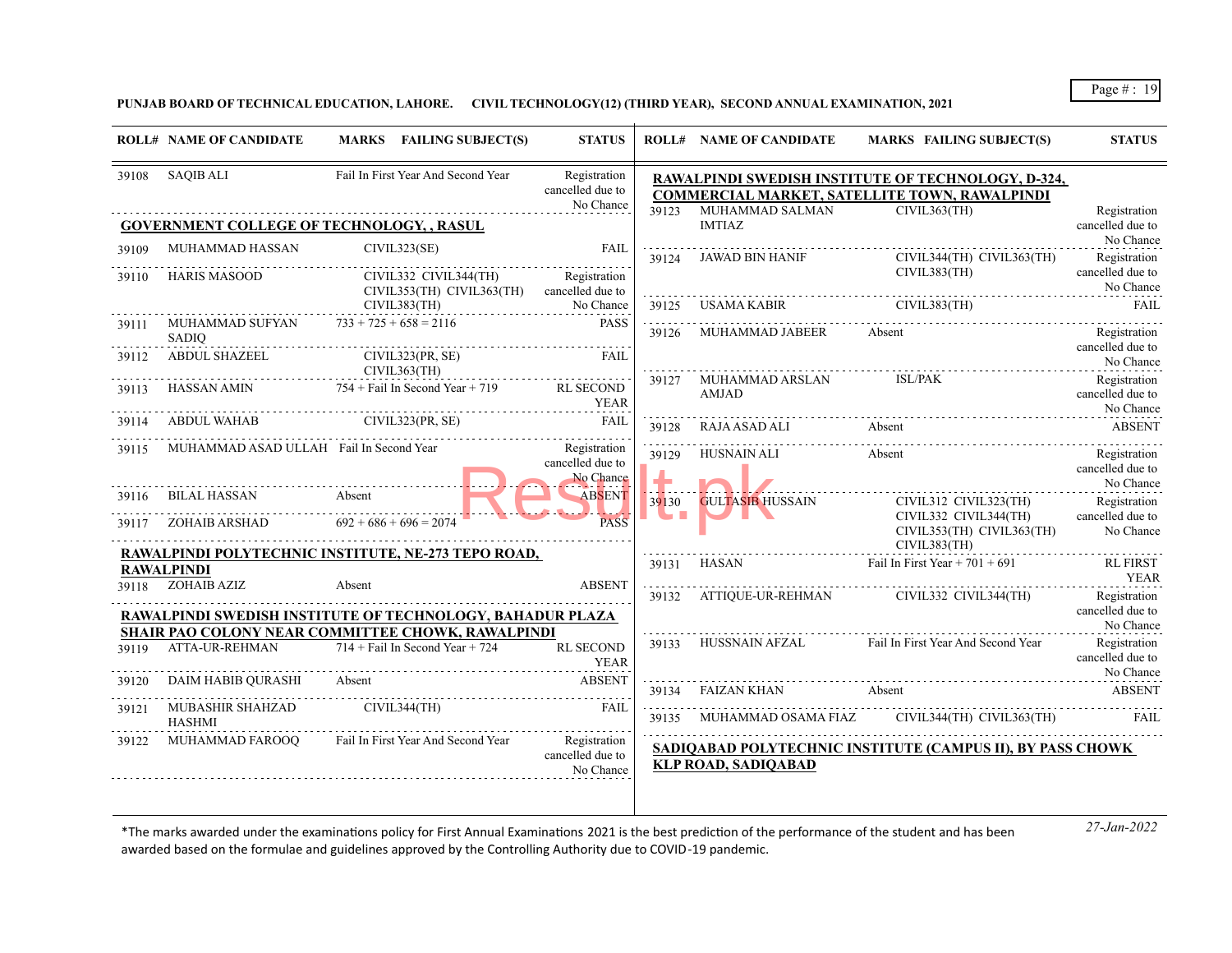**PUNJAB BOARD OF TECHNICAL EDUCATION, LAHORE. CIVIL TECHNOLOGY(12) (THIRD YEAR), SECOND ANNUAL EXAMINATION, 2021**

|               | <b>ROLL# NAME OF CANDIDATE</b>                                    |                     | MARKS FAILING SUBJECT(S)                           | <b>STATUS</b>                                 |       | <b>ROLL# NAME OF CANDIDATE</b> | <b>MARKS FAILING SUBJECT(S)</b>                           | <b>STATUS</b>                    |
|---------------|-------------------------------------------------------------------|---------------------|----------------------------------------------------|-----------------------------------------------|-------|--------------------------------|-----------------------------------------------------------|----------------------------------|
| 39136         | ASAD SALEEM SAHI                                                  | Absent              |                                                    | Registration<br>cancelled due to<br>No Chance |       | <b>G.T.ROAD, WAH CANTT</b>     | WAH SWEDISH INSTITUTE OF TECHNOLOGY, OPP. (RPR) WAH NOBEL |                                  |
|               | <b>GOVERNMENT COLLEGE OF TECHNOLOGY, JEHAZ GROUND OLD</b>         |                     |                                                    |                                               | 39148 | <b>SAKENDER KHAN</b>           | CIVIL323(PR)                                              | Registration<br>cancelled due to |
|               | HARRAPA ROAD, SAHIWAL                                             |                     |                                                    |                                               |       |                                |                                                           | No Chance                        |
| 39137         | AHMAD HUSSAIN                                                     |                     | $782 + 786 + 686 = 2254$                           | <b>PASS</b>                                   |       |                                |                                                           |                                  |
| 39138         | MUHAMMAD HANZALA                                                  | Fail In Second Year |                                                    | Registration<br>cancelled due to<br>No Chance |       |                                |                                                           |                                  |
| 39139         | HASSAN NAWAZ Fail In First Year And Second Year                   |                     |                                                    | Registration<br>cancelled due to<br>No Chance |       |                                |                                                           |                                  |
| 39140         | SADI AHMED                                                        |                     | Fail In First Year And Second Year + 797 RL SECOND | YEAR                                          |       |                                |                                                           |                                  |
| 39141         | RIZWAN KHALID                                                     |                     | Fail In First Year And Second Year + 776 RL SECOND | <b>YEAR</b>                                   |       |                                |                                                           |                                  |
|               | <b>JINNAH COLLEGE OF ENGINEERING &amp; TECHNOLOGY, MAIN ROAD,</b> |                     |                                                    |                                               |       |                                |                                                           |                                  |
|               | <b>NEAR BUS STAND, SHAH KOT</b>                                   |                     |                                                    |                                               |       |                                |                                                           |                                  |
|               | 39142 MUHAMMAD MUZAMMAL Absent<br><b>KHALIL</b>                   |                     |                                                    | <b>ABSENT</b>                                 |       |                                |                                                           |                                  |
| 39143         | MUHAMMAD HUSNAIN Absent<br><b>SHAH NAWAZ</b>                      |                     |                                                    | Registration<br>cancelled due to<br>No Chance |       |                                |                                                           |                                  |
|               | SIALKOT COLLEGE OF TECHNOLOGY, CHOWK KOTLI BEHRAM, NAZIR          |                     |                                                    |                                               |       |                                |                                                           |                                  |
|               | CENTRE, KHADAM ALI ROAD,, SIALKOT                                 |                     |                                                    |                                               |       |                                |                                                           |                                  |
|               | 39144 FARRUKH TAJ                                                 |                     | $795 + 708 + 835 = 2338$                           | <b>PASS</b>                                   |       |                                |                                                           |                                  |
|               | <b>LEADS COLLEGE OF TECHNOLOGY, NEAR TOWN COMMITTEE, TAUNSA</b>   |                     |                                                    |                                               |       |                                |                                                           |                                  |
| <b>SHARIF</b> | 39145 SABEEH ULLAH                                                |                     | Fail In First Year + $786 + 822$                   | <b>RL FIRST</b><br><b>YEAR</b>                |       |                                |                                                           |                                  |
|               | TOBA TEK SINGH POLYTECHNIC INSTITUTE, OPP. NEW FOREST PARK,       |                     |                                                    |                                               |       |                                |                                                           |                                  |
|               | NEAR MADINA MILLS JHANG ROAD, TOBA TEK SINGH                      |                     |                                                    |                                               |       |                                |                                                           |                                  |
| 39146         | SABEEH UL NASAR                                                   |                     | Fail In First Year And Second Year + 805 RL SECOND | <b>YEAR</b>                                   |       |                                |                                                           |                                  |
|               | POF INSTITUTE OF TECHNOLOGY, , WAH CANTT                          |                     |                                                    |                                               |       |                                |                                                           |                                  |
| 39147         | ATTA-UL-BARI                                                      |                     | $790 + 705 + 790 = 2285$                           | <b>PASS</b>                                   |       |                                |                                                           |                                  |
|               |                                                                   |                     |                                                    |                                               |       |                                |                                                           |                                  |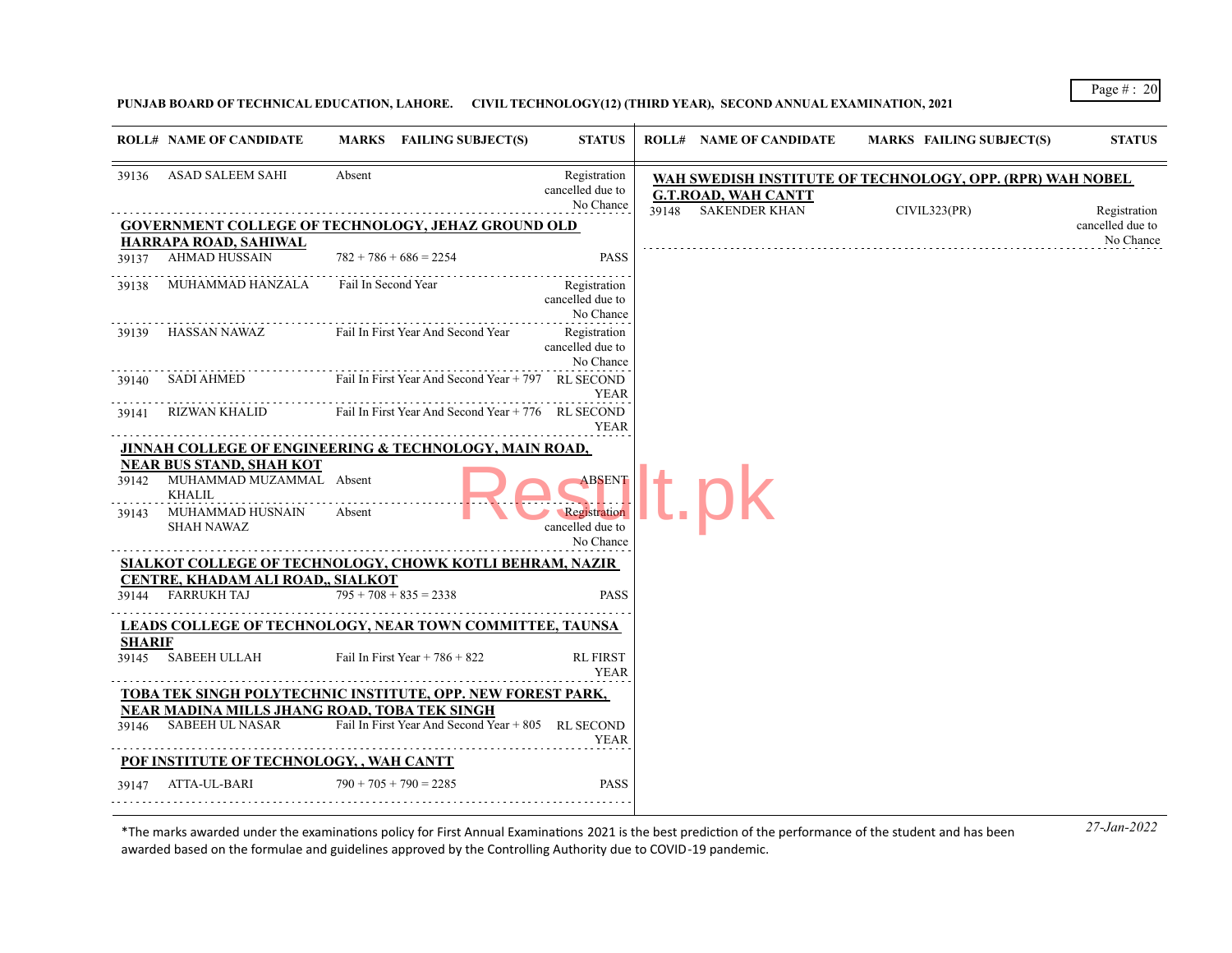**PUNJAB BOARD OF TECHNICAL EDUCATION, LAHORE. CIVIL TECHNOLOGY (2016) (THIRD YEAR), SECOND ANNUAL EXAMINATION, 2021**

| <b>IRFAN JAVED</b><br>CIVIL373(TH) ISL/PAK<br>39162<br>PUNJAB COLLEGE OF TECHNOLOGY, GULSHAN MEHAR ALI, NEAR LARI<br>ADDA., ABDUL HAKEEM<br>SYED ALI HASSNAIN NAOVI Absent<br>39163<br><b>MUHAMMAD IRFAN</b><br>CIVIL373(TH)<br><b>FAIL</b><br>39149<br>GOVERNMENT COLLEGE OF TECHNOLOGY, BAGHDAD ROAD,<br>CIVIL334(TH) CIVIL354(TH)<br>39150 ZAHID RASOOL<br>FAIL.<br><b>BAHAWALPUR</b><br>CIVIL373(TH)<br>39164 ALI MEHMOOD<br>Fail In First Year And Second Year + 614 RL SECOND<br>AL-FALAH COLLEGE OF TECHNOLOGY, GUJRANWALA ROAD NEAR<br>SHELL PETROL PUMP, ALIPUR CHATHA<br>CHOUDRY BILAL PERVEZ $722 + 688 + 651 = 2061$<br>39165<br>$833 +$ Fail In Second Year + 820<br>39151 ASAD ALI<br><b>RL SECOND</b><br>.<br><b>YEAR</b><br>MUHAMMAD UMAR CIVIL373(TH)<br>39166<br><b>GOVT. COLLEGE OF TECHNOLOGY, FATEH JANG ROAD, ATTOCK</b><br>. | <b>FAIL</b><br><b>ABSENT</b><br><b>YEAR</b><br><b>PASS</b><br><b>FAIL</b><br><b>PASS</b><br>FAII. |
|-----------------------------------------------------------------------------------------------------------------------------------------------------------------------------------------------------------------------------------------------------------------------------------------------------------------------------------------------------------------------------------------------------------------------------------------------------------------------------------------------------------------------------------------------------------------------------------------------------------------------------------------------------------------------------------------------------------------------------------------------------------------------------------------------------------------------------------------------------|---------------------------------------------------------------------------------------------------|
|                                                                                                                                                                                                                                                                                                                                                                                                                                                                                                                                                                                                                                                                                                                                                                                                                                                     |                                                                                                   |
|                                                                                                                                                                                                                                                                                                                                                                                                                                                                                                                                                                                                                                                                                                                                                                                                                                                     |                                                                                                   |
|                                                                                                                                                                                                                                                                                                                                                                                                                                                                                                                                                                                                                                                                                                                                                                                                                                                     |                                                                                                   |
|                                                                                                                                                                                                                                                                                                                                                                                                                                                                                                                                                                                                                                                                                                                                                                                                                                                     |                                                                                                   |
|                                                                                                                                                                                                                                                                                                                                                                                                                                                                                                                                                                                                                                                                                                                                                                                                                                                     |                                                                                                   |
|                                                                                                                                                                                                                                                                                                                                                                                                                                                                                                                                                                                                                                                                                                                                                                                                                                                     |                                                                                                   |
| MUHAMMAD SALMAN $780 + 699 + 720 = 2199$<br>39167<br><b>MUHAMMAD AWAIS</b><br>$710 + 765 + 793 = 2268$<br><b>PASS</b><br>39152<br><b>MAOBOOL</b>                                                                                                                                                                                                                                                                                                                                                                                                                                                                                                                                                                                                                                                                                                    |                                                                                                   |
| MUHAMMAD FASEH KHAN CIVIL303(TH) CIVIL334(TH)<br>39168<br>MUHAMMAD ARSALAN<br>Fail In First Year $+ 711 + 734$<br><b>RL FIRST</b><br>39153                                                                                                                                                                                                                                                                                                                                                                                                                                                                                                                                                                                                                                                                                                          |                                                                                                   |
| .<br><b>YEAR</b><br>KHAWAR ALI KHAN Absent<br>39169<br>$784 + 742 + 772 = 2298$<br><b>PASS</b><br>SHER MUHAMMAD<br>39154                                                                                                                                                                                                                                                                                                                                                                                                                                                                                                                                                                                                                                                                                                                            | <b>ABSENT</b>                                                                                     |
| <b>IDEAL POLYTECHNIC INSTITUTE, NEAR GOVT. GIRLS HIGHER</b><br>SWEDISH INSTITUTE OF TECHNOLOGY, NEAR SPRING FIELD COLLEGE,                                                                                                                                                                                                                                                                                                                                                                                                                                                                                                                                                                                                                                                                                                                          |                                                                                                   |
| <b>SECONDARY SCHOOL, BHERA</b><br>BY PASS ROAD, BAGH (AJK)<br><b>USMAN BIN MUZAFAR</b><br>39170<br>CIVIL373(TH)<br>39155 SYED WAQAS ABID<br>$870 +$ Fail In Second Year + 777<br><b>RL SECOND</b>                                                                                                                                                                                                                                                                                                                                                                                                                                                                                                                                                                                                                                                   | <b>FAIL</b>                                                                                       |
| CIVIL373(TH)<br>YEAR<br><b>ISHTIAQ AHMAD</b><br>39171                                                                                                                                                                                                                                                                                                                                                                                                                                                                                                                                                                                                                                                                                                                                                                                               | FAIL                                                                                              |
| <u>VIN MINDENTING AND THE TELEVision of the University of The University of The University of The University of The University of The University of The University of The University of The University of The University of The </u><br><b>LAHORE COLLEGE OF TECHNOLOGY, HOUSE # 100, MADINA TOWN</b><br>39172 MAAZ AHMED MALIK<br>CIVIL334(TH) CIVIL343(TH)<br><b>CHISHTIAN ROAD, BAHAWALNAGAR</b><br>CIVIL354(TH) CIVIL373(TH)                                                                                                                                                                                                                                                                                                                                                                                                                    | <b>FAIL</b>                                                                                       |
| $861 + 741 + 780 = 2382$<br>39156 MUHAMMAD KHAN<br><b>PASS</b><br>40341 AHMED MALIK                                                                                                                                                                                                                                                                                                                                                                                                                                                                                                                                                                                                                                                                                                                                                                 | RL Fee                                                                                            |
| <b>QUAID-E-AZAM COLLEGE OF ENGINEERING &amp; TECHNOLOGY,</b><br>FARAN INSTITUTE OF TECHNOLOGY, MIRPUR CHOWK, BHIMBER (AJK)                                                                                                                                                                                                                                                                                                                                                                                                                                                                                                                                                                                                                                                                                                                          |                                                                                                   |
| HAROONABAD ROAD, NEAR TABLIGHI MARKEZ, MOZA ISLAM PURA,<br>39173 SUFIAN ASIF<br>$771 + 846 + 878 = 2495$<br><b>BAHAWALNAGAR</b>                                                                                                                                                                                                                                                                                                                                                                                                                                                                                                                                                                                                                                                                                                                     | <b>PASS</b>                                                                                       |
| MUHAMMAD AHASAN<br>$854 +$ Fail In Second Year + 784<br>39157<br><b>RL SECOND</b><br><b>GAGGOO COLLEGE OF ENGINEERING &amp; TECHNOLOGY, SHAIKH FAZAL</b><br><b>KAMAL</b><br><b>YEAR</b>                                                                                                                                                                                                                                                                                                                                                                                                                                                                                                                                                                                                                                                             |                                                                                                   |
| ROAD, 187/E-B GAGGOO MANDI, BUREWALA<br>$830 +$ Fail In Second Year + 801<br>MUHAMMAD ASIF<br><b>RL SECOND</b><br>39158<br>39174 ABDUL OADEER<br>Absent<br>YEAR                                                                                                                                                                                                                                                                                                                                                                                                                                                                                                                                                                                                                                                                                     | <b>ABSENT</b>                                                                                     |
| <b>USAMA SIDDIQUE</b><br>Absent<br><b>ABSENT</b><br>39159<br>GOVERNMENT COLLEGE OF TECHNOLOGY, THOA BAHADER,                                                                                                                                                                                                                                                                                                                                                                                                                                                                                                                                                                                                                                                                                                                                        |                                                                                                   |
| Fail In First Year And Second Year + 761 RL SECOND<br><b>WAOAS HAMEED</b><br>TALAGANG ROAD, CHAKWAL<br>39160                                                                                                                                                                                                                                                                                                                                                                                                                                                                                                                                                                                                                                                                                                                                        |                                                                                                   |
| 39175 MUHAMMAD SOHAIB $659 + 689 + 713 = 2061$<br><b>YEAR</b>                                                                                                                                                                                                                                                                                                                                                                                                                                                                                                                                                                                                                                                                                                                                                                                       | <b>PASS</b>                                                                                       |
| ASIAN COLLEGE OF TECHNOLOGY (CAMPUS - 1), HASILUR ROAD, NEAR<br>39176 HASSAN RAZA $766 + 761 + 792 = 2319$<br>KHURRAM PETROLEUM,, BAHAWALPUR                                                                                                                                                                                                                                                                                                                                                                                                                                                                                                                                                                                                                                                                                                        | <b>PASS</b>                                                                                       |
| <b>JUNAID AZHAR</b><br>Absent<br><b>ABSENT</b><br>CIVIL334(TH) CIVIL343(TH)<br>39161<br>39177 MUHAMMAD BILAL                                                                                                                                                                                                                                                                                                                                                                                                                                                                                                                                                                                                                                                                                                                                        | FAIL                                                                                              |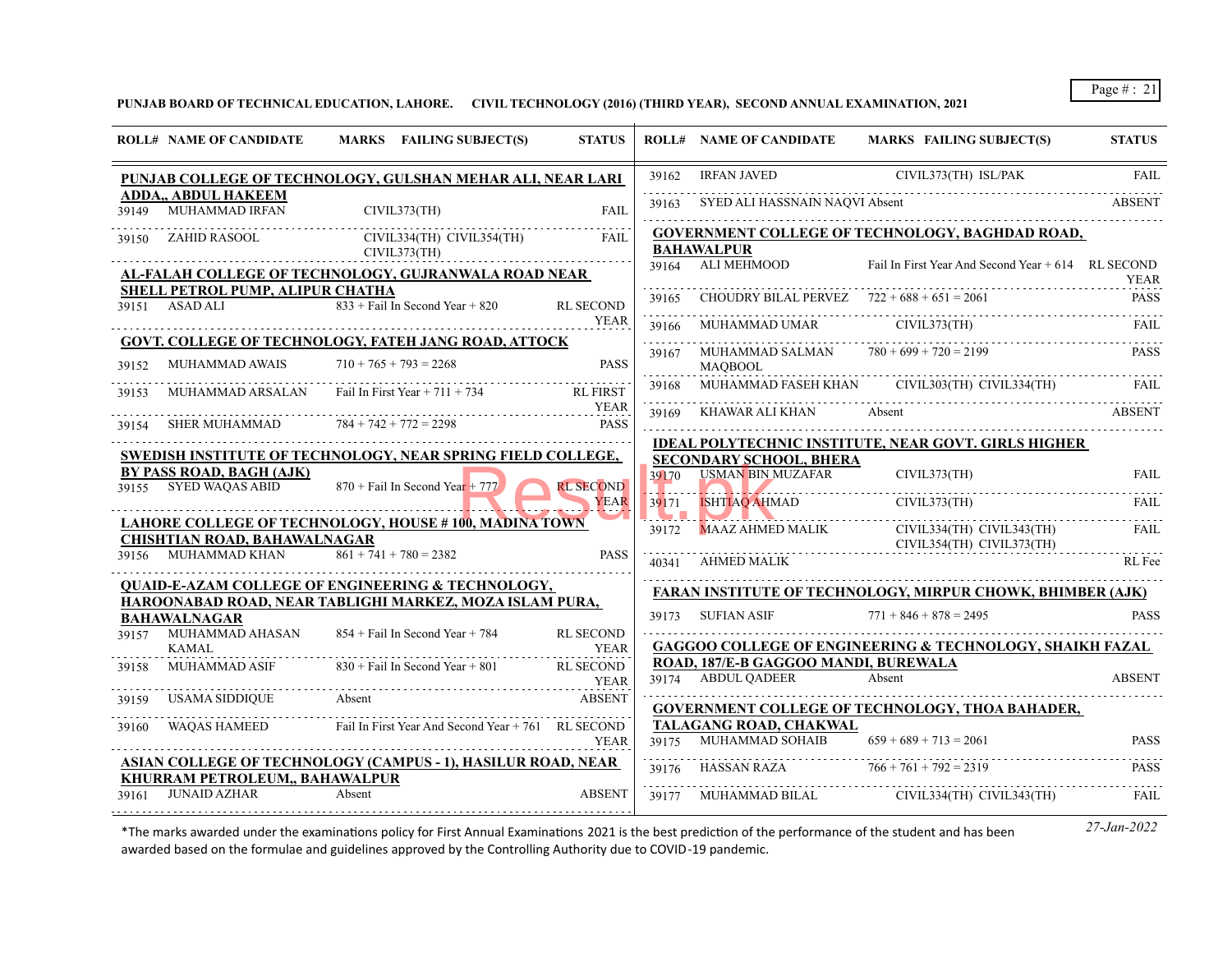**PUNJAB BOARD OF TECHNICAL EDUCATION, LAHORE. CIVIL TECHNOLOGY (2016) (THIRD YEAR), SECOND ANNUAL EXAMINATION, 2021**

|                | <b>ROLL# NAME OF CANDIDATE</b>                           | MARKS FAILING SUBJECT(S)                                                           | <b>STATUS</b>            |       | <b>ROLL# NAME OF CANDIDATE</b>                       | MARKS FAILING SUBJECT(S)                                                        | <b>STATUS</b>                  |
|----------------|----------------------------------------------------------|------------------------------------------------------------------------------------|--------------------------|-------|------------------------------------------------------|---------------------------------------------------------------------------------|--------------------------------|
|                | 39178 BASIT ALI                                          | $746 + 679 + 722 = 2147$<br>RAWALPINDI POLYTECHNIC INSTITUTE, CHAKWAL CAMPUS, CITI | <b>PASS</b>              |       | 39188 ABDUL MANNAN                                   | CIVIL303(TH, PR)<br>CIVIL314(TH, PR) TH<br>CIVIL334(TH, PR)<br>CIVIL343(TH, PR) | FAIL                           |
|                | TRADE CENTRE, TEHSIL CHOWK, CHAKWAL<br>39179 YASIR IQBAL | Absent                                                                             | <b>ABSENT</b>            |       |                                                      | CIVIL354(TH, PR)<br>CIVIL373(TH, PR) ISL/PAK                                    |                                |
|                |                                                          | JINNAH COLLEGE OF ENGINEERING & TECHNOLOGY, TOP OF MCB,                            |                          |       | 39189 SAMAMA BILAL                                   | CIVIL373(TH)                                                                    | <b>FAIL</b>                    |
|                | <b>NEAR POLICE STATION, CHICHAWATNI</b>                  |                                                                                    |                          |       |                                                      | <b>GOVERNMENT COLLEGE OF TECHNOLOGY, SAMANABAD, FAISALABAD</b>                  |                                |
| 39180<br>39181 | MUHAMMAD BILAL                                           | $854 + 845 + 872 = 2571$<br>MUHAMMAD AHMAD RAZA 808 + Fail In Second Year + 800    | <b>PASS</b><br>RL SECOND |       | 39190 HAFIZ MUHAMMAD ADIL<br><b>AFZAL WAINS</b>      | CIVIL303(TH) CIVIL334(TH)                                                       | <b>FAIL</b>                    |
|                |                                                          |                                                                                    | YEAR                     |       | 39191 ZAHEER UL DIN MEHMOOD $750 + 780 + 745 = 2275$ |                                                                                 | <b>PASS</b>                    |
|                | COLONY, BAHAWALNAGAR ROAD, CHISHTIAN                     | <b>GREAT JINNAH COLLEGE OF TECHNOLOGY,, OPPOSITE WAPDA</b>                         |                          |       | 39192 USAMA TARIQ 814 + 752 + 750 = 2316             |                                                                                 | <b>PASS</b>                    |
|                | 39182 TAYYAB ADNAN                                       | $CIVIL303(TH)$ $CIVIL373(TH)$                                                      | FAIL                     |       |                                                      | <b>GOVERNMENT STAFF TRAINING COLLEGE, PEOPLES COLONY NEAR D</b>                 |                                |
|                |                                                          | LAYYAH INSTITUTE OF TECHNOLOGY, LAYYAH ROAD,, CHOWK AZAM                           |                          |       | <b>GROUND, FAISALABAD</b>                            |                                                                                 |                                |
| 39183          | MUHAMMAD TALHA                                           | CIVIL373(TH)                                                                       | <b>FAIL</b>              |       | 39193 MUHAMMAD HASSAN RAZA CIVIL373(TH)              |                                                                                 | FAIL.                          |
|                |                                                          | ZAHRA INSTITUTE OF TECHNOLOGY, OPP. NADRA OFFICE, STADIUM                          |                          |       | 39194 MUHAMMAD SALEMAN $867 + 822 + 849 = 2538$      |                                                                                 | <b>PASS</b>                    |
| 39184          | ROAD DASKA<br>MUHAMMAD GHUFRAN                           | CIVIL334(TH)                                                                       | <b>FAIL</b>              | 39195 | AMIR SHAHZAD $848 + 795 + 826 = 2469$                |                                                                                 | <b>PASS</b>                    |
|                | <b>GHUMAN</b>                                            |                                                                                    |                          | 39196 |                                                      | SHEHARYAR CIVIL334(TH) CIVIL373(PR)                                             | FAIL                           |
|                | <b>SARWAR ROAD, DERA GHAZI KHAN</b>                      | MIR CHAKAR KHAN RIND UNIVERSITY OF TECHNOLOGY,, SAKHI                              |                          | 39197 | HASSAN SAJID                                         | CIVIL303(PR) CIVIL373(TH,<br>PR)                                                | <b>FAIL</b>                    |
|                | 39185 SAMIULLAH                                          | CIVIL303(TH, PR)                                                                   | <b>FAIL</b>              |       | 39198 HAMMAD ALI                                     | CIVIL334(TH)                                                                    | FAIL.                          |
|                |                                                          | CIVIL314(TH, PR) TH<br>CIVIL334(TH, PR)<br>CIVIL343(TH, PR)                        |                          |       | 39199 KHUBAYB RASOOL                                 | CIVIL314(TH) CIVIL334(TH)<br>CIVIL343(TH)                                       | FAIL                           |
|                |                                                          | CIVIL354(TH, PR)                                                                   |                          |       |                                                      | <b>IMPERIAL INSTITUTE OF TECHNOLOGY, 84-C PEOPLES COLONY #1,</b>                |                                |
| 39186          | MUHAMMAD MURSALEEN                                       | CIVIL373(TH, PR) ISL/PAK<br>CIVIL303(TH) CIVIL334(TH)<br>CIVIL354(TH) CIVIL373(TH) | FAII.                    |       | FAISALABAD<br>39200 ADNAN SAMI                       | Fail In First Year $+ 786 + 812$                                                | <b>RL FIRST</b><br><b>YEAR</b> |
|                |                                                          | SCIENCE INSTITUTE OF TECHNOLOGY, MOHSIN TOWN PULL DATT,                            |                          |       | 39201 HASSAN RAZA                                    | Absent                                                                          | ABSENT                         |
|                | <b>DERA GHAZI KHAN</b><br>39187 SHAHZAIB AHMAD           | CIVIL373(TH)                                                                       | <b>FAIL</b>              |       |                                                      | 39202 MUHAMMAD FARAZ SADIQ Fail In First Year And Second Year + 824 RL SECOND   | YEAR                           |
|                |                                                          | JAPAN POLYTECHNIC INSTITUTE, , DHING SHAH ADDA                                     |                          |       |                                                      | JINNAH POLYTECHNIC INSTITUTE, ZUBAIR COLONY JARANWALA                           |                                |
|                |                                                          |                                                                                    |                          |       | ROAD, FAISALABAD                                     |                                                                                 |                                |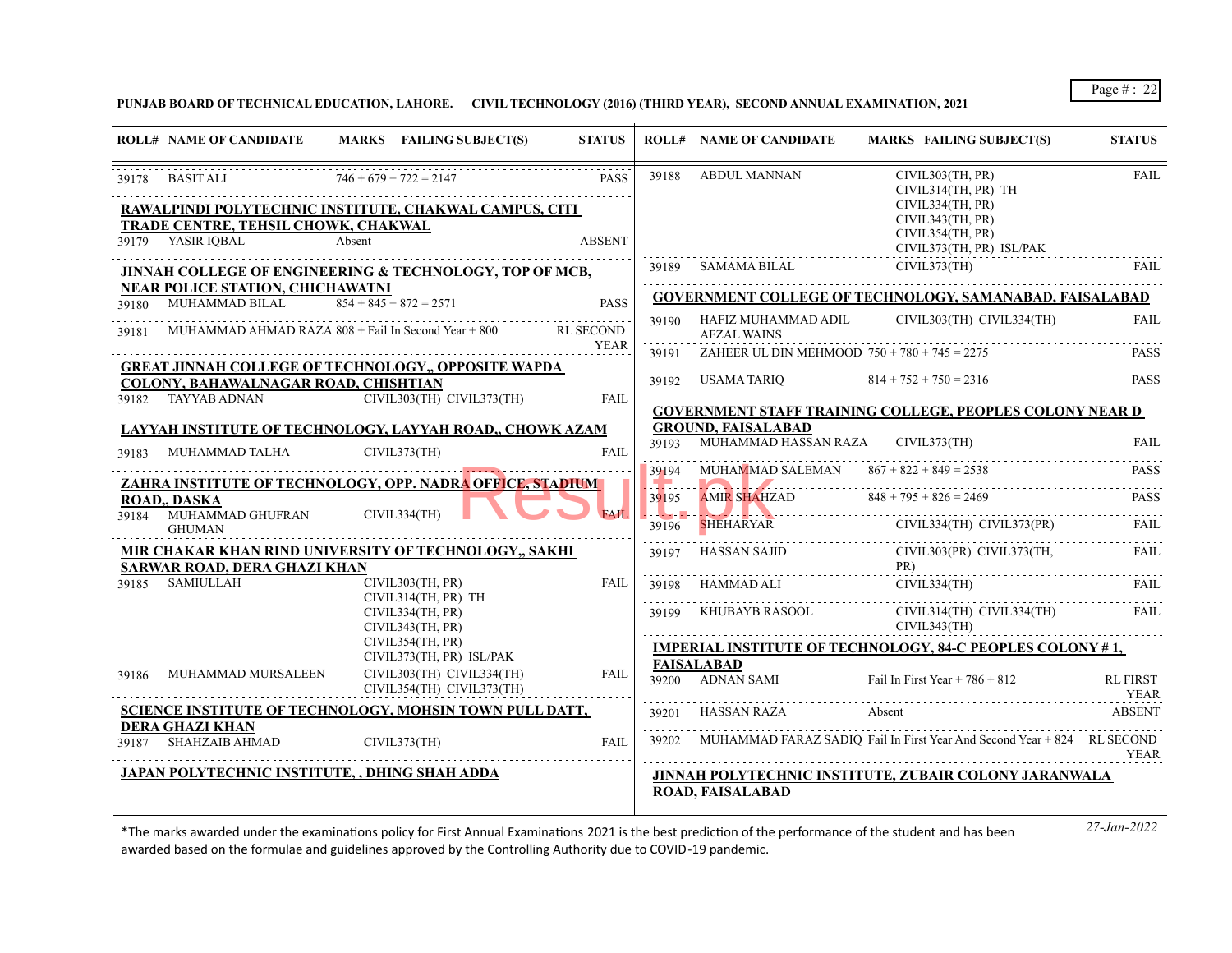**PUNJAB BOARD OF TECHNICAL EDUCATION, LAHORE. CIVIL TECHNOLOGY (2016) (THIRD YEAR), SECOND ANNUAL EXAMINATION, 2021**

|               | <b>ROLL# NAME OF CANDIDATE</b>                                                                                                |           | MARKS FAILING SUBJECT(S)                                                  | <b>STATUS</b>              |               | <b>ROLL# NAME OF CANDIDATE</b>                      | <b>MARKS FAILING SUBJECT(S)</b>                             | <b>STATUS</b>                  |
|---------------|-------------------------------------------------------------------------------------------------------------------------------|-----------|---------------------------------------------------------------------------|----------------------------|---------------|-----------------------------------------------------|-------------------------------------------------------------|--------------------------------|
|               | 39203 RAJA ISMAIL                                                                                                             | <b>TH</b> |                                                                           | <b>FAIL</b>                |               | 39216 ZARAR AHMED                                   | Fail In First Year $+766 + 721$                             | <b>RL FIRST</b><br><b>YEAR</b> |
|               | JINNAH COLLEGE OF ENGINEERING & TECHNOLOGY, KAROR ROAD,<br><b>FATEH PUR</b>                                                   |           |                                                                           |                            |               | 39217 SHAHID MEHMOOD                                | $760 +$ Fail In Second Year + 845                           | RL SECOND<br>YEAR              |
|               | 39204 MUHAMMAD HUSNAIN                                                                                                        |           | CIVIL303(TH)                                                              | <b>FAIL</b>                |               |                                                     | ARSHAD INSTITUTE OF TECHNOLOGY, GULZAR E MADINA ROAD,       |                                |
|               | RISE COLLEGE OF MANAGEMENT & TECHNOLOGY, SHAHEED<br><b>BAINAZEER CHOWK. OPP RANGERS HEAD OUARTERS KHAZANA ROAD.</b>           |           |                                                                           |                            | <b>GUJRAT</b> | 39218 AMMAR AHMED $793 + 757 + 753 = 2303$          |                                                             | <b>PASS</b>                    |
| <b>GILGIT</b> | 39205 MUZAMMIL HUSSAIN                                                                                                        |           | CIVIL373(TH)                                                              | <b>FAIL</b>                |               |                                                     | 39219 BILAL FAROOQ CIVIL334(TH) CIVIL343(TH)                | FAII.                          |
|               | CHRISTIAN TECHNICAL TRAINING CENTRE, P.O.BOX NO. 90 CIVIL LINE                                                                |           |                                                                           |                            | <b>GUJRAT</b> |                                                     | CHENAB INSTITUTE OF TECHNOLOGY, JALALPUR JATTAN ROAD,       |                                |
|               | <b>CHURCH ROAD,, GUJRANWALA</b><br>39206 TALHA                                                                                |           | CIVIL334(TH)                                                              | <b>FAIL</b>                |               | 39220 SYED ALI HAIDER SHAH                          | CIVIL334(TH)                                                | <b>FAIL</b>                    |
| 39207         | AMEER ALI BUTT                                                                                                                |           | CIVIL334(TH) CIVIL343(TH)                                                 | <b>FAIL</b>                |               | 39221 MUHAMMAD MOIED KHAN $680 + 690 + 795 = 2165$  |                                                             | <b>PASS</b>                    |
|               |                                                                                                                               |           | CIVIL373(TH)                                                              |                            |               |                                                     | 39222 ADNAN JAVAID CIVIL373(TH)                             | FAIL                           |
|               | <b>FARAN INSTITUTE OF TECHNOLOGY, AHMAD PLAZA NEAR KHIALI BY</b><br>PASS G.T.ROAD, GUJRANWALA                                 |           |                                                                           |                            |               |                                                     | <b>FARAN INSTITUTE OF TECHNOLOGY, NEAR ZAMINDAR SCIENCE</b> |                                |
|               | 39208 MUHAMMAD FAISAL                                                                                                         |           | $801 +$ Fail In Second Year + 725                                         | <b>RL SECOND</b><br>YEAR   |               | <b>DEGREE COLLEGE, GUJRAT</b><br>39223 HASSAN IQBAL | Fail In First Year $+648 + 666$                             | <b>RL FIRST</b><br><b>YEAR</b> |
|               | <b>GUJRANWALA SWEDISH INSTITUTE OF TECHNOLOGY, OPP. GOLD</b><br>MARRIAGE HALL G.T.ROAD, GUJRANWALA                            |           |                                                                           |                            |               |                                                     | 39224 BEDAR BAKHT 754 + 648 + 667 = 2069 PASS               |                                |
| 39209         | MUHAMMAD ALI ISLAM Absent                                                                                                     |           |                                                                           | <b>ABSENT</b>              | 39225         |                                                     | HAMZA NAEEM Absent                                          | <b>ABSENT</b>                  |
|               | 39210 UBAID PERVAIZ                                                                                                           |           | CIVIL303(TH) CIVIL334(TH) FAIL<br>CIVIL354(TH) CIVIL373(TH)               |                            |               | 39226 KHALID LATIF                                  | TH CIVIL334(TH)<br>CIVIL343(TH) CIVIL354(TH)                | FAIL                           |
| 39211         | <b>SHAHID NADEEM</b>                                                                                                          | Absent    |                                                                           | <b>ABSENT</b>              |               | CIVIL373(TH)                                        |                                                             |                                |
| 39212         | <b>HASSAN ALI</b>                                                                                                             |           | Fail In First Year + $762 + 775$                                          | <b>RL FIRST</b>            |               |                                                     | MUSLIM COLLEGE OF TECHNOLOGY, GUJRANWALA ROAD, HAFIZABAD    |                                |
| 39213         | HAMAYUN NADEEM $745 + 730 + 765 = 2240$                                                                                       |           |                                                                           | <b>YEAR</b><br><b>PASS</b> |               | 39227 AHSAN SABER                                   | $802 + 762 + 822 = 2386$                                    | <b>PASS</b>                    |
|               | 39214 FAISAL JAHANGEER CIVIL343(TH) CIVIL354(TH) FAIL                                                                         |           |                                                                           |                            |               | <b>HAROONABAD</b>                                   | ALLAMA IQBAL POLYTECHNIC INSTITUTE, 108-109 MODEL TOWN,     |                                |
|               | CIVIL373(TH)                                                                                                                  |           |                                                                           |                            |               | 39228 UMAR BILAL                                    | CIVIL373(TH)                                                | <b>FAIL</b>                    |
|               | <b>QUAID-E-AZAM COLLEGE OF TECHNOLOGY, OPP. GOVERNMENT HIGH.</b><br>SCHOOL # 1, MAIN BAZAR ROAD, OILA DIDAR SINGH, GUJRANWALA |           |                                                                           |                            | 39229         | MUHAMMAD KASHIF AMIN CIVIL373(TH)                   |                                                             | FAIL.                          |
|               | 39215 ABU HURAIRA                                                                                                             |           | CIVIL314(TH) TH<br>CIVIL334(TH) CIVIL343(TH)<br>CIVIL354(TH) CIVIL373(TH) | <b>FAIL</b>                |               | 39230 MUHAMMAD WAZEER CIVIL373(TH)                  |                                                             | FAIL                           |
|               |                                                                                                                               | ISL/PAK   |                                                                           |                            |               |                                                     |                                                             |                                |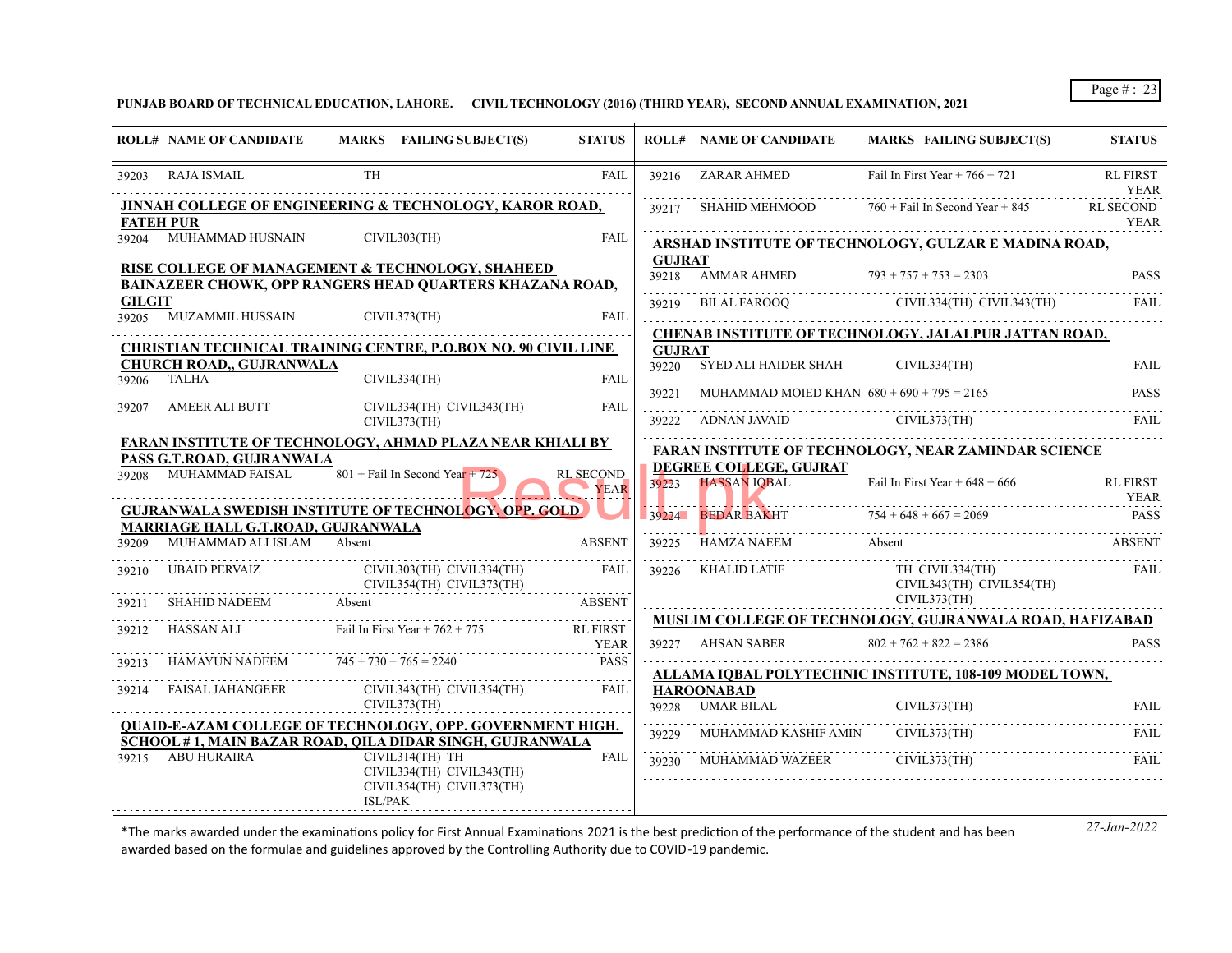# **PUNJAB BOARD OF TECHNICAL EDUCATION, LAHORE. CIVIL TECHNOLOGY (2016) (THIRD YEAR), SECOND ANNUAL EXAMINATION, 2021**

|                       | <b>ROLL# NAME OF CANDIDATE</b>                     | MARKS FAILING SUBJECT(S)                                              | <b>STATUS</b>    |       | <b>ROLL# NAME OF CANDIDATE</b>                   | <b>MARKS FAILING SUBJECT(S)</b>                                                                   | <b>STATUS</b>                   |
|-----------------------|----------------------------------------------------|-----------------------------------------------------------------------|------------------|-------|--------------------------------------------------|---------------------------------------------------------------------------------------------------|---------------------------------|
|                       |                                                    | <b>ITTEFAQ COLLEGE OF ENGINEERING &amp; TECHNOLOGY (CAMPUS II),</b>   |                  |       |                                                  | PUNJAB COLLEGE OF TECHNOLOGY, OLD G.T ROAD, OPPOSIT D.H.Q                                         |                                 |
|                       | 39231 AQEEL AHMAD                                  | 4-KM FORTABBAS ROAD HAROONABAD, HAROONABAD<br>CIVIL373(TH) ISL/PAK    | <b>FAIL</b>      |       | HOSPITAL, JHELUM<br>39244 HAMMAD ARSHAD KAYANI   | CIVIL334(TH) CIVIL343(TH)                                                                         | <b>FAIL</b>                     |
| <b>HASILPUR</b>       |                                                    | HASILPUR COLLEGE OF TECHNOLOGY, 9/B REASOOLABAD COLONY,               |                  |       | 39245 MUHAMMAD KASHIF                            | $803 +$ Fail In Second Year + 755                                                                 | <b>RL SECOND</b><br><b>YEAR</b> |
|                       | 39232 MUHAMMAD PARVAIZ                             |                                                                       | <b>FULL FAIL</b> |       |                                                  | <b>GOVERNMENT COLLEGE OF TECHNOLOGY, OPPOSIT DHQ, JOHARABAD</b>                                   |                                 |
| 39233                 | MUHAMMAD HAQ NAWAZ                                 | CIVIL303(TH) CIVIL343(TH)<br>CIVIL373(TH)                             | FAIL             | 39246 | (KHUSHAB)<br>MUHAMMAD RAMZAN                     | CIVIL303(TH) TH<br>CIVIL334(TH) CIVIL343(TH)                                                      | <b>FAIL</b>                     |
|                       |                                                    | <b>CONSTRUCTION TECHNOLOGY TRAINING INSTITUTE, P.O. BOX #145,</b>     |                  |       |                                                  | CIVIL354(TH) CIVIL373(TH)<br><b>ISL/PAK</b>                                                       |                                 |
| 39234                 | <b>SECTOR 1/12, ISLAMABAD</b><br><b>SAIF ULLAH</b> | $805 + 813 + 853 = 2471$                                              | <b>PASS</b>      | 39247 | MALIK HAMMAD AHMAD $886 + 916 + 949 = 2751$      |                                                                                                   | <b>PASS</b>                     |
|                       |                                                    | AL-REHMAN POLYTECHNIC INSTITUTE, OPP NADRA OFFICE, JHUMRA             |                  |       |                                                  | IBN-E-SEENA COLLEGE OF TECHNOLOGY, BANNU MIANWALI ROAD,                                           |                                 |
|                       | <b>ROAD, JARANWALA</b>                             |                                                                       |                  |       | KAMAR MUSHANI, KAMAR MUSHANI                     |                                                                                                   |                                 |
| 39235                 | <b>ZEESHAN KHALID</b>                              | CIVIL343(TH) CIVIL373(TH)                                             | <b>FAIL</b>      |       | 39248 MUHAMMAD ABDULLAH Absent<br><b>OURESHI</b> |                                                                                                   | <b>ABSENT</b>                   |
| 39236                 | ARSLAN TARIO                                       | CIVIL334(TH) CIVIL343(TH)<br>CIVIL373(TH)                             | <b>FAIL</b>      |       |                                                  | STANDARD POLYTECHNIC INSTITUTE, MAIN G.T ROAD,, KAMOKE                                            |                                 |
|                       |                                                    | <b>GOVERNMENT COLLEGE OF TECHNOLOGY, 15KM CHINIOT ROAD,</b>           |                  | 39249 | <b>UBAID ULLAH</b>                               | $852 + 880 + 908 = 2640$                                                                          | <b>PASS</b>                     |
| <b>JHANG</b><br>39237 | MUHAMMAD SADAQAT                                   | $942 + 776 + 803 = 2521$                                              | PASS             | 39250 | <b>ALI QAYYOOM</b>                               | $773 + 798 + 823 = 2394$                                                                          | <b>PASS</b>                     |
| 39238                 | <b>MUHAMMAD WARIS</b>                              | CIVIL303(PR) CIVIL334(TH,<br>PR) CIVIL354(TH, PR)<br>CIVIL373(TH, PR) | FAIL             | 39251 | <b>ADIL MALIK</b>                                | CIVIL303(TH) CIVIL314(TH)<br>TH CIVIL334(TH)<br>CIVIL343(TH) CIVIL354(TH)<br>CIVIL373(TH) ISL/PAK | <b>FAIL</b>                     |
| 39239                 | MUHAMMAD AQEEL                                     | CIVIL334(TH) CIVIL373(TH)                                             | FAIL             |       |                                                  | ALI COLLEGE OF TECHNOLOGY, ASTATION ROAD, WARD # 5, NEAR                                          |                                 |
|                       |                                                    | FARAN INSTITUTE OF TECHNOLOGY, KAHKASHAN MARRIAGE HALL,               |                  |       | <b>FATEHPUR ROAD., KAROR LAL ESAN</b>            |                                                                                                   |                                 |
|                       | <b>ROHTAS ROAD, JHELUM</b><br>39240 HASNAIN IKHLAQ | CIVIL334(TH) CIVIL354(TH)                                             | FAIL             |       | 39252 MOHSIN RAZA                                | CIVIL303(TH) CIVIL334(TH)<br>CIVIL354(TH) CIVIL373(TH)                                            | <b>FAIL</b>                     |
|                       |                                                    |                                                                       |                  |       |                                                  | HAMZA POLYTECHNIC INSTITUTE, COLLEGE CHOWK, GAMAN SHAH                                            |                                 |
| 39241                 | ARBAB HASSAN                                       | Absent                                                                | <b>ABSENT</b>    |       | <b>ROAD, KASUR</b><br>39253 ALI HAIDAR           | $803 +$ Fail In Second Year + 770                                                                 |                                 |
| 39242                 | <b>AQEEL ZAFAR</b>                                 | CIVIL354(TH)                                                          | <b>FAIL</b>      |       |                                                  |                                                                                                   | <b>RL SECOND</b><br><b>YEAR</b> |
|                       |                                                    | <b>GOVERNMENT COLLEGE OF TECHNOLOGY, CHAK DAULAT, JHELUM</b>          |                  |       | 39254 MUHAMMAD SHERAZ                            | CIVIL373(TH)                                                                                      | FAII.                           |
| 39243                 | MUHAMMAD OWN<br><b>RASHEED</b>                     | CIVIL334(TH) CIVIL354(TH)<br>CIVIL373(TH)                             | FAIL             |       | <b>CHISHTI FEROZEPUR ROAD, KASUR</b>             | LAHORE POLYTECHNIC INSTITUTE, NEAR DARBAR BABA KAMAL                                              |                                 |
|                       |                                                    |                                                                       |                  |       |                                                  |                                                                                                   |                                 |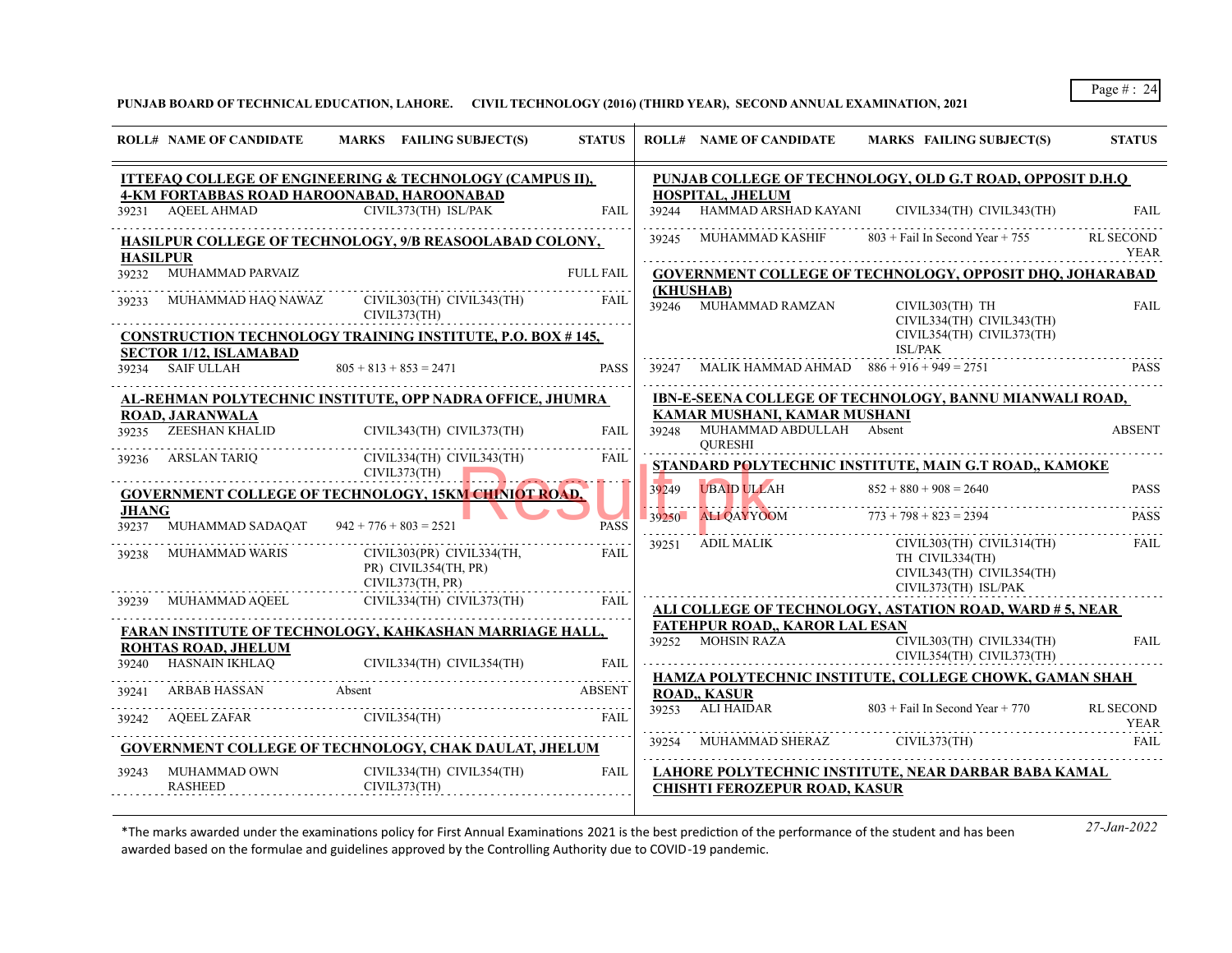**PUNJAB BOARD OF TECHNICAL EDUCATION, LAHORE. CIVIL TECHNOLOGY (2016) (THIRD YEAR), SECOND ANNUAL EXAMINATION, 2021**

|       | <b>ROLL# NAME OF CANDIDATE</b>                      | MARKS FAILING SUBJECT(S)                                               | <b>STATUS</b>       |               | <b>ROLL# NAME OF CANDIDATE</b>    | <b>MARKS FAILING SUBJECT(S)</b>                                                                                                                                                                                                                                                                                                                                                                                                             | <b>STATUS</b>                   |
|-------|-----------------------------------------------------|------------------------------------------------------------------------|---------------------|---------------|-----------------------------------|---------------------------------------------------------------------------------------------------------------------------------------------------------------------------------------------------------------------------------------------------------------------------------------------------------------------------------------------------------------------------------------------------------------------------------------------|---------------------------------|
| 39255 | SUFYAN ALI                                          | Fail In First Year And Second Year + 780 RL SECOND                     | <b>YEAR</b>         | 39269         | <b>AHMED HASSAN</b>               | CIVIL303(TH) TH<br>CIVIL334(TH) CIVIL354(TH)                                                                                                                                                                                                                                                                                                                                                                                                | <b>FAIL</b>                     |
| 39256 | MUHAMMAD                                            | CIVIL334(TH) CIVIL343(TH)                                              | <b>FAIL</b>         |               |                                   | CIVIL373(TH) ISL/PAK                                                                                                                                                                                                                                                                                                                                                                                                                        |                                 |
|       | FAZAL-E-SUBHAN                                      | CIVIL373(TH)                                                           |                     |               |                                   | 2ND CAMPUS GOVT. COLLEGE OF TECHNOLOGY,, PLOT NO 214-A, AT                                                                                                                                                                                                                                                                                                                                                                                  |                                 |
|       |                                                     | DR. ABDUL QADEER KHAN COLLEGE OF TECHNOLOGY, G.T. ROAD,                |                     |               | 39270 ABDULLAH TAJAMAL            | <b>GATTI SUNDER INDUSTRIAL ESTATE, RAIWIND ROAD, LAHORE</b><br>CIVIL354(PR, SE)                                                                                                                                                                                                                                                                                                                                                             | <b>FAIL</b>                     |
| 39257 | <b>CIVIL LINES, KHANEWAL</b><br><b>MARAJ OAISER</b> | CIVIL334(TH) CIVIL373(TH)                                              | <b>FAIL</b>         |               |                                   | CIVIL373(TH)                                                                                                                                                                                                                                                                                                                                                                                                                                |                                 |
| 39258 | MUHAMMAD IKRAM $820 + 786 + 802 = 2408$             |                                                                        | <b>PASS</b>         |               | 39271 AFAQ AHMAD SHAH             | Absent                                                                                                                                                                                                                                                                                                                                                                                                                                      | <b>ABSENT</b>                   |
| 39259 | MUHAMMAD HANNAN                                     | CIVIL334(TH) CIVIL354(TH)                                              | <b>FAIL</b>         | 39272         |                                   | MUHAMMAD YOUNAS BUTT CIVIL343(TH) CIVIL373(TH)                                                                                                                                                                                                                                                                                                                                                                                              |                                 |
|       |                                                     |                                                                        |                     |               | 39273 AKMAL ESSA                  | $\begin{tabular}{ll} \multicolumn{2}{c}{\textbf{39273} } & \multicolumn{2}{c}{AKMAL ESSA} \\ \multicolumn{2}{c}{\textbf{39273} } & \multicolumn{2}{c}{AKMAL ESSA} \\ \multicolumn{2}{c}{\textbf{59273} } & \multicolumn{2}{c}{KIMAL ESSA} \\ \multicolumn{2}{c}{\textbf{59273} } & \multicolumn{2}{c}{\textbf{KMMAL ESSA}} \\ \multicolumn{2}{c}{\textbf{59273} } & \multicolumn{2}{c}{\textbf{59273} } \\ \multicolumn{2}{c}{\textbf{5927$ |                                 |
|       |                                                     | KHANPUR COLLEGE OF TECHNOLOGY, MANZOOR COLONY, OPP.                    |                     | 39274         | <b>SOHAIL SALEEM</b>              | CIVIL314(PR, SE) CIVIL334(TH,                                                                                                                                                                                                                                                                                                                                                                                                               | FAII.                           |
| 39260 | MUHAMMAD MAJID                                      | MADNI MASJID, NEAR WAPDA OFFICE, AIRPORT ROAD, KHANPUR<br>CIVIL373(TH) | <b>FAIL</b>         |               |                                   | PR, SE) CIVIL343(TH, SE)<br>CIVIL354(TH) CIVIL373(TH,                                                                                                                                                                                                                                                                                                                                                                                       |                                 |
|       |                                                     | SARGODHA COLLEGE OF TECHNOLOGY, NEAR SATELLITE TOWN,                   |                     |               |                                   | SE)                                                                                                                                                                                                                                                                                                                                                                                                                                         |                                 |
|       | MIANWALI ROAD, KHUSHAB                              |                                                                        |                     | 39275         | ALI RAZA                          | $705 + 672 + 690 = 2067$                                                                                                                                                                                                                                                                                                                                                                                                                    | <b>PASS</b>                     |
| 39261 | MUHAMMAD ARSLAN<br><b>NAZIR</b>                     | CIVIL373(TH)                                                           | <b>FAIL</b>         | 39276         | SHAHZAD ASLAM                     | CIVIL334(TH) CIVIL373(TH)                                                                                                                                                                                                                                                                                                                                                                                                                   | FAIL                            |
|       | 39262 ZOHAIB HASSAN                                 | CIVIL373(TH)                                                           | <b>FAIL</b>         | 39277         | <b>JUNAID ALI</b>                 | CIVIL373(TH)                                                                                                                                                                                                                                                                                                                                                                                                                                | FAIL.                           |
|       |                                                     | AL-REHMAN COLLEGE OF TECHNOLOGY, MINI BYPASS ROAD NEAR                 |                     |               | 39278 MUHAMMAD HASSAN             | CIVIL373(TH)                                                                                                                                                                                                                                                                                                                                                                                                                                | FAIL.                           |
|       | NOORAY WALA PHATAK, KOT ADDU                        |                                                                        |                     |               | <b>BILAL</b>                      |                                                                                                                                                                                                                                                                                                                                                                                                                                             |                                 |
| 39263 | <b>UMAIR ILLAHI</b>                                 | CIVIL303(TH) CIVIL373(TH)                                              | <b>FAIL</b>         |               | 39279 JALAL IQBAL                 | CIVIL373(TH)                                                                                                                                                                                                                                                                                                                                                                                                                                | FAIL.                           |
| 39264 | KHAWAR ABBAS                                        | CIVIL343(TH) CIVIL373(TH)                                              | FAIL                | <b>LAHORE</b> |                                   | ABBAS COLLEGE OF TECHNOLOGY, 13-B, LAKE ROAD, LAHORE,                                                                                                                                                                                                                                                                                                                                                                                       |                                 |
| 39265 | FARAZ ABBAS JOYA                                    | CIVIL303(TH) TH<br>CIVIL334(TH) CIVIL354(TH)<br>CIVIL373(TH)           | FAII.               |               | 39280 MUHAMMAD FAIZAN             | CIVIL334(TH) CIVIL354(TH)<br>CIVIL373(TH)                                                                                                                                                                                                                                                                                                                                                                                                   | FAIL                            |
|       |                                                     |                                                                        |                     |               |                                   | AHMAD HASSAN POLYTECHNIC INSTITUTE, DEV SAMAJ ROAD, LAHORE                                                                                                                                                                                                                                                                                                                                                                                  |                                 |
|       |                                                     | <b>GLOBAL COLLEGE OF TECHNOLOGY, CHOWK NOOR SHAH, KOT ADDU</b>         |                     |               | 39281 ALI RAZA                    | $700 +$ Fail In Second Year + 652                                                                                                                                                                                                                                                                                                                                                                                                           | <b>RL SECOND</b>                |
| 39266 | <b>SAYYAD SHAHZAIN</b>                              | $812 +$ Fail In Second Year + 766                                      | <b>RL SECOND</b>    |               |                                   |                                                                                                                                                                                                                                                                                                                                                                                                                                             | <b>YEAR</b>                     |
| 39267 | <b>MUHAMMAD SHOAIB</b>                              | $817 + 768 + 767 = 2352$                                               | <b>YEAR</b><br>PASS |               | 39282 MUHAMMAD SAQAB CIVIL373(TH) |                                                                                                                                                                                                                                                                                                                                                                                                                                             | <b>FAIL</b>                     |
| 39268 | AMAN ULLAH CHANI                                    | CIVIL303(TH) CIVIL334(TH)                                              | FAII.               | 39283         | TALHA SHAHID                      | CIVIL354(TH)                                                                                                                                                                                                                                                                                                                                                                                                                                | FAIL                            |
|       |                                                     | <b>GOVERNMENT COLLEGE OF TECHNOLOGY (B), OPP. ARIF AFZAL FLOOR</b>     |                     | 39284         | SHABBAR HUSSAIN                   | Fail In First Year $+695 + 722$                                                                                                                                                                                                                                                                                                                                                                                                             | <b>RL FIRST</b><br><b>YEAR</b>  |
|       | MILLS, LAL MEER G.T ROAD,, KOT ADDU                 |                                                                        |                     | 39285         | <b>CHAUDHRY</b>                   | MUHAMMAD ALI ZAHOOR $735 +$ Fail In Second Year $+673$                                                                                                                                                                                                                                                                                                                                                                                      | <b>RL SECOND</b><br><b>YEAR</b> |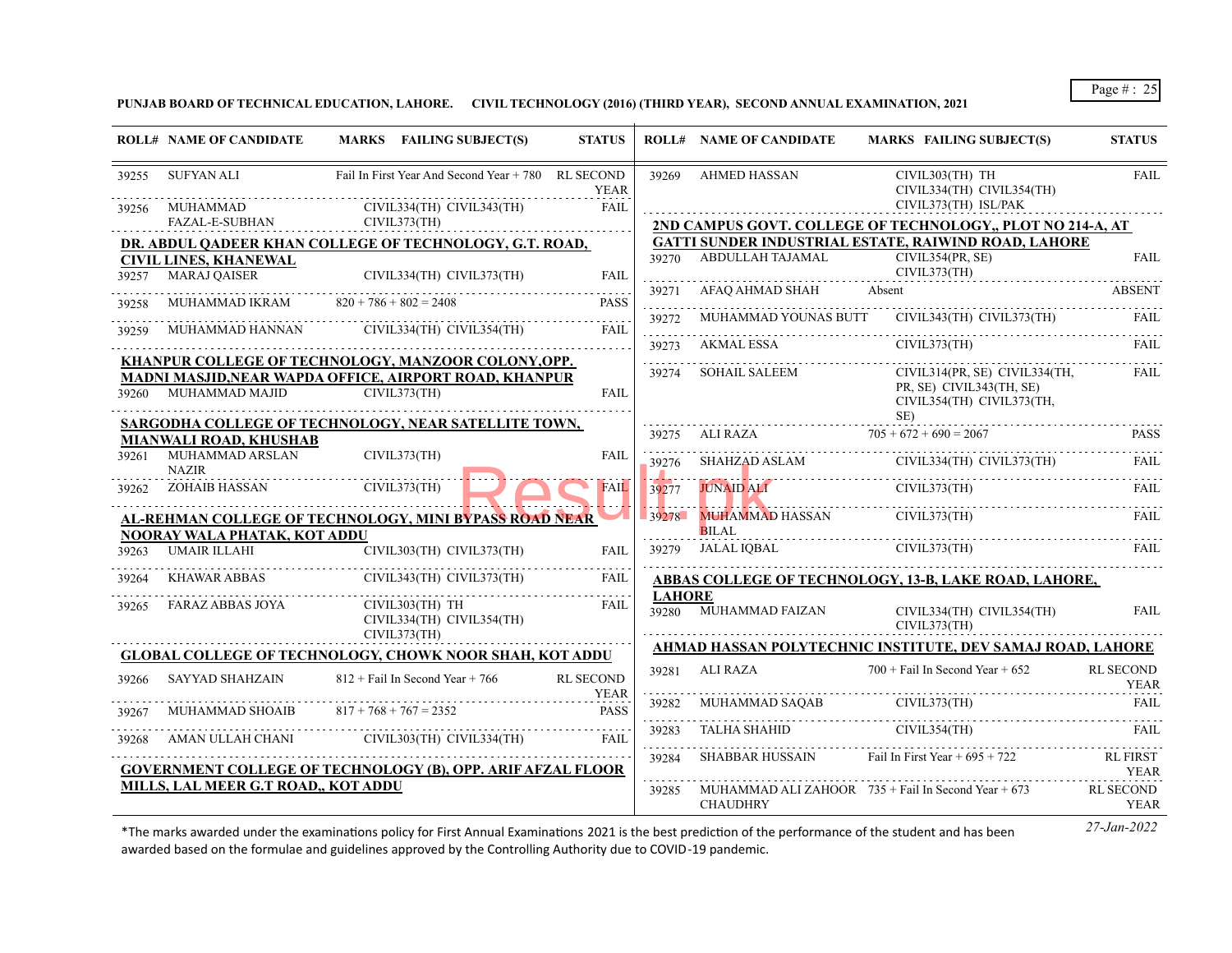# **PUNJAB BOARD OF TECHNICAL EDUCATION, LAHORE. CIVIL TECHNOLOGY (2016) (THIRD YEAR), SECOND ANNUAL EXAMINATION, 2021**

| 39300 MUHAMMAD ARSLAN<br>ANJUMAN-E-HIMAYAT-E-ISLAM MUHAMMAD AMIN POLY TECHNIC<br><b>TARIO</b><br><b>INSTITUTE &amp; VOCATIONAL TRAINING CENTRE, NEAR FAWARA CHOWK,</b><br>39301 SAAD NASIM KHAN CIVIL334(TH) CIVIL373(TH)<br>SAIDPUR MAIN BOULEVARD, SABZAZAR SCHEME MORE, LAHORE<br>MUHAMMAD MUDASIR ALI CIVIL343(TH) CIVIL373(TH)<br><b>FAIL</b><br>39286<br>MOHAMMAD FAHAD MALIK 798 + 745 + 763 = 2306<br>39302<br>HAFIZ HASNAT UMER<br><b>ABSENT</b><br>Absent<br>39287<br>REHMAN AHMED<br>40343<br>CITY POLYTECHNIC INSTITUTE, JALAL CENTRE, G.T ROAD, SHAHDARA,<br>PAK PUNJAB COLLEGE OF TECHNOLOGY, OPP. TAJ BAGH PULL CANAL | $717 +$ Fail In Second Year + 761<br><b>RL SECOND</b><br><b>YEAR</b><br><b>FAIL</b><br><b>PASS</b><br>$759 + 751 + 766 = 2276$ |
|--------------------------------------------------------------------------------------------------------------------------------------------------------------------------------------------------------------------------------------------------------------------------------------------------------------------------------------------------------------------------------------------------------------------------------------------------------------------------------------------------------------------------------------------------------------------------------------------------------------------------------------|--------------------------------------------------------------------------------------------------------------------------------|
|                                                                                                                                                                                                                                                                                                                                                                                                                                                                                                                                                                                                                                      |                                                                                                                                |
|                                                                                                                                                                                                                                                                                                                                                                                                                                                                                                                                                                                                                                      |                                                                                                                                |
|                                                                                                                                                                                                                                                                                                                                                                                                                                                                                                                                                                                                                                      |                                                                                                                                |
|                                                                                                                                                                                                                                                                                                                                                                                                                                                                                                                                                                                                                                      |                                                                                                                                |
|                                                                                                                                                                                                                                                                                                                                                                                                                                                                                                                                                                                                                                      |                                                                                                                                |
| <b>LAHORE</b><br><b>BANK ROAD, HARBANCEPURA, LAHORE</b>                                                                                                                                                                                                                                                                                                                                                                                                                                                                                                                                                                              |                                                                                                                                |
| MUHAMMAD JUNAID ASAIM784 $+$ Fail In Second Year $+768$<br><b>RL SECOND</b><br>39288<br>MUHAMMAD FAHEEM<br>39303<br><b>YEAR</b><br><b>UMAR</b>                                                                                                                                                                                                                                                                                                                                                                                                                                                                                       | CIVIL373(TH)<br><b>FAIL</b>                                                                                                    |
| <b>RL FIRST</b><br>UMAIR ABBAS Fail In First Year + $694 + 748$<br>39289<br>MUHAMMAD GHAZI CIVIL334(TH) CIVIL354(TH)<br>SULEHRI CIVIL373(TH)<br>39304<br><b>YEAR</b>                                                                                                                                                                                                                                                                                                                                                                                                                                                                 | FAIL                                                                                                                           |
| IMPERIAL COLLEGE OF TECHNOLOGY, 6-ALLAMA IQBAL ROAD,<br>PUNJAB INSTITUTE OF ENGINEERING & TECHNOLOGY, ADJACENT                                                                                                                                                                                                                                                                                                                                                                                                                                                                                                                       |                                                                                                                                |
| BOHARWALA CHOWK NEAR RAILWAY STATION, LAHORE<br>SHAHZADA MARKET, GHAZI ROAD, LAHORE                                                                                                                                                                                                                                                                                                                                                                                                                                                                                                                                                  |                                                                                                                                |
| 39290 MUHAMMAD ZOHAIB<br>CIVIL303(TH) CIVIL334(TH)<br><b>FAIL</b><br>39305 GOHAR YUNUS<br><b>ASHRAF</b><br>$CIVIL354(TH)$ $CIVIL373(TH)$                                                                                                                                                                                                                                                                                                                                                                                                                                                                                             | $774 + 886 + 918 = 2578$<br><b>PASS</b>                                                                                        |
| PUNJAB POLYTECHNIC INSTITUTE, ALLAMA IQBAL ROAD, AL-HAMRA<br>LAHORE COLLEGE OF TECHNOLOGY & MANAGEMENT, 18-KM                                                                                                                                                                                                                                                                                                                                                                                                                                                                                                                        |                                                                                                                                |
| <b>COMPLEX BOHARWALA CHOWK, NEAR RAILWAY STATION, LAHORE</b><br>FEROZEPURE ROAD OPP. DURA FOAM INDUSTRY, LAHORE<br>MUHAMMAD MUSUNAD CIVIL373(TH)                                                                                                                                                                                                                                                                                                                                                                                                                                                                                     | <b>FAIL</b>                                                                                                                    |
| Absent<br><b>ABSENT</b><br>39291 IMRAN ALI<br>39306                                                                                                                                                                                                                                                                                                                                                                                                                                                                                                                                                                                  |                                                                                                                                |
| <u>LAHORE POLYTECHNIC INSTITUTE, BAND ROAD NEAR CHOWK YATEEM</u>                                                                                                                                                                                                                                                                                                                                                                                                                                                                                                                                                                     |                                                                                                                                |
| <b>KHANA, LAHORE</b><br>ZAIN AHMAD CHUGHTAI $799 +$ Fail In Second Year + 740<br>39308                                                                                                                                                                                                                                                                                                                                                                                                                                                                                                                                               | <b>RL SECOND</b>                                                                                                               |
| MUHAMMAD SHARJEEL<br>39292<br><b>ABSENT</b><br>Absent                                                                                                                                                                                                                                                                                                                                                                                                                                                                                                                                                                                | <b>YEAR</b>                                                                                                                    |
| 39309 ABDUL REHMAN BUTT<br>MUHAMMAD IQBAL CIVIL373(TH)<br><b>FAIL</b><br>39293<br><b>SIDDIOUE</b>                                                                                                                                                                                                                                                                                                                                                                                                                                                                                                                                    | $779 + 786 + 704 = 2269$<br><b>PASS</b>                                                                                        |
| 39310 SOHAIL KHAN<br>Absent<br>RANA MUZAMMIL CIVIL373(TH)<br><b>FAIL</b><br>39294                                                                                                                                                                                                                                                                                                                                                                                                                                                                                                                                                    | ABSENT                                                                                                                         |
| STANDARD POLYTECHNIC INSTITUTE, 42-1-B1, PECO<br>$844 + \text{Fail In Second Year} + 838$ RL SECOND<br>GHULAM ABBAS<br>39295                                                                                                                                                                                                                                                                                                                                                                                                                                                                                                         |                                                                                                                                |
| ROAD, OPP.MASJID-E-KHIZRA, LINK ROAD STOP, TOWNSHIP, LAHORE<br><b>YEAR</b><br>39311 ZAIN RAMZAN                                                                                                                                                                                                                                                                                                                                                                                                                                                                                                                                      | $701 +$ Fail In Second Year + 763<br><b>RL SECOND</b>                                                                          |
| PAK POLYTECHNIC INSTITUTE, 32-CIVIC CENTRE MOON MARKET                                                                                                                                                                                                                                                                                                                                                                                                                                                                                                                                                                               | <b>YEAR</b>                                                                                                                    |
| <b>ALLAMA IOBAL TOWN, LAHORE</b><br>THE GRACE COLLEGE OF TECHNOLOGY & COMPUTER SCIENCES, H#                                                                                                                                                                                                                                                                                                                                                                                                                                                                                                                                          |                                                                                                                                |
| 39296 MUHAMMAD MOHSIN<br>CIVIL334(TH) CIVIL373(TH)<br><b>FAIL</b><br><b>S-27 OUAID-E-MILLAT COLONY LAHORE</b><br><b>ZAHEER</b>                                                                                                                                                                                                                                                                                                                                                                                                                                                                                                       |                                                                                                                                |
| 39312 MUZAMMAL HUSSAIN<br>MUHAMMAD UMAR<br>$773 + 827 + 858 = 2458$<br><b>PASS</b><br>39297                                                                                                                                                                                                                                                                                                                                                                                                                                                                                                                                          | Fail In First Year And Second Year + 795 RL SECOND<br><b>YEAR</b>                                                              |
| $794 + 798 + 824 = 2416$<br>NOOR ZAMAN<br><b>PASS</b><br>39298<br>GOVERNMENT COLLEGE OF TECHNOLOGY, COLLEGE ROAD, LAYYAH                                                                                                                                                                                                                                                                                                                                                                                                                                                                                                             |                                                                                                                                |
| 39313 MUHAMMAD IRFAN<br>HASNAIN SARIM SHAFIQUE $802 + 795 + 635 = 2232$<br><b>PASS</b><br>39299                                                                                                                                                                                                                                                                                                                                                                                                                                                                                                                                      | TH CIVIL373(TH)<br><b>FAIL</b>                                                                                                 |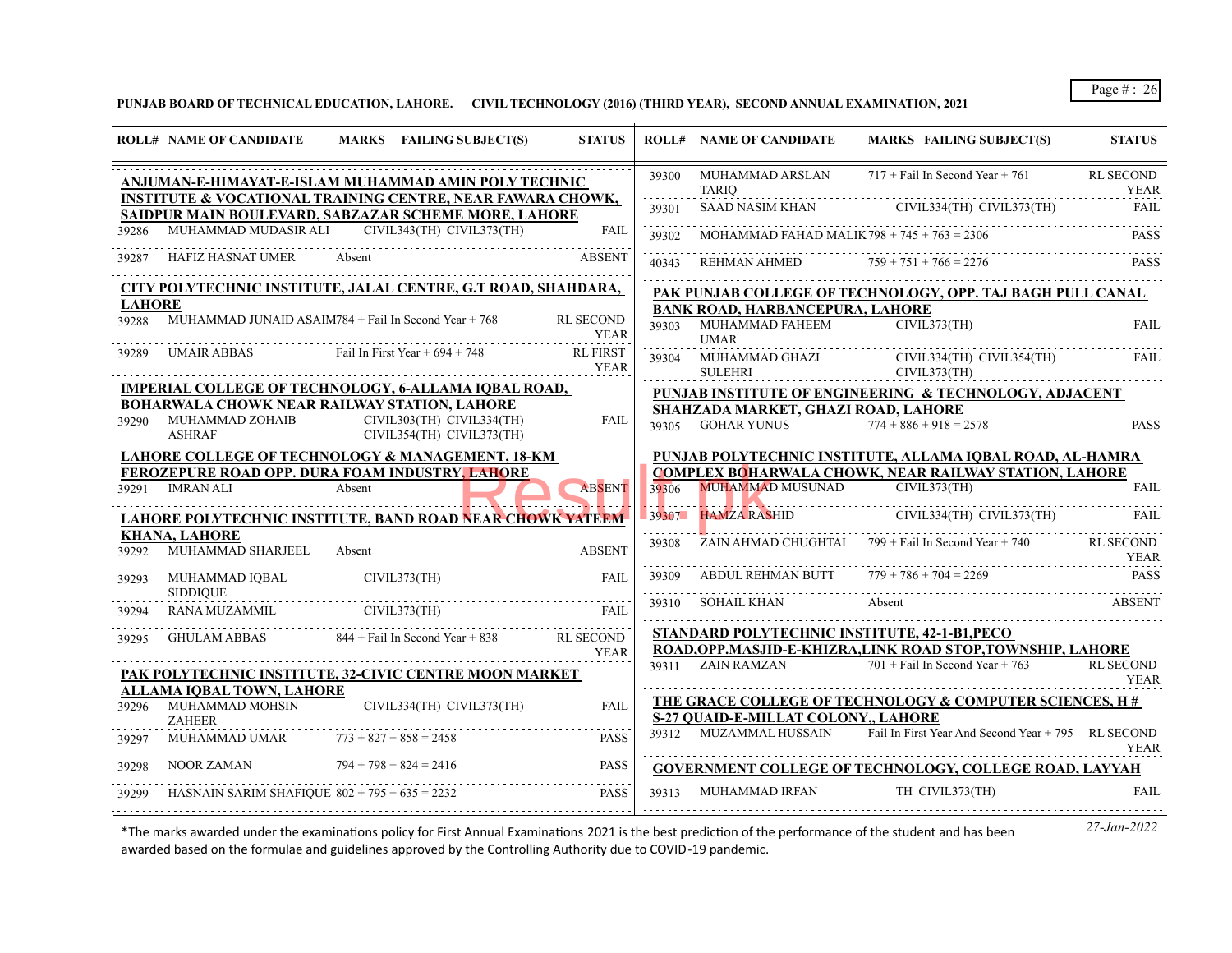**PUNJAB BOARD OF TECHNICAL EDUCATION, LAHORE. CIVIL TECHNOLOGY (2016) (THIRD YEAR), SECOND ANNUAL EXAMINATION, 2021**

|       | <b>ROLL# NAME OF CANDIDATE</b>                                                  |        | MARKS FAILING SUBJECT(S)  | <b>STATUS</b>            |               | <b>ROLL# NAME OF CANDIDATE</b>                             | <b>MARKS FAILING SUBJECT(S)</b>                                                         | <b>STATUS</b> |
|-------|---------------------------------------------------------------------------------|--------|---------------------------|--------------------------|---------------|------------------------------------------------------------|-----------------------------------------------------------------------------------------|---------------|
| 39314 | <b>MUBASHIR AKHTAR</b>                                                          |        | $795 + 777 + 807 = 2379$  | <b>PASS</b>              | 39330         | MUHAMMAD ARSLAN<br>ASLAM                                   | CIVIL373(TH)                                                                            | <b>FAIL</b>   |
|       | MUHAMMAD SHAHBAZ                                                                |        | $867 + 852 + 885 = 2604$  | <b>PASS</b>              |               | 39331 SAJAWAL KHAN                                         | CIVIL373(TH)                                                                            | FAIL.         |
| 39316 | MUHAMMAD MUBASHIR $797 + 772 + 800 = 2369$                                      |        |                           | <b>PASS</b>              |               |                                                            | 39332 MUHAMMAD IRFAN CIVIL354(TH) CIVIL373(TH)                                          | FAIL          |
|       | ABDULLAH JAVED Absent                                                           |        |                           | <b>ABSENT</b>            |               |                                                            | <b>GOVERNMENT COLLEGE OF TECHNOLOGY, KALA BAGH ROAD, NEAR</b>                           |               |
| 39318 | SYED ZUNAIR ARSHAD CIVIL334(TH)                                                 |        |                           | FAIL                     |               | BEROWLI RAILWAY STATION, MIANWALI<br>39333 MUHAMMAD SOHAIL | Absent                                                                                  | <b>ABSENT</b> |
| 39319 | MUHAMMAD AYAZ $775 + 764 + 744 = 2283$                                          |        |                           | <b>PASS</b>              |               | <b>AKRAM</b>                                               |                                                                                         |               |
| 39320 | <b>HUSSAIN</b><br><b>WASEEM ABBAS</b>                                           |        | CIVIL334(TH)              | <b>FAIL</b>              |               | 39334 MUHAMMAD SHAWAL<br>KHAN                              | CIVIL373(TH)                                                                            | FAIL          |
|       | PAKISTAN COLLEGE OF TECHNOLOGY, GOVT. BOYS DEGREE COLLEGE                       |        |                           |                          | 39335         | MUHAMMAD UMAR                                              | CIVIL373(TH)                                                                            | <b>FAIL</b>   |
|       | <b>ROAD, MAILSI</b>                                                             |        |                           |                          | 39336         | MUHAMMAD AQIB KHAN                                         | CIVIL373(TH)                                                                            | <b>FAIL</b>   |
| 39321 | MUHAMMAD KHURSHEED $782 + 655 + 679 = 2116$                                     |        |                           | <b>PASS</b>              |               | 39337 FAISAL UR REHMAN                                     | TH CIVIL334(TH)                                                                         | FAIL          |
| 39322 | <b>TARIQ MUNEER</b>                                                             | Absent |                           | ABSENT                   |               |                                                            | CIVIL343(TH) CIVIL354(TH)<br>CIVIL373(TH) ISL/PAK                                       |               |
|       | <b>ORIENTAL INSTITUTE OF TECHNOLOGY, HOUSE #2, GALI</b>                         |        |                           |                          |               |                                                            | KASHMIR ENGINEERING COLLEGE, AL-NOOR PLAZA SECTOR F3 PART2,                             |               |
|       | QALANDARANWALI, MOH. SHAFQATABAD, PHALIA ROAD,, MANDI                           |        |                           |                          |               | <b>NEAR PURANI CHUNGI, MIRPUR(AJK)</b>                     |                                                                                         |               |
|       | <b>BAHAUDDIN</b><br>39323 RIYASAT ALI                                           |        | $773 + 789 + 810 = 2372$  | <b>PASS</b>              |               | 39338 AAMIR SOHAIL                                         | CIVIL373(TH)                                                                            | FAIL          |
| 39324 | $807 + 773 + 780 = 2360$<br>USAMA                                               |        |                           | <b>PASS</b>              |               |                                                            | <b>GOVERNMENT COLLEGE OF TECHNOLOGY, QASIM PUR COLONY,</b>                              |               |
| 39325 | KHURRAM SHAHZAD CIVIL334(TH) CIVIL343(TH)                                       |        |                           | FAII.                    | <b>MULTAN</b> | 39339 SHERAZ KHALID                                        | CIVIL334(TH) CIVIL373(TH)                                                               | <b>FAIL</b>   |
|       | CIVIL354(TH) CIVIL373(TH)                                                       |        |                           | .                        | 39340         | MUHAMMAD TAYYAB                                            | CIVIL303(TH) CIVIL373(TH)                                                               | FAIL          |
|       | $39326$ MUHAMMAD IJAZ $675 +$ Fail In Second Year + 806                         |        |                           | <b>RL SECOND</b><br>YEAR | 39341         | LUQMAN IRSHAD                                              | TH CIVIL334(TH)<br>CIVIL373(TH)                                                         | <b>FAIL</b>   |
|       | PAKISTAN COLLEGE OF TECHNOLOGY, NEAR RAILWAY STATION,<br><b>MANDI BAHAUDDIN</b> |        |                           |                          | 39342         | REHMAT ULLAH                                               | CIVIL334(TH) CIVIL373(TH)                                                               | <b>FAIL</b>   |
| 39327 | KHURAM SHAHZAD                                                                  | Absent |                           | <b>ABSENT</b>            |               |                                                            |                                                                                         |               |
|       | 39328 SAAD SALMAN AHMED                                                         |        | CIVIL334(TH) CIVIL373(TH) | <b>FAIL</b>              |               | 39343 ADIL MUMTAZ                                          | CIVIL303(TH) TH<br>CIVIL334(TH) CIVIL343(TH)                                            | FAIL          |
|       | FAIZUL ISLAM INSTITUTE OF TECHNOLOGY, GT ROAD, MANDRA                           |        |                           |                          |               |                                                            | CIVIL354(TH) CIVIL373(TH)<br><b>ISL/PAK</b>                                             |               |
| 39329 | <b>MUHAMMAD AWAIS</b>                                                           |        | CIVIL373(TH)              | <b>FAIL</b>              |               | 39344 RAO MUHAMMAD FAISAL<br><b>SHAKIR</b>                 | $CIVIL303(PR)$ $CIVIL314(PR)$<br>CIVIL334(PR) CIVIL343(PR)<br>CIVIL354(PR) CIVIL373(PR) | FAIL          |
|       | DR A. O. KHAN INSTITUTE OF TECHNOLOGY, MULTAN ROAD CHAH                         |        |                           |                          | 39345         | ARBAB HUSNAIN                                              | CIVIL334(TH) CIVIL373(TH)                                                               | FAIL          |
|       | MIANA, MIANWALI                                                                 |        |                           |                          |               |                                                            |                                                                                         |               |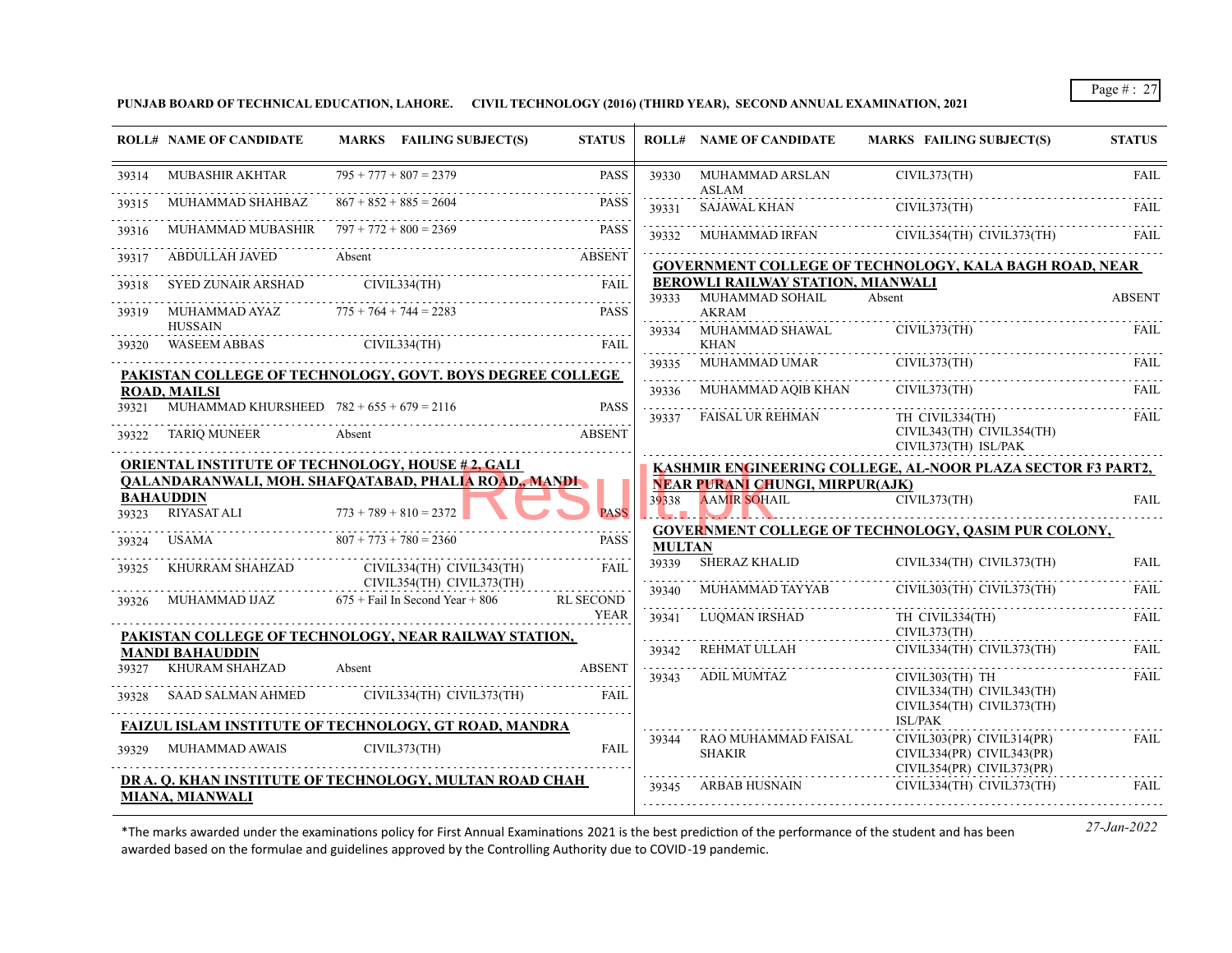**PUNJAB BOARD OF TECHNICAL EDUCATION, LAHORE. CIVIL TECHNOLOGY (2016) (THIRD YEAR), SECOND ANNUAL EXAMINATION, 2021**

|               | <b>ROLL# NAME OF CANDIDATE</b>                 | MARKS FAILING SUBJECT(S)                                            | <b>STATUS</b>                  |            | <b>ROLL# NAME OF CANDIDATE</b>                             | MARKS FAILING SUBJECT(S)                                          | <b>STATUS</b>                  |
|---------------|------------------------------------------------|---------------------------------------------------------------------|--------------------------------|------------|------------------------------------------------------------|-------------------------------------------------------------------|--------------------------------|
|               |                                                | KASIB POLYTECHNIC INSTITUTE, 242-B, GULGASHT COLONY, MULTAN         |                                | 39359      | NEHAL AHMAD ZAFAR                                          | $843 + 712 + 806 = 2361$                                          | <b>PASS</b>                    |
| 39346.        | SYED MUHIB HAIDER                              | CIVIL303(TH) CIVIL373(TH)                                           | <b>FAIL</b>                    |            |                                                            | ABDUL WAHAB TARKAIT COLLEGE OF TECHNOLOGY AND SCIENCES,           |                                |
| <b>MULTAN</b> |                                                | MULTAN POLYTECHNIC INSTITUTE, 2656 MASOOM SHAH ROAD,                |                                |            | 2-KM MURIDKE ROAD, NAROWAL, NAROWAL<br>39360 MOHSIN NASEER | Fail In First Year + 799 + 827                                    | <b>RL FIRST</b><br><b>YEAR</b> |
|               | 39347 MUHAMMAD USMAN                           | CIVIL373(TH)                                                        | FAII                           |            |                                                            | <b>MEHMOOD KHAN GOVERNMENT COLLEGE OF TECHNOLOGY FOR</b>          |                                |
|               |                                                | SWEDISH INSTITUTE OF TECHNOLOGY, OPP. GRID STATION, VEHARI          |                                |            | <b>BOYS, MEHR SHARIF ROAD, NAROWAL</b>                     |                                                                   |                                |
|               | <b>CHOWK, MULTAN</b>                           |                                                                     |                                | 39361      | MUHAMMAD HASSAAN                                           | CIVIL334(TH)                                                      | <b>FAIL</b>                    |
|               | 39348 SALMAN JAMEEL                            | Absent                                                              | <b>ABSENT</b>                  | 39362      | TALHA AKBAR $748 + 772 + 796 = 2316$                       |                                                                   | <b>PASS</b>                    |
|               |                                                | 39349 ATTIO UR REHMAN CIVIL334(TH) CIVIL373(TH)                     | FAIL                           | .<br>39363 | MUHAMMAD AKASH                                             | Absent                                                            | <b>ABSENT</b>                  |
|               |                                                | THE CITY COLLEGE OF TECHNOLOGY, WAINS AUTO CENTRE, OPP              |                                |            |                                                            | $39364$ UMER FAROOO $793 + 818 + 840 = 2451$                      | <b>PASS</b>                    |
|               |                                                | FAISAL MOVERS, VEHARI CHOWK, LARRI ADDA, MULTAN                     |                                |            |                                                            |                                                                   |                                |
|               | 39350 MUHAMMAD TAFSEER                         | CIVIL303(TH) CIVIL334(TH)<br>CIVIL354(TH) CIVIL373(TH)              | <b>FAIL</b>                    |            | PURA, NAROWAL                                              | NAROWAL INSTITUTE OF TECHNOLOGY, CIRCULAR ROAD, NEAR SADIO        |                                |
| 39351         | MUSTAFA SHAH                                   | CIVIL303(TH) CIVIL334(TH)<br>CIVIL354(TH) CIVIL373(TH)              | <b>FAIL</b>                    |            | 39365 MUHAMMAD ALMAS                                       | Absent                                                            | <b>ABSENT</b>                  |
|               | 39352 MUHAMMAD SHOAIB                          | CIVIL373(TH)                                                        | <b>FAIL</b>                    |            |                                                            | THE UNI-TECH COLLEGE OF MANAGEMENT & TECHNOLOGY, 56/2-L           |                                |
|               |                                                |                                                                     |                                |            | NEAR KARMAWALA G.T ROAD, OKARA                             |                                                                   |                                |
|               | 39353 SOHAIL ARSHAD $781 + 799 + 813 = 2393$   |                                                                     | <b>PASS</b>                    | 39366      | MUHAMMAD NAZIM CIVIL303(TH)                                |                                                                   | <b>FAIL</b>                    |
| 39354         | MUHAMMAD ATIQ Fail In First Year + $748 + 767$ |                                                                     | <b>RL FIRST</b><br><b>YEAR</b> | 39367      | <b>SAIF ULLAH</b>                                          | Absent                                                            | <b>ABSENT</b>                  |
| 39355         |                                                | MUHAMMAD SHAHBAZ Fail In First Year And Second Year + 790 RL SECOND |                                |            |                                                            | PAKPATTAN POLYTECHNIC INSTITUTE, AL GHAFOOR MARKET                |                                |
|               |                                                |                                                                     | <b>YEAR</b>                    |            |                                                            | SAHIWAL ROAD, NEAR SHELL PETROL PUMP, PAKPATTAN SHARIF            |                                |
|               |                                                | <b>GOVERNMENT COLLEGE OF TECHNOLOGY (BOYS), DERA GHAZI KHAN</b>     |                                |            | 39368 AQIB HUSSAIN $\overline{761 + 788 + 869} = 2418$     |                                                                   | <b>PASS</b>                    |
|               | ROAD, ALIPUR BYPASS, MUZAFFARGARH              |                                                                     |                                |            |                                                            |                                                                   |                                |
| 39356         | MUHAMMAD UMAR SAEED                            | CIVIL303(TH) CIVIL334(TH)                                           | <b>FAIL</b>                    |            | HALLAH CHOWK BYPASS, PATTOKI                               | ALLAMA IOBAL COLLEGE OF TECHNOLOGY, OPP. SORENTO CNG NEAR         |                                |
| 39357         | BASIT ALI $799 + 755 + 756 = 2310$             | CIVIL354(TH) CIVIL373(TH)                                           | <b>PASS</b>                    |            | 39369 MUHAMMAD TOQEER                                      |                                                                   | RL Fee                         |
|               |                                                |                                                                     |                                |            |                                                            |                                                                   |                                |
|               |                                                | JINNAH COLLEGE OF TECHNOLOGY, GANISH WAH CANAL ROAD,                |                                |            |                                                            | <b>QUAID-E-AZAM COLLEGE OF ENGINEERING &amp; TECHNOLOGY, G.T.</b> |                                |
|               | MULTAN ROAD., MUZAFFARGARH                     |                                                                     |                                |            | ROAD, OPP. MODEL CITY, PATTOKI<br>39370 MOHSIN ANEES       |                                                                   |                                |
|               | 39358 MUHAMMAD RIZWAN                          | $768 +$ Fail In Second Year + 769                                   | <b>RL SECOND</b><br>YEAR       |            | CIVIL373(TH)                                               | CIVIL334(TH) CIVIL354(TH)                                         | <b>FAIL</b>                    |
|               |                                                | <b>CHENAB INSTITUTE OF TECHNOLOGY, MANGTANWALA ROAD,</b>            |                                |            |                                                            | THE CITY COLLEGE OF TECHNOLOGY, GHOUSIA CHOWK, SHOOR KOT          |                                |
|               | OPPOSITE GENERAL BUS STAND, NANKANA SAHIB      |                                                                     |                                |            | ROAD,, PEER MAHAL                                          |                                                                   |                                |
|               |                                                |                                                                     |                                |            |                                                            |                                                                   |                                |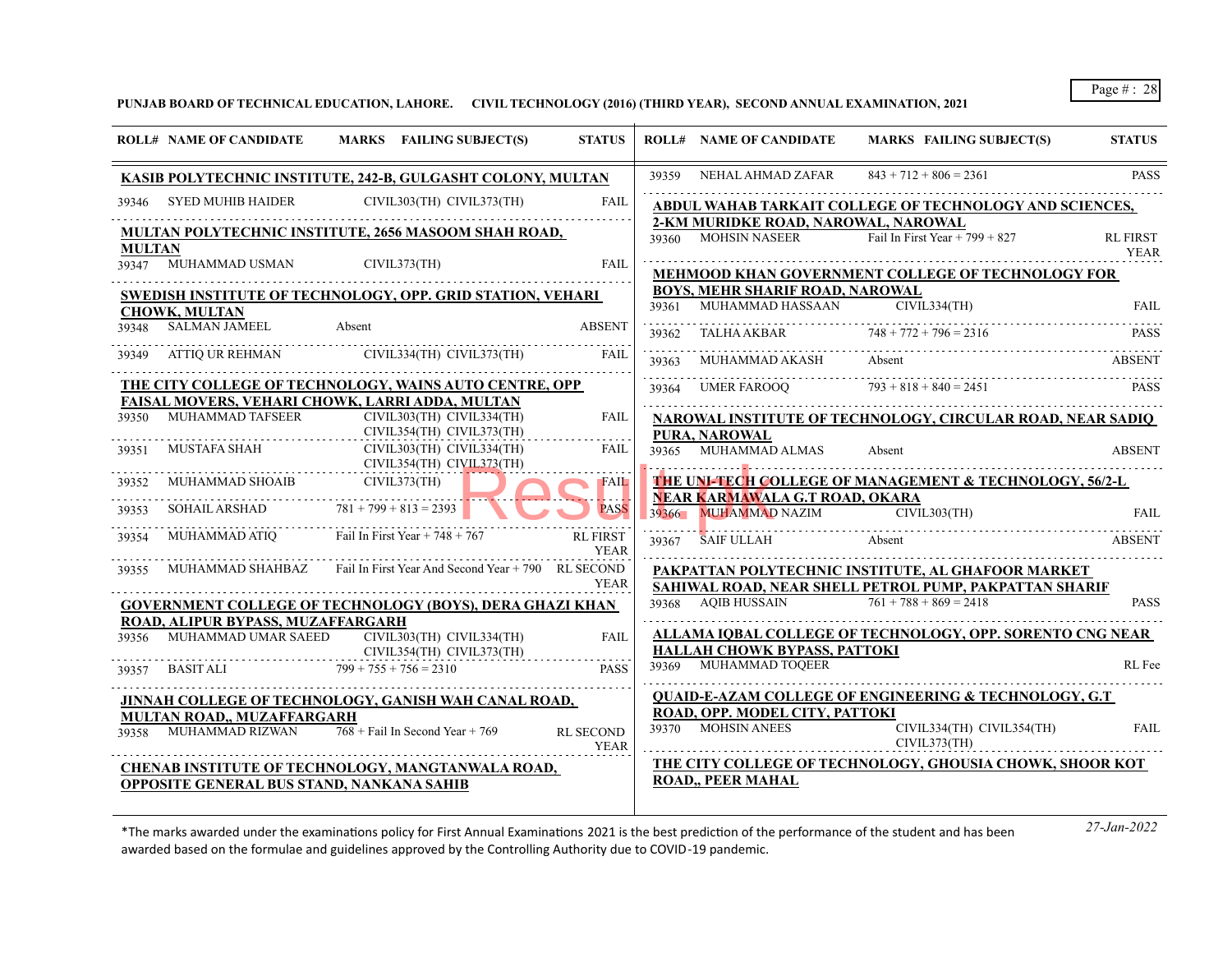**PUNJAB BOARD OF TECHNICAL EDUCATION, LAHORE. CIVIL TECHNOLOGY (2016) (THIRD YEAR), SECOND ANNUAL EXAMINATION, 2021**

|       | <b>ROLL# NAME OF CANDIDATE</b>            | MARKS FAILING SUBJECT(S)                                            | <b>STATUS</b>                   |                   | <b>ROLL# NAME OF CANDIDATE</b>   | <b>MARKS FAILING SUBJECT(S)</b>                                   | <b>STATUS</b>           |
|-------|-------------------------------------------|---------------------------------------------------------------------|---------------------------------|-------------------|----------------------------------|-------------------------------------------------------------------|-------------------------|
| 39371 | MUHAMMAD HAMZA                            | Fail In First Year And Second Year + 818 RL SECOND                  | <b>YEAR</b>                     | 39383             | CH.                              | MUHAMMAD TALHA HABIB CIVIL303(PR) CIVIL373(PR)                    | <b>FAIL</b>             |
|       |                                           | <b>GOVERNMENT (CMYB) COLLEGE OF TECHNOLOGY, JHELUM ROAD,</b>        |                                 | 39384             | SAMEER HASSAN                    | $693 + 562 + 578 = 1833$                                          | <b>PASS</b>             |
| 39372 | PIND DADAN KHAN<br>MUHAMMAD NADEEM        | CIVIL303(TH, PR)                                                    | <b>FAIL</b>                     | .<br>39385        | ZAFAR IOBAL                      | Absent                                                            | ABSENT                  |
|       | <b>AKHTAR</b>                             | CIVIL314(PR) CIVIL334(TH,<br>PR) CIVIL343(PR)                       |                                 | 39386<br>.        | NOMAN AZIZ                       | Absent                                                            | <b>ABSENT</b>           |
|       |                                           | CIVIL354(TH, PR)<br>CIVIL373(TH, PR)                                |                                 | 39387             | HASSNAIN ALI                     | $760 + 639 + 657 = 2056$                                          | <b>PASS</b>             |
|       | 39373 SYED AAYAT ULLAH<br><b>HAMDANI</b>  | CIVIL373(TH)                                                        | FAII.                           | 39388<br><u>.</u> | TAYYAB AHMAD                     | $631 + 693 + 722 = 2046$                                          | <b>PASS</b>             |
| 39374 | HAMMAD HASSAN                             | Fail In First Year $+ 757 + 708$                                    | <b>RL FIRST</b>                 | 39389             | BILAL HASSAN                     | CIVIL303(TH)                                                      | FAIL.                   |
| 39375 | NAFEES AHMED                              | $756 + 782 + 715 = 2253$                                            | YEAR<br><b>PASS</b>             | 39390<br>.        | FRAZ AHMAD                       | Fail In First Year $+691 + 686$                                   | <b>RL FIRST</b><br>YEAR |
| 39376 | ZEESHAN NADEEM                            | $715 + 757 + 711 = 2183$                                            | <b>PASS</b>                     | 39391             | HAMZA BASHIR                     | $818 + 699 + 665 = 2182$                                          | <b>PASS</b>             |
|       | <b>BRIDGE BYPASS ROAD, RAHIM YAR KHAN</b> | RAHIM YAR KHAN COLLEGE OF TECHNOLOGY, NEAR GHARIB SHAH              |                                 | 39392             | JAWAD ASHRAF                     | $CIVIL334(PR)$ $CIVIL343(TH)$<br>CIVIL354(TH, PR)<br>CIVIL373(TH) | FAIL                    |
|       | 39377 HURAIRA YASEEN                      | CIVIL334(TH)                                                        | FAIL                            | 39393             | KAMRAN IJAZ                      | $884 + 789 + 785 = 2458$                                          | <b>PASS</b>             |
|       |                                           | <b>SWEDISH INSTITUTE OF TECHNOLOGY, , RAHIM YAR KHAN</b>            |                                 | 39394             | <b>WALEED ABDULLAH</b>           | Absent                                                            | ABSENT                  |
| 39378 | <b>ASAD ABBAS</b>                         | $747 +$ Fail In Second Year + 815                                   | <b>RL SECOND</b><br><b>YEAR</b> | 39395             | <b>HAMZA ASHRAF</b>              | Fail In First Year And Second Year $+668$ RL SECOND               | <b>YEAR</b>             |
| 39379 | MUHAMMAD AHMAD                            | Absent                                                              | <b>ABSENT</b>                   | 39396             | MUHAMMAD SUFYAN<br><b>AKHTAR</b> | $752 + 719 + 748 = 2219$                                          | <b>PASS</b>             |
|       | EHTISHAM LODHI                            | <b>GOVERNMENT COLLEGE OF TECHNOLOGY, , RASUL</b>                    |                                 | 39397             | AQEEL AHMAD                      | $755 + 623 + 747 = 2125$                                          | <b>PASS</b>             |
| 39380 |                                           | CIVIL303(TH, PR, SE)<br>CIVIL314(TH, PR, SE) TH<br>CIVIL334(TH, PR) | FAIL                            | 39398             | OASIM ALI SHAH                   | Fail In First Year And Second Year $+625$ RL SECOND               | YEAR                    |
|       |                                           | CIVIL343(TH, PR)<br>CIVIL354(TH, PR)                                |                                 | 39399<br>.        | <b>SHAH ZAIN SAJID</b>           | Absent                                                            | <b>ABSENT</b>           |
|       |                                           | CIVIL373(TH, PR) ISL/PAK                                            |                                 | 39400             | MUHAMMAD NASIR                   | Fail In First Year And Second Year + 592 RL SECOND                | YEAR                    |
| 39381 | ALI ASAD                                  | CIVIL303(TH, PR, SE)<br>CIVIL314(PR, SE) CIVIL334(TH,               | FAIL                            | 39401             | MUHAMMAD RAMZAN                  | Absent                                                            | <b>ABSENT</b>           |
|       |                                           | PR) CIVIL343(TH, PR)<br>CIVIL354(TH, PR)                            |                                 | .<br>39402        |                                  | MUHAMMAD QASIM ISHFAQ CIVIL303(PR) CIVIL373(TH)                   | FAIL.                   |
| 39382 | MUBASHAR ALI ZAHID                        | CIVIL373(TH, PR) ISL/PAK<br>CIVIL303(PR)                            | <b>FAIL</b>                     | .<br>39403        | SAJAWAL                          | CIVIL334(TH, PR)<br>CIVIL343(PR) CIVIL354(TH)<br>CIVIL373(TH)     | FAIL                    |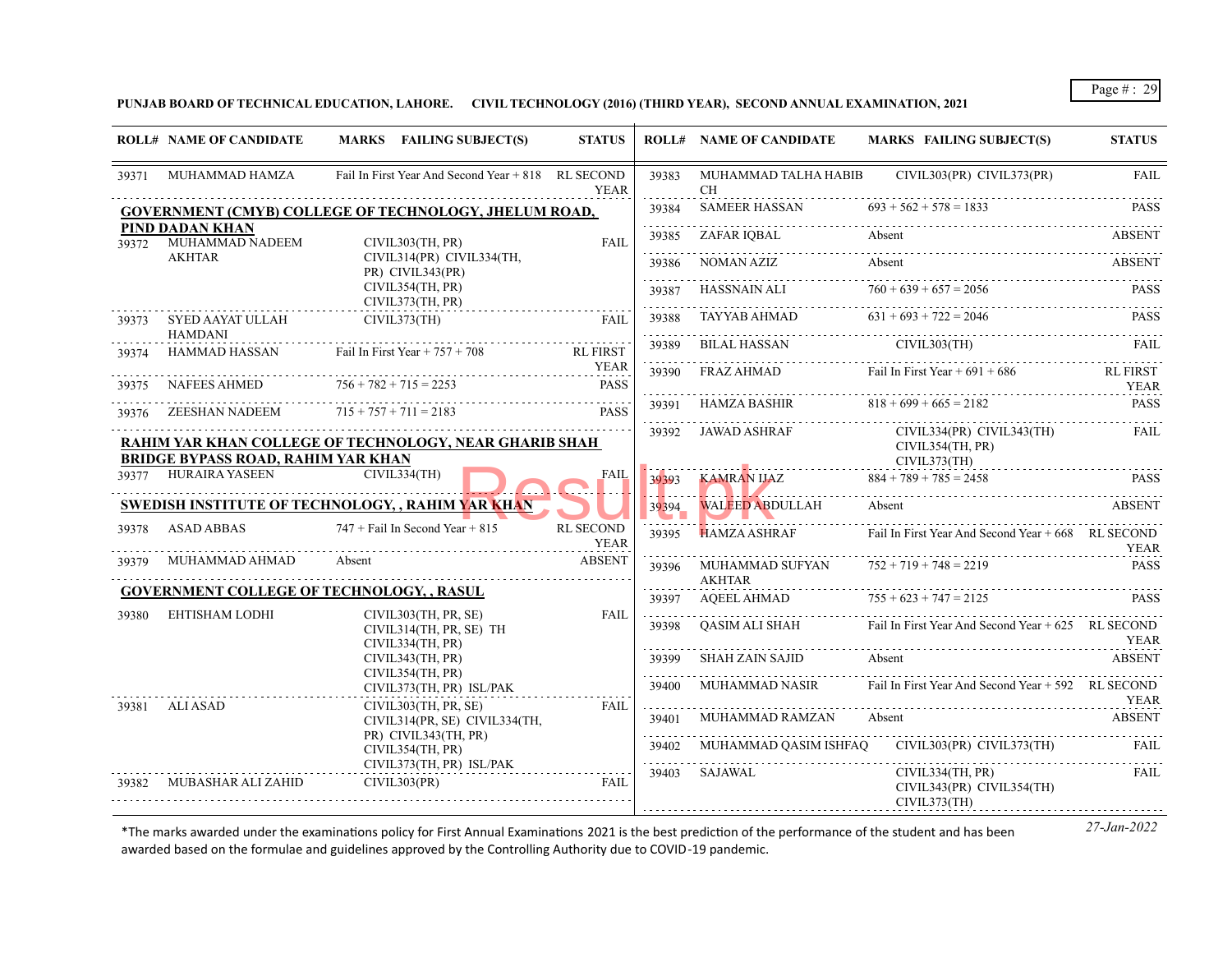**PUNJAB BOARD OF TECHNICAL EDUCATION, LAHORE. CIVIL TECHNOLOGY (2016) (THIRD YEAR), SECOND ANNUAL EXAMINATION, 2021**

|       | <b>ROLL# NAME OF CANDIDATE</b>      | MARKS FAILING SUBJECT(S)                                                                       | <b>STATUS</b> |                 | <b>ROLL# NAME OF CANDIDATE</b>                        | <b>MARKS FAILING SUBJECT(S)</b>                                     | <b>STATUS</b>                   |
|-------|-------------------------------------|------------------------------------------------------------------------------------------------|---------------|-----------------|-------------------------------------------------------|---------------------------------------------------------------------|---------------------------------|
| 39404 | ALI NAWAZ                           | CIVIL303(PR) CIVIL334(TH)                                                                      | <b>FAIL</b>   | 39420           | MOHSIN ALI MAQBOOL                                    | CIVIL334(TH)                                                        | <b>FAIL</b>                     |
| 39405 | ALI RAZA                            | CIVIL343(TH) CIVIL354(TH)<br>CIVIL373(TH)                                                      | FAII.         |                 | 39421 TURAB ALI                                       | $781 +$ Fail In Second Year + 784                                   | <b>RL SECOND</b><br>YEAR        |
| 39406 | MIRZA ZAIN RASHEED                  | CIVIL303(TH, PR, SE)<br>CIVIL314(PR) CIVIL334(TH)<br>CIVIL343(PR) CIVIL354(PR)<br>CIVIL373(PR) | <b>FAIL</b>   | 39422           | <b>RAWALPINDI</b><br>MUHAMMAD USAMA<br><b>MUSAWIR</b> | RAWALPINDI POLYTECHNIC INSTITUTE, NE-273 TEPO ROAD,<br>CIVIL334(TH) | <b>FAIL</b>                     |
| 39407 | USAMA YUNAS                         | Absent                                                                                         | <b>ABSENT</b> |                 |                                                       | RAWALPINDI SWEDISH INSTITUTE OF TECHNOLOGY, BAHADUR PLAZA           |                                 |
| 39408 | ALI RAZA                            | CIVIL334(TH) CIVIL343(PR)<br>CIVIL373(TH)                                                      | FAIL          |                 | 39423 ABDUL HAMEED KHAN Absent                        | <b>SHAIR PAO COLONY NEAR COMMITTEE CHOWK, RAWALPINDI</b>            | <b>ABSENT</b>                   |
| 39409 | FARHAD ALI $819 + 644 + 646 = 2109$ |                                                                                                | <b>PASS</b>   |                 | 39424 MUHAMMAD SAMEER CIVIL334(TH)                    |                                                                     | FAIL                            |
| 39410 | BAKHTAWAR SHAHZAD TH CIVIL334(TH)   | CIVIL373(TH)                                                                                   | FAII.         | 39425           | <b>KHALID</b><br><b>USAMA AHMED</b>                   | Absent                                                              | <b>ABSENT</b>                   |
| 39411 | USAMA HUSSNAIN                      | Absent                                                                                         | <b>ABSENT</b> | 39426           | MUHAMMAD OSAMA                                        | $705 +$ Fail In Second Year + 715                                   | RL SECOND<br><b>YEAR</b>        |
|       | RAWALAKOT(AJK)                      | GOVERNMENT COLLEGE OF TECHNOLOGY, VILLAGE TARAR,                                               |               | 39427           |                                                       | MUHAMMAD SAQLAIN ZIA CIVIL334(TH)                                   | <b>FAIL</b>                     |
|       | 39412 ALI USMAN                     | CIVIL314(TH)                                                                                   | <b>FAIL</b>   | ومناهب<br>39428 |                                                       | SHOAIB ASLAM CIVIL334(TH) CIVIL354(TH)                              | FAIL.                           |
|       |                                     | ASKARI INSTITUTE OF TECHNOLOGY, G.T ROAD RAWAT, RAWALPINDI                                     |               | 39429           | . <b>.</b><br><b>WALEED ABDULLAH</b>                  |                                                                     |                                 |
| 39413 | MUHAMMAD ARBAB                      | $944 + 941 + 983 = 2868$                                                                       | <b>PASS</b>   | 39430           | MUHAMMAD SULEMAN                                      | CIVIL334(TH)                                                        | FAIL.                           |
| 39414 | MUHAMMAD ZEESHAN<br>SAJID           | Fail In First Year And Second Year + 724 RL SECOND                                             | <b>YEAR</b>   |                 |                                                       | RAWALPINDI SWEDISH INSTITUTE OF TECHNOLOGY, D-324,                  |                                 |
| 39415 | <b>ALI HAIDER</b>                   | Absent                                                                                         | <b>ABSENT</b> | 39431           | <b>AKRAM ULLAH</b>                                    | <b>COMMERCIAL MARKET, SATELLITE TOWN, RAWALPINDI</b><br>Absent      | <b>ABSENT</b>                   |
| 39416 |                                     | ADEEL JAMSHAID CIVIL334(TH)                                                                    | FAII.         | 39432           | MUHAMMAD ZEESHAN CIVIL334(TH)                         |                                                                     | FAIL                            |
|       | <b>SATELLITE TOWN, RAWALPINDI</b>   | <b>BURAQ INSTITUTE OF SCIENCE AND TECHNOLOGY, 11-D, 6TH ROAD,</b>                              |               | 39433           | <b>DHANIAL</b>                                        | RAJA HARIS QADEER CIVIL373(TH) FAIL                                 |                                 |
| 39417 | <b>FAHAD GHAFOOR</b>                | Absent                                                                                         | <b>ABSENT</b> | 39434           | <b>WALEED AFTAB</b>                                   | $699 +$ Fail In Second Year + 703                                   | <b>RL SECOND</b><br><b>YEAR</b> |
|       | NEAR SHAMSABAD, RAWALPINDI          | <b>GOVERNMENT COLLEGE OF TECHNOLOGY, FAROOQ-E-AZAM ROAD</b>                                    |               |                 | <b>ILYAS</b>                                          | 39435 MUHAMMAD ZEESHAN 760 + Fail In Second Year + 754              | <b>RL SECOND</b><br>YEAR        |
| 39418 | MUHAMMAD KASHAN<br>TARIQ            | CIVIL373(TH)                                                                                   | <b>FAIL</b>   | 39436           | RIZWAN AMIN                                           | $706 +$ Fail In Second Year + 708                                   | <b>RL SECOND</b><br>YEAR        |
| 39419 | HARIS MOUGHEES                      | CIVIL373(TH)                                                                                   | FAIL.         |                 |                                                       |                                                                     |                                 |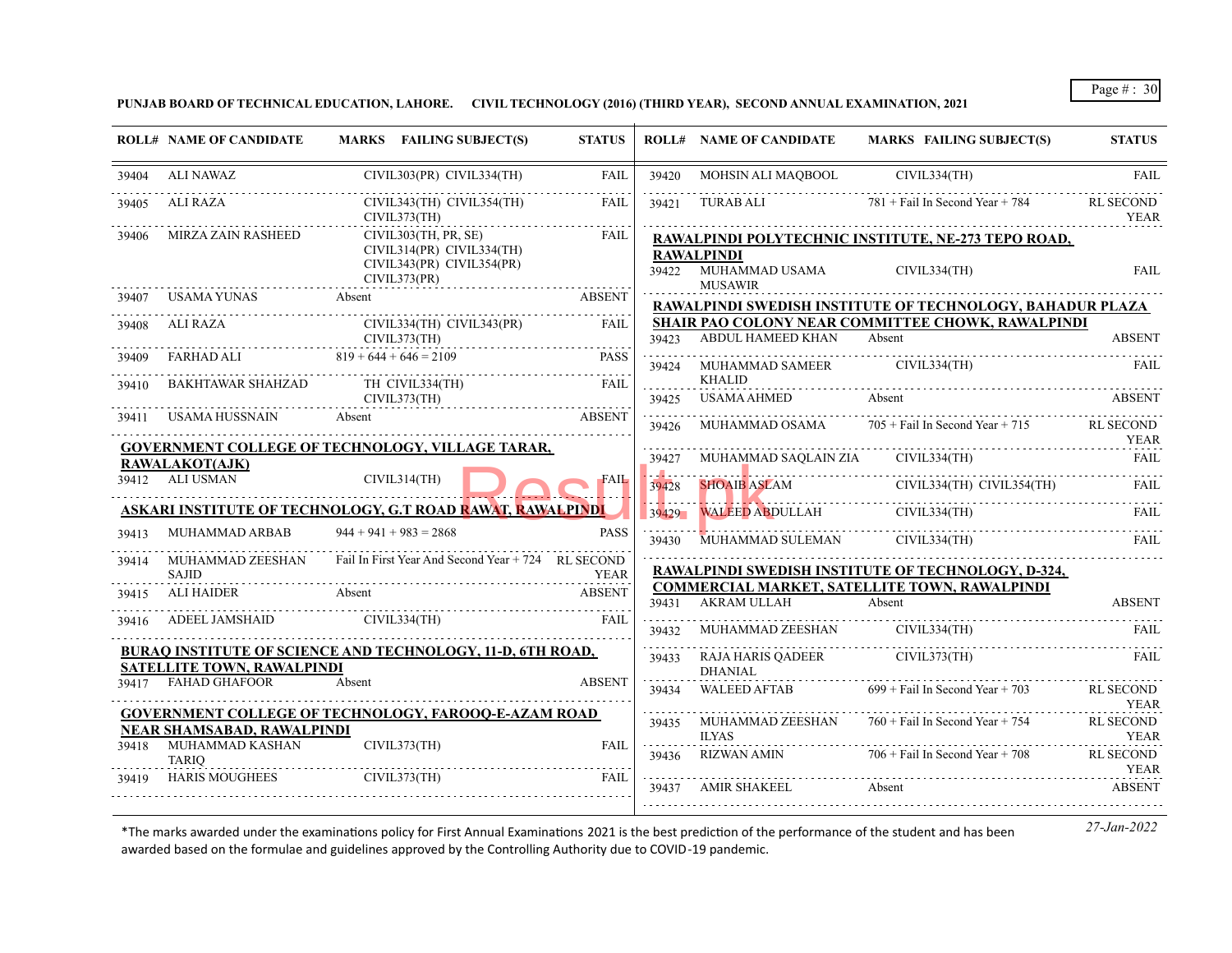**PUNJAB BOARD OF TECHNICAL EDUCATION, LAHORE. CIVIL TECHNOLOGY (2016) (THIRD YEAR), SECOND ANNUAL EXAMINATION, 2021**

|       | <b>ROLL# NAME OF CANDIDATE</b>                | MARKS FAILING SUBJECT(S)                                          | <b>STATUS</b>                   |                    | <b>ROLL# NAME OF CANDIDATE</b>                                                                                                       | <b>MARKS FAILING SUBJECT(S)</b>                                                        | <b>STATUS</b> |
|-------|-----------------------------------------------|-------------------------------------------------------------------|---------------------------------|--------------------|--------------------------------------------------------------------------------------------------------------------------------------|----------------------------------------------------------------------------------------|---------------|
| 39438 | MUHAMMAD ASHRAF                               | TH CIVIL334(TH)<br>CIVIL354(TH) CIVIL373(TH)                      | <b>FAIL</b>                     | 39457              | MUHAMMAD KHUBAIB<br><b>KHALID</b>                                                                                                    | CIVIL373(TH)                                                                           | <b>FAIL</b>   |
| 39439 | USMAN ASLAM                                   | Fail In First Year And Second Year + 690 RL SECOND                | <b>YEAR</b>                     | 39458              | MUHAMMAD HAMZA<br><b>SHAHID</b>                                                                                                      | TH CIVIL334(TH)<br>CIVIL354(TH) CIVIL373(TH)                                           | FAIL.         |
|       | <b>FARAZ AHMED</b>                            | CIVIL373(TH)                                                      | <b>FAIL</b>                     | 39459              | AWAIS IOBAL                                                                                                                          | $730 + 727 + 755 = 2212$                                                               | <b>PASS</b>   |
| 39441 | HASSAN RAZA                                   | $785 + 679 + 741 = 2205$                                          | $- - - - - -$<br><b>PASS</b>    | 39460              | HAFIZ ALLAH BAKHASH $805 + 720 + 748 = 2273$                                                                                         |                                                                                        | <b>PASS</b>   |
| 39442 | ABDUL MUNEEB                                  | $733 + 708 + 745 = 2186$                                          | <b>PASS</b>                     | 39461              | ABDULLAH ASGHAR                                                                                                                      | $798 + 617 + 641 = 2056$                                                               | <b>PASS</b>   |
| 39443 | ANEES AKHTAR                                  | $762 +$ Fail In Second Year + 708                                 | <b>RL SECOND</b><br>YEAR        | 39462              | ISHTIAO AHMAD                                                                                                                        | $736 + 662 + 684 = 2082$                                                               | <b>PASS</b>   |
| 39444 | <b>HAMMAD SAEED</b>                           | Absent                                                            | <b>ABSENT</b>                   | 39463              | NOMAN NOOR                                                                                                                           | $703 + 540 + 555 = 1798$                                                               | <b>PASS</b>   |
| 39445 | FAROOO AHMAD SHAH                             | $751 +$ Fail In Second Year + 657                                 | <b>RL SECOND</b><br><b>YEAR</b> | 39464              | MUHAMMAD RAZA                                                                                                                        | $CIVIL314(SE)$ $CIVIL354(SE)$                                                          | <b>FAIL</b>   |
| 39446 | ABAD UL HASSAN                                | CIVIL334(TH)                                                      | <b>FAIL</b>                     | 39465              | IJAZ AKRAM                                                                                                                           | CIVIL303(PR, SE) CIVIL314(PR,<br>SE) CIVIL334(TH, PR)<br>CIVIL343(PR, SE) CIVIL354(PR, | FAIL          |
| 39447 | MUHAMMAD<br><b>AHTISHAM-UD-DIN</b>            | CIVIL334(TH)                                                      | FAIL                            |                    |                                                                                                                                      | SE) CIVIL373(TH, PR, SE)                                                               |               |
| 39448 | <b>SAAD GHAZANFAR</b>                         | CIVIL334(TH) CIVIL373(TH)                                         | FAIL                            | 39466<br>والمتعاطي | ARFAN MASIH<br><b>INFORMATION CONTINUES INTO A REPORT OF A STATE OF A REPORT OF A STATE OF A STATE OF A STATE OF A STATE OF A ST</b> | Absent                                                                                 | <b>ABSENT</b> |
| 39449 | SHAHROZ SULTAN                                | CIVIL334(TH) CIVIL373(TH)                                         | <b>FAIL</b>                     | 39467              | <b>MUHAMMAD ARSLAN</b>                                                                                                               | CIVIL314(PR)                                                                           | FAIL          |
| 39450 | <b>ABDUL HASEEB ISHAO</b>                     | Absent                                                            | <b>ABSENT</b>                   | 39468              | <b>ALI WAJAHAT</b>                                                                                                                   | CIVIL334(TH)                                                                           | FAIL          |
| 39451 | <b>BILAL GOHAR</b>                            | Fail In First Year $+ 703 + 732$                                  | <b>RL FIRST</b>                 | 39469              | MUHAMMAD KHALID                                                                                                                      | CIVIL373(TH)                                                                           | <b>FAIL</b>   |
| 39452 | <b>MALIK ABDUL MATEEN</b>                     | CIVIL334(TH) CIVIL343(TH)                                         | <b>YEAR</b><br><b>FAIL</b>      |                    |                                                                                                                                      | NATIONAL POLYTECHNIC INSTITUTE, INSIDE MONTGOMERY BISCUIT                              |               |
|       |                                               | CIVIL354(TH) CIVIL373(TH)                                         |                                 | 39470              | FACTORY, G.T ROAD, SAHIWAL<br><b>GHULAM MURTAZA</b>                                                                                  | CIVIL303(TH)                                                                           | <b>FAIL</b>   |
| 39453 | AZHAR-UL-ISLAM                                | Absent                                                            | <b>ABSENT</b>                   |                    |                                                                                                                                      |                                                                                        |               |
| 39454 |                                               | MEHMOOD-UL-HASSAN $716 +$ Fail In Second Year + 754               | <b>RL SECOND</b>                |                    | 39471 FARHAN ULLAH                                                                                                                   | CIVIL373(TH)                                                                           | <b>FAIL</b>   |
|       |                                               |                                                                   | <b>YEAR</b>                     |                    |                                                                                                                                      | <b>QUAID-E-AZAM COLLEGE OF ENGINEERING &amp; TECHNOLOGY, 13-UMAR</b>                   |               |
|       |                                               | <b>SADIOABAD POLYTECHNIC INSTITUTE (CAMPUS II), BY PASS CHOWK</b> |                                 |                    | <b>BLOCK SHADAB TOWN, SAHIWAL</b>                                                                                                    |                                                                                        |               |
| 39455 | <b>KLP ROAD, SADIOABAD</b><br>MOHAMMAD RAMZAN | CIVIL373(TH)                                                      | <b>FAIL</b>                     | 39472              | <b>WASIF MUBEEN</b>                                                                                                                  | CIVIL373(TH)                                                                           | <b>FAIL</b>   |
|       |                                               |                                                                   |                                 | 39473              | ABU BAKAR ASGHAR                                                                                                                     | Absent                                                                                 | <b>ABSENT</b> |
| 39456 | <b>MUDASSAR HUSSAIN</b>                       | CIVIL334(TH) CIVIL373(TH)                                         | FAIL                            |                    |                                                                                                                                      | SAHIWAL POLYTECHNIC INSTITUTE, NEAR GOVT. GIRLS PILOT                                  |               |
|       |                                               | <b>GOVERNMENT COLLEGE OF TECHNOLOGY, JEHAZ GROUND OLD</b>         |                                 |                    | SCHOOL, GIRLS COLLEGE ROAD,, SAHIWAL                                                                                                 |                                                                                        |               |
|       | <b>HARRAPA ROAD, SAHIWAL</b>                  |                                                                   |                                 | 39474              | <b>SHAH ZAIB</b>                                                                                                                     | $856 + 781 + 856 = 2493$                                                               | <b>PASS</b>   |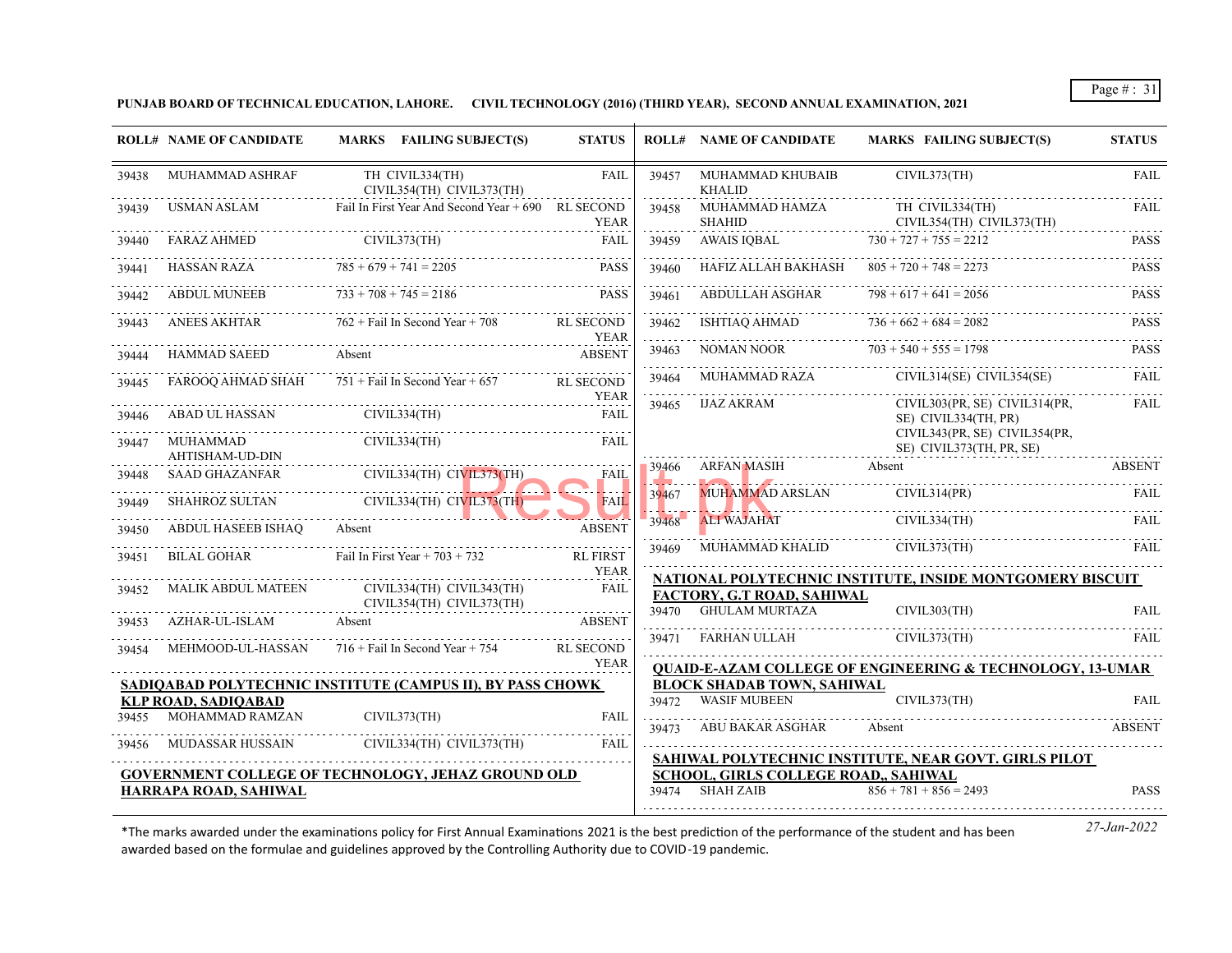**PUNJAB BOARD OF TECHNICAL EDUCATION, LAHORE. CIVIL TECHNOLOGY (2016) (THIRD YEAR), SECOND ANNUAL EXAMINATION, 2021**

|                       | <b>ROLL# NAME OF CANDIDATE</b>                          | MARKS FAILING SUBJECT(S)                                            | <b>STATUS</b>                   |            | <b>ROLL# NAME OF CANDIDATE</b>   | <b>MARKS FAILING SUBJECT(S)</b>                                   | <b>STATUS</b>                   |
|-----------------------|---------------------------------------------------------|---------------------------------------------------------------------|---------------------------------|------------|----------------------------------|-------------------------------------------------------------------|---------------------------------|
|                       | 39475 ALI AHMAD                                         | $794 + 729 + 803 = 2326$                                            | <b>PASS</b>                     | 39488      | <b>ARSLAN NAZAR</b>              | $748 +$ Fail In Second Year + 786                                 | <b>RL SECOND</b><br><b>YEAR</b> |
|                       |                                                         | PUNJAB POLYTECHNIC INSTITUTE, BISMILLAH TOWN, GOJRA ROAD,           |                                 |            | 39489 ARSLAN ALI                 | CIVIL343(TH)                                                      | <b>FAIL</b>                     |
|                       | <b>SAMMUNDRI</b><br>39476 FAHAD HASSAN                  | Fail In First Year And Second Year + 814 RL SECOND                  | <b>YEAR</b>                     |            | <b>SARGODHA</b>                  | SARGODHA INSTITUTE OF TECHNOLOGY, 6TH COLLEGE ROAD,               |                                 |
|                       | SAMUNDARI FAISALABAD, SAMMUNDRI                         | <b>QUAID POLYTECHNIC INSTITUTE, RAJBAH ROAD FAREED TOWN</b>         |                                 | 39490      | MUHAMMAD ANAS                    | CIVIL303(TH) TH<br>CIVIL334(TH) CIVIL354(TH)                      | <b>FAIL</b>                     |
|                       | 39477 ALEEM ULLAH                                       | $803 +$ Fail In Second Year + 755                                   | <b>RL SECOND</b><br><b>YEAR</b> | 40312      | MUHAMMAD ABDULLAH Absent         | CIVIL373(TH) ISL/PAK                                              | ABSENT                          |
|                       |                                                         | GOVERNMENT COLLEGE OF TECHNOLOGY, SHAHKOT ROAD, SANGLA              |                                 | 40313      | HASEEB ULLAH                     | Absent                                                            | <b>ABSENT</b>                   |
| <b>HILLS</b><br>39478 | MUHAMMAD FARHAN<br><b>ASLAM</b>                         | $804 + 762 + 724 = 2290$                                            | <b>PASS</b>                     | 40314      | MUHAMMAD ABDULLAH                |                                                                   | <b>R.L.UMC</b>                  |
|                       |                                                         | <b>COMPREHENSIVE POLYTECHNIC INSTITUTE, 1ST FLOOR, KHABAN E</b>     |                                 | 40315      | MUHAMMAD SABIR ALI               | $797 +$ Fail In Second Year + 840                                 | <b>RL SECOND</b><br><b>YEAR</b> |
|                       | NAWAB NEAR BUS STAND, SARGODHA<br>39479 MUHAMMAD AETZAZ | CIVIL303(TH)                                                        | <b>FAIL</b>                     | 40316      | IMRAN MASEEH                     | Absent                                                            | <b>ABSENT</b>                   |
|                       | <b>HASSAN</b>                                           | <b>GOVERNMENT COLLEGE OF TECHNOLOGY, PAF ROAD, SARGODHA</b>         |                                 |            | 40317 IRFAN ASGHAR               | 791 + Fail In Second Year + 793                                   | RL SECOND<br><b>YEAR</b>        |
| 39480                 | <b>ELAHI</b>                                            | MUHAMMAD IBTASAM Fail In First Year And Second Year + 776 RL SECOND | <b>YEAR</b>                     |            | <b>NEAR BUS STAND, SHAH KOT</b>  | <b>JINNAH COLLEGE OF ENGINEERING &amp; TECHNOLOGY, MAIN ROAD,</b> |                                 |
| 39481                 | SHEHROZ ALI                                             | CIVIL343(TH)                                                        | FAII.                           | 39491      | <b>ROHAIL ADALAT</b>             | $821 + 775 + 785 = 2381$                                          | <b>PASS</b>                     |
| 39482                 |                                                         | NADAL RAJA KHAN $734 +$ Fail In Second Year + 811                   | <b>RL SECOND</b><br><b>YEAR</b> |            | 39492 ARSLAN RAZA                | CIVIL334(TH) CIVIL354(TH)<br>CIVIL373(TH)                         | FAIL                            |
| 39483                 |                                                         | SHAZIB ALI CIVIL314(TH) CIVIL373(TH)                                | FAII.                           |            | NEW BUS STAND, SHAKARGARH        | STANDARD POLYTECHNIC INSTITUTE (S.P.I), ZAFARWAL ROAD, NEAR       |                                 |
| 39484                 | AHMAD                                                   | MUHAMMAD NAWAZ $763 + \text{Fall In Second Year} + 755$ RL SECOND   | <b>YEAR</b>                     |            |                                  | 39493 MUHAMMAD AHSAN IQBAL 760 + Fail In Second Year + 764        | <b>RL SECOND</b><br><b>YEAR</b> |
| 39485                 | MUHAMMAD MUNEEB                                         | CIVIL303(PR, SE) CIVIL314(PR,<br>SE) TH CIVIL334(PR, SE)            | <b>FAIL</b>                     | .          | 39494 ADNAN LIAQUAT Absent       |                                                                   | ABSENT                          |
|                       |                                                         | CIVIL343(PR, SE) CIVIL354(PR,<br>SE) CIVIL373(PR, SE)               |                                 | 39495      | ADNAN NAWAZ                      | CIVIL334(TH) CIVIL373(TH)                                         | FAIL                            |
| 39486                 | MUHAMMAD IRFAN                                          | CIVIL373(TH)                                                        | FAII.                           | 39496<br>. | SAMAR IQBAL Absent               |                                                                   | <b>ABSENT</b>                   |
| 39487                 |                                                         | USAMA AKRAM Fail In First Year And Second Year + 770 RL SECOND      |                                 | 39497      | HAMMAD ARSHAD                    | CIVIL334(TH)                                                      | FAIL                            |
|                       |                                                         | HIRA POLYTECHNIC INSTITUTE, GREEN TOWN LAHORE ROAD,                 | <b>YEAR</b>                     | 39498      | HAMZA HAMEED                     | CIVIL334(TH)                                                      | <b>FAIL</b>                     |
|                       | <b>SARGODHA</b>                                         |                                                                     |                                 | .<br>39499 | MUHAMMAD IRFAN<br><b>SHABBIR</b> | Absent                                                            | ABSENT                          |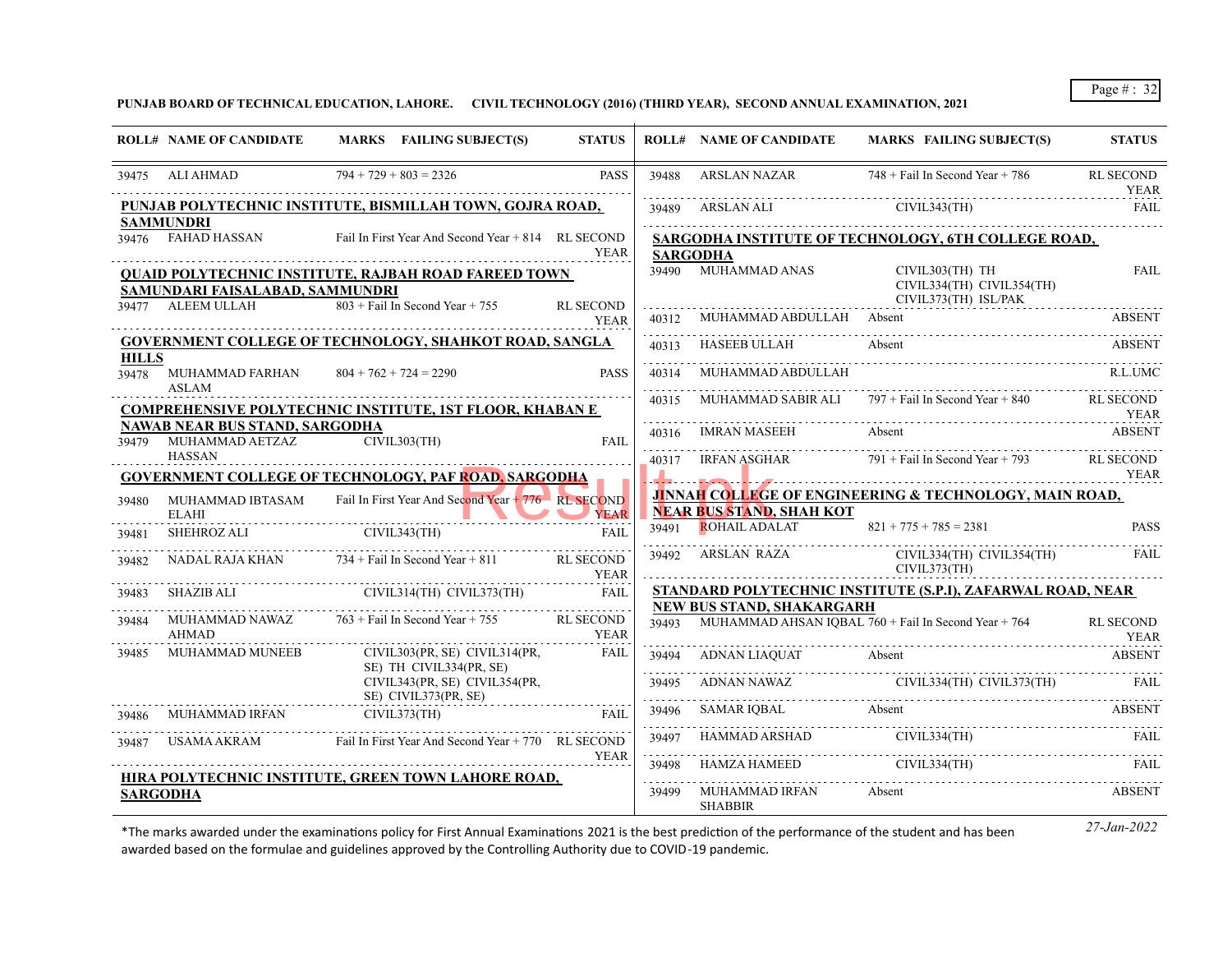**PUNJAB BOARD OF TECHNICAL EDUCATION, LAHORE. CIVIL TECHNOLOGY (2016) (THIRD YEAR), SECOND ANNUAL EXAMINATION, 2021**

|       | <b>ROLL# NAME OF CANDIDATE</b>                              | MARKS FAILING SUBJECT(S)                                                | <b>STATUS</b>    |               | <b>ROLL# NAME OF CANDIDATE</b>            | MARKS FAILING SUBJECT(S)                                       | <b>STATUS</b>                   |
|-------|-------------------------------------------------------------|-------------------------------------------------------------------------|------------------|---------------|-------------------------------------------|----------------------------------------------------------------|---------------------------------|
|       | 39500 AHMED KHALID                                          | $898 + 830 + 831 = 2559$                                                | <b>PASS</b>      | 39514         | <b>SHAHRAZ ALI</b>                        | $813 +$ Fail In Second Year + 848                              | RL SECOND<br>YEAR               |
|       | OPP. ALI INDUSTRIES, SHEIKHUPURA                            | <u>ALI INSTITUTE OF TECHNOLOGY &amp; TEXTILE, 1 KM FAISALABAD ROAD,</u> |                  |               | 39515 MUHAMMAD AMIR<br><b>SHAHZAD</b>     | $785 + 692 + 804 = 2281$                                       | <b>PASS</b>                     |
| 39501 | DILAWAR RAZA                                                | $829$ + Fail In Second Year + 711                                       | <b>RL SECOND</b> |               |                                           | <b>TRIGON COLLEGE OF TECHNOLOGY, KATCHERY ROAD NEAR 1122</b>   |                                 |
|       |                                                             |                                                                         | <b>YEAR</b>      |               | OFFICE, SIALKOT, SIALKOT                  |                                                                |                                 |
|       | 39502 YASIR GEORGE                                          | Fail In First Year And Second Year + 823 RL SECOND                      | <b>YEAR</b>      |               | 39516 SHOAIB HASSAN                       | $786 + 760 + 809 = 2355$                                       | <b>PASS</b>                     |
| 39503 | ZAHEER GEORGE                                               | Fail In First Year And Second Year + 824 RL SECOND                      |                  |               |                                           | KARAKURAM INSTITUTE OF COMMERCE & TECHNOLOGY, STADIUM          |                                 |
|       |                                                             |                                                                         | <b>YEAR</b>      |               | ROAD, EID GAH COLONY, SKARDU              |                                                                |                                 |
|       |                                                             | LAHORE POLYTECHNIC INSTITUTE, SHAH MUHAMMAD PLAZA,                      |                  |               | 39517 WAZIR MURTAZA ALI                   | $958 + 710 + 746 = 2414$                                       | PASS                            |
|       |                                                             | LAHORE-SARGODHA ROAD, NEAR BHATTI CHOWK, SHEIKHUPURA                    |                  |               |                                           | PAK POLYTECHNIC INSTITUTE, MADINA AHLEBAIT, AIRPORT ROAD,      |                                 |
|       | <b>SHABAN JAVED</b>                                         | $816 + 764 + 792 = 2372$                                                | <b>PASS</b>      | <b>SKARDU</b> |                                           |                                                                |                                 |
| 39505 | ABDUR REHMAN KHAN CIVIL373(TH)                              |                                                                         | FAIL             |               | 39518 ABDULLAH                            | Absent                                                         | <b>ABSENT</b>                   |
|       |                                                             | <b>OXFORD POLYTECHNIC INSTITUTE (OPI), NEAR NATIONAL FLOOR MILL</b>     |                  |               |                                           | PAKISTAN COLLEGE OF COMMERCE, SCIENCE & TECHNOLOGY, CANAL      |                                 |
|       | ROSHANPURA, SHEIKHUPURA                                     |                                                                         |                  |               | VIEW ROAD, NAZIR TOWN, TANDLIANWALA       |                                                                |                                 |
| 39506 | MUHAMMAD JAHANGEER $768 + 682 + 697 = 2147$<br><b>IMRAN</b> |                                                                         | <b>PASS</b>      | 39519         | MUHAMMAD BILAL                            | $792 + 853 + 896 = 2541$                                       | <b>PASS</b>                     |
|       |                                                             | <b>PREMIER COLLEGE OF TECHNOLOGY, NEW HOUSING COLONY, WARD</b>          |                  |               |                                           | <b>GOVERNMENT COLLEGE OF TECHNOLOGY, HATTAR ROAD, NEAR</b>     |                                 |
|       | NO. 8, NEAR SPECTRUM COLLEGE, SHUJABAD                      |                                                                         |                  |               | <b>HEAVY MECHANICAL COMPLEX-3, TAXILA</b> |                                                                |                                 |
|       | 39507 MUHAMMAD FIAZ                                         | CIVIL373(TH)                                                            | <b>FAIL</b>      | 39520         | WASIM HUSSAIN $902 + 954 + 990 = 2846$    |                                                                | <b>PASS</b>                     |
|       |                                                             | <b>GOVERNMENT COLLEGE OF TECHNOLOGY, PARIS ROAD, SIALKOT</b>            |                  | 39521<br>.    |                                           | SAAD MULAZIM CIVIL343(TH) CIVIL373(TH)                         | FAIL                            |
| 39508 | MUHAMMAD JUNAID                                             | Absent                                                                  | <b>ABSENT</b>    | 39522         |                                           | MUHAMMAD FAISAL IMRAN788 + Fail In Second Year + 748           | <b>RL SECOND</b><br><b>YEAR</b> |
| 39509 | MUHAMMAD HUSNAIN<br><b>ANJUM</b>                            | $814 + 800 + 818 = 2432$                                                | <b>PASS</b>      | 39523         |                                           | QAMAR ABBAS Fail In First Year And Second Year + 726 RL SECOND | <b>YEAR</b>                     |
| 39510 | NABEEL SARWAR                                               | CIVIL303(PR)                                                            | FAIL             | 39524         |                                           | MUSADIQ KHAN CIVIL303(TH) CIVIL373(TH)                         | FAIL                            |
| 39511 | ALI HAMZA                                                   | $1006 + 916 + 945 = 2867$                                               | <b>PASS</b>      | 39525         | MUHAMMAD ASAD FAROOQAbsent                |                                                                | ABSENT                          |
|       |                                                             | SIALKOT COLLEGE OF TECHNOLOGY, CHOWK KOTLI BEHRAM, NAZIR                |                  | 39526         | MUHAMMAD UMAIR                            | Absent                                                         | ABSENT                          |
|       | CENTRE, KHADAM ALI ROAD., SIALKOT                           |                                                                         |                  |               |                                           |                                                                |                                 |
| 39512 | <b>UMAR MUKHTAR</b>                                         | $740 + 754 + 770 = 2264$                                                | <b>PASS</b>      |               |                                           | PUNJAB INSTITUTE OF TECHNOLOGY, FAISAL TOWN, OPP. GOVT.        |                                 |
| 39513 | <b>REHAN BUTT</b>                                           | CIVIL303(TH) TH<br>CIVIL334(TH)                                         | FAIL             | 39527         | DEGREE COLLEGE VEHARI<br>MUHAMMAD QASIM   | Absent                                                         | <b>ABSENT</b>                   |
|       |                                                             |                                                                         |                  | 39528         | ABDUL REHMAN                              | CIVIL334(TH) CIVIL354(TH)<br>CIVIL373(TH)                      | FAIL                            |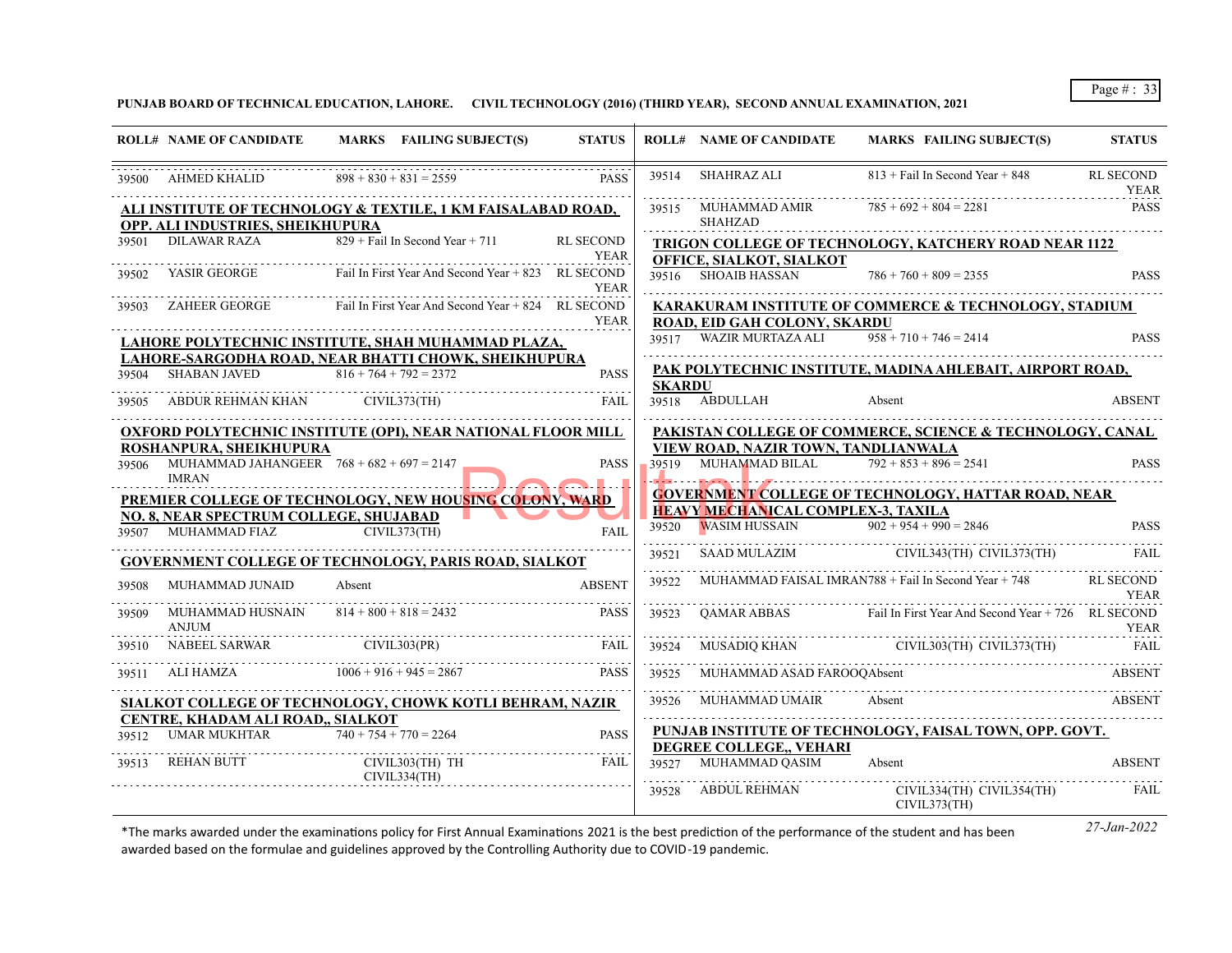## **PUNJAB BOARD OF TECHNICAL EDUCATION, LAHORE. CIVIL TECHNOLOGY (2016) (THIRD YEAR), SECOND ANNUAL EXAMINATION, 2021**

| WAH SWEDISH INSTITUTE OF TECHNOLOGY, OPP. (RPR) WAH NOBEL<br><b>G.T.ROAD, WAH CANTT</b><br>MUHAMMAD NOMAN ARIF $746 + 727 + 749 = 2222$<br><b>PASS</b><br>39529<br>.<br>MUHAMMAD AHMED RAZA $796 + 761 + 795 = 2352$<br><b>PASS</b><br>39530<br><b>MOTEEB AHMED</b><br>Absent<br>ABSENT<br>39531<br>ABDUL SAMI<br>$740 +$ Fail In Second Year + 725<br><b>RL SECOND</b><br>39532<br><b>YEAR</b><br>MUHAMMAD AQIB SHERAZ<br>CIVIL373(TH)<br><b>FAIL</b><br>39533<br>THE PUNJAB COLLEGE OF TECHNOLOGY, BANGLA ROAD, YAZMAN<br><b>ABSENT</b><br>MUHAMMAD AWAIS<br>Absent<br>39534<br><b>RAFAQAT</b><br>STANDARD POLYTECHNIC INSTITUTE, SPI SHAKARGARH ROAD,,<br>ZAFARWAL<br>MUHAMMAD HAMZA<br>CIVIL334(TH)<br><b>FAIL</b><br>39535<br>$\alpha$ is a second order<br>RIZWAN AZIZ<br>ABSENT<br>Absent<br>39536<br>.<br>. <b>.</b><br>CIVIL303(TH) CIVIL314(TH)<br>FAIL<br>MUHAMMAD USMAN<br>39537<br>CIVIL334(TH) CIVIL373(TH)<br><b>ABSENT</b><br>MUHAMMAD ASIF MALIK Absent<br>39538 | <b>ROLL# NAME OF CANDIDATE</b> | MARKS FAILING SUBJECT(S) | <b>STATUS</b> | <b>ROLL# NAME OF CANDIDATE</b> | <b>MARKS FAILING SUBJECT(S)</b> | <b>STATUS</b> |
|-----------------------------------------------------------------------------------------------------------------------------------------------------------------------------------------------------------------------------------------------------------------------------------------------------------------------------------------------------------------------------------------------------------------------------------------------------------------------------------------------------------------------------------------------------------------------------------------------------------------------------------------------------------------------------------------------------------------------------------------------------------------------------------------------------------------------------------------------------------------------------------------------------------------------------------------------------------------------------------|--------------------------------|--------------------------|---------------|--------------------------------|---------------------------------|---------------|
|                                                                                                                                                                                                                                                                                                                                                                                                                                                                                                                                                                                                                                                                                                                                                                                                                                                                                                                                                                                   |                                |                          |               |                                |                                 |               |
|                                                                                                                                                                                                                                                                                                                                                                                                                                                                                                                                                                                                                                                                                                                                                                                                                                                                                                                                                                                   |                                |                          |               |                                |                                 |               |
|                                                                                                                                                                                                                                                                                                                                                                                                                                                                                                                                                                                                                                                                                                                                                                                                                                                                                                                                                                                   |                                |                          |               |                                |                                 |               |
|                                                                                                                                                                                                                                                                                                                                                                                                                                                                                                                                                                                                                                                                                                                                                                                                                                                                                                                                                                                   |                                |                          |               |                                |                                 |               |
|                                                                                                                                                                                                                                                                                                                                                                                                                                                                                                                                                                                                                                                                                                                                                                                                                                                                                                                                                                                   |                                |                          |               |                                |                                 |               |
|                                                                                                                                                                                                                                                                                                                                                                                                                                                                                                                                                                                                                                                                                                                                                                                                                                                                                                                                                                                   |                                |                          |               |                                |                                 |               |
|                                                                                                                                                                                                                                                                                                                                                                                                                                                                                                                                                                                                                                                                                                                                                                                                                                                                                                                                                                                   |                                |                          |               |                                |                                 |               |
|                                                                                                                                                                                                                                                                                                                                                                                                                                                                                                                                                                                                                                                                                                                                                                                                                                                                                                                                                                                   |                                |                          |               |                                |                                 |               |
|                                                                                                                                                                                                                                                                                                                                                                                                                                                                                                                                                                                                                                                                                                                                                                                                                                                                                                                                                                                   |                                |                          |               |                                |                                 |               |
|                                                                                                                                                                                                                                                                                                                                                                                                                                                                                                                                                                                                                                                                                                                                                                                                                                                                                                                                                                                   |                                |                          |               |                                |                                 |               |
|                                                                                                                                                                                                                                                                                                                                                                                                                                                                                                                                                                                                                                                                                                                                                                                                                                                                                                                                                                                   |                                |                          |               |                                |                                 |               |
|                                                                                                                                                                                                                                                                                                                                                                                                                                                                                                                                                                                                                                                                                                                                                                                                                                                                                                                                                                                   |                                |                          |               |                                |                                 |               |
|                                                                                                                                                                                                                                                                                                                                                                                                                                                                                                                                                                                                                                                                                                                                                                                                                                                                                                                                                                                   |                                |                          |               |                                |                                 |               |
|                                                                                                                                                                                                                                                                                                                                                                                                                                                                                                                                                                                                                                                                                                                                                                                                                                                                                                                                                                                   |                                |                          |               |                                |                                 |               |
|                                                                                                                                                                                                                                                                                                                                                                                                                                                                                                                                                                                                                                                                                                                                                                                                                                                                                                                                                                                   |                                |                          |               |                                |                                 |               |
|                                                                                                                                                                                                                                                                                                                                                                                                                                                                                                                                                                                                                                                                                                                                                                                                                                                                                                                                                                                   |                                |                          |               |                                |                                 |               |
|                                                                                                                                                                                                                                                                                                                                                                                                                                                                                                                                                                                                                                                                                                                                                                                                                                                                                                                                                                                   |                                |                          |               |                                |                                 |               |
|                                                                                                                                                                                                                                                                                                                                                                                                                                                                                                                                                                                                                                                                                                                                                                                                                                                                                                                                                                                   |                                |                          |               |                                |                                 |               |
|                                                                                                                                                                                                                                                                                                                                                                                                                                                                                                                                                                                                                                                                                                                                                                                                                                                                                                                                                                                   |                                |                          |               |                                |                                 |               |
|                                                                                                                                                                                                                                                                                                                                                                                                                                                                                                                                                                                                                                                                                                                                                                                                                                                                                                                                                                                   |                                |                          |               |                                |                                 |               |
|                                                                                                                                                                                                                                                                                                                                                                                                                                                                                                                                                                                                                                                                                                                                                                                                                                                                                                                                                                                   |                                |                          |               |                                |                                 |               |
|                                                                                                                                                                                                                                                                                                                                                                                                                                                                                                                                                                                                                                                                                                                                                                                                                                                                                                                                                                                   |                                |                          |               |                                |                                 |               |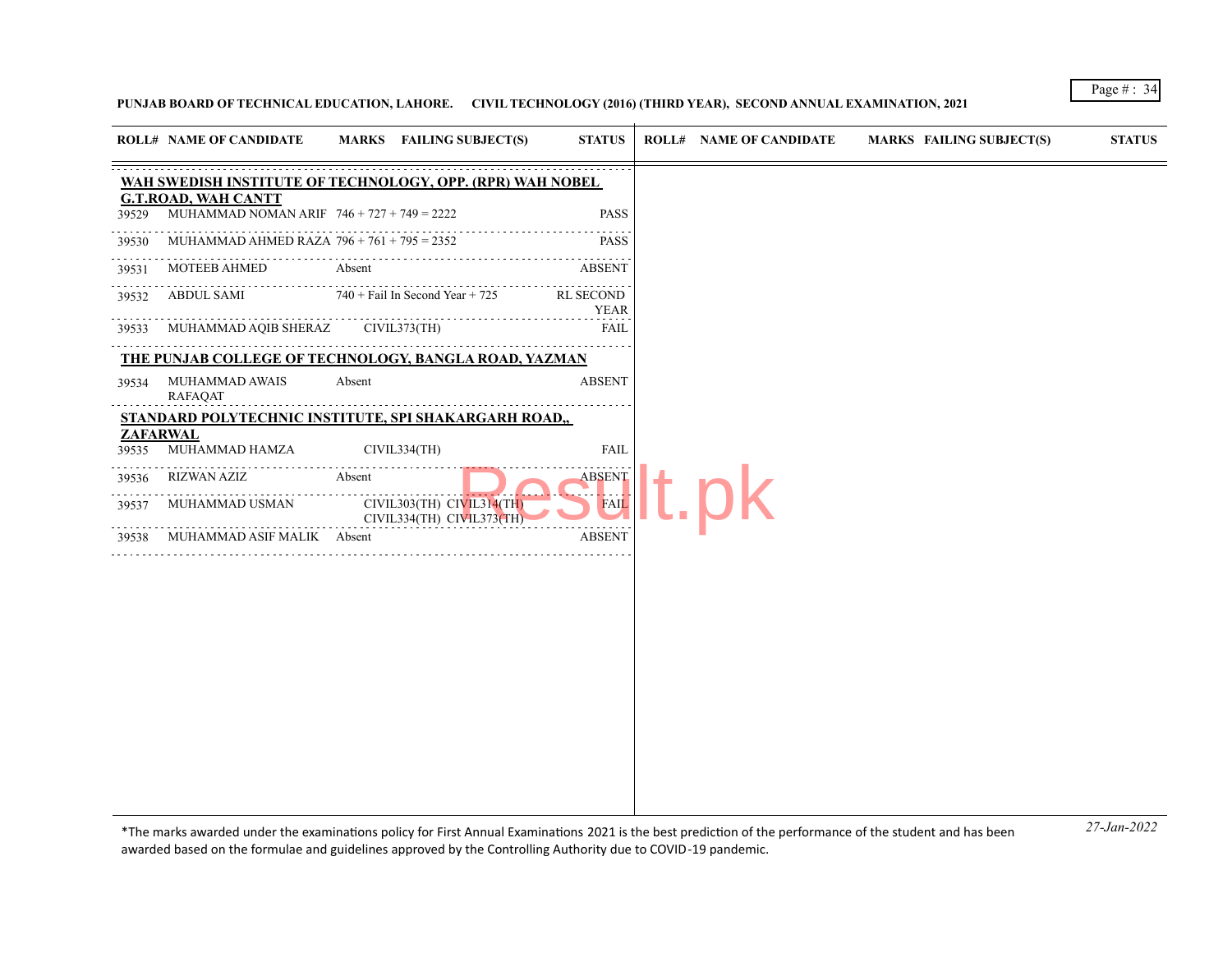Page # : 35 **PUNJAB BOARD OF TECHNICAL EDUCATION, LAHORE. CIVIL TECHNOLOGY (WITH SPECIALIZATION IN QUANTITY SURVEY)(12) (THIRD YEAR), SECOND ANNUAL EXAMINATION, 2021**  $\overline{1}$ 

| ROLL# NAME OF CANDIDATE                               | <b>MARKS</b> FAILING SUBJECT(S)                                   | $\bold{STATUS}$ | <b>ROLL# NAME OF CANDIDATE</b> | <b>MARKS FAILING SUBJECT(S)</b> | $\boldsymbol{\mathrm{STAT}}$ |
|-------------------------------------------------------|-------------------------------------------------------------------|-----------------|--------------------------------|---------------------------------|------------------------------|
|                                                       | <b>CONSTRUCTION TECHNOLOGY TRAINING INSTITUTE, P.O. BOX #145,</b> |                 |                                |                                 |                              |
| <b>SECTOR 1/12, ISLAMABAD</b><br>REHAN AHMED<br>39539 | $623 + 783 + 692 = 2098$                                          | PASS            |                                |                                 |                              |
|                                                       |                                                                   |                 |                                |                                 |                              |
|                                                       |                                                                   |                 |                                |                                 |                              |
|                                                       |                                                                   |                 |                                |                                 |                              |
|                                                       |                                                                   |                 |                                |                                 |                              |
|                                                       |                                                                   |                 |                                |                                 |                              |
|                                                       |                                                                   |                 |                                |                                 |                              |
|                                                       |                                                                   |                 |                                |                                 |                              |
|                                                       |                                                                   |                 |                                |                                 |                              |
|                                                       | Result.pk                                                         |                 |                                |                                 |                              |
|                                                       |                                                                   |                 |                                |                                 |                              |
|                                                       |                                                                   |                 |                                |                                 |                              |
|                                                       |                                                                   |                 |                                |                                 |                              |
|                                                       |                                                                   |                 |                                |                                 |                              |
|                                                       |                                                                   |                 |                                |                                 |                              |
|                                                       |                                                                   |                 |                                |                                 |                              |
|                                                       |                                                                   |                 |                                |                                 |                              |
|                                                       |                                                                   |                 |                                |                                 |                              |
|                                                       |                                                                   |                 |                                |                                 |                              |
|                                                       |                                                                   |                 |                                |                                 |                              |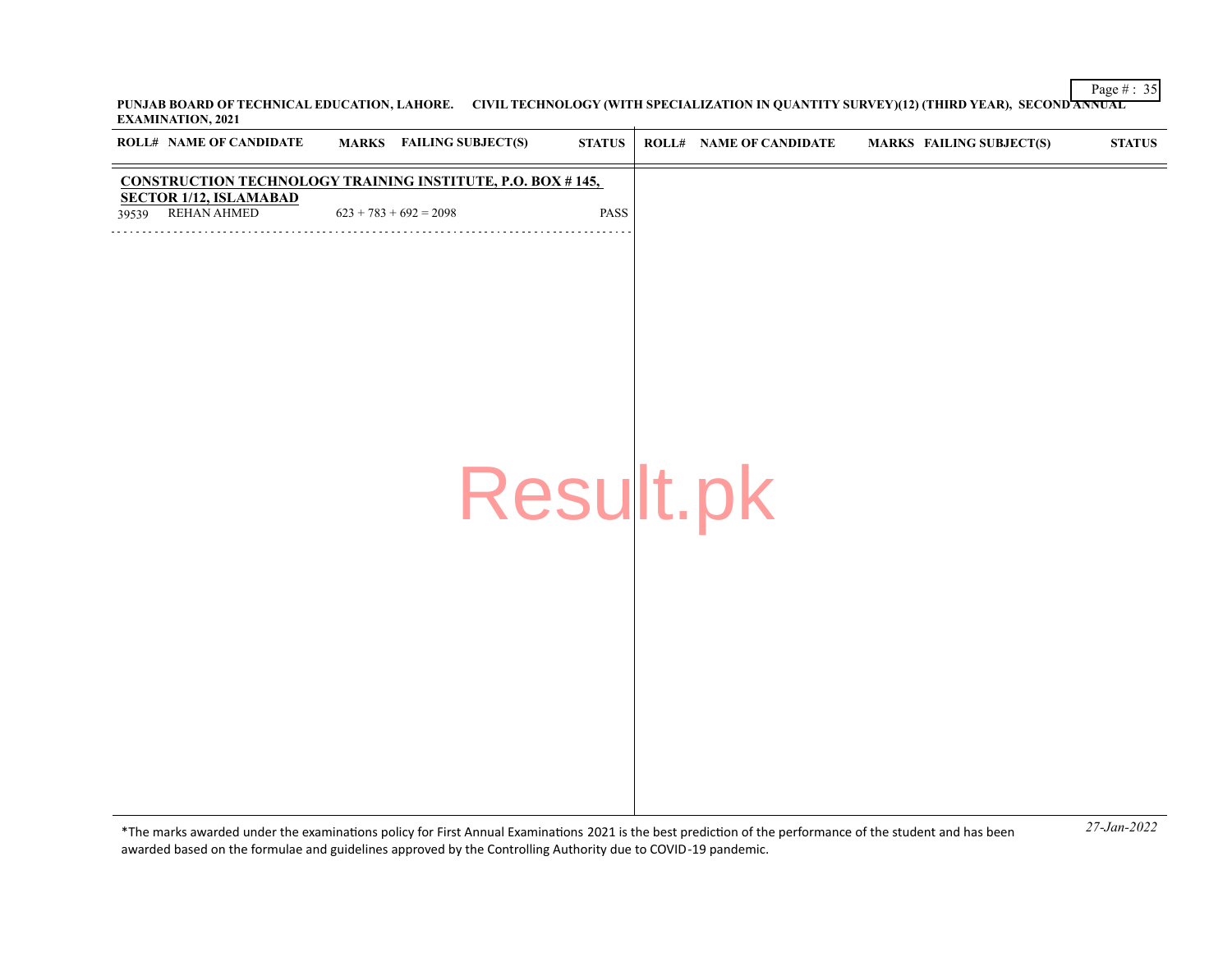**PUNJAB BOARD OF TECHNICAL EDUCATION, LAHORE. COMPUTER INFORMATION TECHNOLOGY(12) (THIRD YEAR), SECOND ANNUAL EXAMINATION, 2021**

|       | <b>ROLL# NAME OF CANDIDATE</b>        | MARKS FAILING SUBJECT(S)                               | <b>STATUS</b>                                 | <b>ROLL# NAME OF CANDIDATE</b> | <b>MARKS FAILING SUBJECT(S)</b> | <b>STATUS</b> |
|-------|---------------------------------------|--------------------------------------------------------|-----------------------------------------------|--------------------------------|---------------------------------|---------------|
|       |                                       | <b>GOVERNMENT COLLEGE OF TECHNOLOGY, BAGHDAD ROAD,</b> |                                               |                                |                                 |               |
| 39540 | <b>BAHAWALPUR</b><br>WAQAR ASGHAR     | $655 + 659 + 756 = 2070$                               | PASS                                          |                                |                                 |               |
|       |                                       | RAWALPINDI POLYTECHNIC INSTITUTE, NE-273 TEPO ROAD,    |                                               |                                |                                 |               |
| 39541 | <b>RAWALPINDI</b><br><b>AHSAN ALI</b> | Fail In First Year                                     | Registration<br>cancelled due to<br>No Chance |                                |                                 |               |
|       |                                       |                                                        |                                               |                                |                                 |               |
|       |                                       |                                                        |                                               |                                |                                 |               |
|       |                                       |                                                        |                                               |                                |                                 |               |
|       |                                       |                                                        |                                               |                                |                                 |               |
|       |                                       |                                                        |                                               |                                |                                 |               |
|       |                                       |                                                        | Result.pk                                     |                                |                                 |               |
|       |                                       |                                                        |                                               |                                |                                 |               |
|       |                                       |                                                        |                                               |                                |                                 |               |
|       |                                       |                                                        |                                               |                                |                                 |               |
|       |                                       |                                                        |                                               |                                |                                 |               |
|       |                                       |                                                        |                                               |                                |                                 |               |
|       |                                       |                                                        |                                               |                                |                                 |               |
|       |                                       |                                                        |                                               |                                |                                 |               |
|       |                                       |                                                        |                                               |                                |                                 |               |
|       |                                       |                                                        |                                               |                                |                                 |               |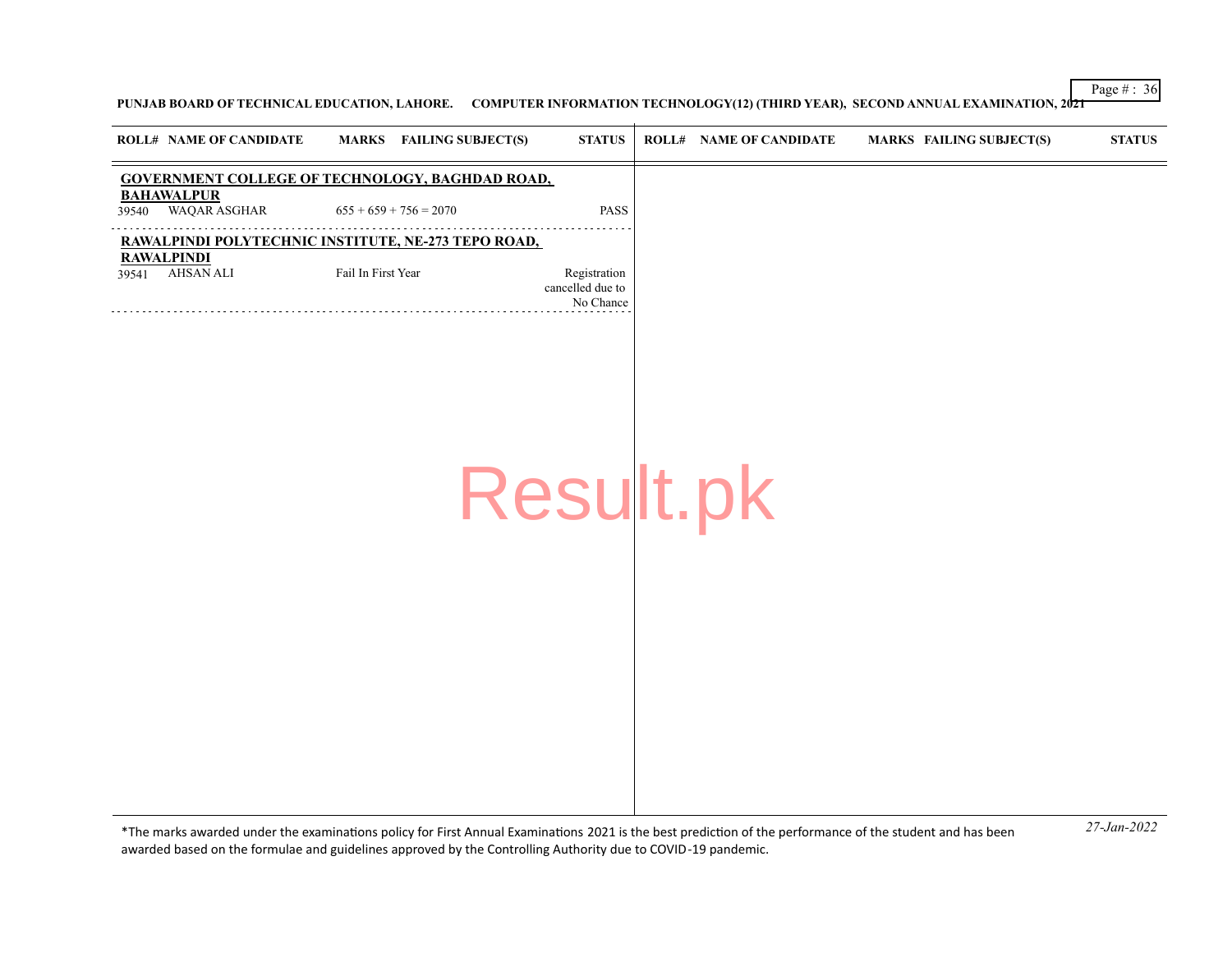**PUNJAB BOARD OF TECHNICAL EDUCATION, LAHORE. COMPUTER INFORMATION TECHNOLOGY(2016) (THIRD YEAR), SECOND ANNUAL EXAMINATION, 2021**

|                        | <b>ROLL# NAME OF CANDIDATE</b>                      | MARKS FAILING SUBJECT(S)                                                                                     | <b>STATUS</b>            |       | <b>ROLL# NAME OF CANDIDATE</b>                                | <b>MARKS FAILING SUBJECT(S)</b>                                                                                       | <b>STATUS</b> |
|------------------------|-----------------------------------------------------|--------------------------------------------------------------------------------------------------------------|--------------------------|-------|---------------------------------------------------------------|-----------------------------------------------------------------------------------------------------------------------|---------------|
|                        |                                                     | <b>GOVERNMENT COLLEGE OF TECHNOLOGY, BAGHDAD ROAD,</b>                                                       |                          |       |                                                               | <b>RAWALPINDI SWEDISH INSTITUTE OF TECHNOLOGY, B-84 SATTELLITE</b>                                                    |               |
|                        | <b>BAHAWALPUR</b>                                   | $39542$ MUHAMMAD BILAL $731 +$ Fail In Second Year + 800                                                     | <b>RL SECOND</b>         |       | TOWN COMMERCIAL MARKET, RAWALPINDI<br>39552 AMIR HAMZA ABBASI | CIT324(TH) CIT333(TH)                                                                                                 | FAIL          |
|                        |                                                     |                                                                                                              | YEAR                     |       |                                                               | CIT344(TH)                                                                                                            |               |
|                        | <b>ROAD., FAISALABAD</b>                            | <b>JINNAH POLYTECHNIC INSTITUTE, NEAR NOVALTY PULL SAMUNDRI</b>                                              |                          |       |                                                               | RAWALPINDI SWEDISH INSTITUTE OF TECHNOLOGY, BAHADUR PLAZA<br><b>SHAIR PAO COLONY NEAR COMMITTEE CHOWK, RAWALPINDI</b> |               |
|                        | 39543 ABDUL MOIZ                                    | $CIT303(TH)$ $CIT324(TH)$                                                                                    | FAIL                     |       | 39553 MEER UMER                                               | $631 + 814 + 823 = 2268$                                                                                              | <b>PASS</b>   |
|                        |                                                     | $CIT333(TH)$ $CIT344(TH)$<br>CIT352(TH) ENG311 ISL/PAK<br>MGT331                                             |                          | 39554 | SHEHRYAR ASIF                                                 | $595 + 820 + 831 = 2246$                                                                                              | <b>PASS</b>   |
|                        |                                                     | <b>GOVERNMENT POLYTECHNIC INSTITUTE FOR WOMEN, SECTOR H8-1,</b>                                              |                          | 39555 | NOUMAN NASIR                                                  | $606 + 619 + 698 = 1923$                                                                                              | <b>PASS</b>   |
|                        | ISLAMABAD                                           |                                                                                                              |                          | 39556 | MUGHEES HUMAYOU                                               | Absent                                                                                                                | ABSENT        |
|                        | 39544 ZAHRA RASHEED                                 | $747 + 782 + 782 = 2311$                                                                                     | <b>PASS</b>              | 39557 | AMOON SOHAIL ISL/PAK                                          |                                                                                                                       | FAII.         |
|                        |                                                     | KAHUTA INSTITUTE OF TECHNOLOGY, 6 KM KALAR SYDEN ROAD                                                        |                          |       |                                                               |                                                                                                                       |               |
|                        | <b>NAUGRAN, KAHUTA</b><br>39545 JAWAD AHMED         | $682 + 714 + 765 = 2161$                                                                                     | <b>PASS</b>              |       |                                                               |                                                                                                                       |               |
|                        |                                                     | <b>GOVERNMENT COLLEGE OF TECHNOLOGY FOR PRINTING AND</b><br><b>GRAPHIC ARTS, ALLAMA IQBAL TOWN, LAHORE</b>   |                          |       |                                                               |                                                                                                                       |               |
|                        |                                                     | 39546 AHMED ZIA BHATTI Fail In First Year And Second Year + 862 RL SECOND<br>the contract of the contract of | <b>YEAR</b>              |       |                                                               |                                                                                                                       |               |
|                        | 39547 MUHAMMAD MOHSIN<br>FAROOQ AHMAD               | Fail In First Year And Second Year + 672 RL SECOND                                                           | YEAR                     |       |                                                               |                                                                                                                       |               |
| 39548                  | <b>OASAD UR REHMAN</b>                              | Absent                                                                                                       | <b>ABSENT</b>            |       |                                                               |                                                                                                                       |               |
|                        |                                                     | PAK POLYTECHNIC INSTITUTE, 32-CIVIC CENTRE MOON MARKET                                                       |                          |       |                                                               |                                                                                                                       |               |
|                        | ALLAMA IOBAL TOWN, LAHORE<br>39549 MUHAMMAD NAVEED  | ISL/PAK MGT331                                                                                               | FAIL                     |       |                                                               |                                                                                                                       |               |
|                        |                                                     | SOS MULTAN INSTITUTE OF TECHNOLOGY, CTM SHER SHAH ROAD,                                                      |                          |       |                                                               |                                                                                                                       |               |
| <b>MULTAN</b><br>39550 | MUHAMMAD ABDULLAH $725 + 911 + 905 = 2541$<br>HARIS |                                                                                                              | <b>PASS</b>              |       |                                                               |                                                                                                                       |               |
|                        |                                                     | ALLAMA IQBAL COLLEGE OF TECHNOLOGY, OPP. SORENTO CNG NEAR                                                    |                          |       |                                                               |                                                                                                                       |               |
| 39551                  | HALLAH CHOWK BYPASS, PATTOKI                        | SHARAFAT ALLAH RAKHA Fail In First Year $+675 + 744$                                                         | RL SECOND<br><b>YEAR</b> |       |                                                               |                                                                                                                       |               |
|                        |                                                     |                                                                                                              |                          |       |                                                               |                                                                                                                       |               |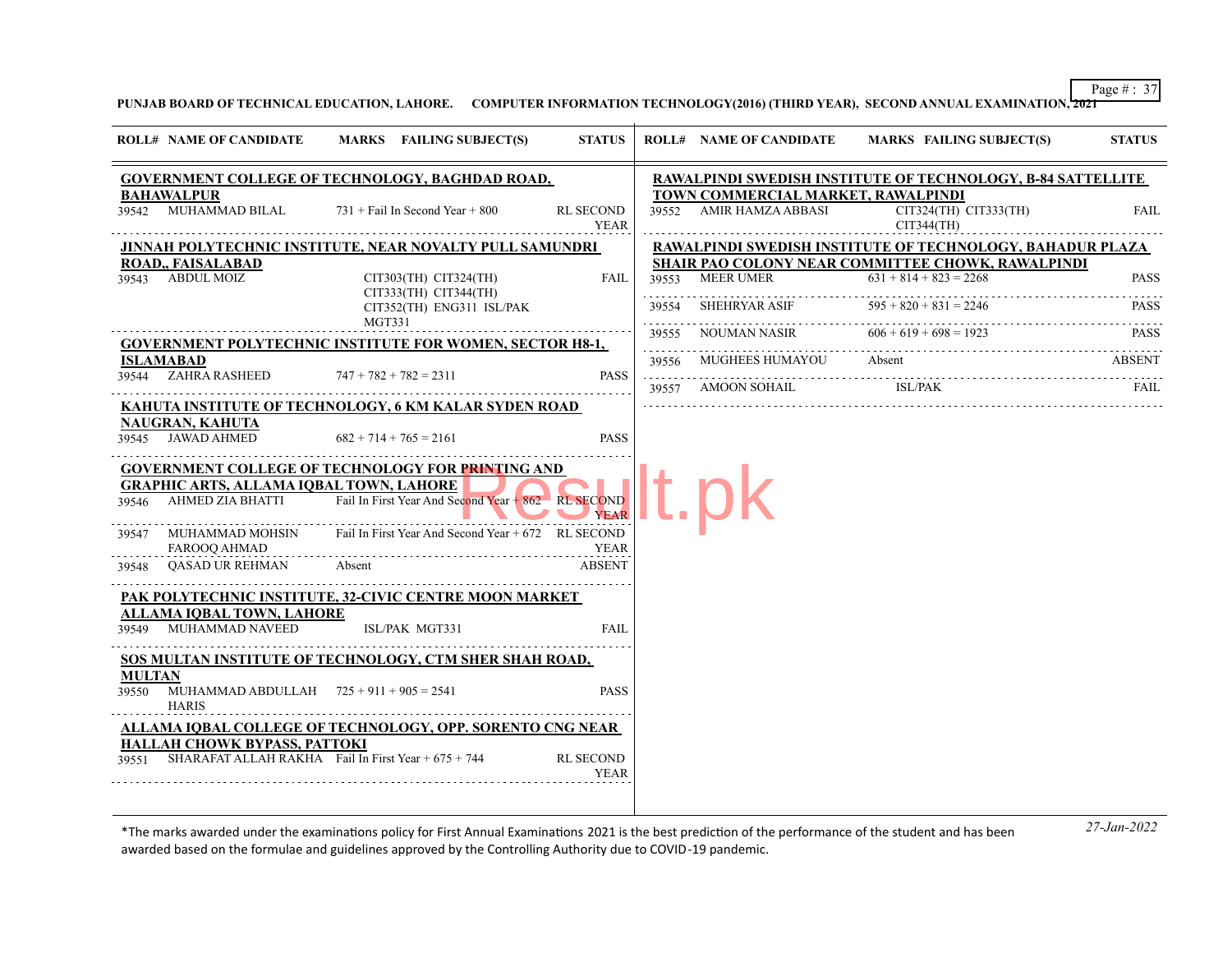# **PUNJAB BOARD OF TECHNICAL EDUCATION, LAHORE. ELECTRICAL TECHNOLOGY(12) (THIRD YEAR), SECOND ANNUAL EXAMINATION, 2021**

|               | <b>ROLL# NAME OF CANDIDATE</b>                                                                                |        | MARKS FAILING SUBJECT(S) | <b>STATUS</b>                                 | <b>ROLL# NAME OF CANDIDATE</b> | <b>MARKS FAILING SUBJECT(S)</b> | <b>STATUS</b> |
|---------------|---------------------------------------------------------------------------------------------------------------|--------|--------------------------|-----------------------------------------------|--------------------------------|---------------------------------|---------------|
|               | <b>ITTEFAQ COLLEGE OF ENGINEERING &amp; TECHNOLOGY (CAMPUS II),</b>                                           |        |                          |                                               |                                |                                 |               |
|               | <b>4-KM FORTABBAS ROAD HAROONABAD, HAROONABAD</b><br>39558 FAROOQ AHMAD                                       |        | $761 + 814 + 908 = 2483$ | <b>PASS</b>                                   |                                |                                 |               |
|               | <b>LAHORE POLYTECHNIC INSTITUTE, BAND ROAD NEAR CHOWK YATEEM</b>                                              |        |                          |                                               |                                |                                 |               |
| 39559         | KHANA, LAHORE<br><b>SHAHAR YAR TARIQ</b>                                                                      |        | ET316(TH)                | Registration<br>cancelled due to<br>No Chance |                                |                                 |               |
|               | KASIB POLYTECHNIC INSTITUTE, 242-B, GULGASHT COLONY, MULTAN                                                   |        |                          |                                               |                                |                                 |               |
| 39560         | MUHAMMAD ISHAQ                                                                                                | Absent |                          | Registration<br>cancelled due to<br>No Chance |                                |                                 |               |
|               | MULTAN POLYTECHNIC INSTITUTE, 2656 MASOOM SHAH ROAD,                                                          |        |                          |                                               |                                |                                 |               |
| <b>MULTAN</b> | 39561 ADEEL UR REHMAN                                                                                         |        | ET316(TH)                | Registration<br>cancelled due to<br>No Chance |                                |                                 |               |
|               | THE UNI-TECH COLLEGE OF MANAGEMENT & TECHNOLOGY, 56/2-L<br>NEAR KARMAWALA G.T ROAD, OKARA<br>39562 ALI HAIDER |        | $805 + 716 + 776 = 2297$ | <b>PASS</b>                                   |                                |                                 |               |
|               | RAWALPINDI SWEDISH INSTITUTE OF TECHNOLOGY, BAHADUR PLAZA                                                     |        |                          |                                               |                                |                                 |               |
| 39563         | <b>SHAIR PAO COLONY NEAR COMMITTEE CHOWK, RAWALPINDI</b><br>MUHAMMAD ASAD                                     |        | ET316(TH)                | Registration                                  |                                |                                 |               |
|               | <b>NADEEM</b>                                                                                                 |        |                          | cancelled due to<br>No Chance                 |                                |                                 |               |
| 39564         | ZAIN UL ABDIN                                                                                                 |        | ET316(TH)                | Registration<br>cancelled due to<br>No Chance |                                |                                 |               |
|               |                                                                                                               |        |                          |                                               |                                |                                 |               |
|               |                                                                                                               |        |                          |                                               |                                |                                 |               |
|               |                                                                                                               |        |                          |                                               |                                |                                 |               |
|               |                                                                                                               |        |                          |                                               |                                |                                 |               |
|               |                                                                                                               |        |                          |                                               |                                |                                 |               |
|               |                                                                                                               |        |                          |                                               |                                |                                 |               |

*27-Jan-2022* \*The marks awarded under the examinatons policy for First Annual Examinatons 2021 is the best predicton of the performance of the student and has been awarded based on the formulae and guidelines approved by the Controlling Authority due to COVID-19 pandemic.

Page # : 38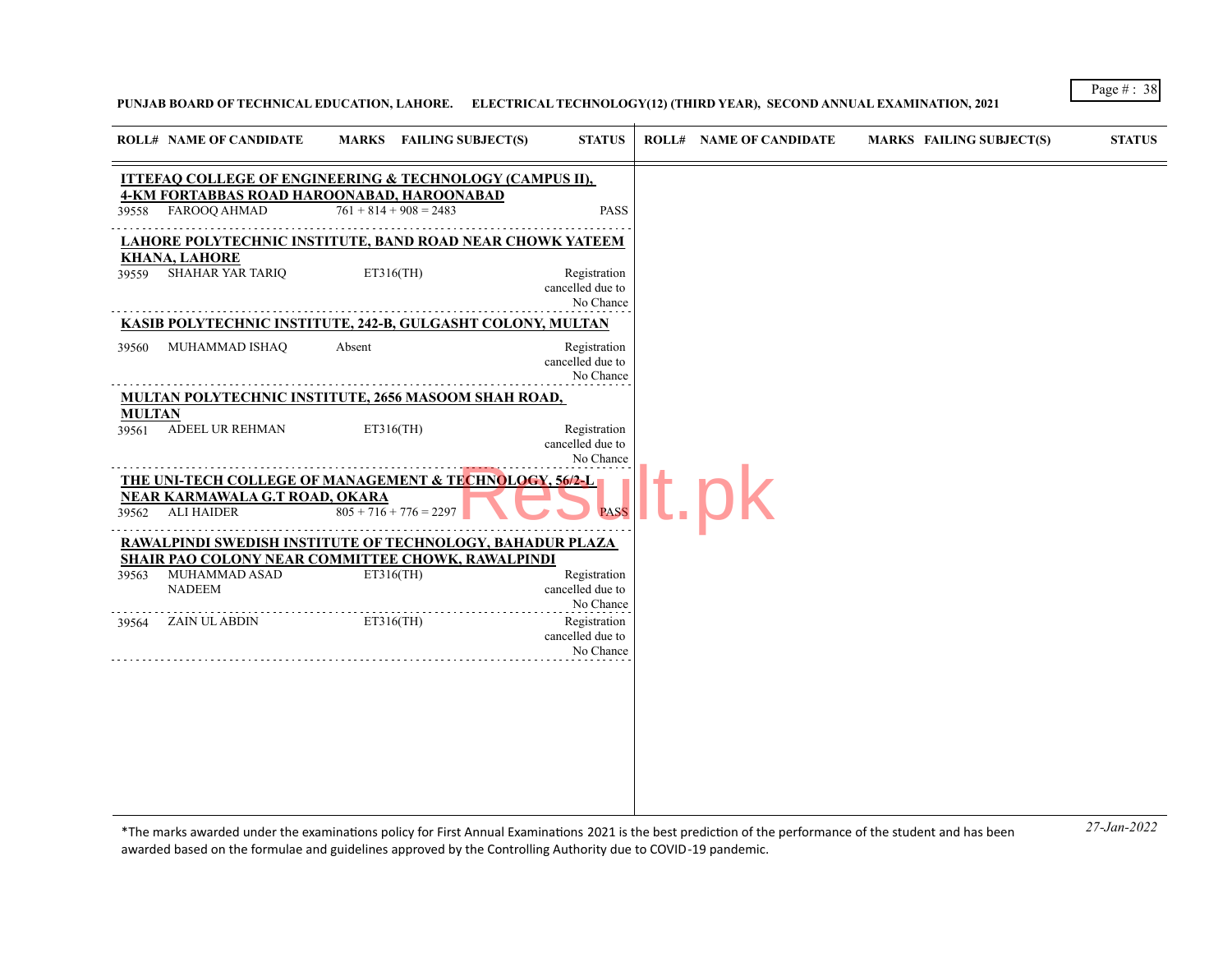**PUNJAB BOARD OF TECHNICAL EDUCATION, LAHORE. ELECTRICAL TECHNOLOGY (2014) (THIRD YEAR), SECOND ANNUAL EXAMINATION, 2021**

|       | <b>ROLL# NAME OF CANDIDATE</b>                  | MARKS FAILING SUBJECT(S)                                                                                          | <b>STATUS</b>                  |                 | <b>ROLL# NAME OF CANDIDATE</b>                    | MARKS FAILING SUBJECT(S)                                                    | <b>STATUS</b>                                 |
|-------|-------------------------------------------------|-------------------------------------------------------------------------------------------------------------------|--------------------------------|-----------------|---------------------------------------------------|-----------------------------------------------------------------------------|-----------------------------------------------|
|       |                                                 | PUNJAB COLLEGE OF TECHNOLOGY, GULSHAN MEHAR ALI, NEAR LARI                                                        |                                |                 |                                                   | NEW NATIONAL POLYTECHNIC INSTITUTE (CAMPUS-1), MAIN DARYA                   |                                               |
|       | <b>ADDA., ABDUL HAKEEM</b><br>39565 IHSANUL HAO | $932 + 908 + 1000 = 2840$                                                                                         | <b>PASS</b>                    | 39579           | <b>KHAN ROAD, BHAKKAR</b><br><b>GHULAM ASGHAR</b> | $822 + 858 + 943 = 2623$                                                    | <b>PASS</b>                                   |
|       |                                                 | UNITED COLLEGE OF TECHNOLOGY, AMEER HUMZA TOWN,,                                                                  |                                | 39580           | <b>MEHBOOB HUSSAIN</b>                            | $809 + 774 + 830 = 2413$                                                    | <b>PASS</b>                                   |
|       | <b>AHMADPUR EAST</b><br>39566 MUAHAMMAD YOUNIS  | ET316(REV)(TH)                                                                                                    | Registration                   | .<br>39581      | ASMAT ULLAH KHAN $752 + 798 + 858 = 2408$         |                                                                             | <b>PASS</b>                                   |
|       |                                                 |                                                                                                                   | cancelled due to<br>No Chance  |                 | 39582 ABDUL WAHEED                                | ET316(REV)(TH, PR) ET322<br>ET335(REV)(TH, PR)                              | <b>FAIL</b>                                   |
|       |                                                 | DR. ABDUL QADEER POLYTECHNIC INSTITUTE, ALLAHABAD MOHALLA<br>HAJI LUKHAY KHAN, WARD NO. 1 TEH. CHUNIAN, ALLAHABAD |                                |                 |                                                   | ET343(REV)(TH, PR)<br>ET364(REV)(TH, PR) ISL/PAK<br>TH MGM321 ET353(TH, PR) |                                               |
| 39567 | SHAHZAD TABASSAM                                | Absent                                                                                                            | <b>ABSENT</b>                  | 39583           | GHULAM ABBAS KHAN $876 + 910 + 992 = 2778$        |                                                                             | <b>PASS</b>                                   |
| 39568 | <b>HANZALA JAVED</b>                            | GOVT. COLLEGE OF TECHNOLOGY, FATEH JANG ROAD, ATTOCK<br>$782 + 954 + 1056 = 2792$                                 | <b>PASS</b>                    | .<br>39584      | MUHAMMAD ISMAIL                                   | $ET316(REV)(TH)$ $ET335(REV)$<br>$(TH)$ ET343(REV)(TH)                      | <b>FAIL</b>                                   |
| 39569 | ABDUL WAHAB                                     | ET316(REV)(TH) E T322                                                                                             | FAII.                          | 39585           | MUHAMMAD NAVEED ET316(REV)(TH)                    |                                                                             | FAII.                                         |
|       |                                                 | ET335(REV)(TH) ET343(REV)<br>(TH) ET364(REV)(TH) ISL/PAK                                                          |                                | 39586           | <b>BALOCH</b>                                     | MUHAMMAD MUBASHIR Fail In First Year $+760 + 806$                           | <b>RL FIRST</b><br><b>YEAR</b>                |
| 39570 | MUHAMMAD AKSAR                                  | TH MGM321 ET353(TH)<br>Fail In First Year + $730 + 793$                                                           | <b>RL FIRST</b><br><b>YEAR</b> |                 | ROAD, 187/E-B GAGGOO MANDI, BUREWALA              | <b>GAGGOO COLLEGE OF ENGINEERING &amp; TECHNOLOGY, SHAIKH FAZAL</b>         |                                               |
|       |                                                 | <b>GOVERNMENT COLLEGE OF TECHNOLOGY, BAGHDAD ROAD,</b>                                                            |                                | 39587           | MUHAMNMADUMAR<br><b>DARAZ</b>                     | $788 + 844 + 918 = 2550$                                                    | <b>PASS</b>                                   |
| 39571 | <b>BAHAWALPUR</b><br><b>FAHAD EJAZ</b>          | ET316(REV)(TH) ET322<br>ET343(REV)(TH)                                                                            | <b>FAIL</b>                    |                 | <b>NEAR POLICE STATION, CHICHAWATNI</b>           | JINNAH COLLEGE OF ENGINEERING & TECHNOLOGY, TOP OF MCB,                     |                                               |
| 39572 | HUSSNAIN RAZA                                   | ET316(REV)(TH) ET343(REV)<br>$(TH)$ ET353 $(TH)$                                                                  | <b>FAIL</b>                    | 39588           | MUAZZAM KHALID                                    | $770 + 757 + 857 = 2384$                                                    | <b>PASS</b>                                   |
|       | MUHAMMAD FIAZ $723 + 588 + 640 = 1951$          | .                                                                                                                 | <b>PASS</b>                    | 39589           |                                                   | MUHAMMAD KASHAN ATIF Fail In First Year + 751 + 804                         | RL FIRST<br><b>YEAR</b>                       |
| 39574 | HASEEB                                          | $848 + 612 + 665 = 2125$                                                                                          | <b>PASS</b>                    |                 |                                                   | PAK POLYTECHNIC INSTITUTE, FAISALABAD ROAD, CHINIOT                         |                                               |
| 39575 | SULTAN MEHMOOD                                  | Absent                                                                                                            | <b>ABSENT</b>                  | 39590           | MUHAMMAD JUNAID ARIF                              | ET343(REV)(TH)                                                              | <b>FAIL</b>                                   |
| 39576 | HASSAN TARIO                                    | ET316(REV)(TH) ET364(REV)<br>(TH)                                                                                 | <b>FAIL</b>                    |                 | 39591 SAFDAR ALI                                  | Fail In First Year                                                          | Registration<br>cancelled due to<br>No Chance |
| 39577 | KASHIF KHALIL                                   | ET316(REV)(TH)                                                                                                    | FAIL                           |                 |                                                   | DEPALPUR POLYTECHNIC INSTITUTE, OKARA ROAD DEPALPUR,                        |                                               |
| 39578 | MAJID AZIZ                                      | Absent                                                                                                            | <b>ABSENT</b>                  | <b>DEPALPUR</b> | 39592 WARIS ALI                                   | Absent                                                                      | <b>ABSENT</b>                                 |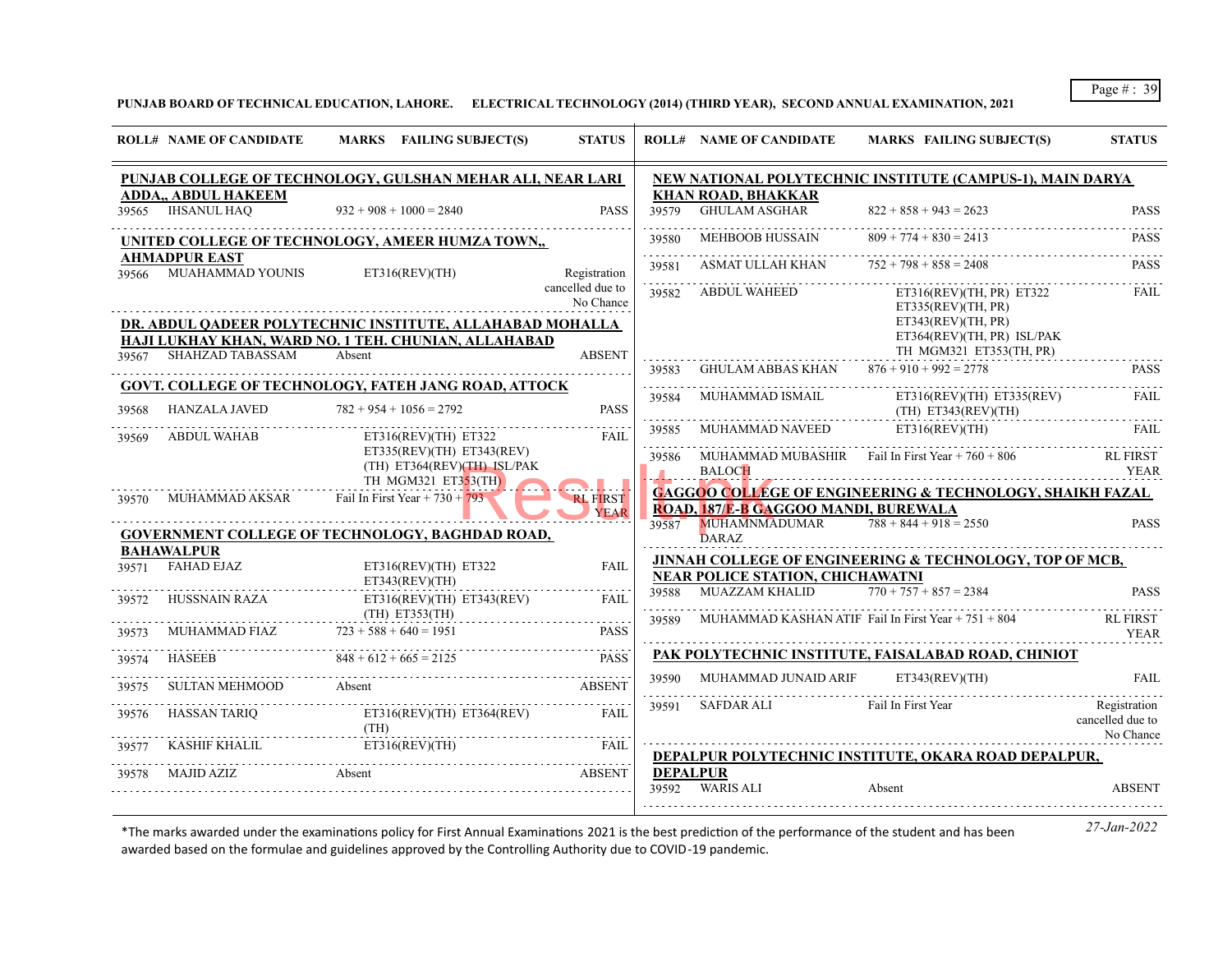**PUNJAB BOARD OF TECHNICAL EDUCATION, LAHORE. ELECTRICAL TECHNOLOGY (2014) (THIRD YEAR), SECOND ANNUAL EXAMINATION, 2021**

|       | <b>ROLL# NAME OF CANDIDATE</b>                                                                                        | MARKS FAILING SUBJECT(S)                                                                   | <b>STATUS</b>                    |               | <b>ROLL# NAME OF CANDIDATE</b>                                     | MARKS FAILING SUBJECT(S)                                                     | <b>STATUS</b>                    |
|-------|-----------------------------------------------------------------------------------------------------------------------|--------------------------------------------------------------------------------------------|----------------------------------|---------------|--------------------------------------------------------------------|------------------------------------------------------------------------------|----------------------------------|
|       | <b>DERA GHAZI KHAN</b>                                                                                                | SCIENCE INSTITUTE OF TECHNOLOGY, MOHSIN TOWN PULL DATT,                                    |                                  | 39607         | <b>MUNEEB TAHIR</b>                                                | ET316(REV)(TH) ET322<br>$ET343(REV)(TH)$ $ET353(TH)$                         | FAIL                             |
|       | 39593 HASSAN ALI RAZA                                                                                                 | $ET316(REV)(TH)$ $ET335(REV)$<br>(TH) ET364(REV)(TH)                                       | <b>FAIL</b>                      | .             | $39608$ ABID ALI $755 + 542 + 594 = 1891$                          |                                                                              | <b>PASS</b>                      |
|       |                                                                                                                       | <b>JAPAN POLYTECHNIC INSTITUTE, , DHING SHAH ADDA</b>                                      |                                  | 39609<br>.    | HARIS HAMEED $747 + 600 + 666 = 2013$                              |                                                                              | <b>PASS</b>                      |
| 39594 | MUHAMMAD AHMAD                                                                                                        | Fail In First Year And Second Year                                                         | Registration<br>cancelled due to |               | 39610 AWAIS MASOOD IDREES ET364(REV)(TH)                           |                                                                              | FAII.                            |
|       |                                                                                                                       |                                                                                            | No Chance                        |               |                                                                    | 39611 AHMAD UL REHMAN Fail In First Year And Second Year + 770 RL SECOND     | YEAR                             |
|       | MILLAT CHOWK, FAISALABAD                                                                                              | <b>FAISALABAD POLYTECHNIC INSTITUTE, 161-B, GULISTAN COLONY #2</b>                         |                                  |               | 39612 FAIZAN HUSSAIN                                               | Absent                                                                       | <b>ABSENT</b>                    |
| 39595 | <b>SAJJAD HAIDER</b>                                                                                                  | ET343(REV)(TH)                                                                             | <b>FAIL</b>                      |               |                                                                    | JINNAH POLYTECHNIC INSTITUTE, ZUBAIR COLONY JARANWALA                        |                                  |
| 39596 | GHULAM MUSTAFA Absent                                                                                                 |                                                                                            | <b>ABSENT</b>                    |               | <b>ROAD, FAISALABAD</b><br>39613 MUHAMMAD FAISAL<br>MAJEED         | ET316(REV)(TH) ISL/PAK<br>ET353(TH)                                          | <b>FAIL</b>                      |
| 39597 | FURQAN LIAQAT                                                                                                         | <b>GOVERNMENT COLLEGE OF TECHNOLOGY, SAMANABAD, FAISALABAD</b><br>$813 + 694 + 763 = 2270$ | <b>PASS</b>                      |               | 39614 ALI WAQAS                                                    | ET316(REV)(TH)                                                               | FAIL                             |
| 39598 | USAMA <b>Samuel Service Service</b> Service Service Service Service Service Service Service Service Service Service S | $694 + 694 + 761 = 2149$                                                                   | <b>PASS</b>                      |               | <b>ROAD., FAISALABAD</b>                                           | JINNAH POLYTECHNIC INSTITUTE, NEAR NOVALTY PULL SAMUNDRI                     |                                  |
| 39599 | MUHAMMAD ZAID                                                                                                         | $ET316(REV)(TH)$ $ET343(REV)$<br>(TH)                                                      | <b>FAIL</b>                      |               |                                                                    | 39615 MUHAMMAD AYAZ AKBER Fail In First Year And Second Year + 743 RL SECOND | <b>YEAR</b>                      |
| 39600 | MUHAMMAD IBTESAAM<br><b>AHMAD</b>                                                                                     | ET316(REV)(TH) ET343(REV)<br>$(TH)$ ET364(REV)(TH)                                         | <b>FAIL</b>                      |               | <b>FATEH PUR</b>                                                   | <b>JINNAH COLLEGE OF ENGINEERING &amp; TECHNOLOGY, KAROR ROAD,</b>           |                                  |
| 39601 | HAMZA FALK SHER                                                                                                       | ET335(REV)(TH) ET364(REV)<br>(TH)                                                          | <b>FAIL</b>                      |               | 39616 MUHAMMAD SHAFIQ UR $815 + 844 + 914 = 2573$<br><b>REHMAN</b> |                                                                              | <b>PASS</b>                      |
| 39602 | UZAIR MANZOOR                                                                                                         | Absent                                                                                     | <b>ABSENT</b>                    | 39617         | NOKHAIZ ALI JAVAID                                                 | Absent                                                                       | Registration<br>cancelled due to |
| 39603 | SAIF RASOOL                                                                                                           | $ET316(REV)(TH)$ $ET322$<br>$ET335(REV)(TH)$ $ET343(REV)$<br>$(TH)$ ET364(REV)(TH)         | <b>FAIL</b>                      |               |                                                                    | RISE COLLEGE OF MANAGEMENT & TECHNOLOGY, SHAHEED                             | No Chance                        |
|       |                                                                                                                       | <b>GOVERNMENT STAFF TRAINING COLLEGE, PEOPLES COLONY NEAR D</b>                            |                                  | <b>GILGIT</b> |                                                                    | BAINAZEER CHOWK, OPP RANGERS HEAD QUARTERS KHAZANA ROAD,                     |                                  |
| 39604 | <b>GROUND, FAISALABAD</b><br>MUHAMMAD NAEEM                                                                           | $ET316(REV)(TH)$ $ET335(REV)$                                                              | <b>FAIL</b>                      |               | 39618 ZAIN ABBAS                                                   | $817 + 668 + 707 = 2192$                                                     | <b>PASS</b>                      |
|       |                                                                                                                       | $(TH)$ ET343(REV)(TH)<br>ET364(REV)(TH)                                                    |                                  |               | 39619 MUHAMMAD UMER ET316(REV)(TH)                                 |                                                                              | FAIL                             |
| 39605 | MUHAMMAD IFTIKHAR                                                                                                     | $ET316(REV)(TH)$ $ET343(REV)$<br>(TH) ET364(REV)(TH) ISL/PAK                               | <b>FAIL</b>                      |               | LEATHER COLLEGE, G.T. ROAD, GUJRANWALA                             | <b>GOVERNMENT COLLEGE OF TECHNOLOGY, NIGAR PHATTAK, NEAR</b>                 |                                  |
| 39606 | <b>KASHIF NABI</b>                                                                                                    | ET316(REV)(TH) ET335(REV)<br>$(TH)$ ET343(REV)(TH)<br>ET364(REV)(TH) ISL/PAK               | <b>FAIL</b>                      |               | 39620 KHAZAM                                                       | $689 + 640 + 705 = 2034$                                                     | <b>PASS</b>                      |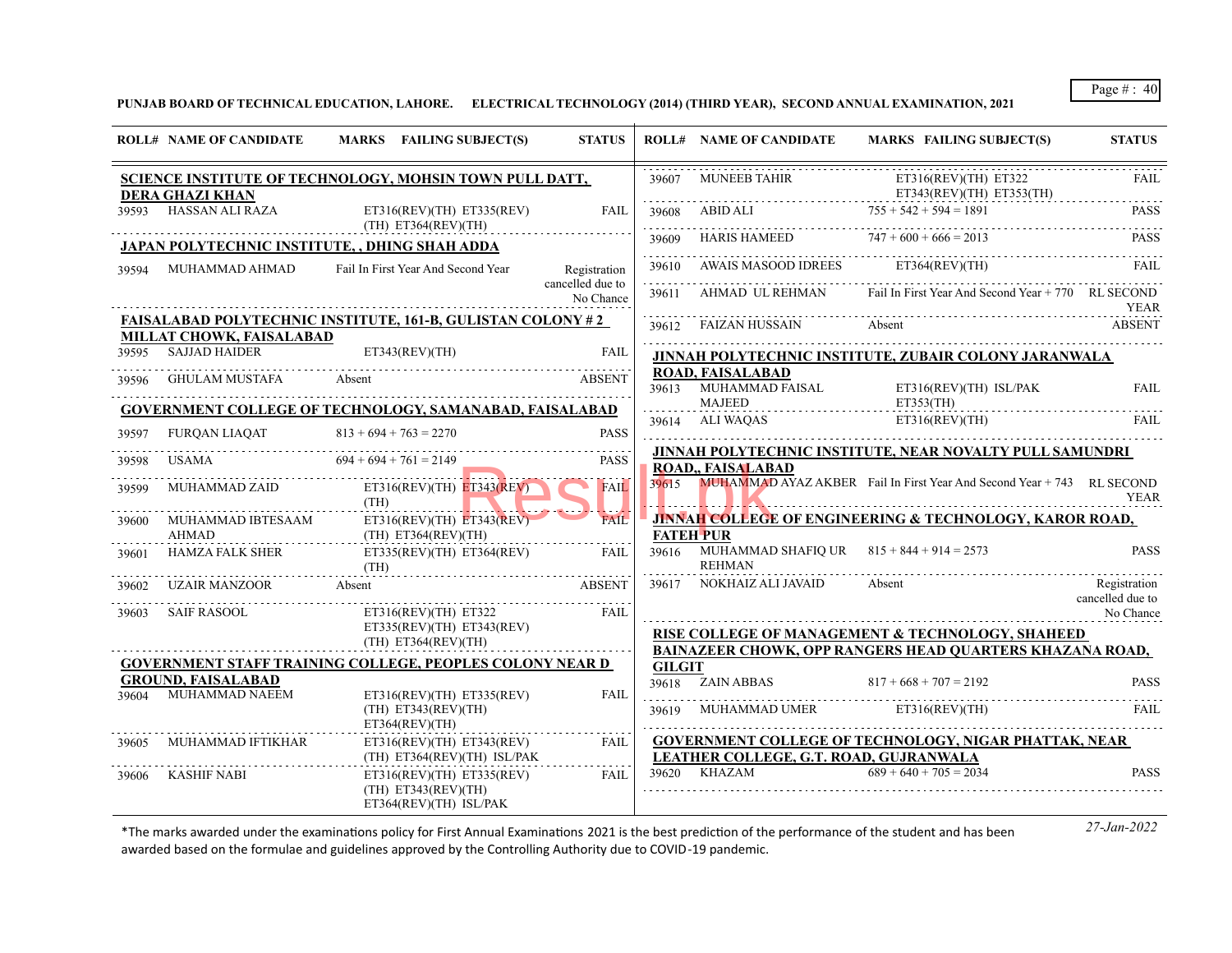**PUNJAB BOARD OF TECHNICAL EDUCATION, LAHORE. ELECTRICAL TECHNOLOGY (2014) (THIRD YEAR), SECOND ANNUAL EXAMINATION, 2021**

|               | <b>ROLL# NAME OF CANDIDATE</b>                     | MARKS FAILING SUBJECT(S)                                           | <b>STATUS</b>                                                                                                                                                                               |              | <b>ROLL# NAME OF CANDIDATE</b>                       | MARKS FAILING SUBJECT(S)                                                  | <b>STATUS</b> |
|---------------|----------------------------------------------------|--------------------------------------------------------------------|---------------------------------------------------------------------------------------------------------------------------------------------------------------------------------------------|--------------|------------------------------------------------------|---------------------------------------------------------------------------|---------------|
| 39621         | ABU SUFYAN                                         | $ET316(REV)(TH)$ $ET343(REV)$<br>$(TH)$ ET364(REV)(TH)             | <b>FAIL</b><br>$\mathcal{L}^{\mathcal{A}}\left( \mathcal{L}^{\mathcal{A}}\left( \mathcal{L}^{\mathcal{A}}\right) \right) =\mathcal{L}^{\mathcal{A}}\left( \mathcal{L}^{\mathcal{A}}\right)$ |              | REHMAN SHAHEED ROAD, GUJRAT                          | <b>GOVERNMENT SWEDISH PAKISTANI COLLEGE OF TECHNOLOGY,</b>                |               |
| 39622         | MUHAMMAD NOMAN                                     | ET316(REV)(TH) ET343(REV)<br>(TH)                                  | <b>FAIL</b>                                                                                                                                                                                 | 39638        | <b>INAM ULLAH</b>                                    | $750 + 728 + 784 = 2262$                                                  | <b>PASS</b>   |
| 39623         | ALI RAZA                                           | ET316(REV)(TH)                                                     | FAII.                                                                                                                                                                                       | 39639        | SHAHZAIB ANSAR $816 + 854 + 948 = 2618$              |                                                                           | <b>PASS</b>   |
| 39624         | OBAIDUR REHMAN $727 + 728 + 781 = 2236$            |                                                                    | <b>PASS</b>                                                                                                                                                                                 | .<br>39640   | MUHAMMAD AHSAN BUTT ET343(REV)(TH)                   |                                                                           | <b>FAIL</b>   |
| 39625         | MUHAMMAD SOHAIB $662 + 758 + 829 = 2249$<br>SALEEM |                                                                    | PASS                                                                                                                                                                                        | 39641        | MUHAMMAD JAWAD ALI                                   | ET316(REV)(TH)                                                            | <b>FAIL</b>   |
|               |                                                    | 39626 ADIL HUSSAIN ET316(REV)(TH) ET343(REV)<br>(TH) ISL/PAK ARENT | FAIL                                                                                                                                                                                        |              | <b>ROAD, JARANWALA</b>                               | AL-REHMAN POLYTECHNIC INSTITUTE, OPP NADRA OFFICE, JHUMRA                 |               |
| 39627         | ABDULLAH SHAMSHAD Absent                           |                                                                    | <b>ABSENT</b>                                                                                                                                                                               |              | ARSHAD                                               | 39642 MUHAMMAD ZEESHAN Fail In First Year And Second Year + 875 RL SECOND | YEAR          |
|               | <b>MARRIAGE HALL G.T.ROAD, GUJRANWALA</b>          | GUJRANWALA SWEDISH INSTITUTE OF TECHNOLOGY, OPP. GOLD              |                                                                                                                                                                                             |              |                                                      | LAHORE POLYTECHNIC INSTITUTE, FARHAN PUBLIC HIGH SCHOOL                   |               |
| 39628         | SHAHROZ AHMAD                                      | $ET316(REV)(TH)$ $ET364(REV)$<br>(TH)                              | <b>FAIL</b>                                                                                                                                                                                 |              | <b>ROAD., JARANWALA</b><br>39643 AMAN ULLAH          | $873 + 798 + 855 = 2526$                                                  | <b>PASS</b>   |
| 39629         | WAQAR UL HASSAN                                    | ET316(REV)(TH) ET364(REV)<br>(TH)                                  | FAIL                                                                                                                                                                                        |              | 39644 GHULAM MURATAZA $722 + 700 + 733 = 2155$       |                                                                           | <b>PASS</b>   |
| 39630         | ZARYAB ALI                                         | $ET316(REV)(TH)$ $ET364(REV)$<br>(TH)                              | <b>FAIL</b>                                                                                                                                                                                 | <b>JHANG</b> |                                                      | <b>GOVERNMENT COLLEGE OF TECHNOLOGY, 15KM CHINIOT ROAD,</b>               |               |
| 39631         | HAMZA ALI                                          | $ET316(REV)(TH)$ $ET364(REV)$<br>(TH)                              | <b>FAII</b>                                                                                                                                                                                 |              | 39645 MUHAMMAD ADNAN<br><b>SIKANDAR</b>              | ET316(REV)(TH)                                                            | <b>FAIL</b>   |
| 39632         | ZAIN AKMAL ABBAS                                   | $ET316(REV)(TH)$ $ET364(REV)$                                      | - FAIL                                                                                                                                                                                      |              | 39646 ALI RAMZAN                                     | $908 + 888 + 969 = 2765$                                                  | <b>PASS</b>   |
| 39633         | HAFIZ MUHAMMAD AWAIS                               | (TH)<br>ET364(REV)(TH)                                             | Registration                                                                                                                                                                                | 39647        | ABU BAKAR SIDDIQUE $752 + 598 + 643 = 1993$          |                                                                           | <b>PASS</b>   |
|               | <b>BHATTI</b>                                      |                                                                    | cancelled due to<br>No Chance                                                                                                                                                               |              | 39648 ARSLAN SHAHZAD ET343(REV)(TH)                  |                                                                           | FAIL          |
|               |                                                    | ARSHAD INSTITUTE OF TECHNOLOGY, GULZAR E MADINA ROAD,              |                                                                                                                                                                                             |              |                                                      | FARAN INSTITUTE OF TECHNOLOGY, KAHKASHAN MARRIAGE HALL,                   |               |
| <b>GUJRAT</b> | 39634 MUHAMMAD SAQLAIN<br><b>ASHRAF</b>            | 877 + Fail In Second Year + 932                                    | <b>RL SECOND</b><br>YEAR                                                                                                                                                                    | 39649        | <b>ROHTAS ROAD, JHELUM</b><br>SYED SHAHZAIB ALI SHAH | ET316(REV)(TH) ET364(REV)<br>(TH)                                         | <b>FAIL</b>   |
|               | 39635 ABDUL GHAFOOR 813 + 773 + 810 = 2396         |                                                                    | PASS                                                                                                                                                                                        |              |                                                      | 39650 MUHAMMAD HAMMAD ET316(REV)(TH)                                      | FAIL          |
|               | 39636 TAYYAB ALI RAZA                              | $ET316(REV)(TH)$ $ET364(REV)$                                      | FAIL                                                                                                                                                                                        |              |                                                      | GOVERNMENT COLLEGE OF TECHNOLOGY, CHAK DAULAT, JHELUM                     |               |
|               |                                                    | (TH)<br>CHENAB INSTITUTE OF TECHNOLOGY, JALALPUR JATTAN ROAD,      |                                                                                                                                                                                             |              | 39651 MUHAMMAD FARAZ                                 | ET316(REV)(TH) ET335(REV)<br>$(TH)$ ET343(REV)(TH)                        | <b>FAIL</b>   |
| <b>GUJRAT</b> |                                                    |                                                                    |                                                                                                                                                                                             |              |                                                      | ET364(REV)(TH, PR) ISL/PAK                                                |               |
|               | 39637 SHABRAIZ JAVED                               | $807 + 796 + 814 = 2417$                                           | <b>PASS</b>                                                                                                                                                                                 |              |                                                      |                                                                           |               |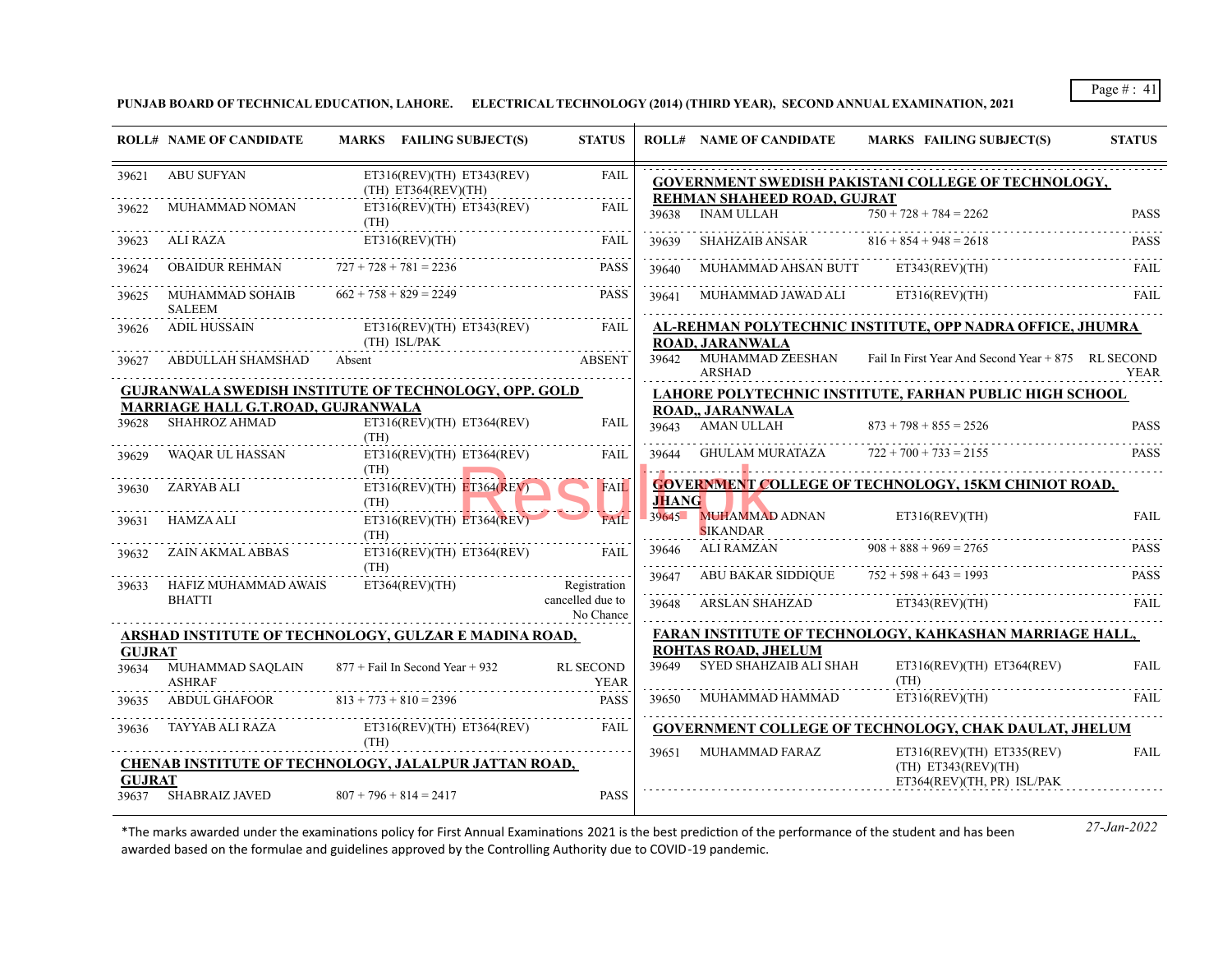**PUNJAB BOARD OF TECHNICAL EDUCATION, LAHORE. ELECTRICAL TECHNOLOGY (2014) (THIRD YEAR), SECOND ANNUAL EXAMINATION, 2021**

|       | <b>ROLL# NAME OF CANDIDATE</b>                                | MARKS FAILING SUBJECT(S)                                                                    | <b>STATUS</b>                 |              | <b>ROLL# NAME OF CANDIDATE</b>                       | <b>MARKS FAILING SUBJECT(S)</b>                                                    | <b>STATUS</b>                                 |
|-------|---------------------------------------------------------------|---------------------------------------------------------------------------------------------|-------------------------------|--------------|------------------------------------------------------|------------------------------------------------------------------------------------|-----------------------------------------------|
| 39652 | RAJA MUHAMMAD<br><b>TAIMOOR KHAN</b>                          | $ET316(REV)(TH)$ $ET364(REV)$<br>(TH)                                                       | FAIL                          | 39664        | ALI RAZA                                             | ET316(REV)(TH) ET364(REV)<br>(TH)                                                  | <b>FAIL</b>                                   |
| 39653 | HASEEB-UR-REHMAN                                              | ET316(REV)(TH)                                                                              | Registration                  | 39665        | SHARAFAT MASIH                                       | Absent                                                                             | <b>ABSENT</b>                                 |
|       |                                                               |                                                                                             | cancelled due to<br>No Chance | 39666        | NAZAM RAZA                                           | $847 + 809 + 808 = 2464$                                                           | <b>PASS</b>                                   |
|       | (KHUSHAB)                                                     | <b>GOVERNMENT COLLEGE OF TECHNOLOGY, OPPOSIT DHQ, JOHARABAD</b>                             |                               | 39667        | <b>SOHAIL SARDAR</b>                                 | $ET316(REV)(TH)$ $ET364(REV)$                                                      | <b>FAIL</b>                                   |
|       | 39654 MUHAMMAD AYOUB                                          | $903 + 820 + 893 = 2616$                                                                    | <b>PASS</b>                   | 39668        | GULRAIZ JAHANGIR                                     | (TH)<br>$ET316(REV)(TH)$ $ET364(REV)$<br>(TH)                                      | <b>FAIL</b>                                   |
|       |                                                               | STANDARD POLYTECHNIC INSTITUTE, MAIN G.T ROAD,, KAMOKE                                      |                               | 39669        | ZIA-UR-REHMAN                                        | ET322 ET343(REV)(TH)                                                               | FAIL                                          |
| 39655 | <b>JUNAID IOBAL</b>                                           | $ET316(REV)(TH)$ $ET364(REV)$                                                               | <b>FAIL</b>                   |              |                                                      | ET364(REV)(TH)                                                                     |                                               |
| 39656 | MUHAMMAD FIAZ                                                 | (TH)<br>ET316(REV)(TH)                                                                      | <b>FAIL</b>                   | 39670        | MUHAMMAD SAGAR                                       | $ET316(REV)(TH)$ $ET364(REV)$<br>(TH)                                              | <b>FAIL</b>                                   |
| 39657 | MUHAMMAD SHAVAIZ                                              | ET316(REV)(TH) ET322                                                                        | FAIL                          | 39671        | <b>MUSHARAF ABBAS KHAN</b>                           | ET364(REV)(TH)                                                                     | FAIL                                          |
|       |                                                               | $ET335(REV)(TH)$ $ET343(REV)$<br>(TH) ET364(REV)(TH) ISL/PAK<br>TH MGM321 ET353(TH)         |                               |              | 39672 MUHAMMAD RAMZAN                                | ET364(REV)(TH)                                                                     | Registration<br>cancelled due to<br>No Chance |
|       |                                                               | KAMRA POLYTECHNIC INSTITUTE, AYAZ ARCADE G.T. ROAD, KAMRA                                   |                               |              |                                                      | DR. ABDUL QADEER KHAN COLLEGE OF TECHNOLOGY, G.T. ROAD,                            |                                               |
| 39658 | <b>CANTT, KAMRA</b><br><b>HASEEB</b>                          | Absent                                                                                      | ABSENT                        | 39673<br>. . | <b>CIVIL LINES, KHANEWAL</b><br><b>RIZWAN MAJEED</b> | $ET316(REV)(TH)$ $ET343(REV)$<br>(TH)                                              | <b>FAIL</b>                                   |
| 39659 | AZHAR ALI                                                     | ET316(REV)(TH) ET322<br>$ET335(REV)(TH)$ $ET343(REV)$<br>$(TH)$ ET364(REV)(TH)<br>ET353(TH) | <b>FAIL</b>                   | 39674        | MUHAMMAD ASIM                                        | $ET316(REV)(TH)$ $ET322$<br>$ET343(REV)(TH)$ $ET364(REV)$<br>$(TH)$ ET353(TH)<br>. | <b>FAIL</b>                                   |
|       |                                                               | <u>ALI COLLEGE OF TECHNOLOGY, ASTATION ROAD, WARD # 5, NEAR</u>                             |                               | 39675        | <b>AWAIS ALI</b>                                     | $783 + 738 + 769 = 2290$                                                           | <b>PASS</b>                                   |
| 39660 | <b>FATEHPUR ROAD., KAROR LAL ESAN</b><br><b>IRFAN HUSSAIN</b> | $866 + 909 + 908 = 2683$                                                                    | <b>PASS</b>                   | 39676        | ABDUL HASEEB                                         | $781 +$ Fail In Second Year + 771                                                  | RL SECOND<br>YEAR                             |
|       |                                                               |                                                                                             |                               | 39677        | HASSAN RAZA                                          | ET316(REV)(TH)                                                                     | <b>FAIL</b>                                   |
| 39661 | <b>ROAD, KASUR</b><br>NAVEED AHMAD                            | HAMZA POLYTECHNIC INSTITUTE, COLLEGE CHOWK, GAMAN SHAH<br>$852 + 772 + 840 = 2464$          | <b>PASS</b>                   | 39678        | USAMA BIN ZAHID                                      | ET316(REV)(TH)                                                                     | Registration<br>cancelled due to<br>No Chance |
| 39662 | BILAL IOBAL                                                   | $ET316(REV)(TH)$ $ET364(REV)$                                                               | FAIL                          |              |                                                      | <b>HAWK COLLEGE OF TECHNOLOGY, STREET #1 BLOCK X, PEOPLES</b>                      |                                               |
| 39663 | <b>MUHAMMAD RASHID</b>                                        | (TH)<br>Absent                                                                              | <b>ABSENT</b>                 | 39679        | <b>COLONY, KHANEWAL</b><br><b>SHAHZAIB</b>           | <b>MGM321</b>                                                                      | <b>FAIL</b>                                   |
|       |                                                               | LAHORE POLYTECHNIC INSTITUTE, NEAR DARBAR BABA KAMAL                                        |                               |              |                                                      | <b>QUAID-E-AZAM INSTITUTE OF TECHNOLOGY, ISMAIL AND SAQIB PLAZA</b>                |                                               |
|       | <b>CHISHTI FEROZEPUR ROAD, KASUR</b>                          |                                                                                             |                               |              | <b>CHOWK SANGLAN WALA, KHANEWAL</b>                  |                                                                                    |                                               |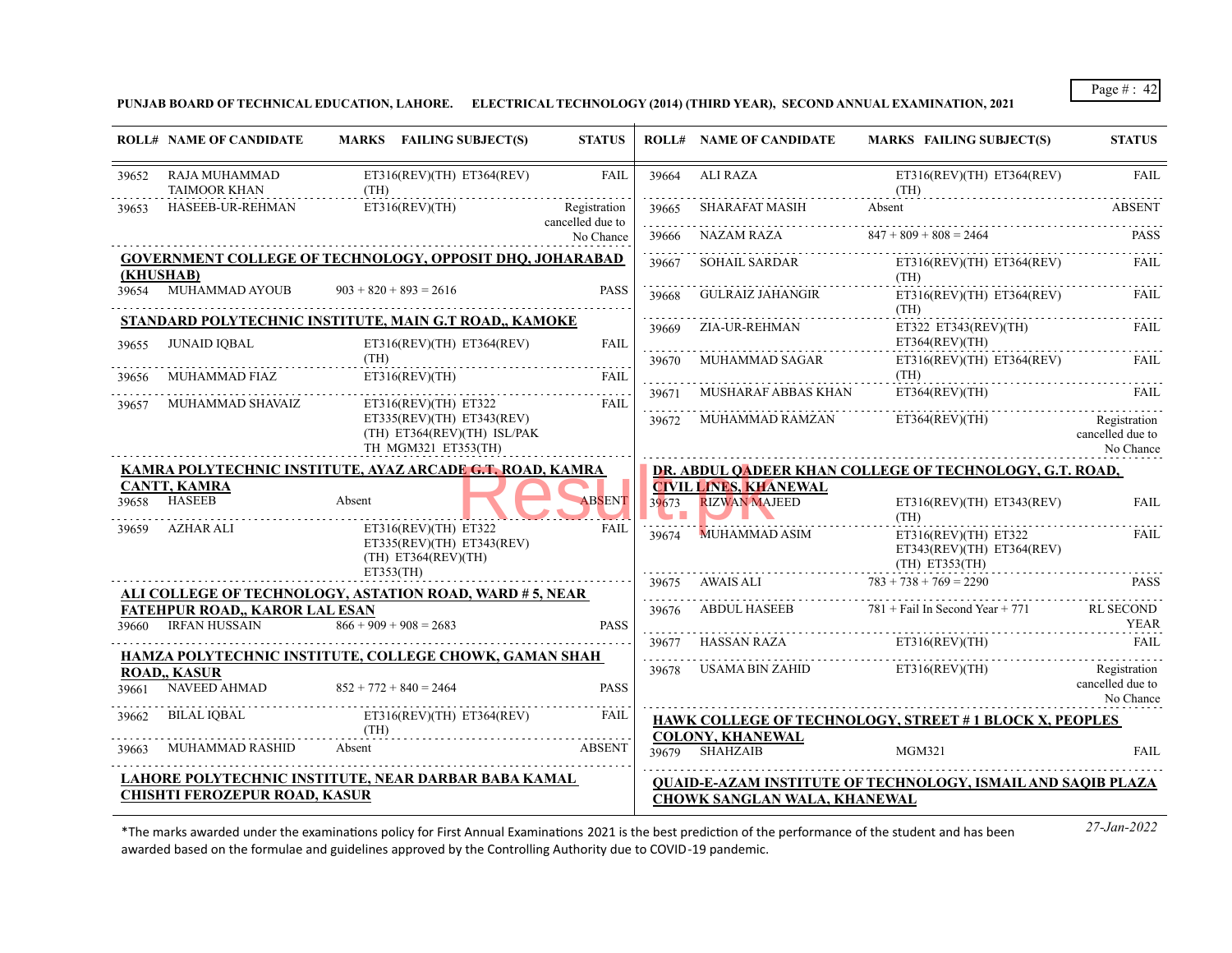**PUNJAB BOARD OF TECHNICAL EDUCATION, LAHORE. ELECTRICAL TECHNOLOGY (2014) (THIRD YEAR), SECOND ANNUAL EXAMINATION, 2021**

|               | <b>ROLL# NAME OF CANDIDATE</b>                                                                                  |        | MARKS FAILING SUBJECT(S)                         | <b>STATUS</b>                   |               | <b>ROLL# NAME OF CANDIDATE</b>         | <b>MARKS FAILING SUBJECT(S)</b>                                       | <b>STATUS</b>                             |
|---------------|-----------------------------------------------------------------------------------------------------------------|--------|--------------------------------------------------|---------------------------------|---------------|----------------------------------------|-----------------------------------------------------------------------|-------------------------------------------|
| 39680         | MUDASSAR REHMAN                                                                                                 | Absent |                                                  | <b>ABSENT</b>                   | 39693         | <b>SAYYAM JAVED</b>                    | Fail In First Year And Second Year                                    | Registration<br>cancelled due to          |
| 39681         | MUHAMMAD HAIDER ALI                                                                                             | Absent |                                                  | <b>ABSENT</b>                   |               |                                        |                                                                       | No Chance                                 |
|               | KHANPUR COLLEGE OF TECHNOLOGY, MANZOOR COLONY, OPP.                                                             |        |                                                  |                                 |               |                                        | ANJUMAN-E-HIMAYAT-E-ISLAM MUHAMMAD AMIN POLY TECHNIC                  |                                           |
|               | MADNI MASJID, NEAR WAPDA OFFICE, AIRPORT ROAD, KHANPUR                                                          |        |                                                  |                                 |               |                                        | <b>INSTITUTE &amp; VOCATIONAL TRAINING CENTRE, NEAR FAWARA CHOWK,</b> |                                           |
|               | 39682 MUHAMMAD SHOAIB                                                                                           |        | ET322 ET335(REV)(TH)                             | <b>FAIL</b>                     |               |                                        | SAIDPUR MAIN BOULEVARD, SABZAZAR SCHEME MORE, LAHORE                  |                                           |
|               | <b>MUNEER</b>                                                                                                   |        | ET353(TH)                                        |                                 |               | 39694 BILAL HUSSAIN                    | ET316(REV)(TH)                                                        | <b>FAIL</b>                               |
|               | ORIENTAL INSTITUTE OF TECHNOLOGY, AKRAM TOWER G.T ROAD,                                                         |        |                                                  |                                 | 39695         | MUNEEB YOUNAS                          | Absent                                                                | <b>ABSENT</b>                             |
|               | KHARIAN                                                                                                         |        |                                                  |                                 | 39696         | KAMRAN AHMAD                           | Absent                                                                | <b>ABSENT</b>                             |
| 39683         | <b>HAMMAD TAJ</b>                                                                                               |        | ET316(REV)(TH)                                   | <b>FAIL</b>                     |               |                                        |                                                                       |                                           |
| 39684         | SHAHZADA BILAL SHABBIR                                                                                          |        | ET316(REV)(TH)                                   | FAIL                            | 40328         | ZUHAIB AHMED KHAN                      | Fail In Second Year                                                   | Registration                              |
|               | RAJA                                                                                                            |        |                                                  |                                 |               |                                        |                                                                       | cancelled due to<br>No Chance             |
|               | GLOBAL COLLEGE OF TECHNOLOGY, CHOWK NOOR SHAH, KOT ADDU                                                         |        |                                                  |                                 |               |                                        |                                                                       |                                           |
| 39685         | MUHAMMAD AAMIR M                                                                                                |        | ET335(REV)(TH)                                   | <b>FAIL</b>                     | <b>LAHORE</b> |                                        | CITY POLYTECHNIC INSTITUTE, JALAL CENTRE, G.T ROAD, SHAHDARA,         |                                           |
|               | <b>EHMOOD</b>                                                                                                   |        |                                                  |                                 |               |                                        | $39697$ ZAID MUHAMMAD BILAL $744 +$ Fail In Second Year + 786         | <b>RL SECOND</b>                          |
|               | <b>ASIF SHEHZAD</b>                                                                                             |        |                                                  |                                 |               |                                        |                                                                       |                                           |
| 39686         |                                                                                                                 |        | ET364(REV)(TH)                                   | <b>FAIL</b>                     |               |                                        |                                                                       | <b>YEAR</b>                               |
|               | the contract of the contract of the contract of the contract of the contract of the contract of the contract of |        |                                                  |                                 |               |                                        | <b>GOVERNMENT COLLEGE OF TECHNOLOGY, RAIWIND ROAD CAMPUS-II,</b>      |                                           |
|               | <b>FARAN INSTITUTE OF TECHNOLOGY, G&amp;A PLAZA NEW KATCHERY,</b>                                               |        |                                                  |                                 | <b>LAHORE</b> |                                        |                                                                       |                                           |
| <b>KOTLY</b>  | 39687 MUHAMMAD HAROON                                                                                           |        |                                                  | <b>FAIL</b>                     |               | 39698 ASAD ULLAH SAOIB                 | $ET316(REV)(TH)$ $ET335(REV)$                                         | <b>FAIL</b>                               |
|               |                                                                                                                 |        | ET316(REV)(TH) ET335(REV)<br>(TH) ET343(REV)(TH) |                                 |               |                                        | $(TH)$ ET343(REV)(TH)                                                 |                                           |
|               |                                                                                                                 |        | ET364(REV)(TH) ISL/PAK TH                        |                                 |               |                                        | ET364(REV)(TH) TH<br>ET353(TH)                                        |                                           |
|               |                                                                                                                 |        | MGM321 ET353(TH)                                 |                                 | 39699         | MUHAMMAD QAYYUM                        | $707 + 672 + 774 = 2153$                                              |                                           |
|               | 39688 MUHAMMAD ADREES                                                                                           |        | $769 +$ Fail In Second Year + 780                | <b>RL SECOND</b><br><b>YEAR</b> |               | <b>IOBAL</b>                           |                                                                       |                                           |
|               |                                                                                                                 |        |                                                  |                                 | 39700         | USAMA SHAFIQ                           | Fail In First Year And Second Year $+806$ RL SECOND                   | PASS                                      |
|               | ABBAS COLLEGE OF TECHNOLOGY, 13-B, LAKE ROAD, LAHORE,                                                           |        |                                                  |                                 |               |                                        |                                                                       |                                           |
| <b>LAHORE</b> | 39689 MUHAMMAD USMAN                                                                                            | Absent |                                                  | <b>ABSENT</b>                   | 39701         | AHSAN SABIR                            | Fail In First Year And Second Year + 727 RL SECOND                    |                                           |
|               | <b>HAFEEZ</b>                                                                                                   |        |                                                  |                                 |               |                                        |                                                                       |                                           |
| 39690         | MUHAMMAD AHMAD KHAN                                                                                             |        | $ET316(REV)(TH)$ $ET364(REV)$                    | Registration                    | 39702         | MUHAMMAD ADNAN<br><b>BASHIR</b>        | $744 + 702 + 700 = 2146$                                              | <b>YEAR</b><br><b>YEAR</b><br><b>PASS</b> |
|               |                                                                                                                 | (TH)   |                                                  | cancelled due to                | 39703         | SULMAN NAVEED $700 + 776 + 709 = 2185$ |                                                                       | <b>PASS</b>                               |
|               |                                                                                                                 |        |                                                  | No Chance                       | .             |                                        |                                                                       |                                           |
|               | AHMAD HASSAN POLYTECHNIC INSTITUTE, DEV SAMAJ ROAD, LAHORE                                                      |        |                                                  |                                 | 39704         |                                        | USAMA MUSHTAQ ET316(REV)(TH) ET335(REV)<br>(TH)                       | <b>FAIL</b>                               |
| 39691         | <b>AHMED TAHIR</b>                                                                                              |        | ET364(REV)(TH)                                   | FAII.                           | 39705         | ZAHID MUBARIK                          | Absent                                                                | Registration                              |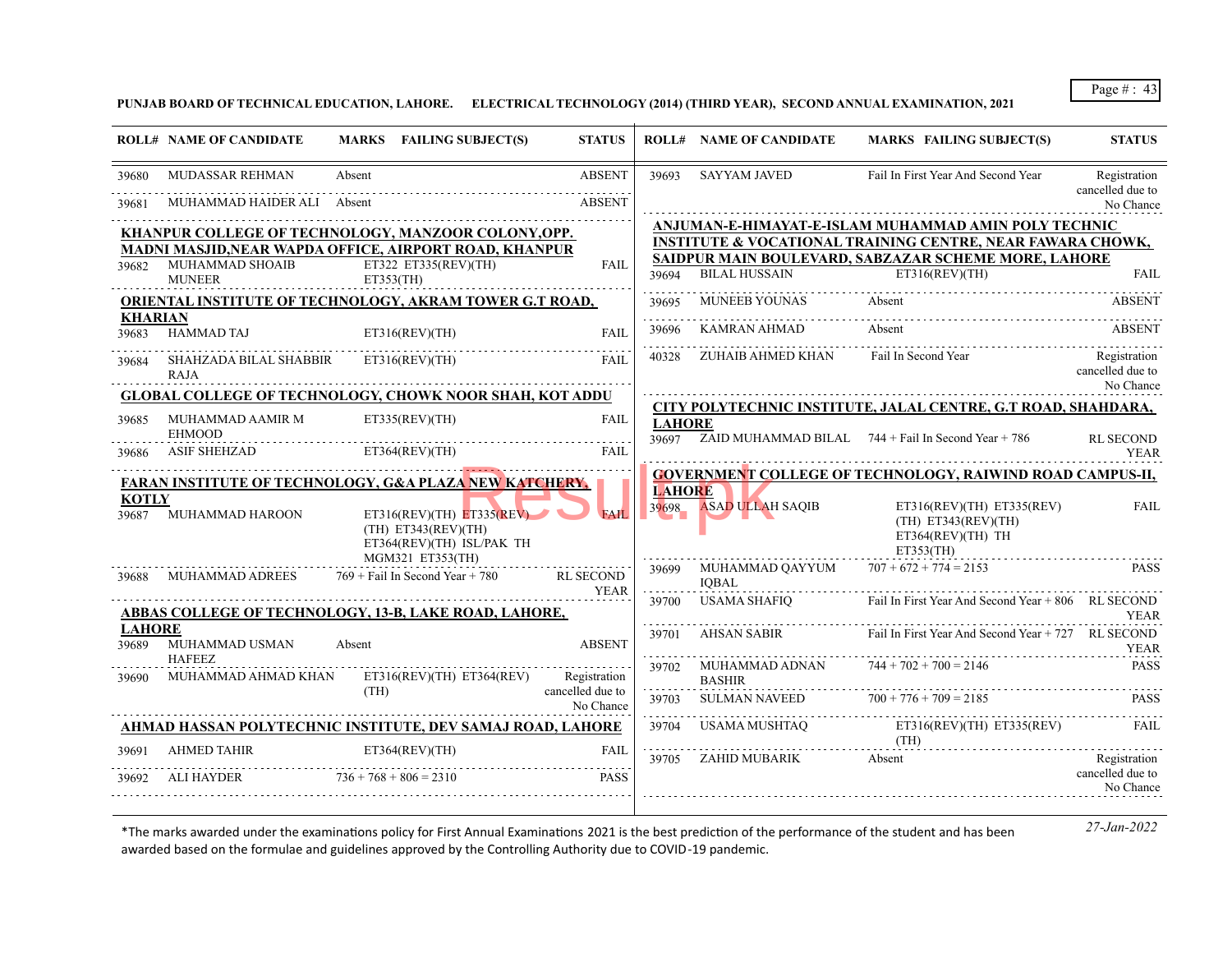**PUNJAB BOARD OF TECHNICAL EDUCATION, LAHORE. ELECTRICAL TECHNOLOGY (2014) (THIRD YEAR), SECOND ANNUAL EXAMINATION, 2021**

|       | <b>ROLL# NAME OF CANDIDATE</b>                               | MARKS FAILING SUBJECT(S)                                                                                 | <b>STATUS</b>                                 |       | <b>ROLL# NAME OF CANDIDATE</b>                                  | <b>MARKS FAILING SUBJECT(S)</b>                                                           | <b>STATUS</b>       |
|-------|--------------------------------------------------------------|----------------------------------------------------------------------------------------------------------|-----------------------------------------------|-------|-----------------------------------------------------------------|-------------------------------------------------------------------------------------------|---------------------|
| 39706 | HAMZA USMAN                                                  | $ET316(REV)(TH)$ $ET335(REV)$<br>(TH) ET364(REV)(TH) ISL/PAK cancelled due to                            | Registration                                  |       | ALLAMA IQBAL TOWN, LAHORE                                       | PAK POLYTECHNIC INSTITUTE, 32-CIVIC CENTRE MOON MARKET                                    |                     |
| 39707 | KASHIF                                                       | ET316(REV)(TH)                                                                                           | No Chance<br><b>FAIL</b>                      |       | 39720 SYED MOEEZ ALI                                            | $763 + 743 + 840 = 2346$                                                                  | <b>PASS</b>         |
| 39708 | MUHAMMAD UMAIR $713 + 776 + 694 = 2183$<br><b>AHMAD SHAH</b> |                                                                                                          | <b>PASS</b>                                   | 39721 | $ABDULLAH NISAR$ $899 + 806 + 854 = 2559$                       | ET335(REV)(TH)                                                                            | <b>PASS</b>         |
| 39709 | USAMA FAYYAZ                                                 | ET316(REV)(TH)                                                                                           | Registration<br>cancelled due to<br>No Chance | 39722 | SAJID ALI<br>39723 SYED MUHAMMAD<br><b>SHAHEER HAIDER NAQVI</b> | ET335(REV)(TH) ET343(REV)<br>(TH)                                                         | FAIL<br><b>FAIL</b> |
|       | 39710 SHAHBAZ AHMAD                                          | $792 +$ Fail In Second Year + 785                                                                        | <b>RL SECOND</b><br>YEAR                      |       | <b>BANK ROAD, HARBANCEPURA, LAHORE</b>                          | PAK PUNJAB COLLEGE OF TECHNOLOGY, OPP. TAJ BAGH PULL CANAL                                |                     |
|       |                                                              | <b>IMPERIAL COLLEGE OF TECHNOLOGY, 6-ALLAMA IQBAL ROAD,</b>                                              |                                               | 39724 | <b>BILAL AHMED</b>                                              | ET316(REV)(TH) ET322<br>$ET335(REV)(TH)$ $ET353(TH)$                                      | <b>FAIL</b>         |
|       | 39711 ARSLAN MAHBOOB                                         | <b>BOHARWALA CHOWK NEAR RAILWAY STATION, LAHORE</b><br>$ET316(REV)(TH)$ $ET343(REV)$<br>(TH) ISL/PAK     | <b>FAIL</b>                                   | 39725 | RANA USAMA                                                      | ET316(REV)(TH) ET343(REV)<br>$(TH)$ MGM321                                                | <b>FAIL</b>         |
|       |                                                              | JAPAN POLYTECHNIC INSTITUTE, MANGA ROAD, RAIWIND, LAHORE                                                 |                                               |       | MUHAMMAD IJAZ ILYAS                                             | Absent                                                                                    | <b>ABSENT</b>       |
|       | 39712 RAO ZESHAN ANWAR                                       | ET316(REV)(TH)                                                                                           | <b>FAIL</b>                                   |       |                                                                 | PUNJAB INSTITUTE OF ENGINEERING & TECHNOLOGY, ADJACENT                                    |                     |
|       |                                                              | <b>LAHORE POLYTECHNIC INSTITUTE, BAND ROAD NEAR CHOWK YATEEM</b>                                         |                                               | 39727 | SHAHZADA MARKET, GHAZI ROAD, LAHORE<br><b>ALI ABBAS</b>         | $ET316(REV)(TH)$ $ET322$                                                                  | <b>FAIL</b>         |
| 39713 | <b>KHANA, LAHORE</b><br>JAWAD AFZAL AWAN                     | Absent                                                                                                   | <b>ABSENT</b>                                 |       |                                                                 | $ET335(REV)(TH)$ $ET343(REV)$<br>(TH) ET364(REV)(TH) ISL/PAK<br>TH MGM321 ET353(TH)       |                     |
| 39714 | MUHAMMAD ANAS                                                | $ET316(REV)(TH)$ $ET335(REV)$<br>$(TH)$ ET364(REV)(TH)                                                   | FAIL                                          |       | 39728 NAUMAN SAEED                                              | ET316(REV)(TH) ET364(REV)<br>(TH)                                                         | <b>FAIL</b>         |
|       |                                                              | HAMZA KHALID ET316(REV)(TH) ET335(REV)<br>$(TH)$ $APSENI$                                                | FAIL                                          |       |                                                                 | PUNJAB POLYTECHNIC INSTITUTE, ALLAMA IOBAL ROAD, AL-HAMRA                                 |                     |
|       | MUHAMMAD ILYAS                                               | Absent                                                                                                   | <b>ABSENT</b>                                 | 39729 | MUHAMMAD AHSAN                                                  | <b>COMPLEX BOHARWALA CHOWK, NEAR RAILWAY STATION, LAHORE</b><br>ET316(REV)(TH) ET364(REV) | <b>FAIL</b>         |
|       | 39717 MUHAMMAD NAKASH<br><b>KHAN</b>                         | Absent                                                                                                   | <b>ABSENT</b>                                 | 39730 |                                                                 | (TH)<br>KASHAN $756 + \text{fail}$ In Second Year + 807                                   | <b>RL SECOND</b>    |
|       |                                                              | 39771 ADNAN IMTIAZ ET316(REV)(TH) ET353(TH)<br>PAK CANADIAN POLYTECHNIC INSTITUTE. 180 ALLAMA IOBAL ROAD | FAII.                                         |       | 39731 MUHAMMAD TALHA                                            | $ET316(REV)(TH)$ $ET322$<br>$ET335(REV)(TH)$ $ET343(REV)$                                 | YEAR<br><b>FAIL</b> |
|       | MUSTAFABAD, (DHARAM PURA), LAHORE<br>MOHAMMAD UMAR           | $ET316$ (REV)(TH)                                                                                        | FAII.                                         |       | 39732 MUHAMMAD TAYYAB                                           | $(TH)$ ET364(REV)(TH)<br>$ET316(REV)(TH)$ $ET322$                                         | FAIL                |
| 39718 | <b>RIZWAN NAZIR</b>                                          | $ET316(REV)(TH)$ $ET335(REV)$                                                                            | FAII.                                         |       | ASGHAR                                                          | ET335(REV)(TH) ET364(REV)<br>(TH) MGM321                                                  |                     |
|       |                                                              | (TH)                                                                                                     |                                               |       | <b>KHAN</b>                                                     | 39733 MUHAMMAD ABAIDULLAH Fail In First Year And Second Year + 759 RL SECOND              | <b>YEAR</b>         |
|       |                                                              |                                                                                                          |                                               |       |                                                                 |                                                                                           |                     |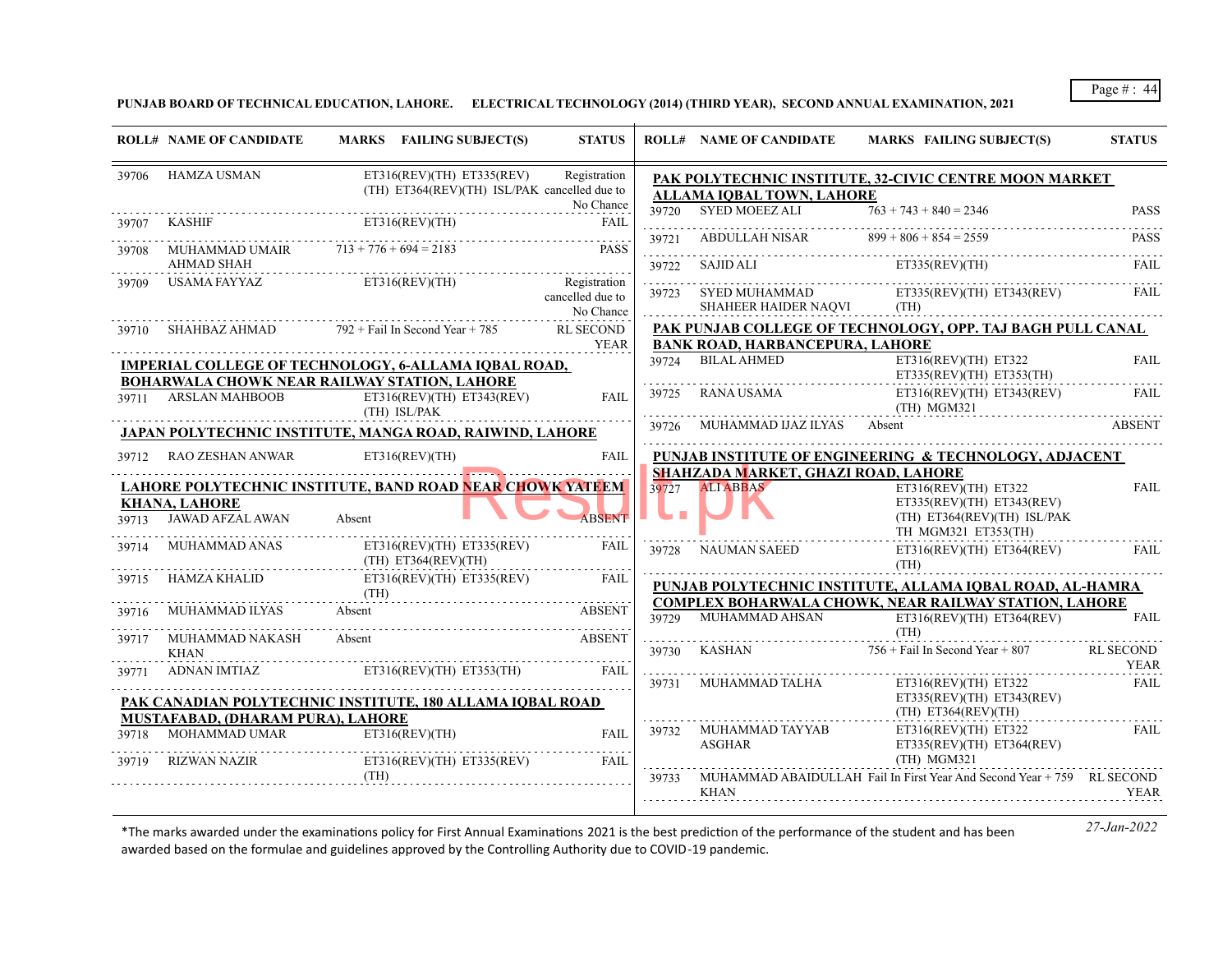**PUNJAB BOARD OF TECHNICAL EDUCATION, LAHORE. ELECTRICAL TECHNOLOGY (2014) (THIRD YEAR), SECOND ANNUAL EXAMINATION, 2021**

| <b>ROLL# NAME OF CANDIDATE</b>                                          | MARKS FAILING SUBJECT(S)                                                                                                                    | <b>STATUS</b>                   |                        | <b>ROLL# NAME OF CANDIDATE</b>                | MARKS FAILING SUBJECT(S)                                                                                          | <b>STATUS</b>    |
|-------------------------------------------------------------------------|---------------------------------------------------------------------------------------------------------------------------------------------|---------------------------------|------------------------|-----------------------------------------------|-------------------------------------------------------------------------------------------------------------------|------------------|
| 39734 HAMZA AMIR BUTT                                                   | Fail In First Year $+$ 599 + 694                                                                                                            | <b>RL FIRST</b><br><b>YEAR</b>  |                        | 39745 MALIK AHMAD MEHDI                       | ET316(REV)(TH) ET322<br>ET335(REV)(TH) ET343(REV)<br>$(TH)$ ET364(REV)(TH) ISL/PAK                                | <b>FAIL</b>      |
| KHURRAM SHEHZAD                                                         | $648 +$ Fail In Second Year + 715                                                                                                           | <b>RL SECOND</b>                |                        |                                               | TH MGM321 ET353(TH)                                                                                               |                  |
| MUHAMMAD BILAL                                                          | YEAR<br>MUHAMMAD RII AI<br>ET316(REV)(TH) ET335(REV) Registration<br>(TH)                                                                   | cancelled due to<br>No Chance   |                        | 39746 MUHAMMAD SHAKEEL<br>DANISH              | $ET316(REV)(TH)$ $ET322$<br>$ET335(REV)(TH)$ $ET343(REV)$<br>$(TH)$ ET364(REV)(TH) ISL/PAK<br>TH MGM321 ET353(TH) | FAIL             |
|                                                                         | STANDARD POLYTECHNIC INSTITUTE, 42-1-B1,PECO                                                                                                |                                 |                        | 39747 AYAZ KHAN $718 + 594 + 658 = 1970$      |                                                                                                                   | <b>PASS</b>      |
|                                                                         | ROAD, OPP. MASJID-E-KHIZRA, LINK ROAD STOP, TOWNSHIP, LAHORE<br>39737 GHAZANFAR ALI SIAL ET316(REV)(TH) ET335(REV)<br>$(TH)$ ET364(REV)(TH) | FAIL                            |                        | 39748 KHALID MASOOD KHAN Absent               |                                                                                                                   | <b>ABSENT</b>    |
|                                                                         | 39738 PATRAS MASIH 811 + Fail In Second Year + 736                                                                                          | <b>RL SECOND</b><br>YEAR        |                        |                                               | 39749 USAMA ZAIB KHAN ET316(REV)(TH) ET322<br>ET335(REV)(TH) ET364(REV)<br>(TH)                                   | <b>FAIL</b>      |
| 39739 MUHAMMAD HAYYAT                                                   | <b>GOVERNMENT COLLEGE OF TECHNOLOGY, COLLEGE ROAD, LAYYAH</b><br>Absent                                                                     | <b>ABSENT</b>                   | 39750                  |                                               | MUHAMMAD ATTAR KHAN Fail In First Year And Second Year + 817 RL SECOND                                            | YEAR             |
|                                                                         | <b>GOVERNMENT COLLEGE OF TECHNOLOGY, TRANDA MUHAMMAD</b>                                                                                    |                                 |                        |                                               | $39751$ MEER TALHA KHAN Fail In First Year + 742 + 819                                                            | RL FIRST<br>YEAR |
| PANNAH, LIAQATPUR<br>39740 ZOHAIB AHMAD ASIF                            | ET316(REV)(TH) ET322                                                                                                                        | <b>FAIL</b>                     |                        | $39752$ SALEEMULLAH $718 + 787 + 805 = 2310$  |                                                                                                                   | <b>PASS</b>      |
|                                                                         | ET353(TH)<br><b>ORIENTAL INSTITUTE OF TECHNOLOGY, HOUSE # 2, GALI</b>                                                                       |                                 | 39753                  | ADNAN GHAFOOR ET316(REV)(TH)                  |                                                                                                                   | <b>FAIL</b>      |
|                                                                         | QALANDARANWALI, MOH. SHAFQATABAD, PHALIA ROAD,, MANDI                                                                                       |                                 |                        |                                               | HI-TECH ENGINEERING COLLEGE, MADNI PLAZA NEAR KALYAL                                                              |                  |
| <b>BAHAUDDIN</b>                                                        |                                                                                                                                             |                                 |                        |                                               | <b>CHOWK, SECTOR B/4 ALLAMA IOBAL ROAD, MIRPUR(AJK)</b>                                                           |                  |
|                                                                         | 39741 HASNAT AHMAD Fail In First Year And Second Year + 852 RL SECOND                                                                       | <b>YEAR</b>                     |                        | 39754 MUHAMMAD DANYAL ET316(REV)(TH)<br>TARIO |                                                                                                                   | <b>FAIL</b>      |
|                                                                         | 39742 MUHAMMAD ZOHAIB ET335(REV)(TH) ET364(REV) Registration<br>AKRAM KHAN (TH) (TH) cancelled due to                                       |                                 |                        |                                               | <b>GOVERNMENT COLLEGE OF TECHNOLOGY, OASIM PUR COLONY,</b>                                                        |                  |
| <b>AKRAM KHAN</b>                                                       | (TH)                                                                                                                                        | cancelled due to<br>No Chance   | <b>MULTAN</b><br>39755 | <b>MUJEEB UR REHMAN</b>                       | ET353(TH)                                                                                                         | <b>FAIL</b>      |
| MIANA, MIANWALI                                                         | DR A. O. KHAN INSTITUTE OF TECHNOLOGY, MULTAN ROAD CHAH                                                                                     |                                 | 39756                  | MUHAMMAD FARMAN                               | 797 + Fail In Second Year + 789 RL SECOND                                                                         | YEAR             |
|                                                                         | $39743$ MUHAMMAD YOUNAS $773 +$ Fail In Second Year $+ 840$                                                                                 | <b>RL SECOND</b><br><b>YEAR</b> |                        | 39757 MUHAMMAD USAMA<br><b>KHALID</b>         | $889 + 874 + 798 = 2561$                                                                                          | <b>PASS</b>      |
|                                                                         | <b>GOVERNMENT COLLEGE OF TECHNOLOGY, KALA BAGH ROAD, NEAR</b>                                                                               |                                 |                        |                                               | MULTAN POLYTECHNIC INSTITUTE, 2656 MASOOM SHAH ROAD,                                                              |                  |
| BEROWLI RAILWAY STATION, MIANWALI<br>MUHAMMAD USMAN KHAN ET316(REV)(TH) |                                                                                                                                             | <b>FAIL</b>                     | <b>MULTAN</b>          |                                               |                                                                                                                   |                  |
|                                                                         |                                                                                                                                             |                                 | .                      | KHAN                                          | 39758 MUHAMMAD SAROSH ET343(REV)(TH) ET364(REV)<br>(TH)                                                           | FAIL             |
|                                                                         |                                                                                                                                             |                                 |                        |                                               | SOS MULTAN INSTITUTE OF TECHNOLOGY, CTM SHER SHAH ROAD,                                                           |                  |
|                                                                         |                                                                                                                                             |                                 | <b>MULTAN</b>          |                                               |                                                                                                                   |                  |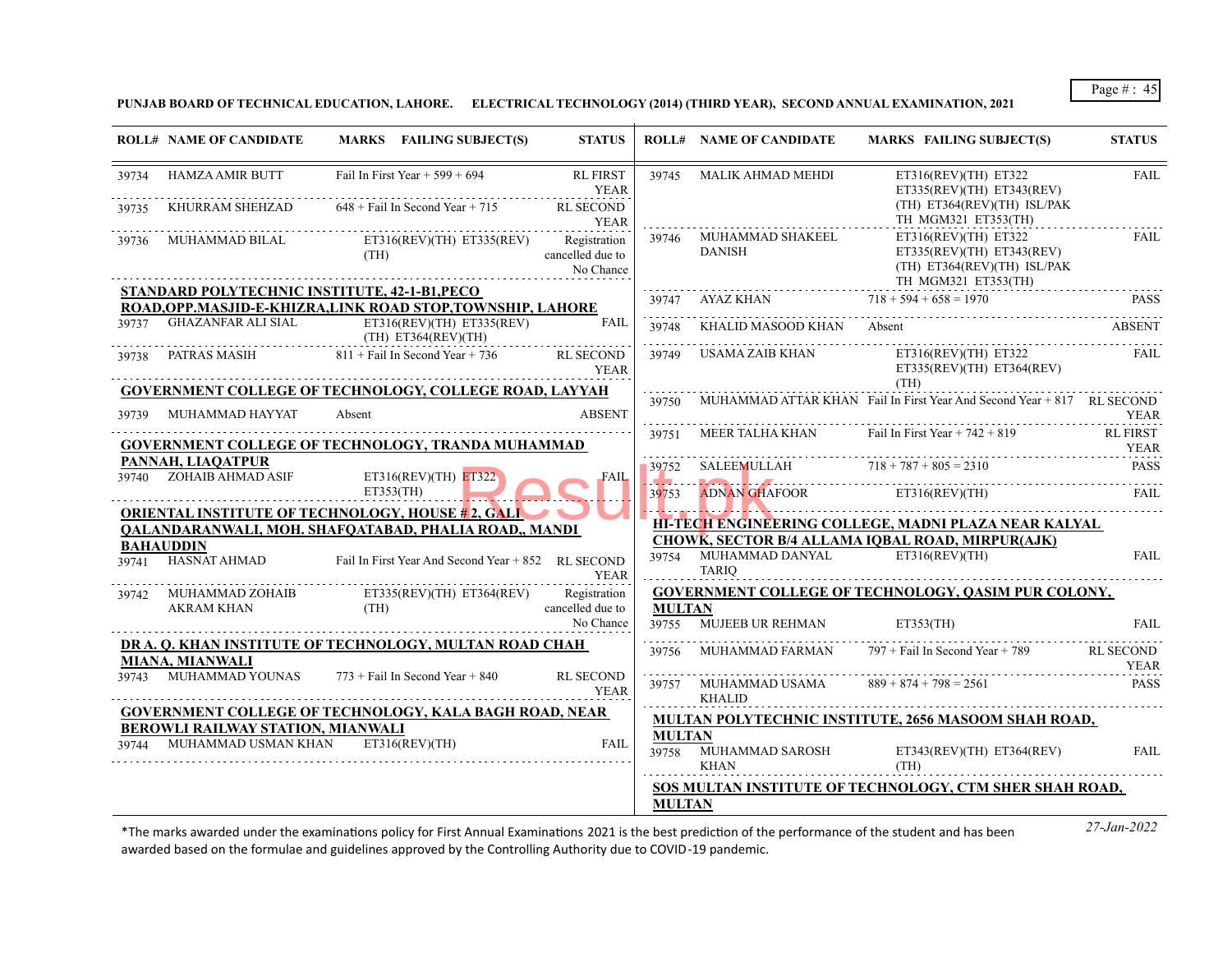**PUNJAB BOARD OF TECHNICAL EDUCATION, LAHORE. ELECTRICAL TECHNOLOGY (2014) (THIRD YEAR), SECOND ANNUAL EXAMINATION, 2021**

| <b>STATUS</b>                                 | MARKS FAILING SUBJECT(S)                                           | <b>ROLL# NAME OF CANDIDATE</b>                                                            |              | <b>STATUS</b>                   | MARKS FAILING SUBJECT(S)                                                    | <b>ROLL# NAME OF CANDIDATE</b>                          |       |
|-----------------------------------------------|--------------------------------------------------------------------|-------------------------------------------------------------------------------------------|--------------|---------------------------------|-----------------------------------------------------------------------------|---------------------------------------------------------|-------|
|                                               | CHENAB INSTITUTE OF TECHNOLOGY, MANGTANWALA ROAD,                  |                                                                                           |              | <b>FAIL</b>                     | ET343(REV)(TH) ISL/PAK                                                      | MUHAMMAD SHAHEER                                        | 39759 |
| <b>PASS</b>                                   | $840 + 815 + 989 = 2644$                                           | OPPOSITE GENERAL BUS STAND, NANKANA SAHIB<br><b>AASHAR MEHMOOD</b>                        | 39776        |                                 | SWEDISH INSTITUTE OF TECHNOLOGY, OPP. GRID STATION, VEHARI                  | <b>CHOWK, MULTAN</b>                                    |       |
| FAIL.                                         | ET343(REV)(TH)                                                     | MUHAMMAD ASIM                                                                             | 39777        | FAIL                            | ET316(REV)(TH) ET335(REV)<br>$(TH)$ ET364(REV)(TH)                          | 39760 UMER ALI ABBASI                                   |       |
|                                               | ABDUL WAHAB TARKAIT COLLEGE OF TECHNOLOGY AND SCIENCES,            |                                                                                           |              | <b>ABSENT</b>                   | Absent                                                                      | BABAR ALI                                               | 39761 |
| <b>PASS</b>                                   |                                                                    | 2-KM MURIDKE ROAD, NAROWAL, NAROWAL<br>39778 TOSEEF HANZLA ZAHID $782 + 792 + 849 = 2423$ |              | <b>PASS</b>                     | $790 + 774 + 836 = 2400$                                                    | MUHAMMAD HASSAN                                         | 39762 |
|                                               | CITY COLLEGE OF TECHNOLOGY, PASRUR ROAD,, NAROWAL                  |                                                                                           |              |                                 | THE CITY COLLEGE OF TECHNOLOGY, WAINS AUTO CENTRE, OPP                      |                                                         |       |
| <b>PASS</b><br>.                              | $845 + 720 + 859 = 2424$                                           | 39779 SHOUKAT ALI                                                                         |              | <b>PASS</b>                     | FAISAL MOVERS, VEHARI CHOWK, LARRI ADDA, MULTAN<br>$777 + 710 + 742 = 2229$ | <b>FAZAL ABBAS</b>                                      | 39763 |
|                                               | <b>MEHMOOD KHAN GOVERNMENT COLLEGE OF TECHNOLOGY FOR</b>           | <b>BOYS. MEHR SHARIF ROAD. NAROWAL</b>                                                    |              | <b>RL SECOND</b><br><b>YEAR</b> | $791 +$ Fail In Second Year + 806                                           | <b>OAISER ABBASS</b>                                    | 39764 |
| <b>FAIL</b>                                   | ET316(REV)(TH) ET335(REV)<br>$(TH)$ ET343(REV)(TH)                 | 39780 IHTISHAM UL HAO                                                                     |              | <b>ABSENT</b>                   | Absent                                                                      | <b>IRFAN RAMZAN</b>                                     | 39765 |
|                                               | ET364(REV)(TH) ISL/PAK TH<br>MGM321                                |                                                                                           |              | FAIL                            | ET316(REV)(TH) MGM321                                                       | AHSAN HAYAT KHARAL                                      | 39766 |
| <b>PASS</b>                                   | $756 + 735 + 764 = 2255$                                           | MUHAMMAD ZUBAIR                                                                           | 39781        | FAIL                            | ET316(REV)(TH)                                                              | MUHAMMAD HARIS KHAN                                     | 39767 |
| <b>FAIL</b>                                   | ET316(REV)(TH)                                                     | <b>MUHAMMAD</b><br><b>QUDRATULLAH</b>                                                     | 39782        | ABSENT                          | Absent                                                                      | <b>MUHAMMAD IMRAN</b>                                   | 39768 |
|                                               | NAROWAL INSTITUTE OF TECHNOLOGY, CIRCULAR ROAD, NEAR SADIQ         |                                                                                           |              | <b>PASS</b>                     | $758 + 814 + 870 = 2442$                                                    | MUHAMMAD RIZWAN                                         | 39769 |
| <b>PASS</b>                                   | $865 + 628 + 680 = 2173$                                           | PURA, NAROWAL<br>39783 MUHAMMAD ALI                                                       |              | FAII.                           | MUHAMMAD HAMZA KHAN ET316(REV)(TH) ET364(REV)<br>(TH)                       |                                                         | 39770 |
|                                               | OKARA POLYTECHNIC INSTITUTE, KARMANWALA TOWN, G.T ROAD,,           |                                                                                           |              |                                 | <b>GOVERNMENT COLLEGE OF TECHNOLOGY (BOYS), DERA GHAZI KHAN</b>             |                                                         |       |
|                                               |                                                                    |                                                                                           | <b>OKARA</b> | <b>PASS</b>                     | $763 + 924 + 1021 = 2708$                                                   | ROAD, ALIPUR BYPASS, MUZAFFARGARH<br><b>SHAHBAZ ALI</b> | 39772 |
| FAII.                                         | ET316(REV)(TH) ET364(REV)<br>(TH)                                  | 39784 MIRZA ADNAN ULLAH                                                                   |              | Registration                    | $ET316(REV)(TH)$ $ET322$                                                    | MUHAMMAD LOQMAN                                         | 39773 |
|                                               | <b>THE UNI-TECH COLLEGE OF MANAGEMENT &amp; TECHNOLOGY, 56/2-L</b> |                                                                                           |              | No Chance                       | $ET335(REV)(TH) ET343(REV)$ cancelled due to<br>(TH)                        | <b>AYOUB</b>                                            |       |
| <b>FAIL</b>                                   | ET316(REV)(TH)                                                     | NEAR KARMAWALA G.T ROAD, OKARA<br>39785 MUHAMMAD NAVEED<br><b>KHALID</b>                  |              |                                 | JINNAH COLLEGE OF TECHNOLOGY, GANISH WAH CANAL ROAD,                        | <b>MULTAN ROAD., MUZAFFARGARH</b>                       |       |
| <b>PASS</b>                                   | $929 + 923 + 1008 = 2860$                                          | ZEESHAN ALI                                                                               | 39786        | <b>PASS</b>                     | $\overline{888} + 848 + 997 = 2733$                                         | IJAZ AHMAD                                              | 39774 |
| Registration<br>cancelled due to<br>No Chance | Absent                                                             | MUHAMMAD MUTAHER<br>JAMIL                                                                 | 39787        | <b>YEAR</b>                     | Fail In First Year And Second Year + 827 RL SECOND                          | .<br>MOHSIN ALI                                         | 39775 |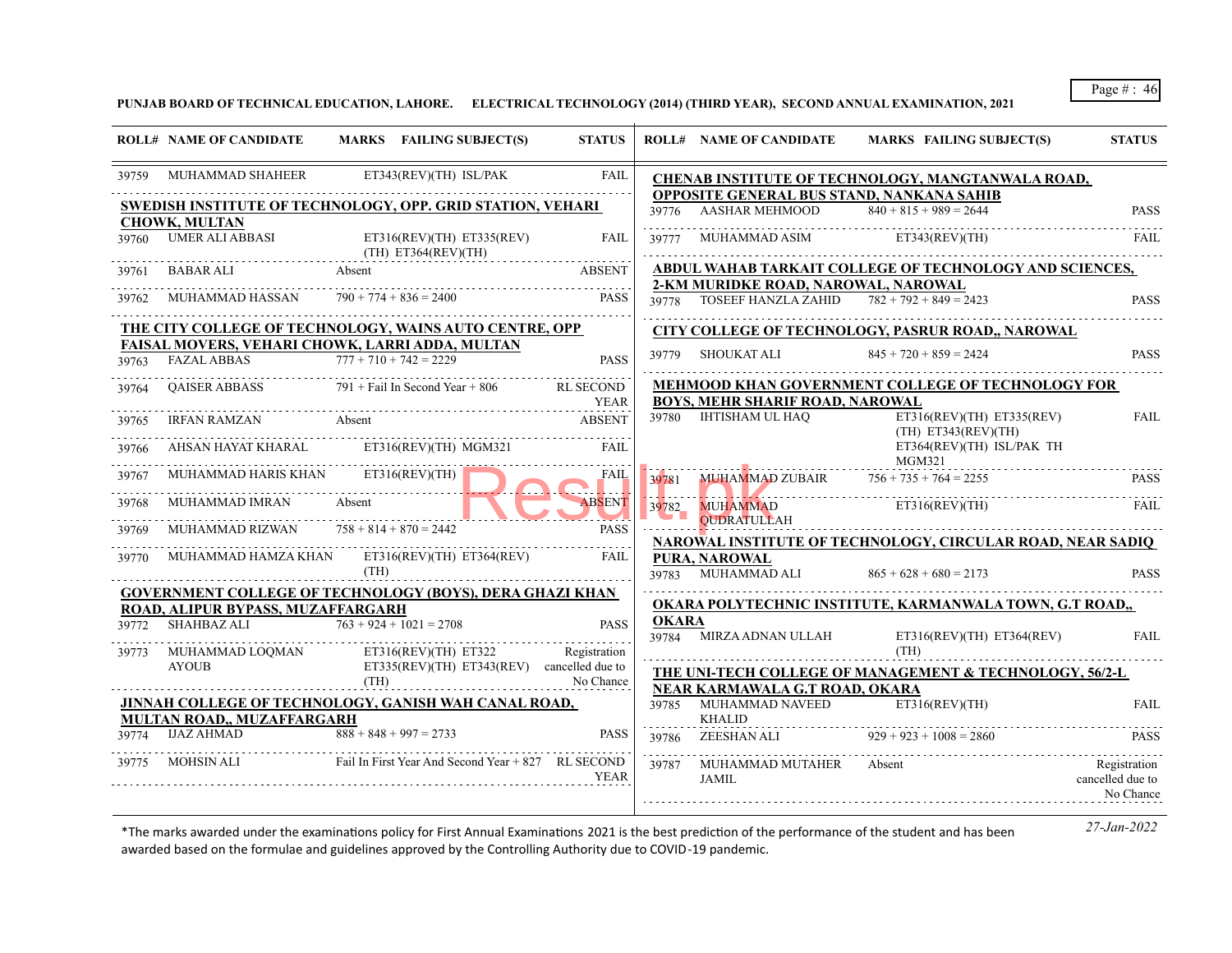**PUNJAB BOARD OF TECHNICAL EDUCATION, LAHORE. ELECTRICAL TECHNOLOGY (2014) (THIRD YEAR), SECOND ANNUAL EXAMINATION, 2021**

|       | <b>ROLL# NAME OF CANDIDATE</b>                                                                                         |                | MARKS FAILING SUBJECT(S)                           | <b>STATUS</b> |                                     | <b>ROLL# NAME OF CANDIDATE</b>                              | <b>MARKS FAILING SUBJECT(S)</b>                                                                         | <b>STATUS</b>                   |
|-------|------------------------------------------------------------------------------------------------------------------------|----------------|----------------------------------------------------|---------------|-------------------------------------|-------------------------------------------------------------|---------------------------------------------------------------------------------------------------------|---------------------------------|
|       | PASRUR COLLEGE OF TECHNOLOGY, NAROWAL BYPASS, PASRUR                                                                   |                |                                                    |               |                                     |                                                             | <b>GOVERNMENT COLLEGE OF TECHNOLOGY, FAROOQ-E-AZAM ROAD</b>                                             |                                 |
| 39788 | UMAIR SAJID                                                                                                            |                | $728 + 826 + 893 = 2447$                           | <b>PASS</b>   |                                     | <b>NEAR SHAMSABAD, RAWALPINDI</b><br>39799 MAIRAJ-UL-HASSAN | $690 + 700 + 790 = 2180$                                                                                | <b>PASS</b>                     |
|       | ALLAMA IQBAL COLLEGE OF TECHNOLOGY, OPP. SORENTO CNG NEAR                                                              |                |                                                    |               |                                     |                                                             | <b>INSTITUTE OF ENGINEERING AND TECHNOLOGY, ST# 25, NASEER ABAD,</b>                                    |                                 |
| 39789 | HALLAH CHOWK BYPASS, PATTOKI<br><b>SAEEDULLAH</b>                                                                      |                | $853 + 866 + 940 = 2659$                           | <b>PASS</b>   | 39800                               | MUHAMMAD HAMZA EJAZ                                         | NEAR GOLRA MORE, PESHAWAR ROAD, RAWALPINDI                                                              | RL Fee                          |
|       | EHSAN UL HASSAN                                                                                                        |                | ET364(REV)(TH)                                     | FAII.         | 39801                               | <b>MUJEEB SAJJAD</b>                                        | $827 + 775 + 830 = 2432$                                                                                | <b>PASS</b>                     |
|       | <b>QUAID-E-AZAM COLLEGE OF ENGINEERING &amp; TECHNOLOGY, G.T</b>                                                       |                |                                                    |               |                                     |                                                             | RAWALPINDI SWEDISH INSTITUTE OF TECHNOLOGY, BAHADUR PLAZA                                               |                                 |
| 39791 | ROAD, OPP. MODEL CITY, PATTOKI<br>MUHAMMAD SHARAFAT Absent<br>THE CITY COLLEGE OF TECHNOLOGY, GHOUSIA CHOWK, SHOOR KOT |                |                                                    | <b>ABSENT</b> |                                     | 39802 MUHAMMAD MUNIB                                        | SHAIR PAO COLONY NEAR COMMITTEE CHOWK, RAWALPINDI<br>ET316(REV)(TH) ET335(REV)<br>$(TH)$ ET343(REV)(TH) | <b>FAIL</b>                     |
| 39792 | <b>ROAD,, PEER MAHAL</b><br>ZAHID SARWAR                                                                               |                | ET322 ET343(REV)(TH)                               | FAIL          | 39803                               | $ET364(REV)(TH)$<br>ALLUSAMA<br>ALI USAMA ET316(REV)(TH)    |                                                                                                         | FAIL                            |
|       |                                                                                                                        |                | ET353(TH)                                          |               | 39804                               | ADIL AZIZ                                                   | Absent                                                                                                  | <b>ABSENT</b>                   |
| 39793 | <b>GOVERNMENT (CMYB) COLLEGE OF TECHNOLOGY, JHELUM ROAD,</b><br><b>PIND DADAN KHAN</b><br><b>MUSHARAF MUNIR</b>        |                | $ET316(REV)(TH)$ $ET343(REV)$                      | <b>FAIL</b>   | 39805                               | KASHIF ISLAM                                                | $760 +$ Fail In Second Year + 763                                                                       | <b>RL SECOND</b><br><b>YEAR</b> |
|       | MUHAMMAD IBRAHIM                                                                                                       | (TH)<br>Absent |                                                    | <b>ABSENT</b> | 39806<br>a d <mark>e la capa</mark> | <b>AHSAN EJAZ</b>                                           | ET364(REV)(TH)                                                                                          | <b>FAIL</b>                     |
|       |                                                                                                                        |                |                                                    |               | 39807                               | <b>FAHAD ALI</b>                                            | $772 + 682 + 744 = 2198$                                                                                | <b>PASS</b>                     |
|       | <b>GOVERNMENT COLLEGE OF TECHNOLOGY, SHAHBAZ PUR ROAD,</b><br>OPPOSITE COCA-COLA FACTORY, RAHIM YAR KHAN               |                |                                                    |               |                                     | <b>RAWALPINDI</b>                                           | <b>SWEDISH INSTITUTE OF TECHNOLOGY, D-329 COMMERCIAL MARKET,</b>                                        |                                 |
|       | 39795 SYED ASAD ALI                                                                                                    | Absent         |                                                    | <b>ABSENT</b> | 39808                               | <b>ATTA UR REHMAN</b>                                       | $719 + 674 + 733 = 2126$                                                                                | <b>PASS</b>                     |
|       | RAHIM YAR KHAN COLLEGE OF TECHNOLOGY, NEAR GHARIB SHAH<br><b>BRIDGE BYPASS ROAD, RAHIM YAR KHAN</b>                    |                |                                                    |               | 39809                               | HASNAIN IJAZ                                                | ET316(REV)(TH) ET335(REV)<br>(TH)                                                                       | <b>FAIL</b>                     |
| 39796 | <b>TANZEEL AHMED</b>                                                                                                   |                | Fail In First Year And Second Year + 848 RL SECOND | <b>YEAR</b>   | 39810                               | AHTESHAM UL HASSAN                                          | $ET316(REV)(TH)$ $ET335(REV)$<br>(TH)                                                                   | FAIL                            |
|       | SWEDISH INSTITUTE OF TECHNOLOGY, , RAHIM YAR KHAN                                                                      |                |                                                    |               | 39811                               | ARSALAN ALI QURESHI                                         | Absent                                                                                                  | <b>ABSENT</b>                   |
| 39797 | MOHAMMAD RAMZAN                                                                                                        |                | ET316(REV)(TH)                                     | FAIL          | 39812                               | <b>ABDUL BASIT YOUSAF</b>                                   | Absent                                                                                                  | <b>ABSENT</b>                   |
|       | GOVERNMENT COLLEGE OF TECHNOLOGY, WARAICH COLONY, KOTLA<br><b>AHMAD ROAD,, RAJANPUR</b>                                |                |                                                    |               | 39813                               | <b>ARSLAN SAEED</b>                                         | ET322 ET343(REV)(TH)<br>ET364(REV)(TH)                                                                  | <b>FAIL</b>                     |
| 39798 | MUHAMMAD ABDULLAH $756 + 783 + 953 = 2492$                                                                             |                |                                                    | <b>PASS</b>   | 39814                               | JAWAD SAID                                                  | Absent                                                                                                  | <b>ABSENT</b>                   |
|       |                                                                                                                        |                |                                                    |               |                                     |                                                             |                                                                                                         |                                 |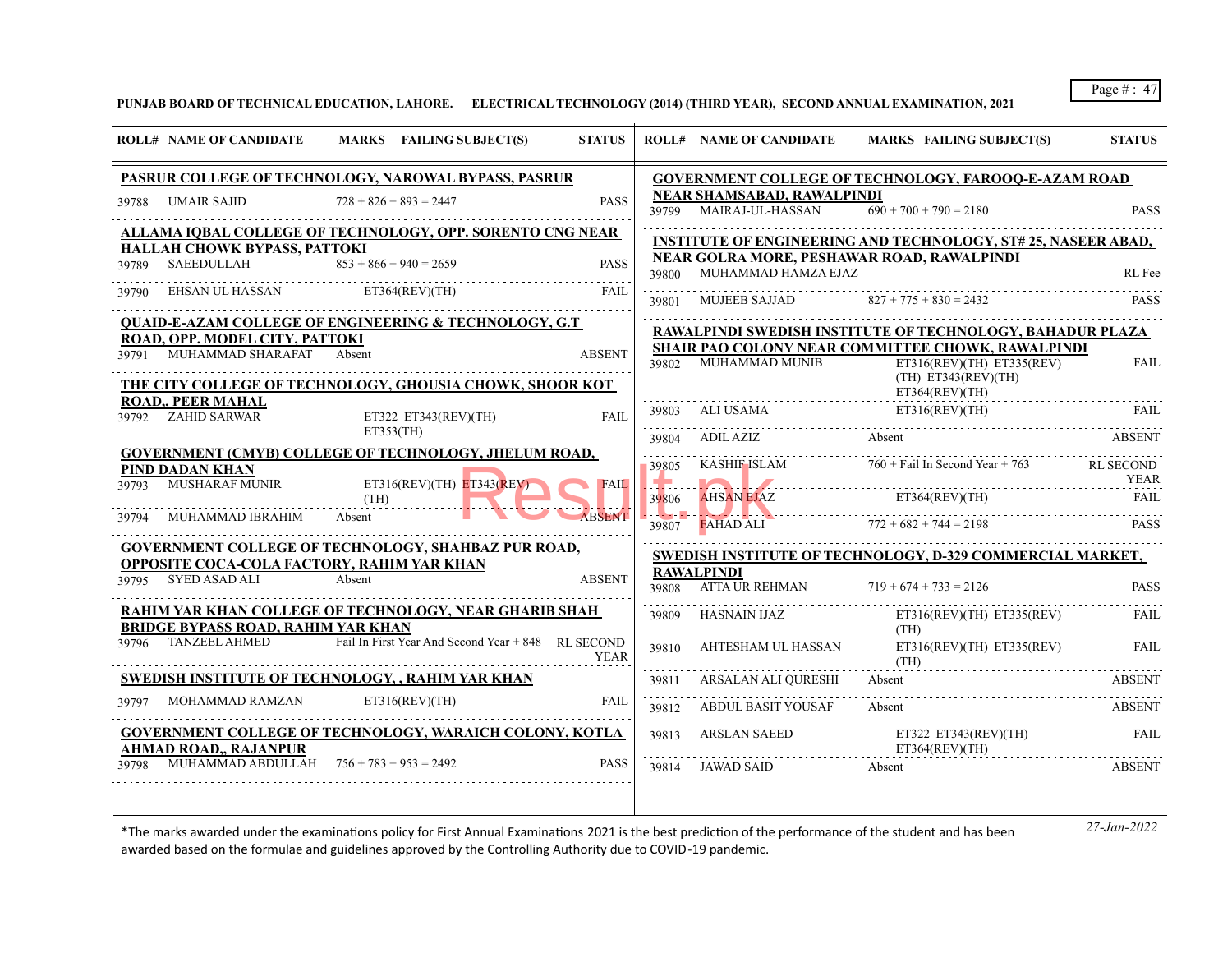**PUNJAB BOARD OF TECHNICAL EDUCATION, LAHORE. ELECTRICAL TECHNOLOGY (2014) (THIRD YEAR), SECOND ANNUAL EXAMINATION, 2021**

|       | <b>ROLL# NAME OF CANDIDATE</b>                     | MARKS FAILING SUBJECT(S)                                                         | <b>STATUS</b>                                 |                      | <b>ROLL# NAME OF CANDIDATE</b>                                                     | MARKS FAILING SUBJECT(S)                                          | <b>STATUS</b>                                 |
|-------|----------------------------------------------------|----------------------------------------------------------------------------------|-----------------------------------------------|----------------------|------------------------------------------------------------------------------------|-------------------------------------------------------------------|-----------------------------------------------|
| 39815 | MUHAMMAD DANISH<br><b>IDREES</b>                   | ET316(REV)(TH) ET335(REV)<br>$(TH)$ ET364(REV)(TH)                               | FAIL                                          |                      | SAMUNDARI FAISALABAD, SAMMUNDRI                                                    | <b>QUAID POLYTECHNIC INSTITUTE, RAJBAH ROAD FAREED TOWN</b>       |                                               |
| 39816 | HAMZA                                              | $ET316(REV)(TH)$ $ET322$<br>$ET335(REV)(TH) ET343(REV)$ cancelled due to         | Registration                                  |                      | 39828 ASAD YOUSAF                                                                  | $794 +$ Fail In Second Year + 724                                 | <b>RL SECOND</b><br><b>YEAR</b>               |
|       |                                                    | (TH) ET364(REV)(TH)<br>ET353(TH)                                                 | No Chance<br>.                                | 39829                | QAISAR SHAFIQUE                                                                    | $ET316(REV)(TH)$ $ET335(REV)$<br>(TH) E T343(REV)(TH)             | FAIL                                          |
| 39817 | AMMAR AZIZ                                         | ET316(REV)(TH) ET364(REV)<br>(TH)                                                | Registration<br>cancelled due to<br>No Chance | <b>HILLS</b>         |                                                                                    | <b>GOVERNMENT COLLEGE OF TECHNOLOGY, SHAHKOT ROAD, SANGLA</b>     |                                               |
|       | 39818 QASIM RAFIQUE                                | $ET316(REV)(TH)$ $ET335(REV)$<br>(TH)                                            | Registration<br>cancelled due to              |                      | 39830 MOHAMMAD ZAIN UL<br>AABEDIN                                                  | $ET316(REV)(TH)$ $ET343(REV)$<br>(TH)                             | <b>FAIL</b>                                   |
|       |                                                    | SADIQABAD POLYTECHNIC INSTITUTE (CAMPUS- I), KLP ROAD,                           | No Chance                                     |                      | 39831 ALIABBAS                                                                     | ET316(REV)(TH) ET322<br>$ET335(REV)(TH)$ $ET343(REV)$<br>(TH)     | <b>FAIL</b>                                   |
|       | <b>SADIOABAD</b>                                   | 39819 MOHAMMAD BILAL KHALID ET316(REV)(TH) ET335(REV)                            | <b>FAIL</b>                                   |                      | 39832 ALI HUSNAIN                                                                  | $825 + 770 + 805 = 2400$                                          | <b>PASS</b>                                   |
|       | HARRAPA ROAD, SAHIWAL                              | (TH) ET364(REV)(TH)<br><b>GOVERNMENT COLLEGE OF TECHNOLOGY, JEHAZ GROUND OLD</b> |                                               | 39833                | ALI ABRAR SHAUKAT $772 + 730 + 774 = 2276$<br>39834 AHMED MOHEYUDIN ET316(REV)(TH) |                                                                   | <b>PASS</b><br>FAIL                           |
|       | 39820 ASAD HUSSAIN 813 + 820 + 899 = 2532          |                                                                                  | PASS<br>$\mathbf{H}$                          |                      | <b>CHEENA</b>                                                                      | <b>GOVERNMENT COLLEGE OF TECHNOLOGY, PAF ROAD, SARGODHA</b>       |                                               |
|       | 39821 ALI AKBAR                                    | $ET316(REV)(TH)$ $ET335(REV)$<br>$(TH)$ ET364(REV)(TH, PR)<br>MGM321 ET353(TH)   | <b>FAIL</b>                                   | 39835<br><b>STEP</b> | MUHAMMAD ASIF IQBAL $753 + 695 + 670 = 2118$                                       |                                                                   | <b>PASS</b>                                   |
| 39822 | MUHAMMAD USAMA                                     | ET322                                                                            | <b>FAIL</b>                                   | 39836                |                                                                                    | SHAHID IMRAN ET316(REV)(TH) ET335(REV)<br>$(TH)$ ET364(REV)(TH)   | FAIL                                          |
| 39823 |                                                    | $ASADULLAH$ Fail In First Year + 759 + 819                                       | <b>RL FIRST</b><br><b>YEAR</b>                |                      | 39837 HARIS MUNEER Fail In Second Year                                             |                                                                   | Registration<br>cancelled due to<br>No Chance |
| 39824 | YASIR MAHMOOD                                      | Absent                                                                           | Registration<br>cancelled due to<br>No Chance |                      |                                                                                    | MUHAMMAD JUNAID MAAN765 + 721 + 839 = 2325 PASS                   |                                               |
|       |                                                    | NATIONAL POLYTECHNIC INSTITUTE, INSIDE MONTGOMERY BISCUIT                        |                                               |                      |                                                                                    | <b>JINNAH COLLEGE OF ENGINEERING &amp; TECHNOLOGY, MAIN ROAD,</b> |                                               |
|       | FACTORY, G.T ROAD, SAHIWAL<br>39825 MUHAMMAD AHSAN | ET353(TH)                                                                        | <b>FAIL</b>                                   |                      | <b>NEAR BUS STAND, SHAH KOT</b><br>39839 MUHAMMAD HASNAAT                          | $ET316(REV)(TH)$ $ET353(TH)$                                      | <b>FAIL</b>                                   |
| 39826 | <b>MOHSAN</b>                                      | SYED MOHAMMAD SHAH Fail In First Year $+ 744 + 831$                              | <b>RL FIRST</b>                               |                      | 39840 FRAZ TALIB                                                                   | $ET316(REV)(TH)$ $ET335(REV)$<br>(TH)                             | FAIL                                          |
|       | <b>MEER BABAR</b>                                  |                                                                                  | <b>YEAR</b>                                   |                      |                                                                                    | STANDARD POLYTECHNIC INSTITUTE (S.P.I), ZAFARWAL ROAD, NEAR       |                                               |
|       | SCHOOL, GIRLS COLLEGE ROAD,, SAHIWAL               | SAHIWAL POLYTECHNIC INSTITUTE, NEAR GOVT. GIRLS PILOT                            |                                               |                      | NEW BUS STAND, SHAKARGARH<br>39841 MUHAMMAD IBTISAM                                | Absent                                                            | <b>ABSENT</b>                                 |
|       | 39827 AHAD IQBAL                                   | $ET316(REV)(TH)$ $ET364(REV)$<br>(TH)                                            | FAIL                                          |                      | 39842 TANVEER ALI                                                                  | Absent                                                            | <b>ABSENT</b>                                 |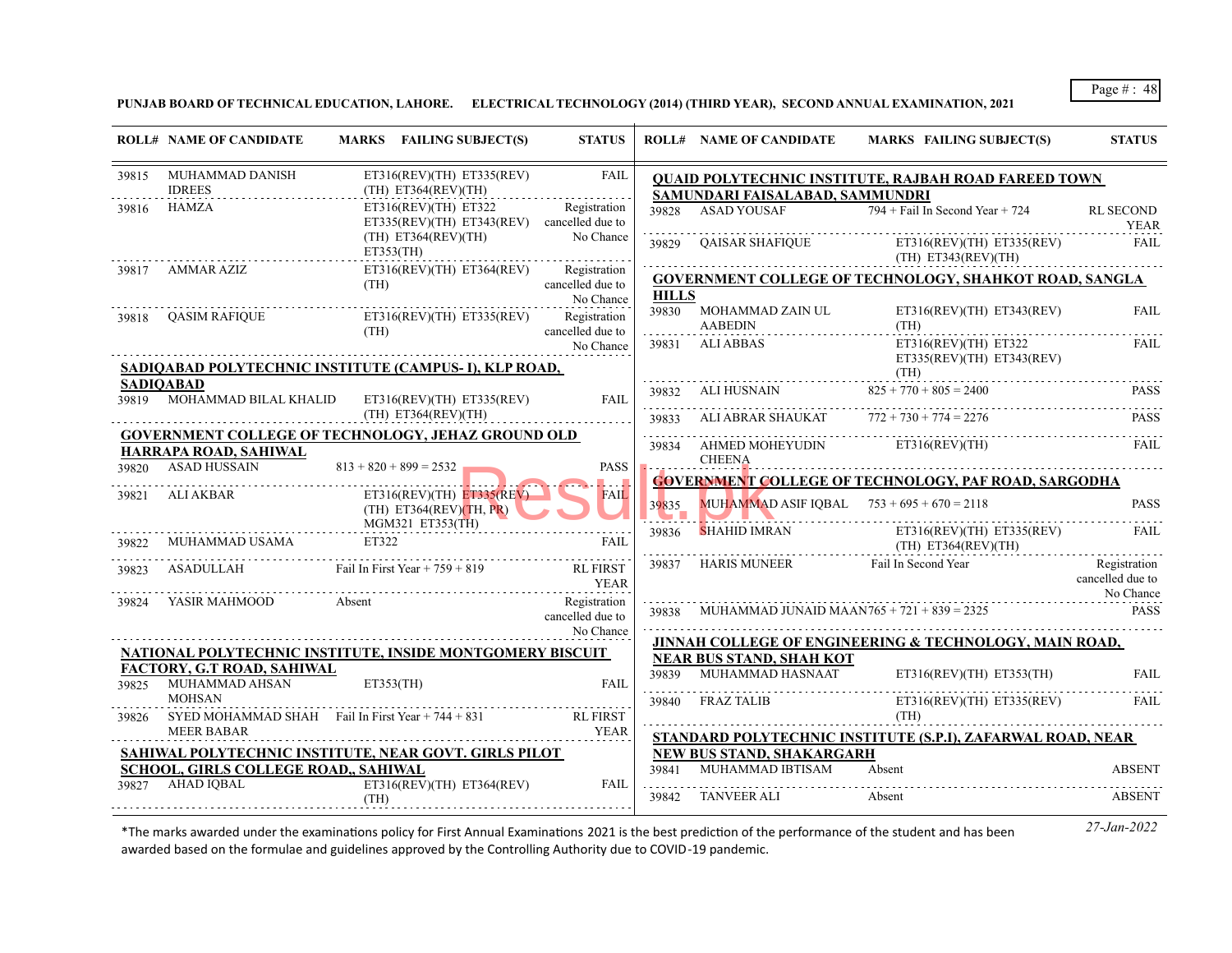**PUNJAB BOARD OF TECHNICAL EDUCATION, LAHORE. ELECTRICAL TECHNOLOGY (2014) (THIRD YEAR), SECOND ANNUAL EXAMINATION, 2021**

|               | <b>ROLL# NAME OF CANDIDATE</b>                | MARKS FAILING SUBJECT(S)                                               | <b>STATUS</b>    |            | <b>ROLL# NAME OF CANDIDATE</b>                         | <b>MARKS FAILING SUBJECT(S)</b>                                                                             | <b>STATUS</b>    |
|---------------|-----------------------------------------------|------------------------------------------------------------------------|------------------|------------|--------------------------------------------------------|-------------------------------------------------------------------------------------------------------------|------------------|
|               |                                               | ALI INSTITUTE OF TECHNOLOGY & TEXTILE, 1 KM FAISALABAD ROAD,           |                  |            |                                                        | PAKISTAN COLLEGE OF COMMERCE, SCIENCE & TECHNOLOGY, CANAL                                                   |                  |
|               | OPP. ALI INDUSTRIES, SHEIKHUPURA              |                                                                        |                  |            | VIEW ROAD, NAZIR TOWN, TANDLIANWALA<br>MUHAMMAD KASHIF | ET364(REV)(TH)                                                                                              | Registration     |
| 39843         | <b>UMER FAROOO</b>                            | $\overline{803 + 844} + 911 = 2558$                                    | <b>PASS</b>      | 39858      |                                                        |                                                                                                             | cancelled due to |
| 39844         | <b>SAQIB JAVED</b>                            | $767 + 744 + 796 = 2307$                                               | <b>PASS</b>      |            |                                                        |                                                                                                             | No Chance        |
| 39845         | ALI IHTSHAM                                   | $850 +$ Fail In Second Year + 748                                      | <b>RL SECOND</b> |            |                                                        | <b>GOVERNMENT COLLEGE OF TECHNOLOGY, HATTAR ROAD, NEAR</b>                                                  |                  |
|               |                                               |                                                                        | <b>YEAR</b>      | 39859      | HEAVY MECHANICAL COMPLEX-3, TAXILA<br>MUHAMMAD USMAN   | $ET316(REV)(TH)$ $ET353(TH)$                                                                                | <b>FAIL</b>      |
|               |                                               | LAHORE POLYTECHNIC INSTITUTE, SHAH MUHAMMAD PLAZA,                     |                  |            |                                                        |                                                                                                             |                  |
| 39846         | MUHAMMAD USMAN                                | LAHORE-SARGODHA ROAD, NEAR BHATTI CHOWK, SHEIKHUPURA<br>ET316(REV)(TH) | <b>FAIL</b>      | 39860<br>. | MUHAMMAD IMRAN                                         | $795 + 816 + 909 = 2520$                                                                                    | <b>PASS</b>      |
|               |                                               |                                                                        |                  | 39861      | MUHAMMAD USMAN                                         | ET343(REV)(TH)                                                                                              | <b>FAIL</b>      |
| 39847         | HASSAAN FALAK                                 | ET316(REV)(TH)                                                         | <b>FAIL</b>      |            | <b>KHATTAK</b>                                         | $766 + 634 + 710 = 2110$                                                                                    |                  |
| 39848         | ALI HASSAN                                    | ET316(REV)(TH)                                                         | <b>FAIL</b>      | 39862<br>. | <b>TASSADUK HUSSAIN</b>                                |                                                                                                             | PASS             |
| 39849         | MUHAMMAD TALHA JAVID $859 + 812 + 835 = 2506$ |                                                                        | <b>PASS</b>      | 39863<br>. | M.ZOHAIB GUL                                           | $711 + 564 + 620 = 1895$                                                                                    | <b>PASS</b>      |
|               |                                               |                                                                        |                  | 39864      | UMAR FAROOO                                            | $781 + 684 + 747 = 2212$                                                                                    | <b>PASS</b>      |
|               | NO. 8. NEAR SPECTRUM COLLEGE. SHUJABAD        | PREMIER COLLEGE OF TECHNOLOGY, NEW HOUSING COLONY, WARD                |                  | 39865      | AHSAN ALI                                              | ET335(REV)(TH)                                                                                              | FAIL             |
| 39850         | MUHAMMAD ISHFAQ                               | $760 + 844 + 914 = 2518$                                               | <b>PASS</b>      | .<br>39866 | <b>MUHAMMAD NAVEED</b>                                 | ET316(REV)(TH, PR)                                                                                          | <b>FAIL</b>      |
| 39851         | <b>ABDUL BASIT</b>                            | ET343(REV)(TH)                                                         | <b>FAIL</b>      |            | <b>KHAWAR</b>                                          | ET335(REV)(TH, PR)<br>ET343(REV)(PR) ET364(REV)                                                             |                  |
| 39852         | ZOHAIB OAMAR                                  | $781 + 738 + 824 = 2343$                                               | <b>PASS</b>      |            |                                                        | (TH, PR)                                                                                                    |                  |
| 39853         | FAHMEED AHMAD                                 | Absent                                                                 | <b>ABSENT</b>    | 39867      | <b>JIBRAN KHAN</b>                                     | ET335(REV)(TH)                                                                                              | <b>FAIL</b>      |
|               |                                               |                                                                        |                  | 39868      | <b>AMEER HAMZA</b>                                     | $764 + 719 + 760 = 2243$                                                                                    | <b>PASS</b>      |
|               |                                               | <b>GOVERNMENT COLLEGE OF TECHNOLOGY, PARIS ROAD, SIALKOT</b>           |                  |            |                                                        |                                                                                                             |                  |
| 39854         | MUHAMMAD AREEB AZEEM $703 + 766 + 836 = 2305$ |                                                                        | <b>PASS</b>      |            |                                                        | TOBA TEK SINGH POLYTECHNIC INSTITUTE, OPP. NEW FOREST PARK,<br>NEAR MADINA MILLS JHANG ROAD, TOBA TEK SINGH |                  |
| 39855         | <b>SAQLAIN SHAFEEQ</b>                        | ET316(REV)(PR) ET335(REV)<br>(PR) ET343(REV)(PR)                       | FAIL             | 39869      | <b>RASHID MANHAS</b>                                   | Fail In First Year And Second Year + 870 RL SECOND                                                          | <b>YEAR</b>      |
|               |                                               | ET364(REV)(PR) ET353(TH,<br>PR)                                        |                  | 39870      | ALI NADIR                                              | $860 + 778 + 842 = 2480$                                                                                    | <b>PASS</b>      |
|               |                                               | PAK POLYTECHNIC INSTITUTE, MADINA AHLEBAIT, AIRPORT ROAD,              |                  | .<br>39871 | MUHAMMAD OASIM                                         | $812 + 786 + 807 = 2405$                                                                                    | <b>PASS</b>      |
| <b>SKARDU</b> |                                               |                                                                        |                  |            |                                                        | PUNJAB INSTITUTE OF TECHNOLOGY, FAISAL TOWN, OPP. GOVT.                                                     |                  |
| 39856         | ZAKIR HUSSAIN                                 | $683 + 656 + 719 = 2058$                                               | <b>PASS</b>      |            | DEGREE COLLEGE VEHARI                                  |                                                                                                             |                  |
| 39857         | EID ALI                                       | $927 + 744 + 796 = 2467$                                               | <b>PASS</b>      |            | 39872 HAFIZ ZEESAN AHMAD<br><b>KHAN</b>                | ET364(REV)(TH)                                                                                              | <b>FAIL</b>      |
|               |                                               |                                                                        |                  |            | 39873 ARSLAN HASHMAT                                   | $779 + 731 + 828 = 2338$                                                                                    | <b>PASS</b>      |
|               |                                               |                                                                        |                  |            |                                                        |                                                                                                             |                  |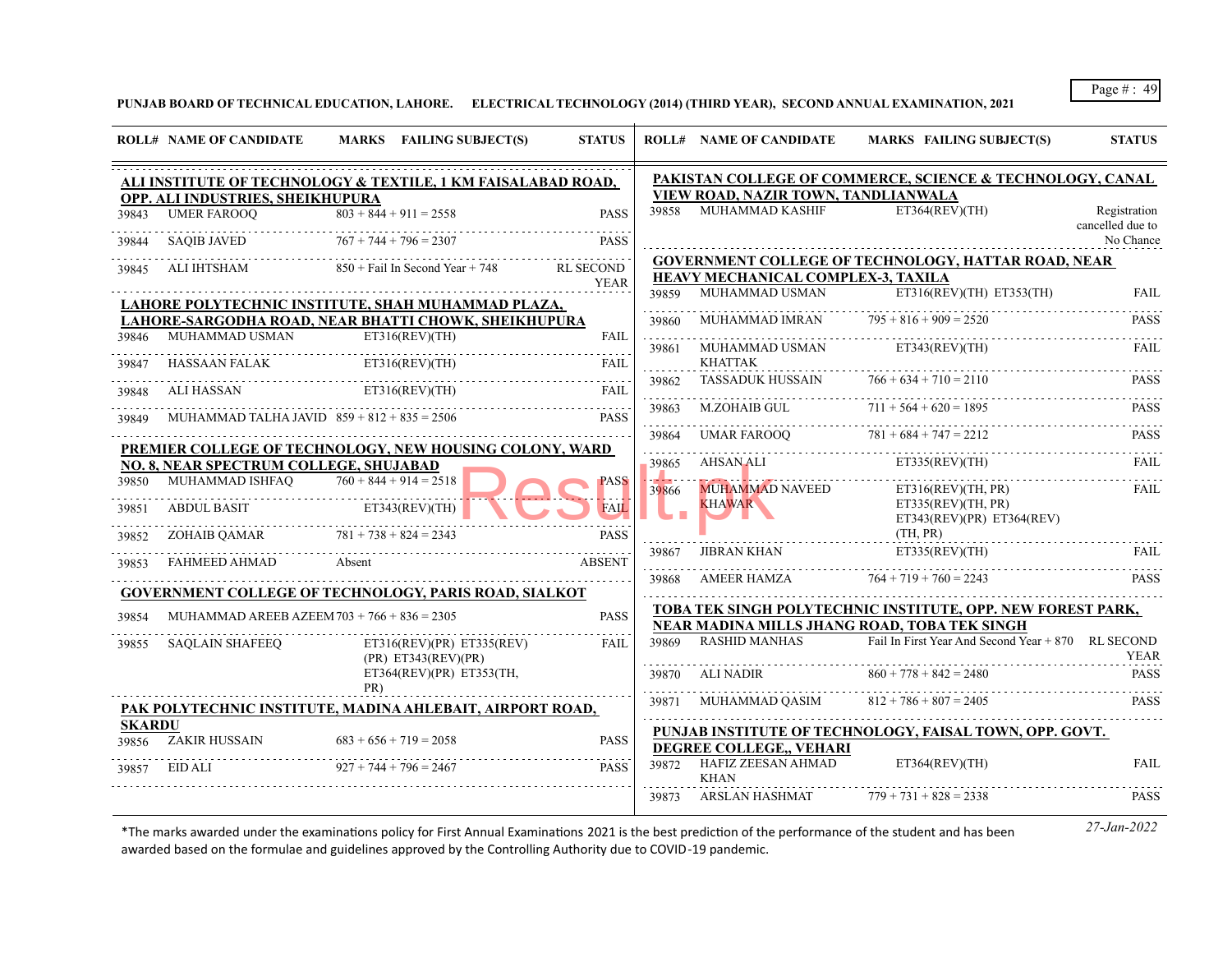**PUNJAB BOARD OF TECHNICAL EDUCATION, LAHORE. ELECTRICAL TECHNOLOGY (2014) (THIRD YEAR), SECOND ANNUAL EXAMINATION, 2021**

| <b>ROLL# NAME OF CANDIDATE</b><br>MARKS FAILING SUBJECT(S)<br><b>ROLL# NAME OF CANDIDATE</b><br><b>MARKS FAILING SUBJECT(S)</b><br><b>STATUS</b><br>MUHAMMAD SHERAZ ARIF<br>ET316(REV)(TH)<br><b>FAIL</b><br>ET316(REV)(TH) ET343(REV)<br><b>KAINAAT</b><br>FAIL<br>(TH) ET353(TH)<br>MUHAMMAD BILAL<br>$934 + 850 + 919 = 2703$<br><b>PASS</b><br>Absent<br>MUHAMMAD MOHSIN<br><b>ABSENT</b><br>Fail In First Year And Second Year + 832 RL SECOND<br><b>YEAR</b><br>ET316(REV)(TH) ET335(REV)<br><b>FAIL</b><br>(TH) ET364(REV)(TH)<br><b>MGM321</b><br>Fail In First Year And Second Year + 873 RL SECOND<br>USMAN ALI MURAD<br>YEAR<br>$733 + 743 + 809 = 2285$<br><b>PASS</b><br><b>BASIT ALI</b><br>NAVEED UL ISLAM Fail In First Year And Second Year + 790 RL SECOND<br><b>YEAR</b><br><b>FAIL</b><br>MUHAMMAD SAJID RAZA<br>ET316(REV)(TH)<br><b>FAIL</b><br>MUHAMMAD USMAN<br>ET343(REV)(TH) |       |  |  |  |               |
|--------------------------------------------------------------------------------------------------------------------------------------------------------------------------------------------------------------------------------------------------------------------------------------------------------------------------------------------------------------------------------------------------------------------------------------------------------------------------------------------------------------------------------------------------------------------------------------------------------------------------------------------------------------------------------------------------------------------------------------------------------------------------------------------------------------------------------------------------------------------------------------------------------|-------|--|--|--|---------------|
| POF INSTITUTE OF TECHNOLOGY, , WAH CANTT                                                                                                                                                                                                                                                                                                                                                                                                                                                                                                                                                                                                                                                                                                                                                                                                                                                               |       |  |  |  | <b>STATUS</b> |
| WAH SWEDISH INSTITUTE OF TECHNOLOGY, OPP. (RPR) WAH NOBEL<br><b>G.T.ROAD, WAH CANTT</b><br>STANDARD POLYTECHNIC INSTITUTE, SPI SHAKARGARH ROAD,<br><b>ZAFARWAL</b>                                                                                                                                                                                                                                                                                                                                                                                                                                                                                                                                                                                                                                                                                                                                     |       |  |  |  |               |
| 39875<br>39877<br>39884                                                                                                                                                                                                                                                                                                                                                                                                                                                                                                                                                                                                                                                                                                                                                                                                                                                                                | 39874 |  |  |  |               |
|                                                                                                                                                                                                                                                                                                                                                                                                                                                                                                                                                                                                                                                                                                                                                                                                                                                                                                        |       |  |  |  |               |
| 39878 ALI HAIDER<br>39879 USAMA SULTAN<br>39880<br>39881<br>39882<br>39883                                                                                                                                                                                                                                                                                                                                                                                                                                                                                                                                                                                                                                                                                                                                                                                                                             | 39876 |  |  |  |               |
|                                                                                                                                                                                                                                                                                                                                                                                                                                                                                                                                                                                                                                                                                                                                                                                                                                                                                                        |       |  |  |  |               |
|                                                                                                                                                                                                                                                                                                                                                                                                                                                                                                                                                                                                                                                                                                                                                                                                                                                                                                        |       |  |  |  |               |
|                                                                                                                                                                                                                                                                                                                                                                                                                                                                                                                                                                                                                                                                                                                                                                                                                                                                                                        |       |  |  |  |               |
|                                                                                                                                                                                                                                                                                                                                                                                                                                                                                                                                                                                                                                                                                                                                                                                                                                                                                                        |       |  |  |  |               |
|                                                                                                                                                                                                                                                                                                                                                                                                                                                                                                                                                                                                                                                                                                                                                                                                                                                                                                        |       |  |  |  |               |
|                                                                                                                                                                                                                                                                                                                                                                                                                                                                                                                                                                                                                                                                                                                                                                                                                                                                                                        |       |  |  |  |               |
|                                                                                                                                                                                                                                                                                                                                                                                                                                                                                                                                                                                                                                                                                                                                                                                                                                                                                                        |       |  |  |  |               |
|                                                                                                                                                                                                                                                                                                                                                                                                                                                                                                                                                                                                                                                                                                                                                                                                                                                                                                        |       |  |  |  |               |
|                                                                                                                                                                                                                                                                                                                                                                                                                                                                                                                                                                                                                                                                                                                                                                                                                                                                                                        |       |  |  |  |               |
|                                                                                                                                                                                                                                                                                                                                                                                                                                                                                                                                                                                                                                                                                                                                                                                                                                                                                                        |       |  |  |  |               |

*27-Jan-2022* \*The marks awarded under the examinatons policy for First Annual Examinatons 2021 is the best predicton of the performance of the student and has been awarded based on the formulae and guidelines approved by the Controlling Authority due to COVID-19 pandemic.

Page # : 50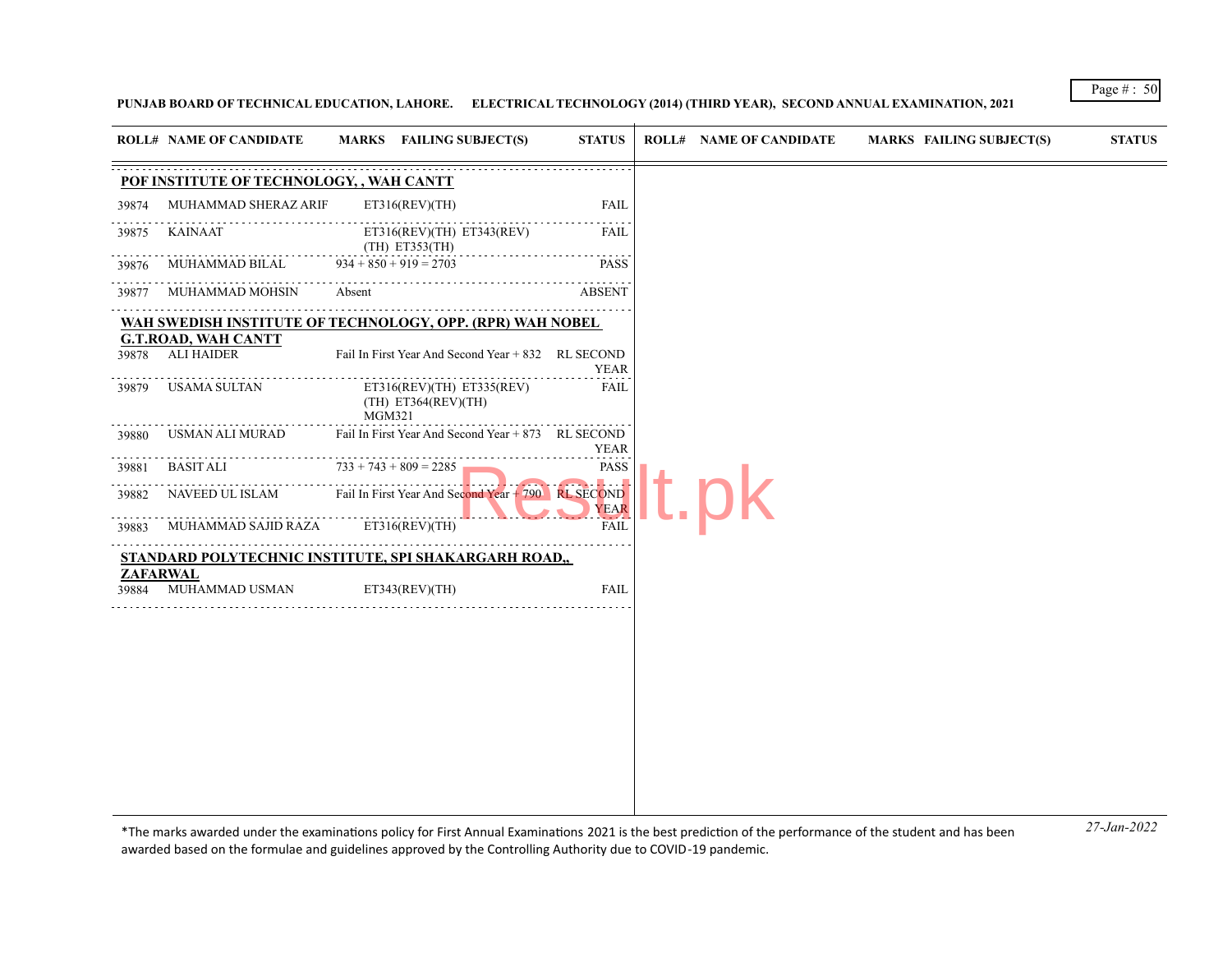Page # : 51 **PUNJAB BOARD OF TECHNICAL EDUCATION, LAHORE. ELECTRICAL TECHNOLOGY WITH SPECIALIZATION IN MINING(12) (THIRD YEAR), SECOND ANNUAL EXAMINATION, 2021**  $\overline{+}$ 

|       | <b>ROLL# NAME OF CANDIDATE</b> | MARKS FAILING SUBJECT(S)                                 | <b>STATUS</b> | <b>ROLL# NAME OF CANDIDATE</b> | <b>MARKS FAILING SUBJECT(S)</b> | <b>STATUS</b> |
|-------|--------------------------------|----------------------------------------------------------|---------------|--------------------------------|---------------------------------|---------------|
|       |                                | PUNJAB SCHOOL OF MINES, VILLAGE, KATAS, CHOA SAIDAN SHAH |               |                                |                                 |               |
| 39885 | SHAHAB SHOUKAT                 | GEN321-ISL(TH)                                           | FAIL          |                                |                                 |               |
|       |                                |                                                          |               |                                |                                 |               |
|       |                                |                                                          |               |                                |                                 |               |
|       |                                |                                                          |               |                                |                                 |               |
|       |                                |                                                          |               |                                |                                 |               |
|       |                                |                                                          |               |                                |                                 |               |
|       |                                |                                                          |               |                                |                                 |               |
|       |                                |                                                          |               |                                |                                 |               |
|       |                                |                                                          |               |                                |                                 |               |
|       |                                | Result.pk                                                |               |                                |                                 |               |
|       |                                |                                                          |               |                                |                                 |               |
|       |                                |                                                          |               |                                |                                 |               |
|       |                                |                                                          |               |                                |                                 |               |
|       |                                |                                                          |               |                                |                                 |               |
|       |                                |                                                          |               |                                |                                 |               |
|       |                                |                                                          |               |                                |                                 |               |
|       |                                |                                                          |               |                                |                                 |               |
|       |                                |                                                          |               |                                |                                 |               |
|       |                                |                                                          |               |                                |                                 |               |
|       |                                |                                                          |               |                                |                                 |               |
|       |                                |                                                          |               |                                |                                 |               |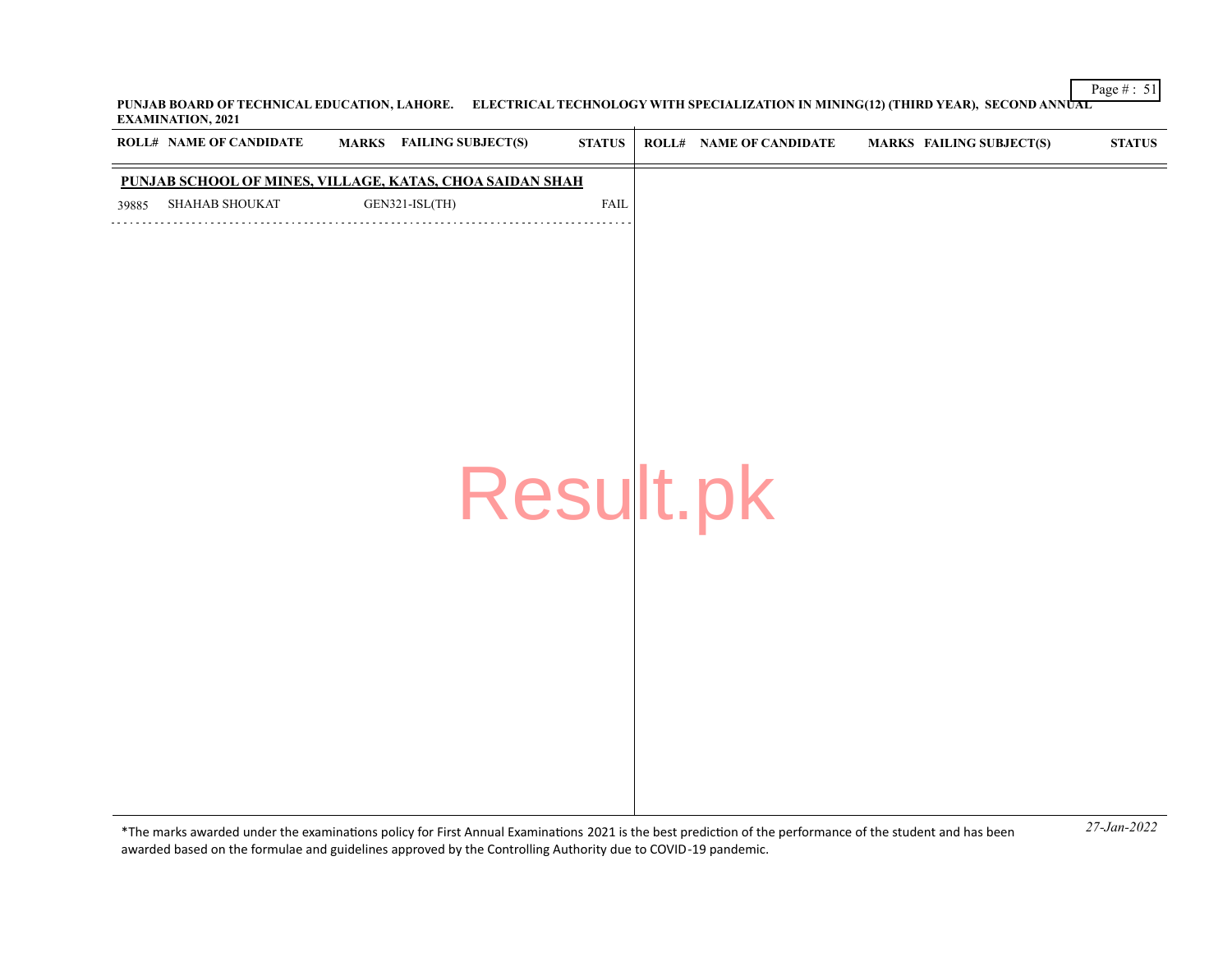# **PUNJAB BOARD OF TECHNICAL EDUCATION, LAHORE. ELECTRONICS TECHNOLOGY (2014) (THIRD YEAR), SECOND ANNUAL EXAMINATION, 2021**

|       | <b>ROLL# NAME OF CANDIDATE</b>                           | MARKS FAILING SUBJECT(S)                                                                          | <b>STATUS</b>                 |                             | <b>ROLL# NAME OF CANDIDATE</b>                          | <b>MARKS FAILING SUBJECT(S)</b>                                                       | <b>STATUS</b>                    |
|-------|----------------------------------------------------------|---------------------------------------------------------------------------------------------------|-------------------------------|-----------------------------|---------------------------------------------------------|---------------------------------------------------------------------------------------|----------------------------------|
|       |                                                          | <b>GOVT. COLLEGE OF TECHNOLOGY, FATEH JANG ROAD, ATTOCK</b>                                       |                               |                             | 39896 MUHAMMAD FAZEEL                                   | ELTR303(TH, PR, SE)<br>ELTR314(TH, PR, SE)                                            | FAIL                             |
| 39886 | MUHAMMAD NAVEED                                          | Fail In First Year And Second Year + 726 RL SECOND                                                | <b>YEAR</b>                   |                             |                                                         | ELTR-332(PR, SE) ISL/PAK TH<br>OSHE311 ELTR343(TH, PR)                                |                                  |
|       |                                                          | <b>GOVERNMENT COLLEGE OF TECHNOLOGY, , BHAKKAR</b>                                                |                               |                             |                                                         | ELTR353(TH, PR) ELTR363(TH,                                                           |                                  |
| 39887 | MUHAMMAD SAQIB                                           | $742 + 1148 + 948 = 2838$                                                                         | <b>PASS</b>                   |                             |                                                         | AHMAD HASSAN POLYTECHNIC INSTITUTE, DEV SAMAJ ROAD, LAHORE                            |                                  |
|       | SARWAR ROAD, DERA GHAZI KHAN                             | MIR CHAKAR KHAN RIND UNIVERSITY OF TECHNOLOGY., SAKHI                                             |                               |                             | 39897 HAFIZ MUHAMMAD<br><b>HASSAN QADIR</b>             |                                                                                       | <b>FULL FAIL</b>                 |
|       | 39888 HAMZA ZAHID                                        | Absent                                                                                            | <b>ABSENT</b>                 | 39898                       | MUHAMMAD USMAN                                          | Fail In First Year And Second Year + 694 RL SECOND                                    | YEAR                             |
|       | <b>ROAD, FAISALABAD</b>                                  | JINNAH POLYTECHNIC INSTITUTE, ZUBAIR COLONY JARANWALA                                             |                               | 39899                       | HAMZA SHEHBAZ                                           | Fail In First Year $+802 + 741$                                                       | <b>RL FIRST</b><br>YEAR          |
|       | 39889 ALI MUSTAFA                                        | Absent<br><b>CHRISTIAN TECHNICAL TRAINING CENTRE, P.O.BOX NO. 90 CIVIL LINE</b>                   | <b>ABSENT</b>                 | 39900                       | <b>BAZAL FAHEEM</b>                                     | Fail In First Year And Second Year                                                    | Registration<br>cancelled due to |
|       | <b>CHURCH ROAD,, GUJRANWALA</b>                          |                                                                                                   |                               |                             | 39901 HAROON MUGHAL                                     | Absent                                                                                | No Chance<br><b>ABSENT</b>       |
| 39890 | <b>TAHIR WASEEM</b>                                      | Absent                                                                                            | Registration                  |                             |                                                         |                                                                                       |                                  |
|       |                                                          |                                                                                                   | cancelled due to<br>No Chance |                             |                                                         | <b>GOVERNMENT COLLEGE OF TECHNOLOGY, RAIWIND ROAD CAMPUS-II,</b>                      |                                  |
|       | MARRIAGE HALL G.T.ROAD, GUJRANWALA<br>39891 UZAIR SHAHID | <b>GUJRANWALA SWEDISH INSTITUTE OF TECHNOLOGY, OPP. GOLD</b><br>$721 +$ Fail In Second Year + 707 | <b>RL SECOND</b>              | <b>LAHORE</b><br><b>L</b> = | 39902 JAVAID FAROOO                                     | ELTR303(PR, SE) ELTR314(PR,<br>SE) ELTR-332(PR, SE)<br>ELTR343(PR, SE) ELTR353(PR,    | <b>FAIL</b>                      |
|       |                                                          |                                                                                                   | YEAR                          |                             |                                                         | SE) ELTR363(PR, SE)                                                                   |                                  |
| 39892 | ATEEB AHMAD                                              | $764 + 867 + 736 = 2367$<br><b>GOVERNMENT SWEDISH PAKISTANI COLLEGE OF TECHNOLOGY,</b>            | <b>PASS</b>                   |                             | 39903 HAMMAD SHAHZAD                                    | ELTR303(PR, SE) ELTR314(PR,<br>SE) ELTR-332(PR, SE) ISL/PAK<br>TH ELTR343(PR, SE)     | <b>FAIL</b>                      |
|       | REHMAN SHAHEED ROAD, GUJRAT                              |                                                                                                   |                               |                             |                                                         | ELTR353(PR, SE) ELTR363(PR,                                                           |                                  |
| 39893 | ISMAIL GUL                                               | $\overline{659} + 841 + 695 = 2195$                                                               | <b>PASS</b>                   |                             |                                                         | SE)                                                                                   |                                  |
| 39894 | AZEEM AMANAT                                             | $708 + 870 + 729 = 2307$                                                                          | <b>PASS</b>                   |                             | 39904 MUHAMMAD JUNAID<br><b>GHAFOOR</b>                 | ELTR303(PR, SE) ELTR314(PR,<br>$SE$ ) ELTR-332(PR, SE)<br>ELTR343(PR, SE) ELTR353(PR, | FAII.                            |
|       |                                                          | <b>GOVERNMENT COLLEGE OF TECHNOLOGY, CHAK DAULAT, JHELUM</b>                                      |                               |                             |                                                         | SE) ELTR363(PR, SE)                                                                   |                                  |
| 39895 | SHEIKH ABDUL WADOOD<br><b>ALI SAEED</b>                  | ELTR303(PR, SE) ELTR314(TH,<br>$PR, SE)$ ELTR-332 $(PR, SE)$                                      | <b>FAIL</b>                   |                             | 39905 CHOUDHARY MUHAMMAD Absent<br><b>FAIZAN SOHAIL</b> |                                                                                       | <b>ABSENT</b>                    |
|       |                                                          | ISL/PAK TH OSHE311<br>ELTR343(PR) ELTR353(TH, PR)                                                 |                               |                             | 39906 USAMA AMEER                                       | Absent                                                                                | <b>ABSENT</b>                    |
|       |                                                          | ELTR363(TH, PR)                                                                                   |                               |                             |                                                         | <b>GOVERNMENT COLLEGE OF TECHNOLOGY, QASIM PUR COLONY,</b>                            |                                  |
|       |                                                          |                                                                                                   |                               | <b>MULTAN</b>               | 39907 JUNAID SHABEER                                    | $832 + 929 + 787 = 2548$                                                              | <b>PASS</b>                      |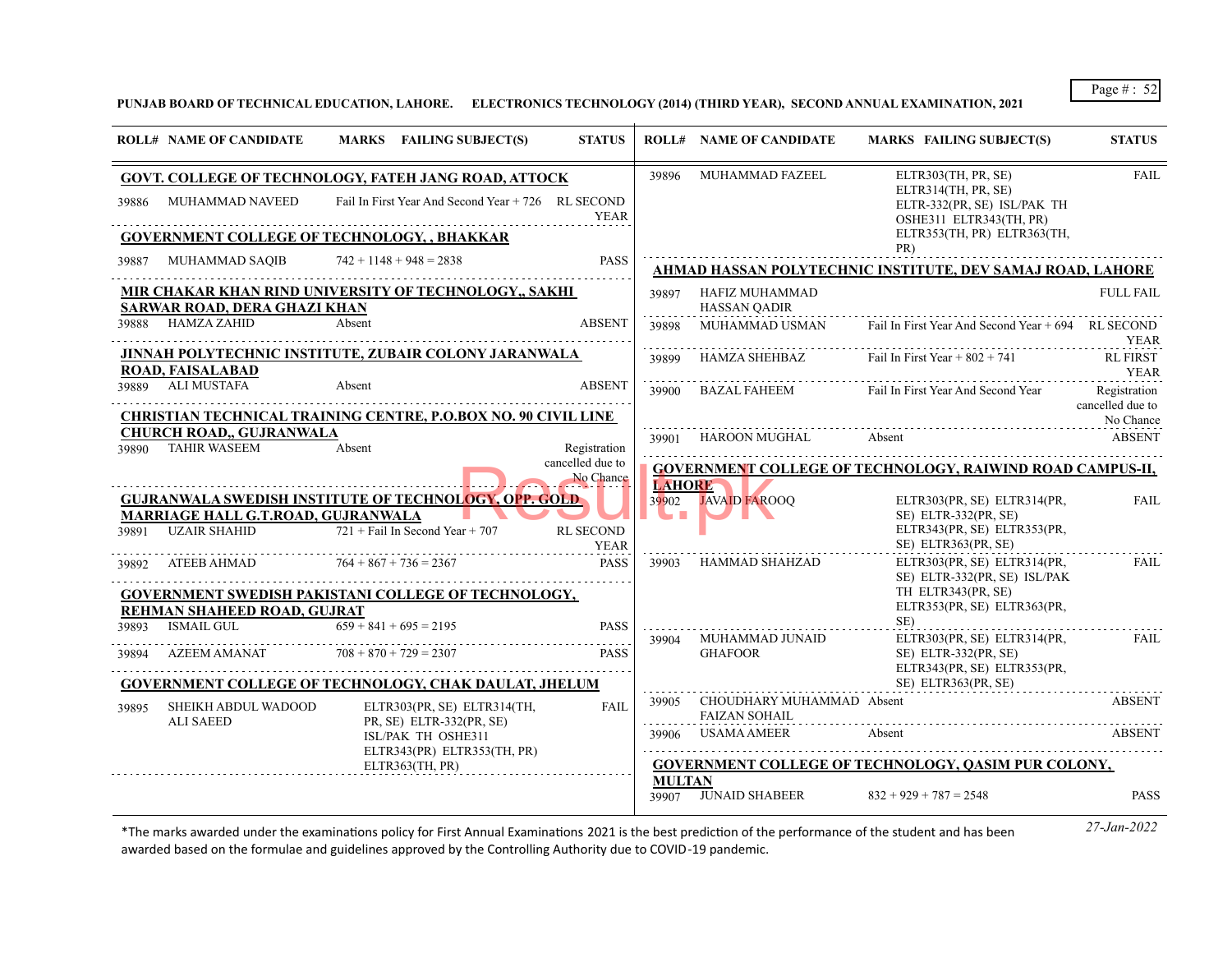**PUNJAB BOARD OF TECHNICAL EDUCATION, LAHORE. ELECTRONICS TECHNOLOGY (2014) (THIRD YEAR), SECOND ANNUAL EXAMINATION, 2021**

|                       | <b>ROLL# NAME OF CANDIDATE</b>                      | MARKS FAILING SUBJECT(S)                                                                                               | <b>STATUS</b>                    |       | <b>ROLL# NAME OF CANDIDATE</b>                                                | <b>MARKS FAILING SUBJECT(S)</b>                                                       | <b>STATUS</b>                  |
|-----------------------|-----------------------------------------------------|------------------------------------------------------------------------------------------------------------------------|----------------------------------|-------|-------------------------------------------------------------------------------|---------------------------------------------------------------------------------------|--------------------------------|
| 39908                 | HAMZA RABBANI                                       | $743 + 739 + 718 = 2200$                                                                                               | <b>PASS</b>                      | 39919 | MUHAMMAD WAQAR<br>ASGHAR                                                      | Fail In First Year + $846 + 685$                                                      | <b>RL FIRST</b><br>YEAR        |
|                       |                                                     | <b>GOVERNMENT COLLEGE OF TECHNOLOGY, COLLEGE ROAD, PINDI</b>                                                           |                                  |       |                                                                               | <b>GOVERNMENT COLLEGE OF TECHNOLOGY, PAF ROAD, SARGODHA</b>                           |                                |
|                       | <b>BHATTIAN</b><br>39909 AMEER USMAN                | Absent<br>RAWALPINDI INSTITUTE OF TECHNOLOGY, MAKKAH SHOPPING                                                          | <b>ABSENT</b>                    |       | 39920 HASNAIN MUNIR                                                           | ELTR303(TH, PR) ELTR314(TH,<br>PR) ELTR-332(PR) ISL/PAK TH<br>OSHE311 ELTR343(TH, PR) | <b>FAIL</b>                    |
|                       | CENTRE KHANNA ROAD, RAWALPINDI                      |                                                                                                                        |                                  |       |                                                                               | ELTR353(TH, PR) ELTR363(TH,                                                           |                                |
|                       | 39910 MUHAMMAD WAQAS                                | Absent                                                                                                                 | <b>ABSENT</b>                    | 39921 | ABDUL WAHAB                                                                   | PR)<br>Fail In First Year And Second Year + 698 RL SECOND                             | YEAR                           |
|                       | <b>RAWALPINDI</b>                                   | RAWALPINDI POLYTECHNIC INSTITUTE, NE-273 TEPO ROAD,                                                                    |                                  | 39922 | FAHAD MEHMOOD                                                                 | $711 + 805 + 743 = 2259$                                                              | <b>PASS</b>                    |
|                       | 39911 WAQAR ISHAQ                                   | Fail In First Year And Second Year + 690 RL SECOND                                                                     | <b>YEAR</b>                      | 39923 | MUHAMMAD ZEESHAN                                                              | Fail In First Year And Second Year + 773 RL SECOND                                    | YEAR                           |
|                       |                                                     | RAWALPINDI SWEDISH INSTITUTE OF TECHNOLOGY, B-84 SATTELLITE                                                            |                                  |       |                                                                               | <b>AGLOW COLLEGE OF SCIENCE AND TECHNOLOGY, SHEIKHUPURA,</b>                          |                                |
|                       | TOWN COMMERCIAL MARKET, RAWALPINDI<br>39912 ZEESHAN | Absent                                                                                                                 | <b>ABSENT</b>                    |       | <b>SHEIKHUPURA</b>                                                            |                                                                                       |                                |
|                       |                                                     |                                                                                                                        |                                  | 39924 | <b>HASEEB NAZISH</b>                                                          | Absent                                                                                | <b>ABSENT</b>                  |
| 40353                 | ZEESHAN SAFDAR                                      | $688 + 759 + 762 = 2209$                                                                                               | <b>PASS</b>                      |       |                                                                               | <b>GOVERNMENT COLLEGE OF TECHNOLOGY, PARIS ROAD, SIALKOT</b>                          |                                |
|                       |                                                     | RAWALPINDI SWEDISH INSTITUTE OF TECHNOLOGY, BAHADUR PLAZA<br><b>SHAIR PAO COLONY NEAR COMMITTEE CHOWK, RAWALPINDI-</b> |                                  | 39925 |                                                                               | MUHAMMAD USMAN RAFIQ Fail In First Year $+ 740 + 724$                                 | <b>RL FIRST</b><br><b>YEAR</b> |
| 39913                 | REHAN CHANZEB ABBASI                                | ELTR303(TH) ELTR314(TH)                                                                                                | FAIL                             |       |                                                                               | TOBA TEK SINGH POLYTECHNIC INSTITUTE, OPP. NEW FOREST PARK,                           |                                |
|                       |                                                     | ISL/PAK TH OSHE311<br>ELTR343(TH) ELTR353(TH)                                                                          |                                  |       |                                                                               | NEAR MADINA MILLS JHANG ROAD, TOBA TEK SINGH                                          |                                |
|                       |                                                     | $ELTR363$ (TH)                                                                                                         |                                  | 39926 | MUHAMMAD AKMAL                                                                | Absent                                                                                | <b>ABSENT</b>                  |
| 39914                 | ABDUL MUOSIT                                        | Absent                                                                                                                 | Registration<br>cancelled due to |       | POF INSTITUTE OF TECHNOLOGY, , WAH CANTT                                      |                                                                                       |                                |
|                       |                                                     |                                                                                                                        | No Chance                        | 39927 | M. RIZWAN ALEEM                                                               | Fail In First Year $+ 757 + 745$                                                      | <b>RL FIRST</b><br><b>YEAR</b> |
|                       |                                                     | GOVERNMENT COLLEGE OF TECHNOLOGY, SHAHKOT ROAD, SANGLA                                                                 |                                  | 39928 |                                                                               | MUHAMMAD SULEMAN 713 + Fail In Second Year + 704                                      | <b>RL SECOND</b>               |
| <b>HILLS</b><br>39915 | MUHAMMAD TALHA AFZAL $768 + 824 + 739 = 2331$       |                                                                                                                        | <b>PASS</b>                      |       |                                                                               |                                                                                       | YEAR                           |
|                       | SHAHZAIB KHALID                                     | Fail In First Year $+804 + 675$                                                                                        | <b>RL FIRST</b>                  |       |                                                                               | WAH SWEDISH INSTITUTE OF TECHNOLOGY, OPP. (RPR) WAH NOBEL                             |                                |
| 39916                 |                                                     |                                                                                                                        | YEAR                             |       | <b>G.T.ROAD, WAH CANTT</b><br>39929 MUHAMMAD SULEMAN $662 + 743 + 639 = 2044$ |                                                                                       | <b>PASS</b>                    |
| 39917                 | MUHAMMAD HASHIM                                     | Fail In First Year $+823 + 746$                                                                                        | <b>RL FIRST</b>                  |       | 39930 ANEES AHMED KHAN                                                        | Absent                                                                                | ABSENT                         |
|                       | <b>SHAFIO</b><br>ZEESHAN ARIF                       | Fail In First Year $+852 + 684$                                                                                        | <b>YEAR</b><br><b>RL FIRST</b>   |       |                                                                               |                                                                                       |                                |
| 39918                 |                                                     |                                                                                                                        | <b>YEAR</b>                      |       |                                                                               |                                                                                       |                                |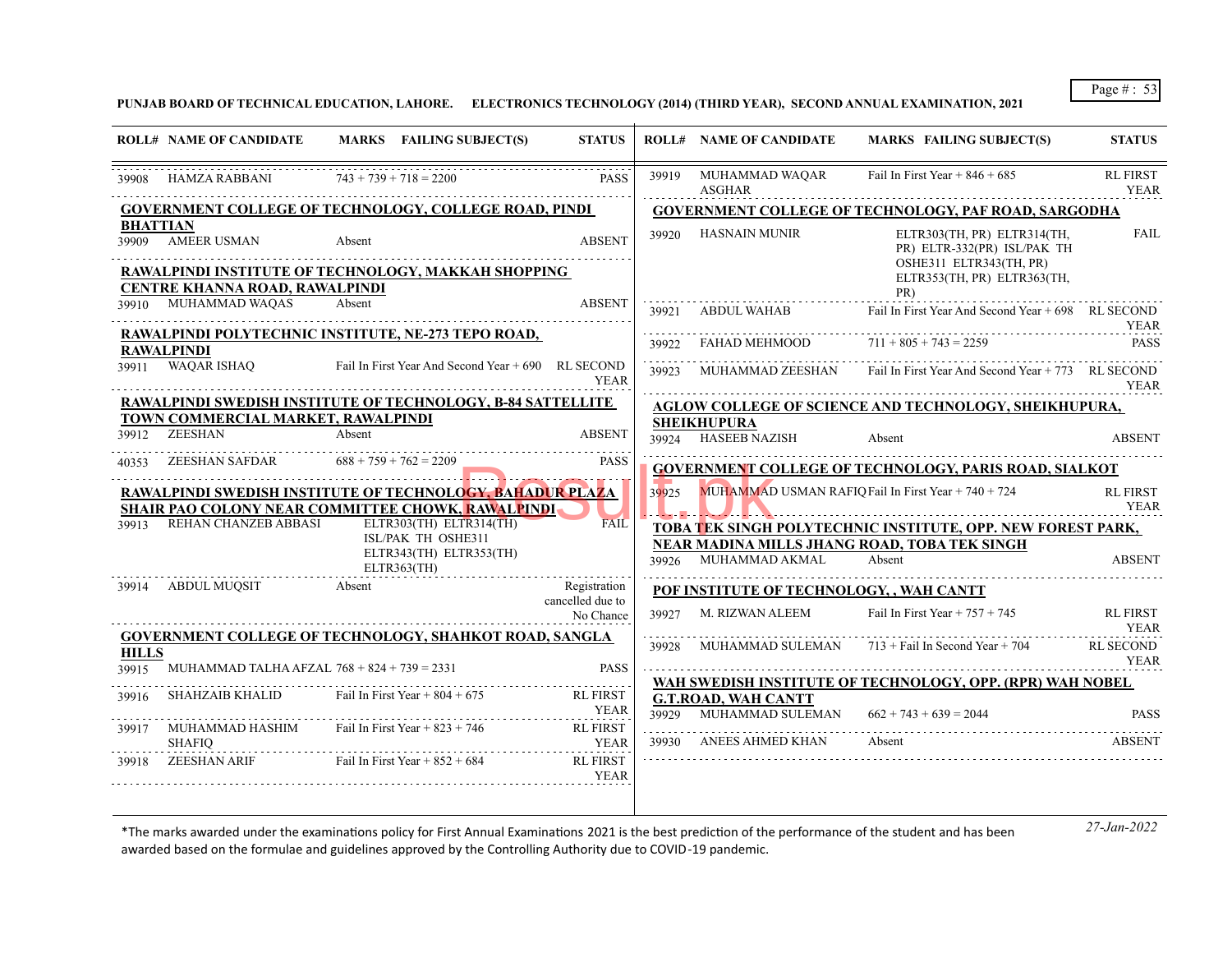**PUNJAB BOARD OF TECHNICAL EDUCATION, LAHORE. FOOD PROCESSING AND PRESERVATION TECHNOLOGY (2014) (THIRD YEAR), SECOND ANNUAL EXAMINATION, 2021**

| ROLL# NAME OF CANDIDATE                                      | <b>MARKS</b> FAILING SUBJECT(S)                                                                                      | <b>STATUS</b> | <b>ROLL# NAME OF CANDIDATE</b> | <b>MARKS FAILING SUBJECT(S)</b> | <b>STATUS</b> |
|--------------------------------------------------------------|----------------------------------------------------------------------------------------------------------------------|---------------|--------------------------------|---------------------------------|---------------|
| <b>GOVERNMENT COLLEGE OF TECHNOLOGY, JEHAZ GROUND OLD</b>    |                                                                                                                      |               |                                |                                 |               |
| <b>HARRAPA ROAD, SAHIWAL</b><br>MUHAMMAD AHMAD RAZA<br>39931 | FPPT323(REV)(TH, PR)<br>FPPT372(PR) FPPT382(PR)<br>FPPT392(PR) FPPT332(PR)<br>FPPT353(PR) FPPT362(PR)<br>FPPT314(PR) | FAIL          |                                |                                 |               |
|                                                              |                                                                                                                      |               |                                |                                 |               |
|                                                              |                                                                                                                      |               |                                |                                 |               |
|                                                              | Result.pk                                                                                                            |               |                                |                                 |               |
|                                                              |                                                                                                                      |               |                                |                                 |               |
|                                                              |                                                                                                                      |               |                                |                                 |               |
|                                                              |                                                                                                                      |               |                                |                                 |               |
|                                                              |                                                                                                                      |               |                                |                                 |               |
|                                                              |                                                                                                                      |               |                                |                                 | .             |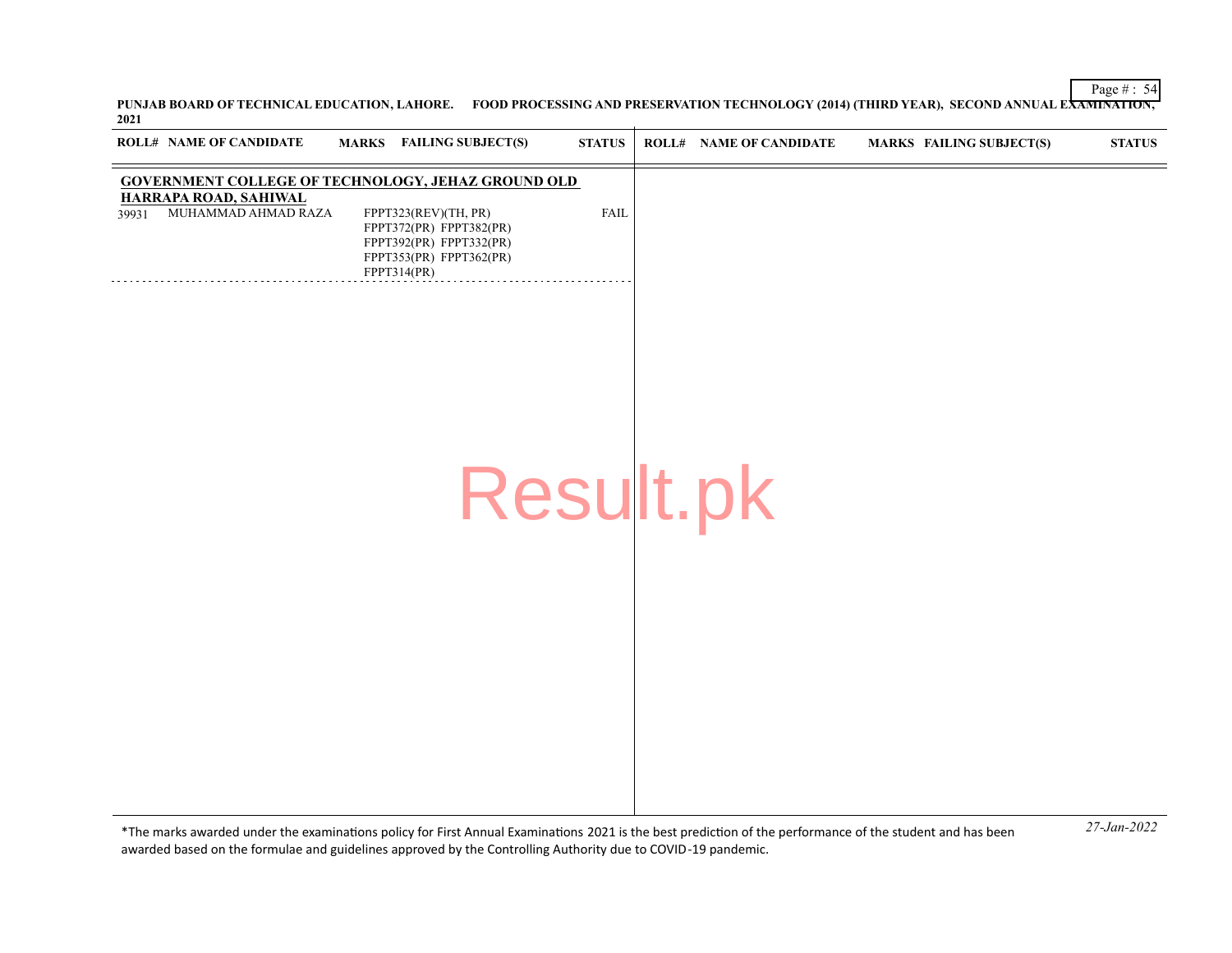# **PUNJAB BOARD OF TECHNICAL EDUCATION, LAHORE. FOOD TECHNOLOGY(15) (THIRD YEAR), SECOND ANNUAL EXAMINATION, 2021**

|       | ROLL# NAME OF CANDIDATE | <b>FAILING SUBJECT(S)</b><br><b>MARKS</b>                                                                             | <b>STATUS</b> | <b>ROLL# NAME OF CANDIDATE</b> | <b>MARKS FAILING SUBJECT(S)</b> | <b>STATUS</b> |
|-------|-------------------------|-----------------------------------------------------------------------------------------------------------------------|---------------|--------------------------------|---------------------------------|---------------|
|       |                         | <b>GOVERNMENT COLLEGE OF TECHNOLOGY, SAMANABAD, FAISALABAD</b>                                                        |               |                                |                                 |               |
| 39932 | MOHAMMAD ADNAN ARIF     | FT353(TH)                                                                                                             | <b>FAIL</b>   |                                |                                 |               |
| 39933 | <b>KAMRAN SARWAR</b>    | FT303(PR) FT313(PR) TH<br>FT343(PR) FT353(TH, PR)<br>FT363(PR) FT383(TH, PR)<br>FT391(PR) ISL/PAK TH<br><b>MGM321</b> | FAIL          |                                |                                 |               |
|       |                         |                                                                                                                       |               |                                |                                 |               |
|       |                         | Result.pk                                                                                                             |               |                                |                                 |               |
|       |                         |                                                                                                                       |               |                                |                                 |               |
|       |                         |                                                                                                                       |               |                                |                                 |               |
|       |                         |                                                                                                                       |               |                                |                                 |               |
|       |                         |                                                                                                                       |               |                                |                                 |               |
|       |                         |                                                                                                                       |               |                                |                                 |               |
|       |                         |                                                                                                                       |               |                                |                                 |               |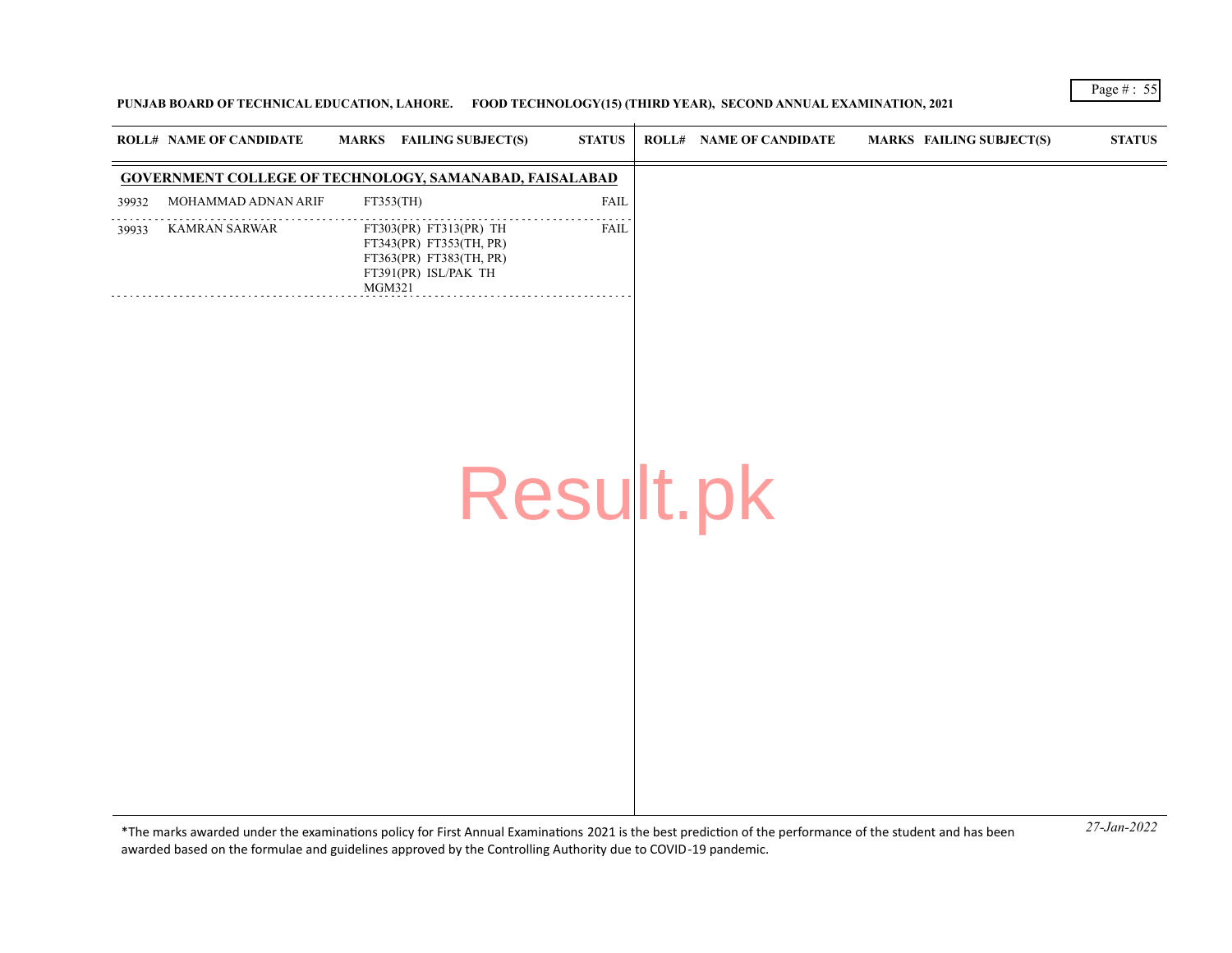# **PUNJAB BOARD OF TECHNICAL EDUCATION, LAHORE. FOOTWEAR TECHNOLOGY (THIRD YEAR), SECOND ANNUAL EXAMINATION, 2021**

|       | <b>ROLL# NAME OF CANDIDATE</b>                               | <b>MARKS</b> FAILING SUBJECT(S) | <b>STATUS</b> | <b>ROLL# NAME OF CANDIDATE</b> | <b>MARKS FAILING SUBJECT(S)</b> | <b>STATUS</b> |
|-------|--------------------------------------------------------------|---------------------------------|---------------|--------------------------------|---------------------------------|---------------|
|       | <b>INSTITUTE OF LEATHER TECHNOLOGY, G.T.ROAD, GUJRANWALA</b> |                                 |               |                                |                                 |               |
| 39934 | MUHAMMAD SOHAIB                                              | $622 + 902 + 869 = 2393$        | PASS          |                                |                                 |               |
| 39935 | SALMAN MUGHAL                                                | $892 + 1016 + 977 = 2885$       | PASS          |                                |                                 |               |
|       | .                                                            |                                 | Result.pk     |                                |                                 |               |

*27-Jan-2022* \*The marks awarded under the examinatons policy for First Annual Examinatons 2021 is the best predicton of the performance of the student and has been awarded based on the formulae and guidelines approved by the Controlling Authority due to COVID-19 pandemic.

Page # : 56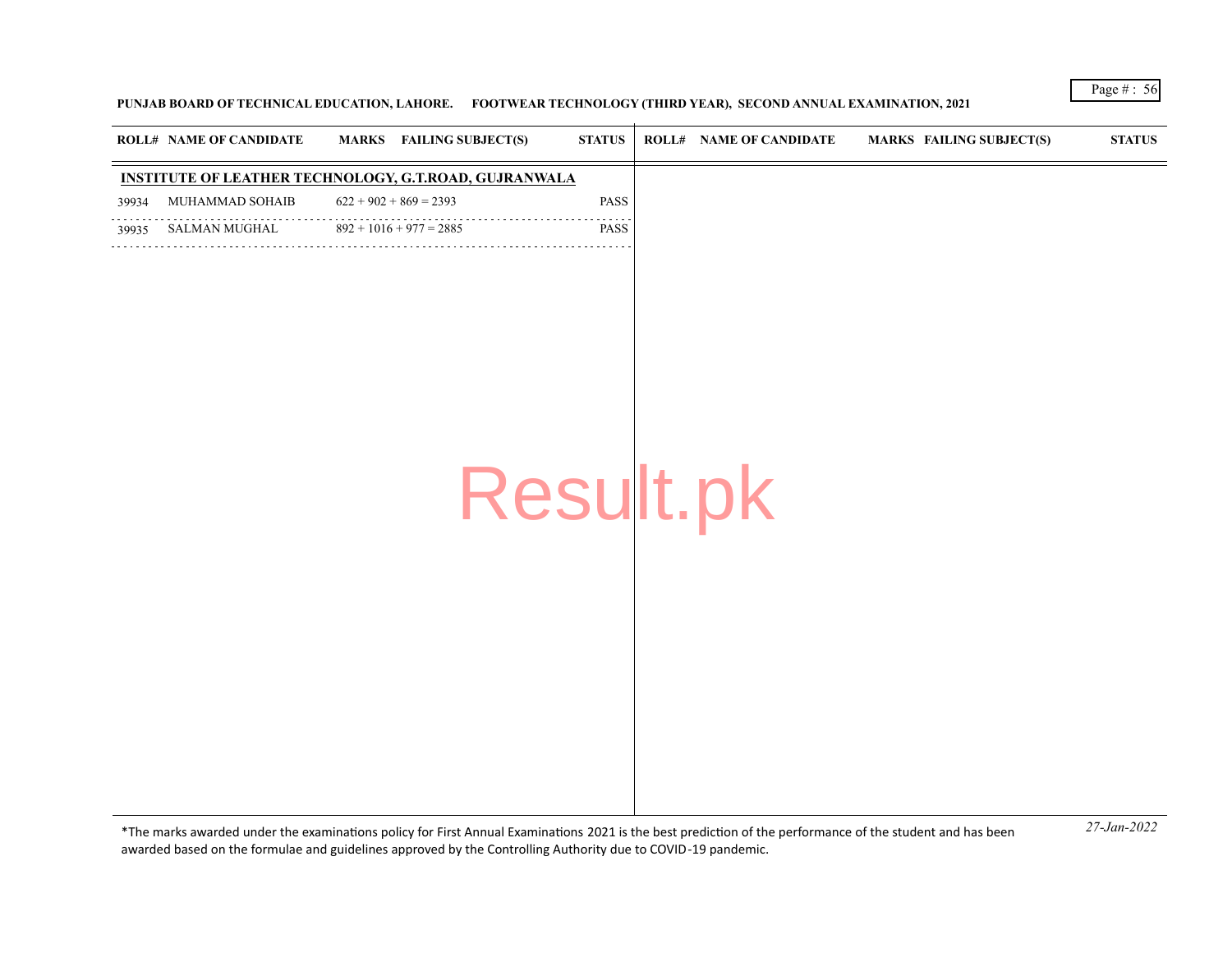Page # : 57 **PUNJAB BOARD OF TECHNICAL EDUCATION, LAHORE. GLASS CERAMICS & POTTERY DEVELOPMENT TECHNOLOGY (2014) (THIRD YEAR), SECOND ANNUAL EXAMINATION, 2021**  $\overline{1}$ 

| ROLL# NAME OF CANDIDATE                                                                                                       | <b>MARKS</b> FAILING SUBJECT(S) | <b>STATUS</b> | <b>ROLL# NAME OF CANDIDATE</b> | <b>MARKS FAILING SUBJECT(S)</b> | $\bold{STATUS}$ |
|-------------------------------------------------------------------------------------------------------------------------------|---------------------------------|---------------|--------------------------------|---------------------------------|-----------------|
| <b>GOVERNMENT COLLEGE OF TECHNOLOGY FOR GLASS CERAMICS &amp;</b><br>POTTERY DEVELOPMENT, NEAR NATIONAL FAN LINK ROAD SHAHDRA, |                                 |               |                                |                                 |                 |
| <b>LAHORE</b><br>39936 GOHAR NASEER                                                                                           | $477 + 603 + 433 = 1513$        | <b>PASS</b>   |                                |                                 |                 |
|                                                                                                                               |                                 |               |                                |                                 |                 |
|                                                                                                                               |                                 |               |                                |                                 |                 |
|                                                                                                                               |                                 |               |                                |                                 |                 |
|                                                                                                                               |                                 |               |                                |                                 |                 |
|                                                                                                                               |                                 |               |                                |                                 |                 |
|                                                                                                                               |                                 |               |                                |                                 |                 |
|                                                                                                                               |                                 |               | Result.pk                      |                                 |                 |
|                                                                                                                               |                                 |               |                                |                                 |                 |
|                                                                                                                               |                                 |               |                                |                                 |                 |
|                                                                                                                               |                                 |               |                                |                                 |                 |
|                                                                                                                               |                                 |               |                                |                                 |                 |
|                                                                                                                               |                                 |               |                                |                                 |                 |
|                                                                                                                               |                                 |               |                                |                                 |                 |
|                                                                                                                               |                                 |               |                                |                                 |                 |
|                                                                                                                               |                                 |               |                                |                                 |                 |
|                                                                                                                               |                                 |               |                                |                                 |                 |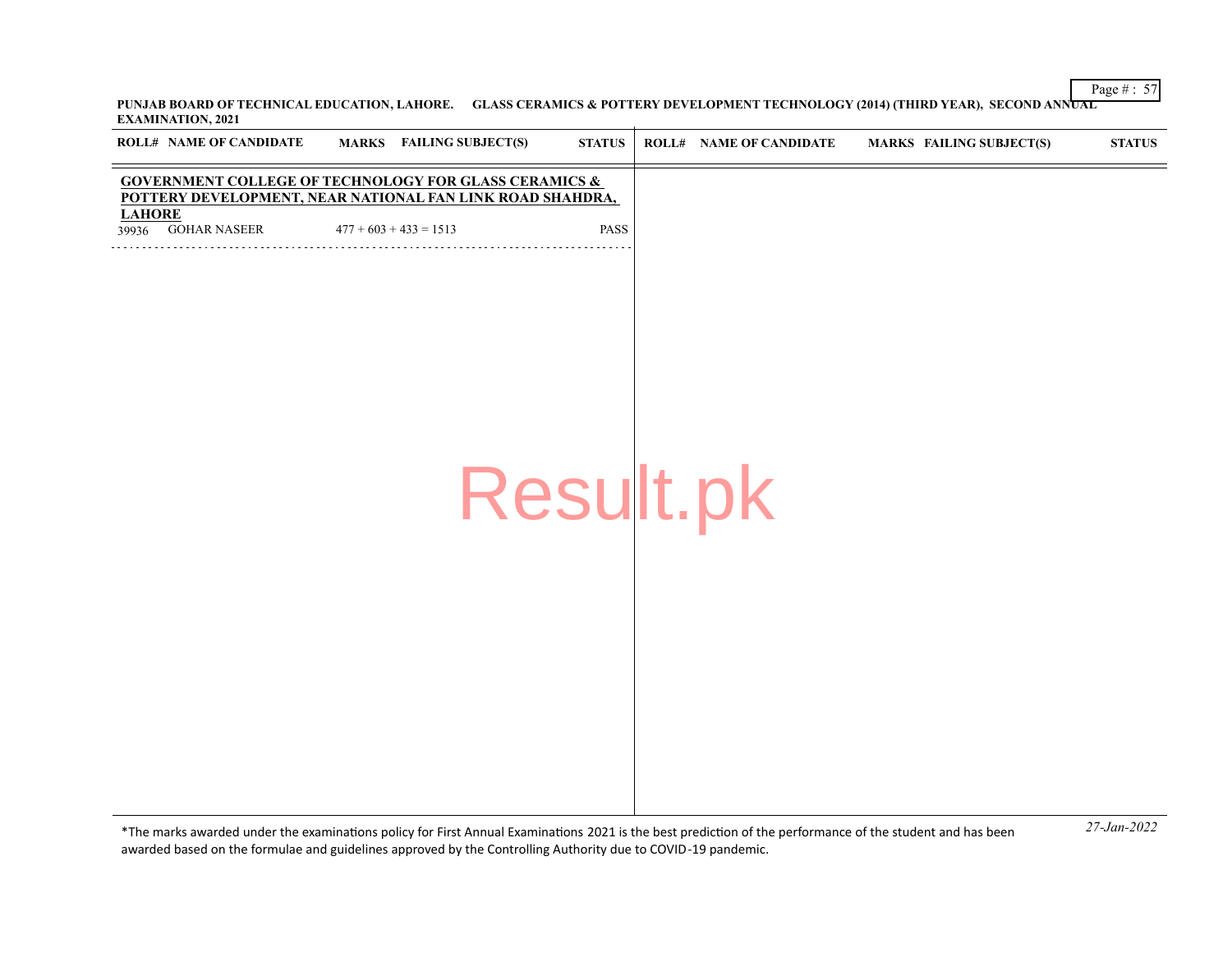#### **PUNJAB BOARD OF TECHNICAL EDUCATION, LAHORE. INSTRUMENTATION TECHNOLOGY (2015) (THIRD YEAR), SECOND ANNUAL EXAMINATION, 2021**

|       | <b>ROLL# NAME OF CANDIDATE</b>                         | MARKS FAILING SUBJECT(S)                                     | <b>STATUS</b> | ROLL# | <b>NAME OF CANDIDATE</b> | MARKS FAILING SUBJECT(S) | <b>STATUS</b> |
|-------|--------------------------------------------------------|--------------------------------------------------------------|---------------|-------|--------------------------|--------------------------|---------------|
|       |                                                        | GOVERNMENT COLLEGE OF TECHNOLOGY, SAMANABAD, FAISALABAD      |               |       |                          |                          |               |
| 39937 | AHMAD RAZA MEHMOOD                                     | IT313(TH)                                                    | FAII          |       |                          |                          |               |
| 39938 | MUHAMMAD IRFAN                                         | ISL/PAK IT304(TH) IT313(TH)                                  | <b>FAII</b>   |       |                          |                          |               |
|       |                                                        | <b>GOVERNMENT COLLEGE OF TECHNOLOGY, NIGAR PHATTAK, NEAR</b> |               |       |                          |                          |               |
| 39939 | LEATHER COLLEGE, G.T. ROAD, GUJRANWALA<br>RAHEEL AHMAD | $701 + 712 + 675 = 2088$                                     | <b>PASS</b>   |       |                          |                          |               |
|       | REHMAN SHAHEED ROAD, GUJRAT                            | <b>GOVERNMENT SWEDISH PAKISTANI COLLEGE OF TECHNOLOGY,</b>   |               |       |                          |                          |               |
| 39940 | HAMZA AKHTAR                                           | $833 + 821 + 774 = 2428$                                     | <b>PASS</b>   |       |                          |                          |               |
|       |                                                        |                                                              |               |       |                          |                          |               |

Result.pk

*27-Jan-2022* \*The marks awarded under the examinatons policy for First Annual Examinatons 2021 is the best predicton of the performance of the student and has been awarded based on the formulae and guidelines approved by the Controlling Authority due to COVID-19 pandemic.

Page # : 58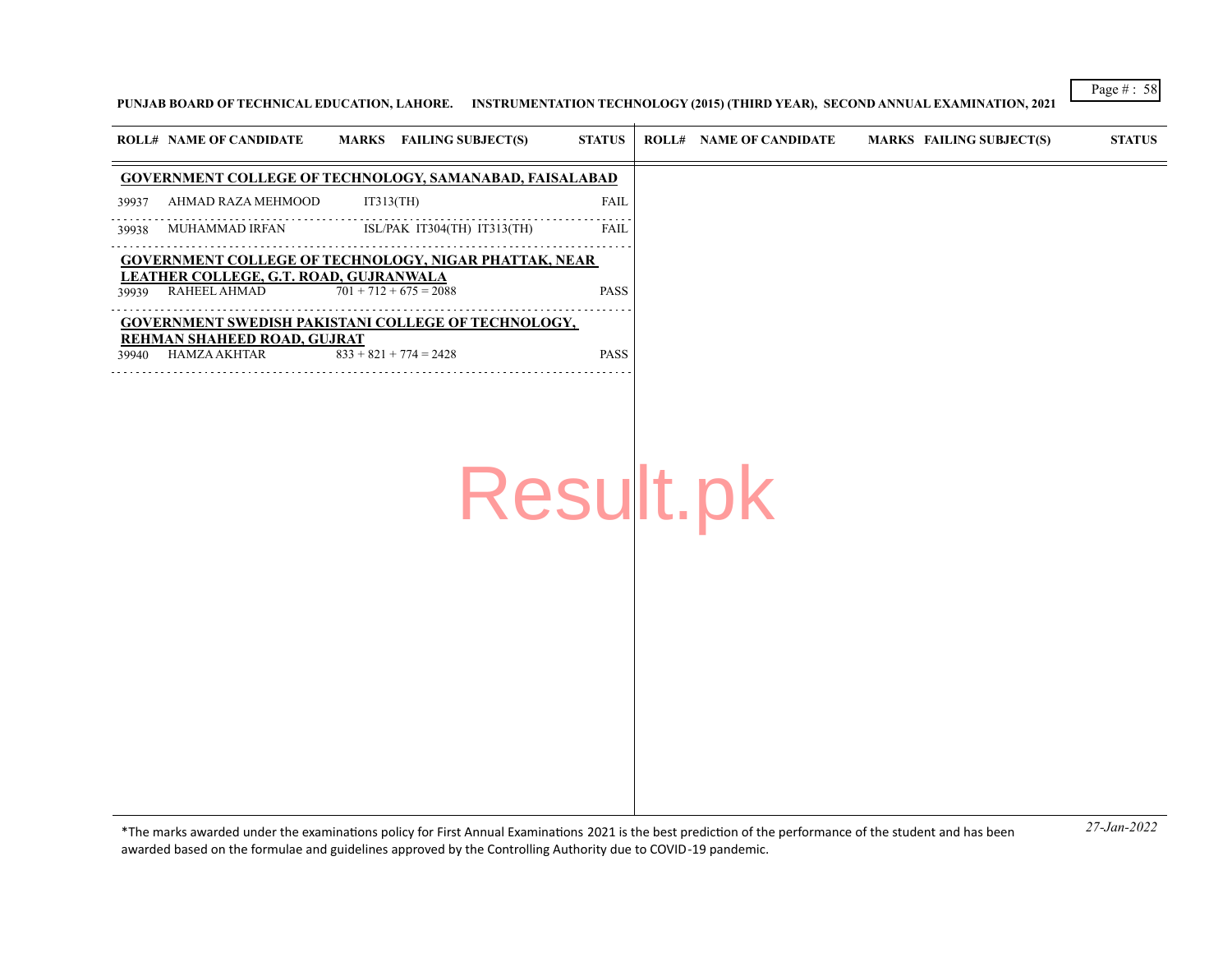# **PUNJAB BOARD OF TECHNICAL EDUCATION, LAHORE. LEATHER TECHNOLOGY(2016) (THIRD YEAR), SECOND ANNUAL EXAMINATION, 2021**

| <b>ROLL# NAME OF CANDIDATE</b>                               | MARKS FAILING SUBJECT(S) |           | <b>STATUS</b> | <b>ROLL# NAME OF CANDIDATE</b> | <b>MARKS FAILING SUBJECT(S)</b> | $\bold{STATUS}$ |
|--------------------------------------------------------------|--------------------------|-----------|---------------|--------------------------------|---------------------------------|-----------------|
| <b>INSTITUTE OF LEATHER TECHNOLOGY, G.T.ROAD, GUJRANWALA</b> |                          |           |               |                                |                                 |                 |
| ZEESHAN ALI<br>39941                                         | TH                       |           | <b>FAIL</b>   |                                |                                 |                 |
|                                                              |                          |           |               |                                |                                 |                 |
|                                                              |                          |           |               |                                |                                 |                 |
|                                                              |                          |           |               |                                |                                 |                 |
|                                                              |                          |           |               |                                |                                 |                 |
|                                                              |                          |           |               |                                |                                 |                 |
|                                                              |                          |           |               |                                |                                 |                 |
|                                                              |                          |           |               |                                |                                 |                 |
|                                                              |                          |           |               |                                |                                 |                 |
|                                                              |                          |           |               |                                |                                 |                 |
|                                                              |                          | Result.pk |               |                                |                                 |                 |
|                                                              |                          |           |               |                                |                                 |                 |
|                                                              |                          |           |               |                                |                                 |                 |
|                                                              |                          |           |               |                                |                                 |                 |
|                                                              |                          |           |               |                                |                                 |                 |
|                                                              |                          |           |               |                                |                                 |                 |
|                                                              |                          |           |               |                                |                                 |                 |
|                                                              |                          |           |               |                                |                                 |                 |
|                                                              |                          |           |               |                                |                                 |                 |
|                                                              |                          |           |               |                                |                                 |                 |
|                                                              |                          |           |               |                                |                                 |                 |
|                                                              |                          |           |               |                                |                                 |                 |
|                                                              |                          |           |               |                                |                                 |                 |
|                                                              |                          |           |               |                                |                                 |                 |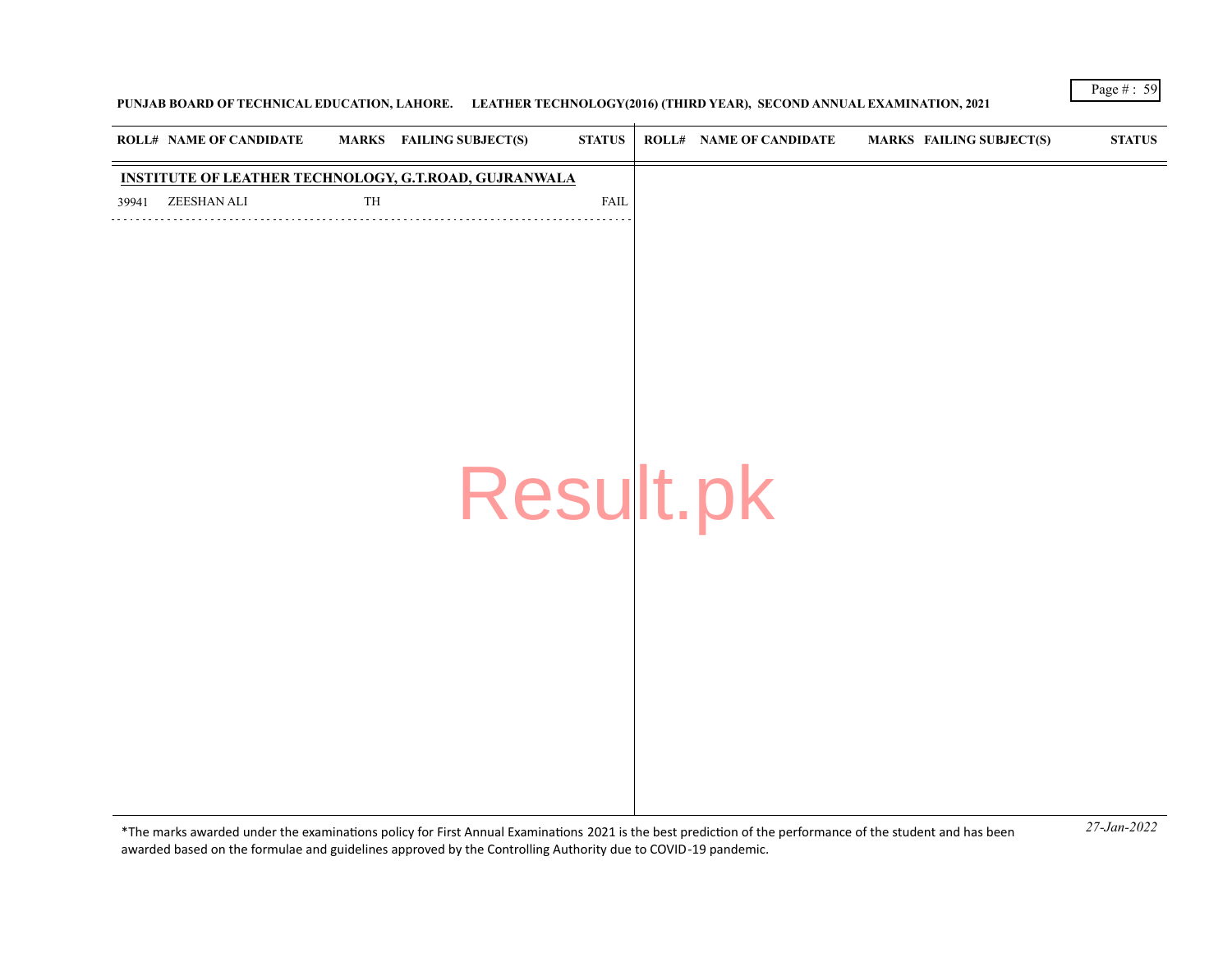**PUNJAB BOARD OF TECHNICAL EDUCATION, LAHORE. MECHANICAL TECHNOLOGY(12) (THIRD YEAR), SECOND ANNUAL EXAMINATION, 2021**

|       | <b>ROLL# NAME OF CANDIDATE</b>  | MARKS FAILING SUBJECT(S)                                                                                                                               | <b>STATUS</b>                    |                | <b>ROLL# NAME OF CANDIDATE</b>            | MARKS FAILING SUBJECT(S)                                              | <b>STATUS</b>                                 |
|-------|---------------------------------|--------------------------------------------------------------------------------------------------------------------------------------------------------|----------------------------------|----------------|-------------------------------------------|-----------------------------------------------------------------------|-----------------------------------------------|
|       |                                 | GOVT. COLLEGE OF TECHNOLOGY, FATEH JANG ROAD, ATTOCK                                                                                                   |                                  | 39954          |                                           | WALEED KHALIL MECH-323(TH) MECH392(TH)                                | <b>FAIL</b>                                   |
| 39942 | <b>IZHAR AHMED</b>              | ISL/PAK MECH-323(TH, PR)<br><b>INDUSTRIAL MANA</b>                                                                                                     | <b>FAIL</b>                      | 39955          | <b>NAZIR</b>                              | MUHAMMAD MUSARRAT Fail In First Year And Second Year $+799$ RL SECOND | YEAR                                          |
|       |                                 | MECH312(TH, PR) TH<br>MECH343(TH, PR)                                                                                                                  |                                  | 39956          |                                           | MUHAMMAD SALMAN Fail In First Year And Second Year + 757 RL SECOND    | YEAR                                          |
|       |                                 | MECH353(TH, PR)<br>MECH362(TH, PR)                                                                                                                     |                                  |                | ZOHAIB UL RAHMAN $772 + 748 + 767 = 2287$ |                                                                       | PASS                                          |
|       |                                 | MECH374(TH, PR)<br>MECH382(TH, PR)                                                                                                                     |                                  |                | 39958 USMAN ALI                           | Absent                                                                | <b>ABSENT</b>                                 |
| 39943 | FAHAD ALI                       | MECH392(TH, PR)<br>MECH-323(TH) MECH343(TH)<br>MECH374(TH) MECH382(TH)                                                                                 | <b>FAIL</b>                      |                | 39959 MUHAMMAD RASHID                     | Fail In First Year And Second Year                                    | Registration<br>cancelled due to<br>No Chance |
|       |                                 | MECH392(TH)                                                                                                                                            |                                  |                |                                           | U.K POLYTECHNIC INSTITUTE, HAIDER COLONY, MODEL TOWN-B NEAR           |                                               |
| 39944 | SAMMAR ABBAS                    | MECH343(TH)                                                                                                                                            | FAIL                             |                | CHIKAN WALA CHOWK, BAHAWALPUR             |                                                                       |                                               |
| 39945 | MUHAMMAD NAEEM                  | MECH-323(TH) MECH382(TH)<br>MECH392(TH)                                                                                                                | FAII.                            | 39960          | MUHAMMAD YOUSAF<br><b>MUNIR</b>           | Absent                                                                | <b>ABSENT</b>                                 |
| 39946 | HAZQEEL ULLAH                   | ISL/PAK MECH-323(TH)<br><b>INDUSTRIAL MANA</b>                                                                                                         | <b>FAIL</b>                      | <b>CHAKWAL</b> |                                           | SWEDISH INSTITUTE OF TECHNOLOGY, OUDHAR WAL CHOWK,                    |                                               |
|       |                                 | $MECH312$ (TH) TH<br>MECH343(TH) MECH353(TH)                                                                                                           |                                  |                | 39961 ASIM ALI RAZA                       | $MECH-323$ (TH)                                                       | FAIL                                          |
|       |                                 | MECH374(TH) MECH382(TH)<br>MECH392(TH)                                                                                                                 |                                  |                |                                           | 39962 SHAMEER YAQOOB MECH-323(TH) FAIL                                |                                               |
| 39947 | SAAD ALVI                       |                                                                                                                                                        | Division Not                     | 39963          |                                           | <b>BABAR ALI</b> Absent                                               | ABSENT                                        |
| 39948 | MUHAMMAD WALEED                 | Improved<br>HAMMAD WAI EED 706 + 600 + 600 + 600 + 600 + 600 + 600 + 600 + 600 + 600 + 600 + 600 + 600 + 600 + 600 + 600 +<br>$786 + 622 + 666 = 2074$ | <b>PASS</b>                      |                |                                           | 39964 MUHAMMAD AUN MECH-323(TH)                                       | FAIL.                                         |
| 39949 | MUHAMMAD FAHAD                  | $725 + 619 + 670 = 2014$                                                                                                                               | <b>PASS</b>                      | 39965<br>.     |                                           | NABEEL ROHAIL SAJJAD MECH353(TH) MECH392(TH)                          | FAIL                                          |
| 39950 | BILAL AHMED KHAN                | MECH-323(TH)                                                                                                                                           | Registration<br>cancelled due to |                | 39966 MUHAMMAD SAFEER<br><b>HAIDER</b>    | $703 + 740 + 713 = 2156$                                              | <b>PASS</b>                                   |
|       |                                 |                                                                                                                                                        | No Chance                        |                | <b>SARWAR ROAD, DERA GHAZI KHAN</b>       | MIR CHAKAR KHAN RIND UNIVERSITY OF TECHNOLOGY., SAKHI                 |                                               |
|       | 39951 AHMED HASSAN MECH-323(TH) |                                                                                                                                                        | Registration<br>cancelled due to |                | 39967 MOHAMMAD KAMRAN                     | $829 + 867 + 927 = 2623$                                              | <b>PASS</b>                                   |
|       | 39952 WAQAS AHMED               | Absent                                                                                                                                                 | No Chance<br>ABSENT              |                | 39968 MUHAMMAD AHMAD<br><b>SAEED</b>      | $793 + 787 + 841 = 2421$                                              | <b>PASS</b>                                   |
|       |                                 | <b>GOVERNMENT COLLEGE OF TECHNOLOGY, BAGHDAD ROAD,</b>                                                                                                 |                                  |                | 39969 MUHAMMAD FAHEEM                     | Absent                                                                | <b>ABSENT</b>                                 |
|       | <b>BAHAWALPUR</b>               |                                                                                                                                                        |                                  |                |                                           | <b>GOVERNMENT COLLEGE OF TECHNOLOGY, SAMANABAD, FAISALABAD</b>        |                                               |
|       | 39953 MUZAMMAIL RAFIO           | $MECH-323$ (TH)                                                                                                                                        | <b>FAIL</b>                      | 39970          | TOSEEF ALI                                | $831 +$ Fail In Second Year + 801                                     | <b>RL SECOND</b><br>YEAR                      |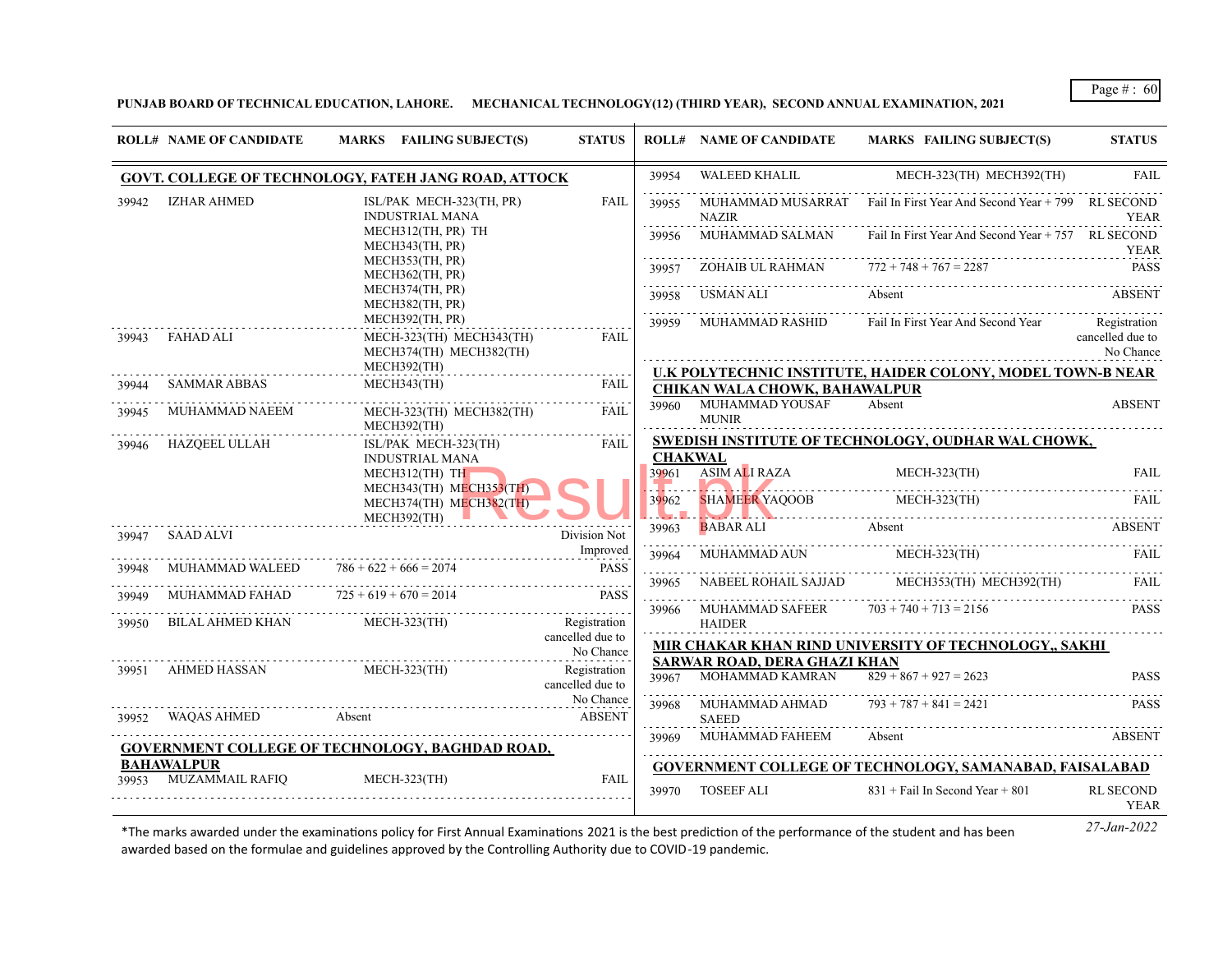**PUNJAB BOARD OF TECHNICAL EDUCATION, LAHORE. MECHANICAL TECHNOLOGY(12) (THIRD YEAR), SECOND ANNUAL EXAMINATION, 2021**

|       | <b>ROLL# NAME OF CANDIDATE</b>                    | MARKS FAILING SUBJECT(S)                                                  | <b>STATUS</b> |               | <b>ROLL# NAME OF CANDIDATE</b>                | <b>MARKS FAILING SUBJECT(S)</b>                                                | <b>STATUS</b>                                 |
|-------|---------------------------------------------------|---------------------------------------------------------------------------|---------------|---------------|-----------------------------------------------|--------------------------------------------------------------------------------|-----------------------------------------------|
|       |                                                   | <b>GOVERNMENT STAFF TRAINING COLLEGE, PEOPLES COLONY NEAR D</b>           |               | 39978         | MUHAMMAD MOHSIN RAZA MECH353(TH)              |                                                                                | <b>FAIL</b>                                   |
| 39971 | <b>GROUND, FAISALABAD</b><br>MUHAMMAD HASSAN ARIF | MECH-323(TH, PR, SE)<br>MECH312(PR, SE)                                   | <b>FAIL</b>   |               | 39979 ABU SUFYAN                              | Fail In Second Year                                                            | Registration<br>cancelled due to<br>No Chance |
|       |                                                   | MECH343(PR, SE)<br>MECH353(PR, SE)                                        |               |               |                                               | <b>CHRISTIAN TECHNICAL TRAINING CENTRE, P.O.BOX NO. 90 CIVIL LINE</b>          |                                               |
|       |                                                   | MECH362(PR, SE)                                                           |               |               | <b>CHURCH ROAD,, GUJRANWALA</b>               |                                                                                |                                               |
|       |                                                   | MECH374(PR, SE)<br>MECH382(TH, PR, SE)<br>MECH392(TH, PR, SE)             |               |               | 39980 ALI HAMZA                               | MECH-323(TH) MECH353(TH)<br>MECH362(TH) MECH374(TH)<br>MECH382(TH) MECH392(TH) | <b>FAIL</b>                                   |
|       | 39972 ABDUR RAHMAN                                | ISL/PAK MECH-323(TH, PR,                                                  | FAIL          |               | 39981 ZARYAB NAWAZ                            | Absent                                                                         | <b>ABSENT</b>                                 |
|       |                                                   | SE) INDUSTRIAL MANA<br>MECH312(TH, PR, SE) TH<br>MECH343(TH, PR, SE)      |               |               | 39982 MUHAMMAD ABDUL<br><b>REHMAN SHOUKAT</b> | $831 + 692 + 733 = 2256$                                                       | <b>PASS</b>                                   |
|       |                                                   | MECH353(TH, PR, SE)                                                       |               |               |                                               | <b>GOVERNMENT SWEDISH PAKISTANI COLLEGE OF TECHNOLOGY,</b>                     |                                               |
|       |                                                   | MECH362(PR, SE)                                                           |               |               | REHMAN SHAHEED ROAD, GUJRAT                   |                                                                                |                                               |
|       |                                                   | MECH374(TH, PR, SE)<br>MECH382(TH, PR, SE)                                |               |               | 39983 USAMA ALI                               | MECH392(TH)                                                                    | <b>FAIL</b>                                   |
|       |                                                   | MECH392(TH, PR, SE)                                                       |               |               | 39984 TAYYAB ASHFAQ $709 + 803 + 876 = 2388$  |                                                                                | <b>PASS</b>                                   |
| 39973 | BILAL RIAZ                                        | $MECH-323(PR, SE)$<br>MECH312(PR, SE)<br>MECH343(PR, SE)                  | FAIL          | 39985         | <b>SHAHZEB HASNAIN</b> MECH343(TH)            |                                                                                | FAIL                                          |
|       |                                                   | MECH353(PR, SE)<br>MECH362(PR, SE)                                        |               |               | 39986 DILAWAR KHAN MECH392(TH)<br>.           |                                                                                | FAII.                                         |
|       |                                                   | MECH374(PR, SE)                                                           |               |               |                                               | <b>GOVERNMENT COLLEGE OF TECHNOLOGY, 15KM CHINIOT ROAD,</b>                    |                                               |
|       |                                                   | MECH382(PR, SE)                                                           |               | <b>JHANG</b>  |                                               |                                                                                |                                               |
| 39974 | <u>.</u><br>MUHAMMAD ZAKRIA<br><b>REHMAN</b>      | MECH392(PR, SE)<br>MECH-323(PR) MECH312(TH,<br>PR) MECH343(TH, PR)        | FAIL          |               | 39987 MUDASSAR SOHAIL                         | MECH-323(TH) MECH343(TH)<br>MECH353(TH) MECH374(TH)<br>MECH382(TH) MECH392(TH) | <b>FAIL</b>                                   |
|       |                                                   | MECH353(PR) MECH362(TH,<br>PR) MECH374(TH, PR)<br>MECH382(PR) MECH392(TH, |               | 1.1.1.1.1.1.1 | 39988 GHULAM MUSTAFA                          | MECH-323(TH) MECH312(TH)<br>MECH343(TH) MECH353(TH)<br>MECH382(TH) MECH392(TH) | <b>FAIL</b><br>.                              |
|       |                                                   |                                                                           |               |               | 39989 MUHAMMAD HASSAAN                        | ISL/PAK MECH-323(TH)                                                           | FAIL                                          |
|       | 39975 FARAZ DOGER                                 | MECH392(PR)                                                               | FAIL          |               | KHAN                                          | <b>INDUSTRIAL MANA</b><br>MECH312(TH) TH                                       |                                               |
| 39976 | MUHAMMAD USMAN                                    | Absent                                                                    | ABSENT        |               |                                               | MECH343(TH) MECH353(TH)<br>MECH362(TH) MECH374(TH)                             |                                               |
| 39977 | MUHAMMAD AWAIS EJAZ Absent                        | EJAZ Absent ABSENT                                                        |               |               |                                               | MECH382(TH) MECH392(TH)                                                        |                                               |
|       | ROAD,, FAISALABAD                                 | JINNAH POLYTECHNIC INSTITUTE, NEAR NOVALTY PULL SAMUNDRI                  |               |               | 39990 ALI IFTIKHAR BLOCH                      | MECH-323(TH) MECH343(TH)<br>MECH382(TH) MECH392(TH)                            | FAIL                                          |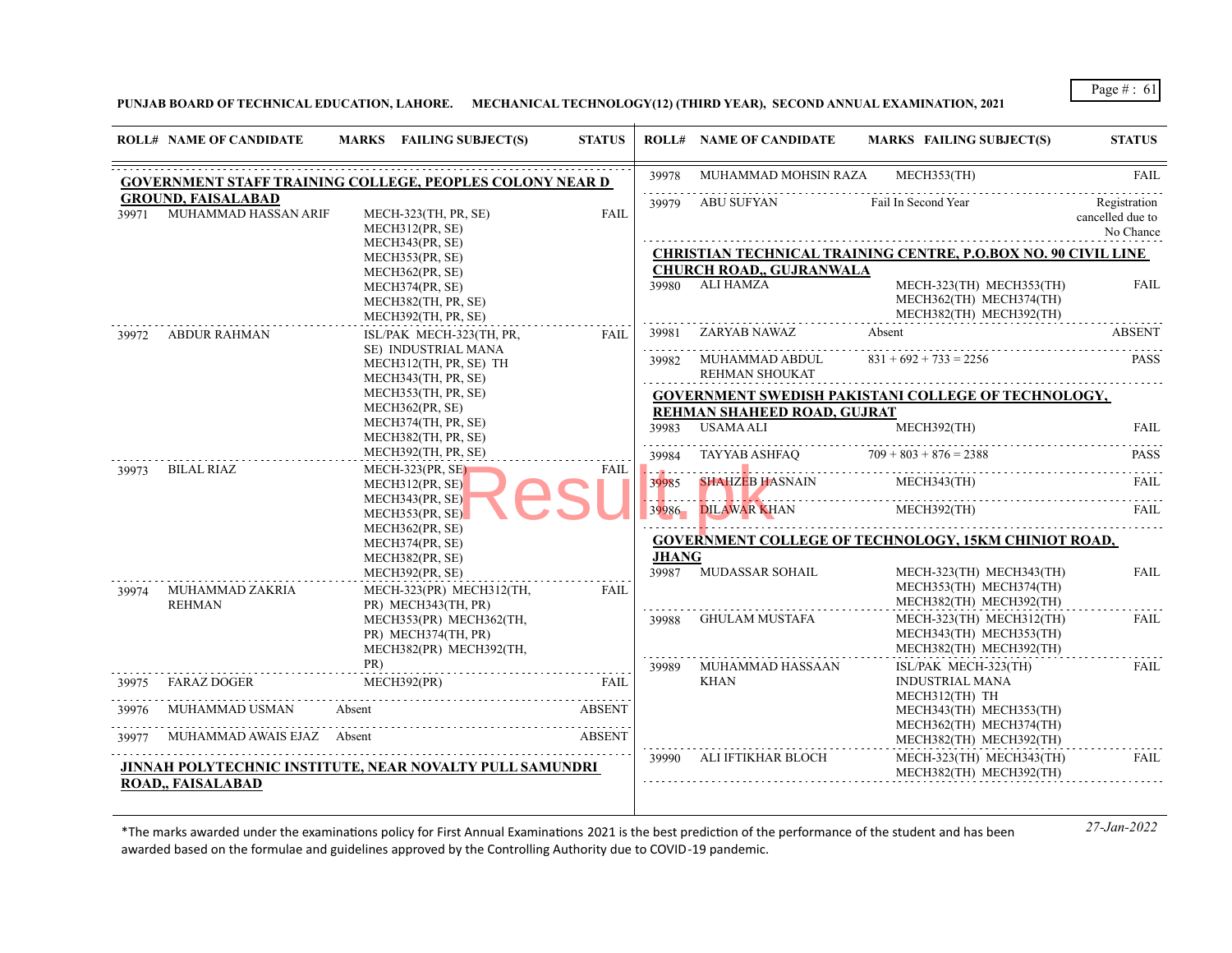**PUNJAB BOARD OF TECHNICAL EDUCATION, LAHORE. MECHANICAL TECHNOLOGY(12) (THIRD YEAR), SECOND ANNUAL EXAMINATION, 2021**

|                    | <b>ROLL# NAME OF CANDIDATE</b>                           | MARKS FAILING SUBJECT(S)                                                                                                      | <b>STATUS</b>                   |                          | <b>ROLL# NAME OF CANDIDATE</b>                | <b>MARKS FAILING SUBJECT(S)</b>                                                                             | <b>STATUS</b> |
|--------------------|----------------------------------------------------------|-------------------------------------------------------------------------------------------------------------------------------|---------------------------------|--------------------------|-----------------------------------------------|-------------------------------------------------------------------------------------------------------------|---------------|
| 39991              | QONAIN ABBAS                                             | MECH-323(TH) MECH353(TH)<br>MECH362(TH) MECH382(TH)                                                                           | <b>FAIL</b>                     |                          |                                               | <b>GOVERNMENT COLLEGE OF TECHNOLOGY, RAILWAY ROAD, LAHORE</b>                                               |               |
| 39992              | MUHAMMAD IMTANAN<br><b>AWAN</b>                          | MECH392(TH)<br>MECH374(TH)                                                                                                    | FAII.                           | 40006                    | AWAIS KHALID                                  | ISL/PAK MECH-323(TH)<br>MECH312(TH) MECH353(TH)<br>MECH374(TH) MECH382(TH)<br>MECH392(TH)                   | <b>FAIL</b>   |
|                    |                                                          | <b>GOVERNMENT COLLEGE OF TECHNOLOGY, CHAK DAULAT, JHELUM</b>                                                                  |                                 |                          | 40007 UMAR NOOR                               | $663 + 643 + 695 = 2001$                                                                                    | <b>PASS</b>   |
| 39993              | HUSSAIN ALI                                              | $771 + 716 + 771 = 2258$                                                                                                      | <b>PASS</b>                     | dia dia dia dia<br>40008 | HAFIZ SHARAN MAHMOOD $694 + 713 + 765 = 2172$ |                                                                                                             | <b>PASS</b>   |
| 39994              | MUHAMMAD WASEEM                                          | MECH-323(TH) MECH353(TH)<br>MECH382(TH) MECH392(TH)                                                                           | <b>FAIL</b>                     | 40009                    | MUHAMMAD AWAIS TARIO                          | MECH343(TH)                                                                                                 | FAIL.         |
|                    |                                                          | MUHAMMAD IBRAHEEM $721 +$ Fail In Second Year + 754                                                                           | RL SECOND<br><b>YEAR</b>        | 40010                    | ATIF REHMAN $796 + 715 + 786 = 2297$          |                                                                                                             | <b>PASS</b>   |
| 39996              | MUHAMMAD SABEEH                                          | Fail In First Year And Second Year $+ 730$ RL SECOND                                                                          | <b>YEAR</b>                     |                          |                                               | IMPERIAL COLLEGE OF TECHNOLOGY, 6-ALLAMA IQBAL ROAD,<br><b>BOHARWALA CHOWK NEAR RAILWAY STATION, LAHORE</b> |               |
|                    |                                                          | <b>GOVERNMENT COLLEGE OF TECHNOLOGY, OPPOSIT DHO, JOHARABAD</b>                                                               |                                 | 40011                    | ABDUL AHSAN KHAN                              | MECH374(TH) MECH392(TH)                                                                                     | <b>FAIL</b>   |
| (KHUSHAB)<br>39997 | MUHAMMAD ABDULLAH                                        | MECH382(TH) MECH392(TH)                                                                                                       | <b>FAIL</b>                     |                          | 40012 MUHAMMAD RIZWAN<br><b>HASSAN NAQVI</b>  | MECH343(TH)                                                                                                 | <b>FAIL</b>   |
| 39998              | <b>AHMED SHOAIB</b>                                      | Fail In First Year $+745 + 804$                                                                                               | <b>RL FIRST</b><br>YEAR         | 40013<br>ال وال          |                                               | NOUMAN ANEES KHAN $722 + 585 + 713 = 2020$                                                                  | <b>PASS</b>   |
|                    |                                                          | <b>GOVERNMENT COLLEGE OF TECHNOLOGY (B), OPP. ARIF AFZAL FLOOR</b>                                                            |                                 | 40014                    |                                               | MUHAMMAD HADI SHAH MECH-323(TH) MECH353(TH)<br>MECH382(TH)                                                  | FAIL          |
| 39999              | MILLS, LAL MEER G.T ROAD., KOT ADDU<br><b>SAIF ULLAH</b> | $847 + 782 + 836 = 2465$                                                                                                      | <b>PASS</b>                     | 40015                    | <b>MUHAMMAD KASHIF</b>                        | Fail In First Year And Second Year + 857 RL SECOND                                                          | YEAR          |
| 40000              | MUHAMMAD SALEEM                                          | $919 + 842 + 914 = 2675$                                                                                                      | <b>PASS</b>                     | 40016                    | KHALIL HUSSAIN                                | Fail In First Year And Second Year + 781 RL SECOND                                                          | <b>YEAR</b>   |
|                    |                                                          | ANJUMAN-E-HIMAYAT-E-ISLAM MUHAMMAD AMIN POLY TECHNIC                                                                          |                                 | 40017                    | UMAIR KHAN                                    | MECH-323(TH) MECH382(TH)                                                                                    | FAIL          |
|                    |                                                          | <b>INSTITUTE &amp; VOCATIONAL TRAINING CENTRE, NEAR FAWARA CHOWK,</b><br>SAIDPUR MAIN BOULEVARD, SABZAZAR SCHEME MORE, LAHORE |                                 | 40018                    | NAVEED SHAZAD                                 | MECH374(TH) MECH392(TH)                                                                                     | FAIL          |
| 40001              | MUHAMMAD HAMMAD<br><b>ALAM</b>                           | $794 +$ Fail In Second Year + 751                                                                                             | <b>RL SECOND</b><br><b>YEAR</b> | 40019                    | MUHAMMAD SHAHZAIB $851 + 578 + 803 = 2232$    |                                                                                                             | PASS          |
| 40002              | GULAM AHMAD ANSARI                                       | Absent                                                                                                                        | Registration                    |                          |                                               | <b>JAPAN POLYTECHNIC INSTITUTE, MANGA ROAD, RAIWIND, LAHORE</b>                                             |               |
|                    |                                                          |                                                                                                                               | cancelled due to<br>No Chance   | 40020                    | SHARAIZ MAJEED                                | Fail In First Year And Second Year + 781 RL SECOND                                                          | YEAR          |
| 40003              | NASIR HUSSAIN                                            | Fail In First Year And Second Year + 806 RL SECOND                                                                            | YEAR                            | 40021                    | MUHAMMAD IJAZ                                 | Absent                                                                                                      | <b>ABSENT</b> |
| 40004              | HAMAD AZAM                                               | $MECH-323(TH)$                                                                                                                | FAIL                            | 40022                    | HAMAD UR REHMAN                               | $819 + 749 + 776 = 2344$                                                                                    | <b>PASS</b>   |
| 40005              | ABDUL REHMAN                                             | $807 + 741 + 739 = 2287$                                                                                                      | <b>PASS</b>                     |                          |                                               |                                                                                                             |               |
|                    |                                                          |                                                                                                                               |                                 |                          |                                               |                                                                                                             |               |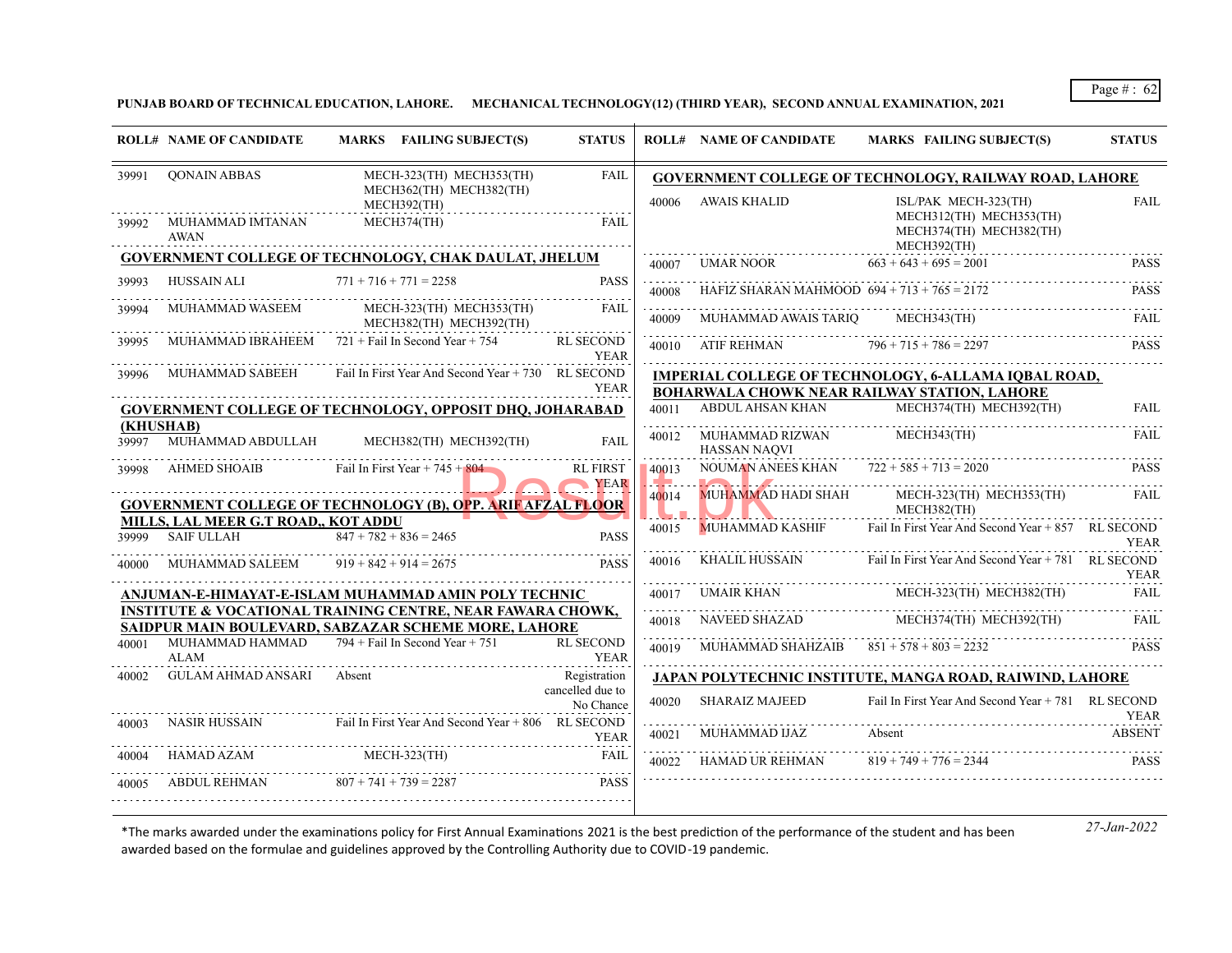**PUNJAB BOARD OF TECHNICAL EDUCATION, LAHORE. MECHANICAL TECHNOLOGY(12) (THIRD YEAR), SECOND ANNUAL EXAMINATION, 2021**

|       | <b>ROLL# NAME OF CANDIDATE</b>            | MARKS FAILING SUBJECT(S)                                             | <b>STATUS</b>                  |       | <b>ROLL# NAME OF CANDIDATE</b>                                                 | <b>MARKS FAILING SUBJECT(S)</b>                                                                                                             | <b>STATUS</b>                                 |
|-------|-------------------------------------------|----------------------------------------------------------------------|--------------------------------|-------|--------------------------------------------------------------------------------|---------------------------------------------------------------------------------------------------------------------------------------------|-----------------------------------------------|
|       | KHANA, LAHORE                             | LAHORE POLYTECHNIC INSTITUTE, BAND ROAD NEAR CHOWK YATEEM            |                                | 40038 | MUHAMMAD HARIS<br>MAHMOOD                                                      | MECH-323(TH) MECH353(SE)<br>MECH392(TH)                                                                                                     | FAIL.                                         |
|       | 40023 AMJAD ALI                           | $859 + 986 + 1073 = 2918$                                            | PASS                           | 40039 | <b>UMAIR SIDDIQUE</b>                                                          | MECH362(SE)                                                                                                                                 | FAIL.                                         |
| 40024 | MUHAMMAD ALI ASLAM Absent                 |                                                                      | <b>ABSENT</b>                  |       |                                                                                | 40040 DANISH ALI MECH362(PR) MECH392(TH)                                                                                                    | FAIL                                          |
| 40025 | MUHAMMAD AWAIS                            | Absent                                                               | <b>ABSENT</b>                  |       |                                                                                | 40041 USMAN SUBHANI 841 + Fail In Second Year + 739 RL SECOND                                                                               | <b>YEAR</b>                                   |
| 40026 |                                           | KAMRAN SAJID Absent                                                  | ABSENT                         |       |                                                                                | <b>GOVERNMENT COLLEGE OF TECHNOLOGY, COLLEGE ROAD, LAYYAH</b>                                                                               |                                               |
| 40027 | NOMAN AFTAB                               | $MECH-323(TH)$                                                       | FAIL                           |       | $\begin{minipage}{0.9\linewidth} 40042 & \text{MUHAMMAD BILAL} \end{minipage}$ | MECH-323(TH) MECH343(TH)<br>MECH353(TH) MECH392(TH)                                                                                         | <b>FAIL</b>                                   |
|       |                                           | <b>MALAYSIAN INSTITUTE OF TECHNOLOGY, SALAMAT PURA,</b>              |                                |       | 40043 MUHAMMAD UMAIR                                                           | <b>MECH-323(TH)</b>                                                                                                                         | , <sub>.</sub><br>FAIL                        |
|       | DAROGHAWALA, LAHORE<br>40028 AMMAD UL HAQ | $MECH-323(TH)$                                                       | FAIL                           |       | 40044 ABDUL QADAR MECH353(TH)                                                  |                                                                                                                                             | FAIL                                          |
|       |                                           | PAK PUNJAB COLLEGE OF TECHNOLOGY, OPP. TAJ BAGH PULL CANAL           |                                |       | 40045 MUHAMMAD ASIF $835 + 736 + 795 = 2366$                                   |                                                                                                                                             |                                               |
|       | <b>BANK ROAD, HARBANCEPURA, LAHORE</b>    | ABDUL SALAM LATIF MECH-323(TH) MECH392(TH)                           | <b>FAIL</b>                    |       | <b>COLLEGE ROAD, LAYYAH</b>                                                    | LICCS INSTITUTE OF MODERN TECHNOLOGY, HOUSING COLONY                                                                                        |                                               |
|       | MUHAMMAD MUAZAM ALI MECH382(TH)           |                                                                      | FAIL<br>.                      |       | 40046 MUHAMMAD GOHAR ALTAF                                                     |                                                                                                                                             | RL Fee                                        |
| 40031 | <b>SALEEM</b>                             | MUHAMMAD TAHIR MECH-323(TH) MECH392(TH)                              | <b>FAIL</b>                    |       | <b>MIANA, MIANWALI</b>                                                         | DR A. Q. KHAN INSTITUTE OF TECHNOLOGY, MULTAN ROAD CHAH                                                                                     |                                               |
| 40032 | MUHAMMAD AHMAD ARIF                       | MECH-323(TH) MECH343(TH)<br>MECH353(TH) MECH382(TH) cancelled due to | Registration                   |       | 40047 YAQOOB SHAH                                                              | Absent                                                                                                                                      | <b>ABSENT</b>                                 |
|       |                                           | MUHAMMAD SHAHZAD Fail In First Year + 745 + 847                      | No Chance<br><b>RL FIRST</b>   | 40048 |                                                                                | $\begin{tabular}{ll} DANISH HAIDER & \small MECH353(TH) MECH382(TH) & \small FAIL \\ & \small MECH392(TH) & & \small FAIL \\ \end{tabular}$ |                                               |
|       |                                           | 40034 ALI HAMZA Fail In First Year + 717 + 812                       | <b>RL FIRST</b><br><b>YEAR</b> | 40049 | MUHAMMAD ATIF NADEEM Fail In Second Year                                       |                                                                                                                                             | Registration<br>cancelled due to<br>No Chance |
|       |                                           | ABU BAKAR ABBAS 834 + Fail In Second Year + 821 RL SECOND            |                                |       |                                                                                | <b>GOVERNMENT COLLEGE OF TECHNOLOGY, KALA BAGH ROAD, NEAR</b>                                                                               |                                               |
| 40036 |                                           | $YEAR$<br>TAYYAB ALI $849 + 849 + 831 = 2529$ PASS                   |                                |       | BEROWLI RAILWAY STATION, MIANWALI<br>40050 ASIF IOBAL                          | ISL/PAK MECH-323(TH)<br>MECH343(TH) MECH353(TH)                                                                                             | <b>FAIL</b>                                   |
|       |                                           | PITAC COLLEGE OF TECHNOLOGY, 234 FEROZEPUR ROAD, LAHORE              |                                |       |                                                                                | MECH382(TH)                                                                                                                                 |                                               |
| 40037 | KAMRAN JAVAID                             | ISL/PAK MECH-323(TH)<br>MECH312(TH) MECH343(TH)<br>MECH353(TH, SE)   | <b>FAIL</b>                    |       | 40051 SYED JAFFIR TAYYAR                                                       | MECH-323(TH) TH<br>MECH343(TH) MECH353(TH)<br>MECH362(TH)                                                                                   | FAII.                                         |
|       |                                           | MECH362(PR, SE)<br>MECH374(SE) MECH382(TH)<br>MECH392(TH)            |                                |       | 40052 MALIK MAJEED ABBAS                                                       | ISL/PAK MECH-323(TH)<br>MECH343(TH) MECH353(TH)                                                                                             | FAIL                                          |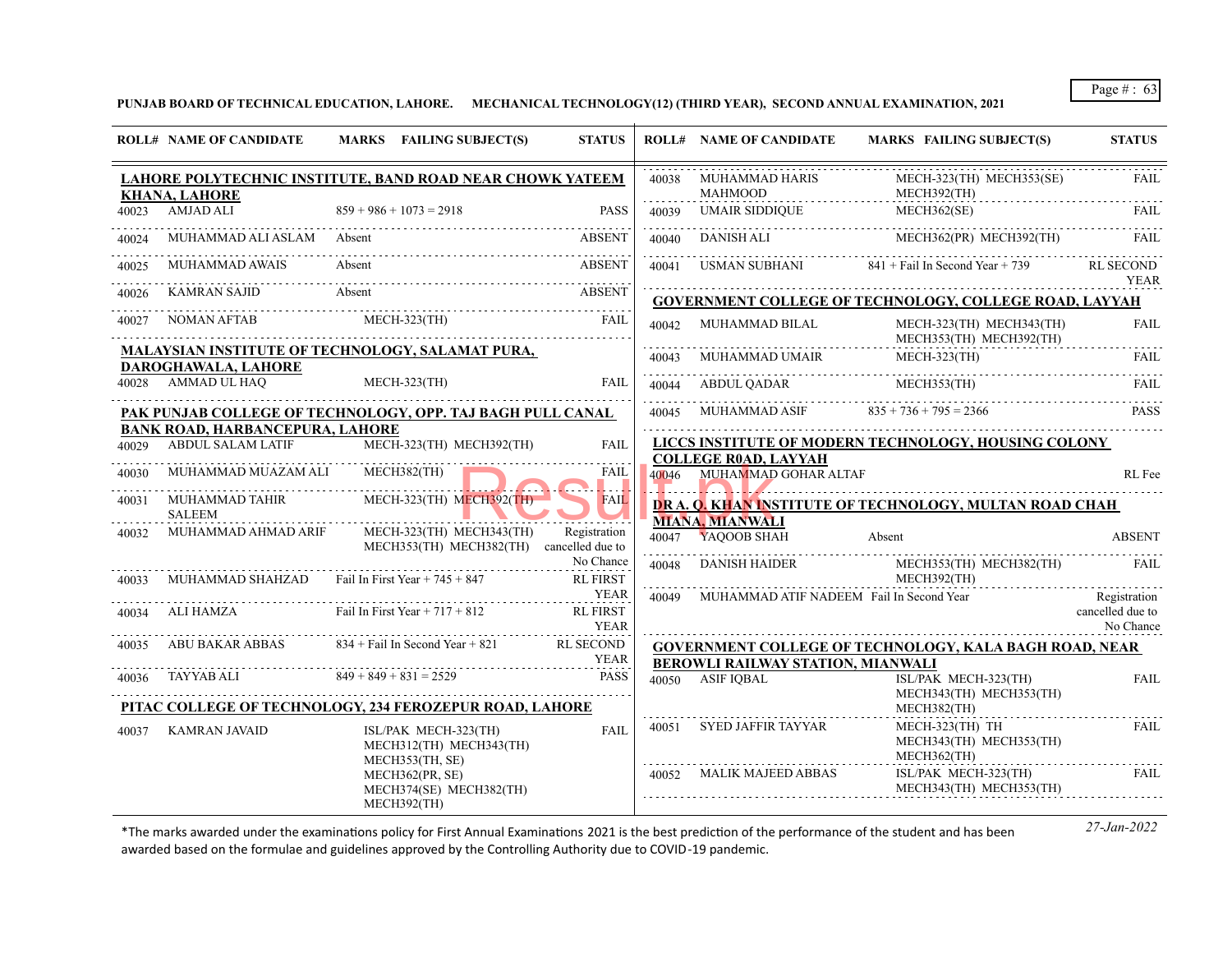**PUNJAB BOARD OF TECHNICAL EDUCATION, LAHORE. MECHANICAL TECHNOLOGY(12) (THIRD YEAR), SECOND ANNUAL EXAMINATION, 2021**

|                        | <b>ROLL# NAME OF CANDIDATE</b>            | MARKS FAILING SUBJECT(S)                                                    | <b>STATUS</b>                    |              | <b>ROLL# NAME OF CANDIDATE</b>                  | <b>MARKS FAILING SUBJECT(S)</b>                                 | <b>STATUS</b>                    |
|------------------------|-------------------------------------------|-----------------------------------------------------------------------------|----------------------------------|--------------|-------------------------------------------------|-----------------------------------------------------------------|----------------------------------|
| 40053                  | <b>ABDUL BASIT</b>                        | ISL/PAK MECH-323(TH)<br>MECH343(TH) MECH353(TH)                             | <b>FAIL</b>                      | 40069        | <b>OSAMA SHAHWAR</b>                            | Fail In First Year And Second Year + 757                        | RL SECOND<br><b>YEAR</b>         |
| 40054                  | <b>MUHAMMAD AWAIS</b>                     | ISL/PAK MECH-323(TH)<br>MECH353(TH)                                         | FAIL                             | 40329        | <b>SADDAM HUSSAIN</b>                           | Fail In First Year                                              | Registration<br>cancelled due to |
|                        |                                           | <b>GOVERNMENT COLLEGE OF TECHNOLOGY, QASIM PUR COLONY,</b>                  |                                  |              |                                                 |                                                                 | No Chance                        |
| <b>MULTAN</b>          |                                           |                                                                             |                                  |              |                                                 | THE CITY COLLEGE OF TECHNOLOGY, WAINS AUTO CENTRE, OPP          |                                  |
| 40055                  | MUHAMMAD ZUBAIR                           | $770 + 776 + 830 = 2376$                                                    | <b>PASS</b>                      |              |                                                 | FAISAL MOVERS, VEHARI CHOWK, LARRI ADDA, MULTAN                 |                                  |
| 40056                  | MUHAMMAD HASEEB<br><b>ATHAR</b>           | Fail In First Year + $715 + 710$                                            | <b>RL FIRST</b><br><b>YEAR</b>   | 40070        | <b>ALI MOMEN</b>                                | $845 +$ Fail In Second Year + 839                               | <b>RL SECOND</b><br><b>YEAR</b>  |
| 40057                  | HUMAIR HANI                               |                                                                             | <b>FAIL</b>                      | 40071        | MUHAMMAD ADIL                                   | Absent                                                          | <b>ABSENT</b>                    |
| 40058                  | ARSLAN LIAQAT                             | MECH343(TH) FAIL FAIL<br>Fail In First Year And Second Year + 872 RL SECOND |                                  | 40072        | HAMID RAZA                                      | Fail In First Year And Second Year + 812 RL SECOND              | <b>YEAR</b>                      |
| 40059                  | MUHAMMAD USMAN                            | MECH392(TH)                                                                 | <b>YEAR</b><br><b>FAIL</b>       | 40073        | ALI IRSHAD                                      | Fail In First Year $+ 750 + 830$                                | <b>RL FIRST</b><br><b>YEAR</b>   |
| 40060                  | MUHAMMAD SHOAIB                           | Fail In First Year + $728 + 774$                                            | <b>RL FIRST</b>                  |              |                                                 | <b>GOVERNMENT COLLEGE OF TECHNOLOGY (BOYS), DERA GHAZI KHAN</b> |                                  |
|                        | <b>HASHMI</b>                             |                                                                             | <b>YEAR</b>                      |              | ROAD, ALIPUR BYPASS, MUZAFFARGARH               |                                                                 |                                  |
| 40061                  | <b>RAMEEZ AHMAD</b>                       | Absent                                                                      | Registration<br>cancelled due to | 40074        | HABIB ULLAH KHAN                                | $768 + 843 + 907 = 2518$                                        | <b>PASS</b>                      |
|                        |                                           |                                                                             | No Chance                        | 40075        | MUJAHID HUSSAIN $800 + 827 + 882 = 2509$        |                                                                 | PASS                             |
|                        |                                           | <b>MULTAN POLYTECHNIC INSTITUTE, 2656 MASOOM SHAH ROAD,</b>                 |                                  | 40076        | <b>SYED MAAZ HAMDANI</b>                        | MECH353(TH)                                                     | FAIL                             |
| <b>MULTAN</b><br>40062 | MUHAMMAD ZUBAIR KHAN                      | MECH312(TH) MECH343(TH)                                                     | <b>FAIL</b>                      | 40077        | <b>ZESHAN MUKHTIAR</b> $796 + 713 + 768 = 2277$ |                                                                 | PASS                             |
|                        |                                           | MECH362(TH) MECH374(TH)<br>MECH392(TH)                                      |                                  | 40078        | MUHAMMAD ADNAN                                  | MECH392(TH)                                                     | Registration<br>cancelled due to |
| 40063                  | SAQLAIN HASSAN                            | $790 + 735 + 828 = 2353$                                                    | <b>PASS</b>                      |              |                                                 |                                                                 | No Chance                        |
| 40064                  |                                           | MUHAMMAD MUSAWAR Fail In First Year And Second Year +776 RL SECOND          |                                  |              |                                                 | JINNAH COLLEGE OF TECHNOLOGY, GANISH WAH CANAL ROAD,            |                                  |
|                        |                                           |                                                                             | <b>YEAR</b>                      |              | MULTAN ROAD,, MUZAFFARGARH                      |                                                                 |                                  |
| 40065                  | <b>MUHAMMAD ASIF</b>                      | $823 + 695 + 857 = 2375$                                                    | <b>PASS</b>                      | 40079        | <b>ASHRAF HUSSAIN SHAH</b>                      | MECH353(TH) MECH392(TH)                                         | <b>FAIL</b>                      |
| 40066                  | MUHAMMAD KASHIF<br><b>SIDDIOUE</b>        | $888 + 793 + 802 = 2483$                                                    | <b>PASS</b>                      | 40080        | <b>MUHAMMAD ABID</b>                            | $837 +$ Fail In Second Year + 786                               | <b>RL SECOND</b><br>YEAR         |
|                        |                                           | <b>SWEDISH INSTITUTE OF TECHNOLOGY, OPP. GRID STATION, VEHARI</b>           |                                  | 40081        | MUHAMMAD IMRAN                                  | MECH343(TH) MECH382(TH)                                         | FAIL                             |
| 40067                  | <b>CHOWK, MULTAN</b><br>MUHAMMAD SIDDIQUE | $854 + 744 + 811 = 2409$                                                    | <b>PASS</b>                      | 40082        | MUHAMMAD SHAHID                                 | MECH353(TH)                                                     | FAIL                             |
|                        | <b>ASGHAR</b>                             |                                                                             |                                  | 40083        | MUHAMMAD AMIR SAEED Absent                      |                                                                 | ABSENT                           |
| 40068                  | ATIF HUSSAIN                              | $830 + 722 + 825 = 2377$                                                    | <b>PASS</b>                      | <b>OKARA</b> |                                                 | OKARA POLYTECHNIC INSTITUTE, KARMANWALA TOWN, G.T ROAD,,        |                                  |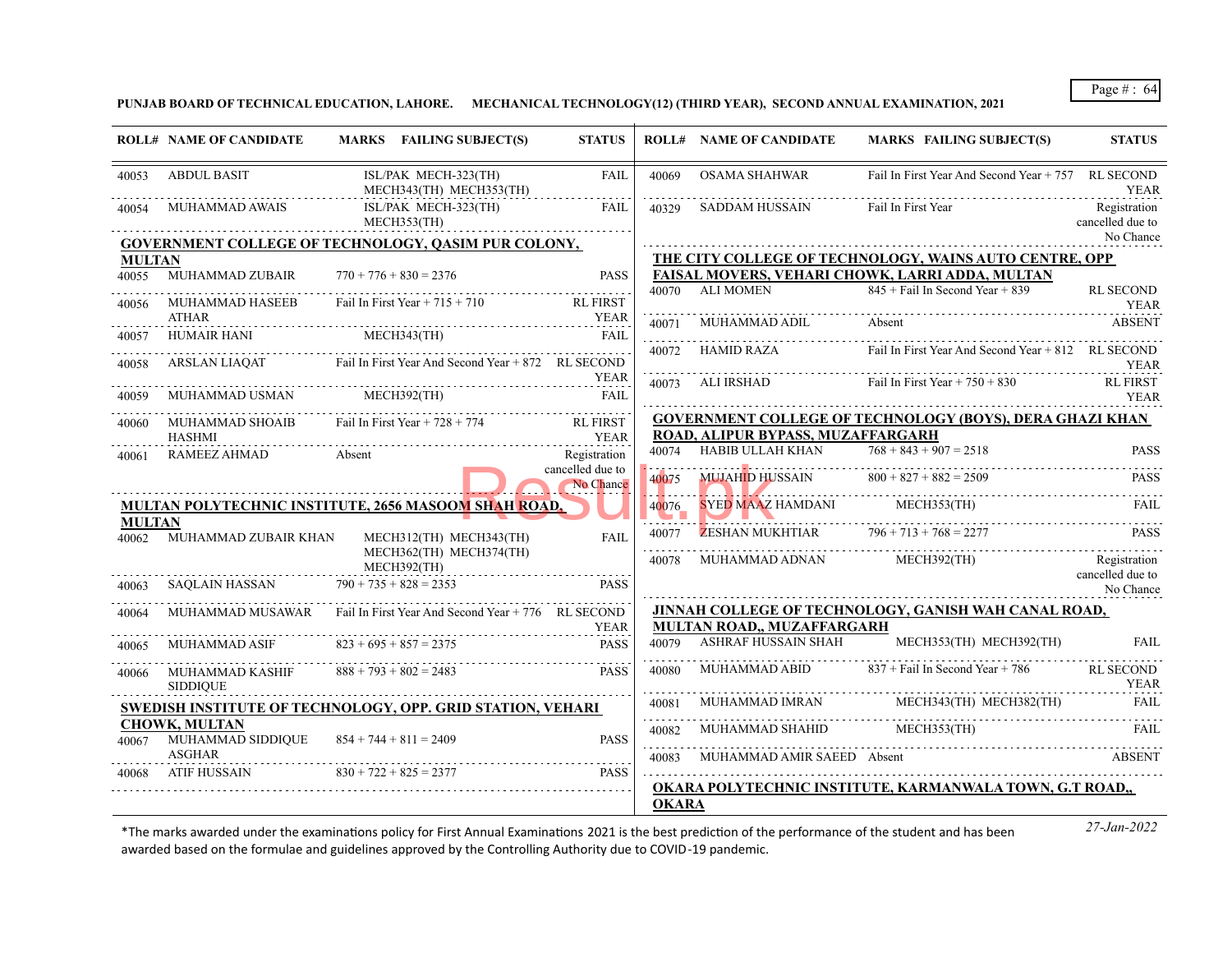**PUNJAB BOARD OF TECHNICAL EDUCATION, LAHORE. MECHANICAL TECHNOLOGY(12) (THIRD YEAR), SECOND ANNUAL EXAMINATION, 2021**

|       | <b>ROLL# NAME OF CANDIDATE</b>                                               | MARKS FAILING SUBJECT(S)                                                                                               | <b>STATUS</b> |            | <b>ROLL# NAME OF CANDIDATE</b>    | <b>MARKS FAILING SUBJECT(S)</b>                                                                                        | <b>STATUS</b>                   |
|-------|------------------------------------------------------------------------------|------------------------------------------------------------------------------------------------------------------------|---------------|------------|-----------------------------------|------------------------------------------------------------------------------------------------------------------------|---------------------------------|
| 40084 | <b>AMEER HAMZA</b>                                                           | Fail In First Year And Second Year + 775 RL SECOND                                                                     | <b>YEAR</b>   | 40095      | <b>SAJID HUSSAIN</b>              | Fail In First Year And Second Year + 744 RL SECOND                                                                     | <b>YEAR</b>                     |
|       |                                                                              | JINNAH POLYTECHNIC INSTITUTE, BHAWANA JHANG ROAD, PANSERA                                                              |               | 40096      | ABID ULLAH KHAN                   | Absent                                                                                                                 | <b>ABSENT</b>                   |
| 40085 | MEHBOOB HUSSAIN                                                              | $863 + 732 + 793 = 2388$                                                                                               | <b>PASS</b>   | .<br>40330 | HASSAN MEHMOOD                    | ISL/PAK MECH-323(TH)<br><b>INDUSTRIAL MANA</b><br>MECH312(TH) TH                                                       | FAIL                            |
| 40086 | HALLAH CHOWK BYPASS, PATTOKI<br>SAJJAD RASHEED                               | ALLAMA IQBAL COLLEGE OF TECHNOLOGY, OPP. SORENTO CNG NEAR<br>Fail In First Year And Second Year + 803 RL SECOND        | <b>YEAR</b>   |            |                                   | MECH343(TH) MECH353(TH)<br>MECH374(TH) MECH382(TH)<br>MECH392(TH)                                                      |                                 |
| 40087 | ROAD, OPP. MODEL CITY, PATTOKI<br>MUHAMMAD ARSLAN<br><b>BASHIR</b>           | <b>QUAID-E-AZAM COLLEGE OF ENGINEERING &amp; TECHNOLOGY, G.T</b><br>Fail In First Year And Second Year + 837 RL SECOND | <b>YEAR</b>   | 40331      | TOOEER AHMAD                      | ISL/PAK MECH-323(TH)<br><b>INDUSTRIAL MANA</b><br>MECH312(TH) TH<br>MECH343(TH) MECH353(TH)<br>MECH362(TH) MECH374(TH) | <b>FAIL</b>                     |
|       |                                                                              | <b>GOVERNMENT (CMYB) COLLEGE OF TECHNOLOGY, JHELUM ROAD,</b>                                                           |               |            |                                   | MECH382(TH) MECH392(TH)                                                                                                |                                 |
| 40088 | PIND DADAN KHAN<br>MHAMMAD ASIM                                              | $805 + 857 + 929 = 2591$                                                                                               | <b>PASS</b>   |            |                                   | RAWALPINDI SWEDISH INSTITUTE OF TECHNOLOGY, BAHADUR PLAZA<br><b>SHAIR PAO COLONY NEAR COMMITTEE CHOWK, RAWALPINDI</b>  |                                 |
|       | <b>OPPOSITE COCA-COLA FACTORY, RAHIM YAR KHAN</b>                            | <b>GOVERNMENT COLLEGE OF TECHNOLOGY, SHAHBAZ PUR ROAD,</b>                                                             |               | 40097      | MUHAMMAD MUTAHAR<br>RAZA RAMAY    | ISL/PAK MECH-323(TH) TH<br>MECH353(TH) MECH382(TH)<br>MECH392(TH)                                                      | <b>FAIL</b>                     |
|       | $40089$ MUHAMMAD JUNAID TARIQ 676 + 845 + 919 = 2440                         |                                                                                                                        | <b>PASS</b>   | 40098      | <b>MOIZ RASHID</b>                | MECH343(TH)                                                                                                            | <b>FAIL</b>                     |
|       |                                                                              | <b>RAHIM YAR KHAN COLLEGE OF TECHNOLOGY, NEAR GHARIB SHAH</b>                                                          |               | 40099      | MOIN UD DIN SADIQ                 | MECH-323(TH)                                                                                                           | FAIL                            |
| 40090 | <b>BRIDGE BYPASS ROAD, RAHIM YAR KHAN</b><br>MUHAMMAD AHMAD<br><b>NASEEM</b> | $831 + 742 + 767 = 2340$                                                                                               | <b>PASS</b>   | 40100      | KASHIF IMRAN KIYANI               | Absent                                                                                                                 | ABSENT                          |
|       |                                                                              | SWEDISH INSTITUTE OF TECHNOLOGY, , RAHIM YAR KHAN                                                                      |               | 40101      | AMEER HAMZA                       | $816 +$ Fail In Second Year + 780                                                                                      | <b>RL SECOND</b><br>YEAR        |
| 40091 | <b>NAEEM SATTAR</b>                                                          | $783 + 697 + 782 = 2262$                                                                                               | <b>PASS</b>   | 40102      | SAYYAM ZAFEER                     | $799 +$ Fail In Second Year + 700                                                                                      | <b>RL SECOND</b><br><b>YEAR</b> |
|       |                                                                              | ASKARI INSTITUTE OF TECHNOLOGY, G.T ROAD RAWAT, RAWALPINDI                                                             |               | 40103      | KASHIF IMTIAZ KIANI               | $MECH-323$ (TH)                                                                                                        | FAIL                            |
| 40092 | FASAHAT ALI                                                                  | Absent                                                                                                                 | <b>ABSENT</b> | .<br>40104 | MUHAMMAD SHAHZAIB<br><b>ZAHID</b> | MECH-323(TH)                                                                                                           | FAIL                            |
|       | CENTRE KHANNA ROAD, RAWALPINDI                                               | RAWALPINDI INSTITUTE OF TECHNOLOGY, MAKKAH SHOPPING                                                                    |               | 40105      | NADEEM FAHEEM                     | Fail In First Year And Second Year + 734 RL SECOND                                                                     | YEAR                            |
| 40093 | MUHAMMAD NOMAN<br><b>ZAMEER QADRI</b>                                        | $814 + 742 + 791 = 2347$                                                                                               | <b>PASS</b>   | 40106      | ABDUL SUBHAN                      | Fail In First Year $+ 716 + 741$                                                                                       | <b>RL FIRST</b><br><b>YEAR</b>  |
| 40094 | MUHAMMAD JAVED                                                               | Absent                                                                                                                 | <b>ABSENT</b> | 40107      | <b>MOHSIN NASEER</b>              | $800 +$ Fail In Second Year + 752                                                                                      | <b>RL SECOND</b>                |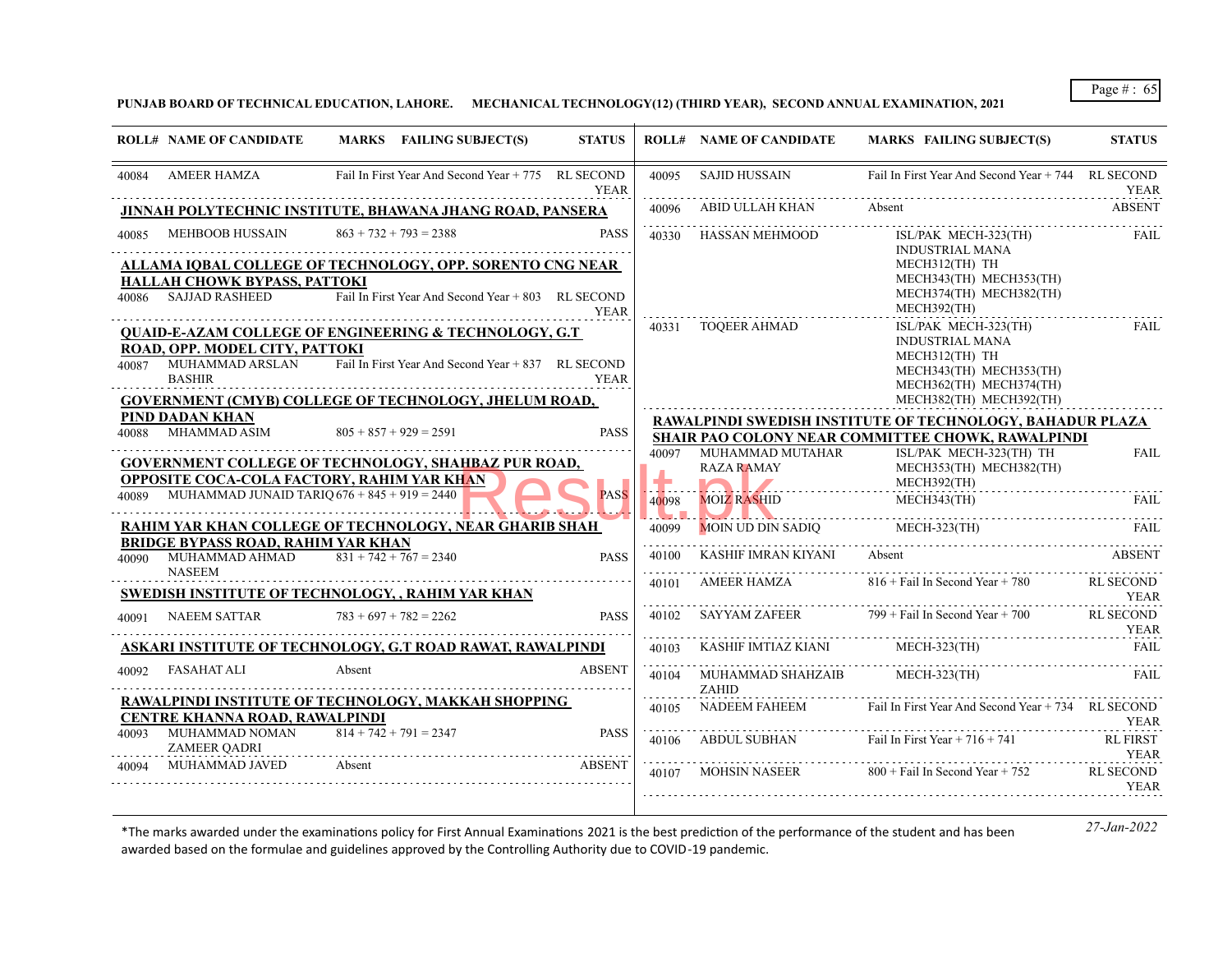**PUNJAB BOARD OF TECHNICAL EDUCATION, LAHORE. MECHANICAL TECHNOLOGY(12) (THIRD YEAR), SECOND ANNUAL EXAMINATION, 2021**

|       | <b>ROLL# NAME OF CANDIDATE</b>                       | MARKS FAILING SUBJECT(S)                                             | <b>STATUS</b>                           |                           | <b>ROLL# NAME OF CANDIDATE</b>                | <b>MARKS FAILING SUBJECT(S)</b>                                                | <b>STATUS</b> |
|-------|------------------------------------------------------|----------------------------------------------------------------------|-----------------------------------------|---------------------------|-----------------------------------------------|--------------------------------------------------------------------------------|---------------|
| 40108 | <b>SAAD ALI KHAN</b>                                 | MECH374(TH)                                                          | <b>FAIL</b>                             | 40127                     | <b>FAISAL RASHEED</b>                         | <b>MECH-323(TH)</b>                                                            | <b>FAIL</b>   |
|       | EHTISHAM HUSSAIN ABID Fail In First Year + 754 + 815 |                                                                      | RL FIRST<br>YEAR                        |                           | <b>SADIOABAD</b>                              | SUPERIOR POLYTECHNIC INSTITUTE, CANAL BANK ALI TOWN,                           |               |
| 40110 | KHIZAR MAQBOOL ABBASI MECH-323(TH)                   |                                                                      | FAIL                                    |                           | 40128 SAJID SAGHEER                           | $805 + 776 + 794 = 2375$                                                       | <b>PASS</b>   |
|       | TAIMOUR REHMAN                                       | $MECH-323$ (TH)                                                      | FAIL                                    | 40129                     |                                               | MUHAMMAD AMIR Fail In First Year And Second Year + 799 RL SECOND               | YEAR          |
| 40112 | MUHAMMAD WAHEED                                      | MECH353(TH)                                                          | FAII.                                   | 40130                     | ALI GOHAR SOOMRO                              | MECH-323(TH)                                                                   | <b>FAIL</b>   |
| 40113 | MUHAMMAD AHSAN<br>RAZZAQUE BUTT                      | MECH-323(TH) MECH343(TH)<br>MECH353(TH) MECH392(TH)                  | FAIL                                    |                           | 40131 HUSSAIN JABBAR                          | MECH-323(TH)                                                                   | <b>FAIL</b>   |
| 40114 | FAISAL NIAZ                                          | FAISAL NIAZ MECH343(TH) FAII FAI                                     | FAIL                                    |                           |                                               | <b>GOVERNMENT COLLEGE OF TECHNOLOGY, JEHAZ GROUND OLD</b>                      |               |
| 40115 | IMRAN MUSA Absent                                    |                                                                      | <b>ABSENT</b>                           | 40132                     | HARRAPA ROAD, SAHIWAL<br>WARIS ALI            | $975 + 883 + 961 = 2819$                                                       | <b>PASS</b>   |
| 40116 | CH MUHAMMAD USAMA<br>HUSSAIN                         | MECH353(TH)                                                          | <b>FAIL</b>                             | 40133                     | USMAN ARIF                                    | Absent                                                                         | <b>ABSENT</b> |
| 40117 | SHAFQET RAZA                                         | Fail In First Year And Second Year + 704 RL SECOND                   | <b>YEAR</b>                             | 40134                     | SHAHZAD GHAFOOR                               | MECH312(TH) MECH343(TH)<br>MECH362(TH) MECH374(TH)                             | FAIL          |
| 40118 | SAGHIR NAEEM                                         | MECH343(TH) MECH392(TH)                                              | FAIL                                    |                           |                                               | MECH392(TH)                                                                    |               |
|       |                                                      | MUHAMMAD BILAL AKSEER MECH-323(TH) MECH353(TH)                       | . <b>.</b><br>FAIL.                     | 40135                     | <b>MUHAMMAD WASEEM</b>                        | $716 + 550 + 597 = 1863$                                                       | <b>PASS</b>   |
| 40120 |                                                      | ABDULLAH SHAFIQUE Fail In First Year And Second Year + 725 RL SECOND |                                         |                           | $40136$ FAHAD HAFEEZ $737 + 534 + 569 = 1840$ |                                                                                | <b>PASS</b>   |
| 40121 | ATTA UR REHMAN                                       | MECH-323(TH)                                                         | YEAR<br>Registration                    | 40137                     | BILAL HUSSAIN                                 | MECH392(TH)                                                                    | FAIL          |
|       |                                                      |                                                                      | cancelled due to<br>No Chance           | 40138                     | ALI RAZA                                      | MECH374(SE)                                                                    | FAIL          |
| 40122 | SOLOMAN VISHAL $756 + 766 + 738 = 2260$              |                                                                      | <b>PASS</b>                             | 40139<br>الواويون والوالي | SHAH ZAIB                                     | $806 + 754 + 797 = 2357$                                                       | PASS          |
| 40123 | ABDUL MANAN AWAN MECH-323(TH)                        |                                                                      | Registration<br>cancelled due to        | 40140                     | AHMAD TAUOIR                                  | MECH353(TH) MECH382(TH,<br>PR)                                                 | FAIL          |
| 40124 |                                                      | ZAIN UL HUSSNAIN $786 + 742 + 835 = 2363$                            | No Chance<br><b>PASS</b>                | 40141                     | FAHAD BIN FARID                               | MECH-323(TH, SE)<br>MECH362(SE) MECH382(SE)<br>MECH392(SE)                     | <b>FAIL</b>   |
|       | KLP ROAD, SADIOABAD                                  | SADIQABAD POLYTECHNIC INSTITUTE (CAMPUS II), BY PASS CHOWK           |                                         |                           | 40142 MUNEEB UL REHMAN                        | MECH-323(SE) MECH312(SE)<br>MECH353(SE) MECH362(SE)<br>MECH382(SE) MECH392(SE) | FAIL          |
| 40126 | 40125 UBAID ALI<br>WAQAS ALI                         | $MECH-323(TH)$<br>$906 +$ Fail In Second Year + 831                  | <b>FAIL</b><br><b>RL SECOND</b><br>YEAR | 40143                     | FAIZAN BASHIR                                 | MECH353(TH)                                                                    | FAIL          |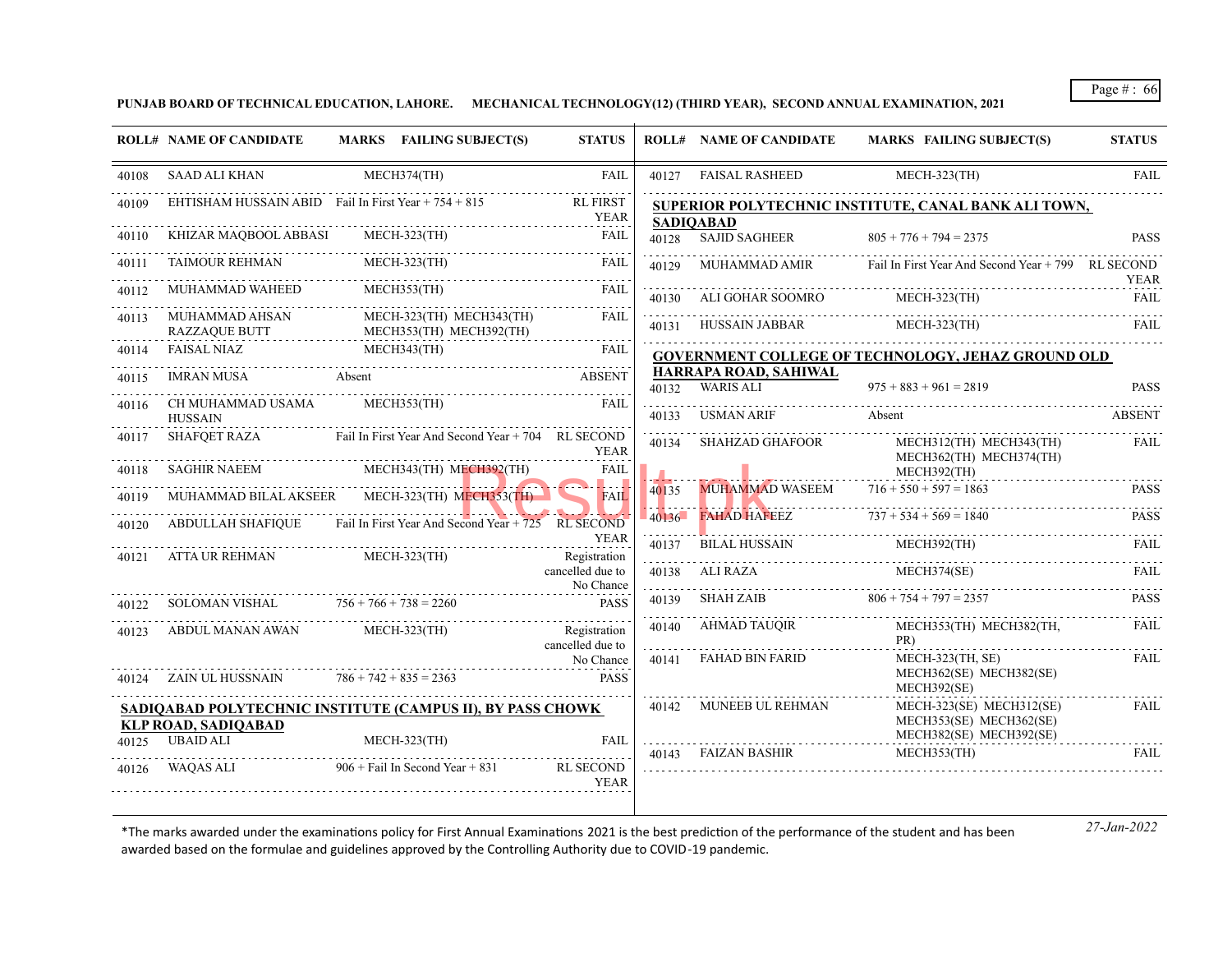**PUNJAB BOARD OF TECHNICAL EDUCATION, LAHORE. MECHANICAL TECHNOLOGY(12) (THIRD YEAR), SECOND ANNUAL EXAMINATION, 2021**

|              | <b>ROLL# NAME OF CANDIDATE</b>                            | MARKS FAILING SUBJECT(S)                                                                          | <b>STATUS</b>                                 |       | <b>ROLL# NAME OF CANDIDATE</b>                       | MARKS FAILING SUBJECT(S)                                            | <b>STATUS</b>                                 |
|--------------|-----------------------------------------------------------|---------------------------------------------------------------------------------------------------|-----------------------------------------------|-------|------------------------------------------------------|---------------------------------------------------------------------|-----------------------------------------------|
|              | 40144 MUHAMMAD TANVEER                                    | <b>MECH-323(TH)</b>                                                                               | Registration<br>cancelled due to              | 40158 | MUHAMMAD HASHIM<br>KHAN                              | $837 + 778 + 875 = 2490$                                            | <b>PASS</b>                                   |
| 40145        |                                                           | DILSHAD SHOUKAT Absent                                                                            | No Chance<br>Registration<br>cancelled due to |       | 40159 ZAIN NADEEM                                    | MECH353(TH)                                                         | Registration<br>cancelled due to<br>No Chance |
|              |                                                           |                                                                                                   | No Chance                                     |       |                                                      | SARGODHA INSTITUTE OF TECHNOLOGY, 6TH COLLEGE ROAD,                 |                                               |
| 40146        | MANSAB ALI SHAHZAAD Fail In First Year                    |                                                                                                   | Registration<br>cancelled due to<br>No Chance |       | <b>SARGODHA</b><br>40160 ATTIQ UR RAHMAN MECH392(TH) |                                                                     | <b>FAIL</b>                                   |
|              | 40147 MUHAMMAD AHSAN                                      | Absent                                                                                            | Registration<br>cancelled due to              |       |                                                      | 40318 HAIDER ALI Fail In First Year And Second Year + 758 RL SECOND | <b>YEAR</b>                                   |
|              |                                                           | 40148 MUHAMMAD HAMZA $834 + 774 + 798 = 2406$                                                     | No Chance<br><b>PASS</b>                      |       |                                                      | ALI INSTITUTE OF TECHNOLOGY & TEXTILE, 1 KM FAISALABAD ROAD,        |                                               |
|              | <b>SALEEM</b>                                             |                                                                                                   |                                               |       | OPP. ALI INDUSTRIES, SHEIKHUPURA<br>40161 ANUSH ABID | $840 + 781 + 841 = 2462$                                            | <b>PASS</b>                                   |
| 40149        | MUHAMMAD ALI UMAR MECH-323(TH)<br><b>SAEED</b>            |                                                                                                   | Registration<br>cancelled due to              |       |                                                      | LAHORE POLYTECHNIC INSTITUTE, SHAH MUHAMMAD PLAZA,                  |                                               |
|              |                                                           |                                                                                                   | No Chance                                     |       |                                                      | LAHORE-SARGODHA ROAD, NEAR BHATTI CHOWK, SHEIKHUPURA                |                                               |
|              | <b>BLOCK SHADAB TOWN, SAHIWAL</b>                         | <b>QUAID-E-AZAM COLLEGE OF ENGINEERING &amp; TECHNOLOGY, 13-UMAR</b>                              |                                               |       | 40162 HAMZA SHEIKH                                   | MECH-323(TH, PR)<br>MECH312(TH, PR) TH                              | <b>FAIL</b>                                   |
|              |                                                           | 40150 MUHAMMAD IMRAN KHAN Fail In First Year And Second Year + 775 RL SECOND<br><u>Experience</u> | <b>YEAR</b>                                   |       |                                                      | MECH343(TH, PR)<br>MECH353(TH, PR)                                  |                                               |
| 40151        | MUHAMMAD HASSAN MECH392(TH)                               |                                                                                                   | <b>FAIL</b>                                   |       |                                                      | MECH362(PR) MECH374(PR)<br>MECH382(PR) MECH392(TH,                  |                                               |
|              |                                                           | 40152 MUHAMAD ZUBAIR Absent                                                                       | <b>ABSENT</b>                                 |       | 40163 MUHAMMAD FAIO HASSAN                           | TH MECH343(TH)                                                      | <b>FAIL</b>                                   |
|              |                                                           | 40153 MUHAMMAD HAMZA MECH392(TH)                                                                  | <b>FAIL</b>                                   |       | KHAN                                                 | MECH353(TH)                                                         |                                               |
|              |                                                           | GOVERNMENT COLLEGE OF TECHNOLOGY, SHAHKOT ROAD, SANGLA                                            |                                               |       |                                                      | 40164 MUHAMMAD WASEEM MECH-323(TH) MECH382(TH)                      | FAIL                                          |
| <b>HILLS</b> |                                                           |                                                                                                   |                                               |       |                                                      | OXFORD POLYTECHNIC INSTITUTE, HIRAN MINAR ROAD,                     |                                               |
|              | 40154 REHAN SALEEM                                        | $757 + 837 + 898 = 2492$                                                                          | <b>PASS</b>                                   |       | <b>SHEIKHUPURA</b>                                   |                                                                     |                                               |
|              |                                                           | $40155$ ZEESHAN KHAN Fail In First Year + 878 + 938                                               | <b>RL FIRST</b><br><b>YEAR</b>                |       | 40165 AMEER HAMZA                                    | $840 + 723 + 777 = 2340$                                            | <b>PASS</b>                                   |
|              |                                                           | <b>GOVERNMENT COLLEGE OF TECHNOLOGY, PAF ROAD, SARGODHA</b>                                       |                                               |       | 40166 HAMMAD ABBAS                                   | Fail In First Year And Second Year + 801 RL SECOND                  | <b>YEAR</b>                                   |
|              | 40156 ABDUL BASIT                                         |                                                                                                   | <b>FAIL</b>                                   |       |                                                      | <b>GOVERNMENT COLLEGE OF TECHNOLOGY, PARIS ROAD, SIALKOT</b>        |                                               |
|              |                                                           | MECH-323(TH) MECH312(TH)<br>MECH343(TH) MECH392(TH)                                               | .                                             |       | 40167 ABU BAKAR NAWAZ $718 + 774 + 830 = 2322$       |                                                                     | <b>PASS</b>                                   |
|              |                                                           | <u>HIRA POLYTECHNIC INSTITUTE, GREEN TOWN LAHORE ROAD,</u>                                        |                                               |       | 40168 MUHAMMAD RABI $696 + 609 + 682 = 1987$         |                                                                     | <b>PASS</b>                                   |
|              | <b>SARGODHA</b><br>40157 MUHAMMAD HAIDER<br><b>FAROOO</b> | <b>MECH-323(TH)</b>                                                                               | FAIL                                          | 40169 | MOHSIN SHAHZAD $738 + 593 + 637 = 1968$              |                                                                     | <b>PASS</b>                                   |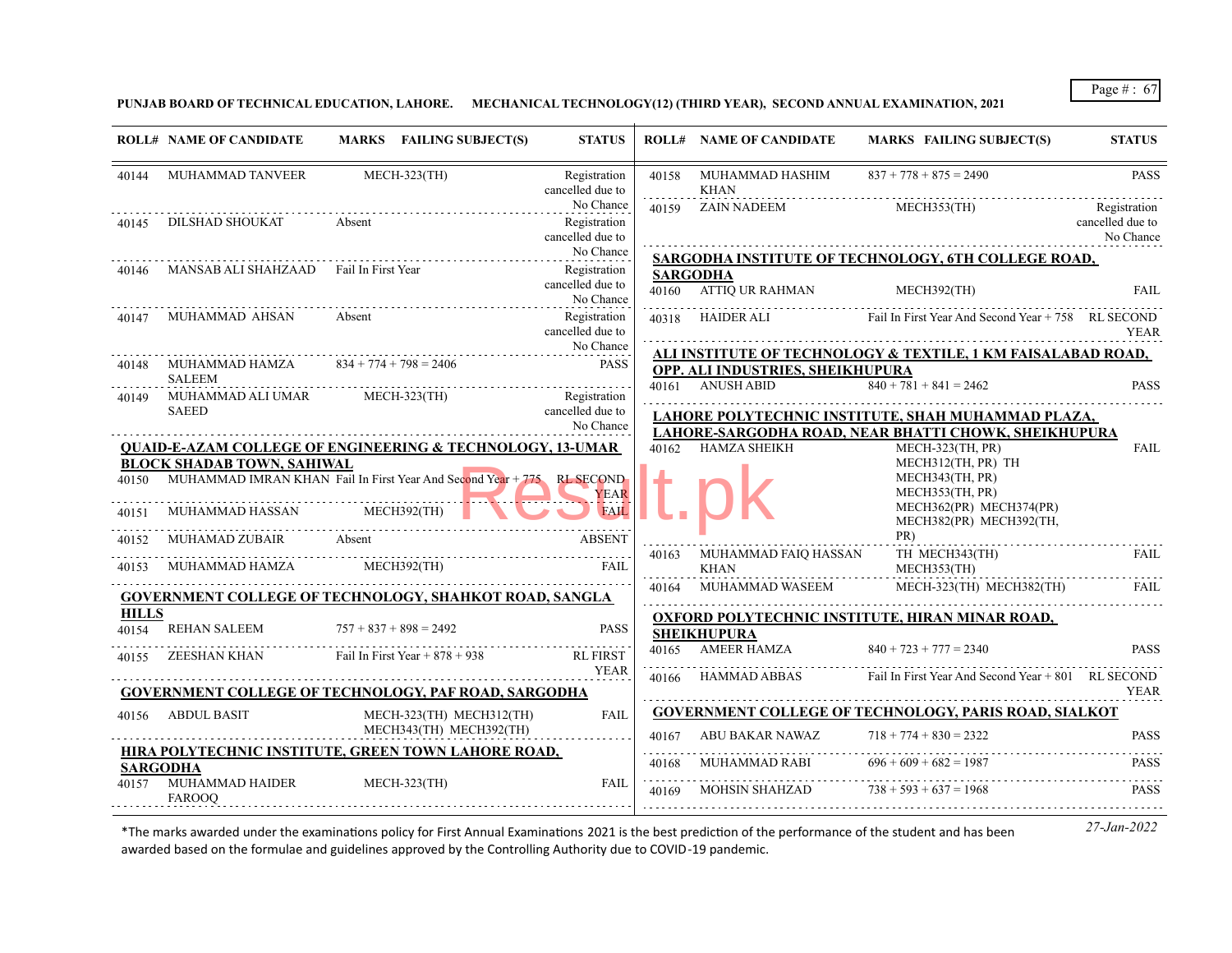**PUNJAB BOARD OF TECHNICAL EDUCATION, LAHORE. MECHANICAL TECHNOLOGY(12) (THIRD YEAR), SECOND ANNUAL EXAMINATION, 2021**

|               | <b>ROLL# NAME OF CANDIDATE</b>                                                   | MARKS FAILING SUBJECT(S)                                           | <b>STATUS</b>                    |                                               | <b>ROLL# NAME OF CANDIDATE</b>   | <b>MARKS FAILING SUBJECT(S)</b>                                          | <b>STATUS</b>      |
|---------------|----------------------------------------------------------------------------------|--------------------------------------------------------------------|----------------------------------|-----------------------------------------------|----------------------------------|--------------------------------------------------------------------------|--------------------|
| 40170         | TAJAMMAL ZAHOOR                                                                  | $768 + 595 + 769 = 2132$                                           | <b>PASS</b>                      | 40184                                         | <b>ASAD RAMZAN</b>               | ISL/PAK MECH-323(TH, PR)<br><b>INDUSTRIAL MANA</b>                       | <b>FAIL</b>        |
|               |                                                                                  | ALLAMA IOBAL COLLEGE OF TECHNOLOGY, COLLEGE ROAD, TAUNSA           |                                  |                                               |                                  | MECH312(TH, PR) TH                                                       |                    |
| <b>SHARIF</b> | 40171 GHULAM YASIN                                                               | $796 +$ Fail In Second Year + 889                                  | <b>RL SECOND</b><br><b>YEAR</b>  |                                               |                                  | MECH343(TH, PR)<br>MECH353(TH, PR)<br>MECH362(TH, PR)<br>MECH374(TH, PR) |                    |
|               | <b>HEAVY MECHANICAL COMPLEX-3, TAXILA</b>                                        | <b>GOVERNMENT COLLEGE OF TECHNOLOGY, HATTAR ROAD, NEAR</b>         |                                  |                                               |                                  | MECH382(TH, PR)<br>MECH392(TH, PR)                                       |                    |
| 40172         | AMIR ULLAH                                                                       | $875 + 939 + 1011 = 2825$                                          | <b>PASS</b>                      | 40185                                         | TAYYAB ZAFAR DAR                 | MECH-323(TH) MECH392(TH)                                                 | FAIL.              |
| 40173         |                                                                                  | MUHAMMAD ABBAS MECH-323(TH) MECH392(TH)                            | FAIL                             | 40186                                         | MUHAMMAD ADIL                    | MECH-323(TH)                                                             | FAIL               |
| 40174         | RAJA RAHEEL                                                                      | $737 + 763 + 816 = 2316$                                           | <b>PASS</b>                      | 40187                                         | <b>MEHRAN ASHIO</b>              | $961 + 817 + 869 = 2647$                                                 | <b>PASS</b>        |
| 40175         | MUHAMMAD HAIDER<br><b>SHAFIOUE</b>                                               | $731 + 735 + 783 = 2249$                                           | <b>PASS</b>                      | 40188                                         | SYED BANARAS SHAH                | MECH-323(TH) MECH392(TH)                                                 | FAIL               |
| 40176         | <b>AWAIS SALEEM</b>                                                              | $806 + 709 + 766 = 2281$                                           | <b>PASS</b>                      | 40189                                         | MUHAMMAD ABSAR<br><b>SHABBIR</b> | MECH-323(TH) MECH392(TH)                                                 | FAIL               |
| 40177         | KHAWAR ABBAS                                                                     | Absent                                                             | <b>ABSENT</b>                    | 40190                                         | MUHAMMAD AHSAN IQBAL             | MECH-323(TH) MECH312(TH)<br>MECH343(TH) MECH362(TH)                      | FAIL               |
| 40178         | MUHAMMAD HASAN $814 + 761 + 807 = 2382$                                          |                                                                    | PASS                             |                                               |                                  | MECH374(TH) MECH392(TH)                                                  |                    |
| 40179         | MUHAMMAD AWAIS MALIK                                                             | MECH-323(TH)                                                       | <b>FAIL</b>                      | 40191<br>$\mathbf{L} \cdot \mathbf{L}$ , i.e. | <b>ABDUL REHMAN</b>              | <b>MECH-323(TH)</b>                                                      | FAII.              |
| 40180         | ISMAIL KHAN                                                                      | MECH-323(TH)                                                       | FAIL                             | 40192                                         | MUHAMMAD AMMAR                   | $899 + 819 + 886 = 2604$                                                 | <b>PASS</b>        |
| 40181         | RIZWAN FAROOO                                                                    | MECH343(TH)                                                        | FAIL                             | 40193                                         | ABDUS SAMAD                      | Absent                                                                   | <b>ABSENT</b>      |
| 40182         | UMER FAROOO                                                                      | Absent                                                             | Registration                     | 40194                                         | MUHAMMAD USMAN                   | $707 + 703 + 751 = 2161$                                                 | <b>PASS</b>        |
|               |                                                                                  |                                                                    | cancelled due to<br>No Chance    | .<br>40195                                    | AHMED MUMTAZ                     | $MECH-323$ (TH)                                                          | <b>FAIL</b>        |
|               |                                                                                  | <u>TOBA TEK SINGH POLYTECHNIC INSTITUTE, OPP. NEW FOREST PARK,</u> |                                  | 40196                                         | MUSSADIQ BAIG                    | $MECH-323$ (TH)                                                          | FAIL               |
| 40183         | NEAR MADINA MILLS JHANG ROAD, TOBA TEK SINGH<br>MUHAMMAD RASHID<br><b>ASHFAQ</b> | MECH-323(TH) MECH392(TH)                                           | Registration<br>cancelled due to |                                               | 40197 ASAD IMTIAZ                | $822 + 778 + 811 = 2411$                                                 | <b>PASS</b>        |
|               |                                                                                  |                                                                    | No Chance                        |                                               |                                  | WAH SWEDISH INSTITUTE OF TECHNOLOGY, OPP. (RPR) WAH NOBEL                |                    |
|               | POF INSTITUTE OF TECHNOLOGY, , WAH CANTT                                         |                                                                    |                                  |                                               | <b>G.T.ROAD, WAH CANTT</b>       |                                                                          |                    |
|               |                                                                                  |                                                                    |                                  | 40198                                         | MUHAMMAD FAHAD KHAN              | MECH-323(TH) MECH312(TH)<br>MECH343(TH) MECH392(TH)                      | <b>FAIL</b>        |
|               |                                                                                  |                                                                    |                                  | 40199                                         | MUHAMMAD BILAL                   | MECH374(TH)                                                              | FAIL(No<br>Chance) |
|               |                                                                                  |                                                                    |                                  | 40200                                         | MUHAMMAD SAOIB                   | $948 + 855 + 917 = 2720$                                                 | <b>PASS</b>        |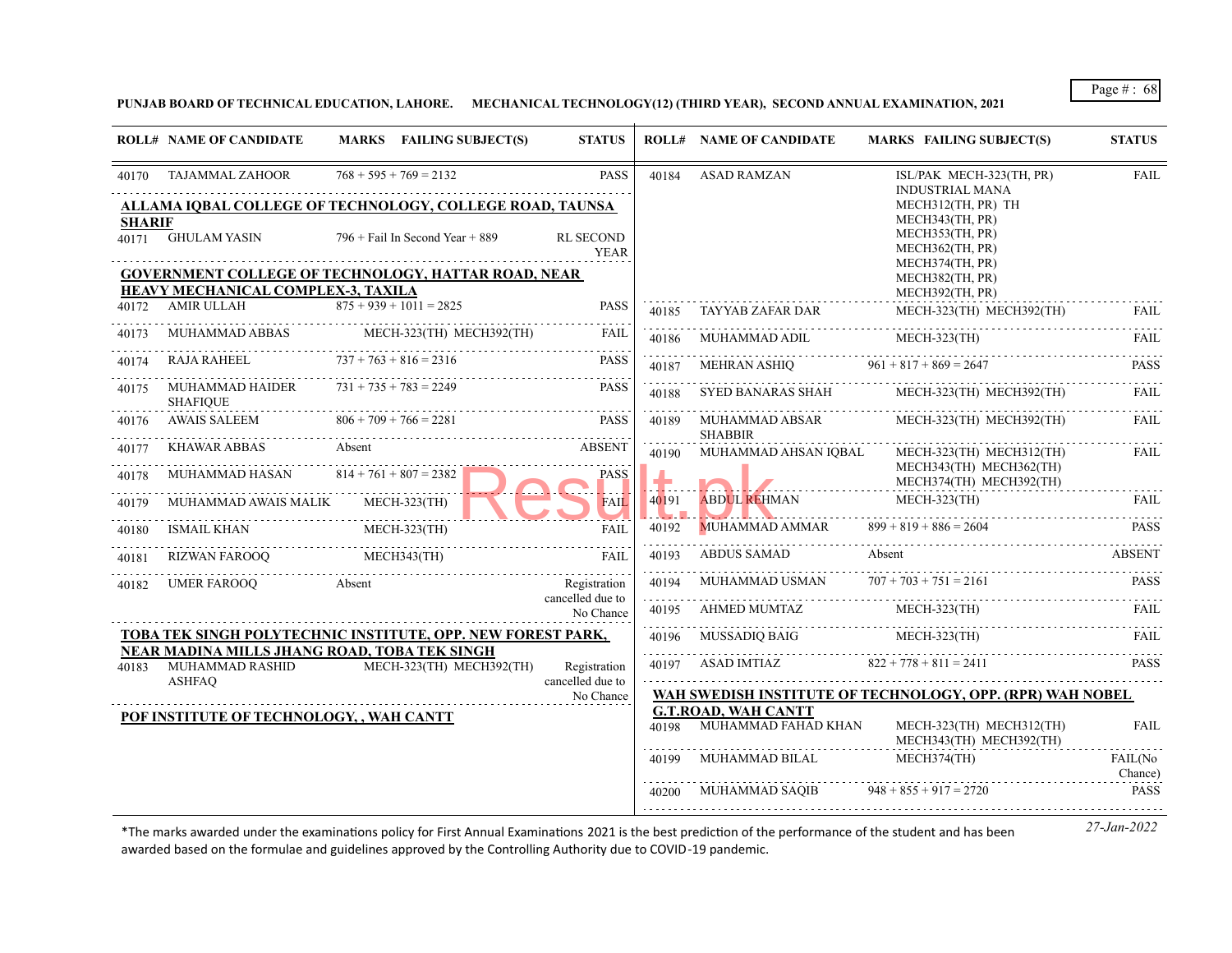**PUNJAB BOARD OF TECHNICAL EDUCATION, LAHORE. MECHANICAL TECHNOLOGY(12) (THIRD YEAR), SECOND ANNUAL EXAMINATION, 2021**

|       | <b>ROLL# NAME OF CANDIDATE</b>                 | MARKS FAILING SUBJECT(S)                            | <b>STATUS</b>                   |            | <b>ROLL# NAME OF CANDIDATE</b>  | <b>MARKS FAILING SUBJECT(S)</b>                    | <b>STATUS</b>                    |
|-------|------------------------------------------------|-----------------------------------------------------|---------------------------------|------------|---------------------------------|----------------------------------------------------|----------------------------------|
| 40201 | <b>SHAZAIB KHAN</b>                            | MECH392(TH)                                         | <b>FAIL</b>                     | 40222      | MUHAMMAD ZUBAIR                 | Absent                                             | <b>ABSENT</b>                    |
|       | MUHAMMAD NOMAN                                 | Fail In First Year $+ 718 + 769$                    | <b>RL FIRST</b><br><b>YEAR</b>  | 40223<br>. | TALHA IRFAN                     | $745 + 680 + 690 = 2115$                           | <b>PASS</b>                      |
| 40203 | SYED DABEER UL HASSAN $808 + 797 + 844 = 2449$ |                                                     | <b>PASS</b>                     | 40224      | MUHAMMAD BILAL                  | MECH-323(TH)                                       | <b>FAIL</b>                      |
|       | MUHAMMAD ZAIN ALI                              | $853 + 741 + 792 = 2386$                            | <b>PASS</b>                     | 40225      | MOHAMMAD AMMER ALI              | MECH-323(TH)                                       | FAIL                             |
| 40205 | MUHAMMAD HASSAN<br>ZAHID                       | $818 + 678 + 724 = 2220$                            | <b>PASS</b>                     | 40226      | <b>FAIZAN JAFFAR</b><br>.       | $742 + 716 + 702 = 2160$                           | <b>PASS</b>                      |
| 40206 | <b>MUHAMMAD SALEEM</b>                         | $990 + 980 + 1060 = 3030$                           | <b>PASS</b>                     | 40227      | AHMER ZAHOOR                    | $MECH-323(TH)$                                     | FAIL.                            |
| 40207 | AWAIS AZHAR                                    | $812 + 767 + 818 = 2397$                            | <b>PASS</b>                     | 40228      | MUHAMMAD MUSYIAB<br><b>BAIG</b> | MECH-323(TH) MECH353(TH)<br>MECH382(TH)            | FAIL                             |
| 40208 | MUHAMMAD SARWAR                                | MECH312(TH) MECH343(TH)                             | <b>FAIL</b>                     | 40229<br>. | <b>TAIMOOR AFZAL</b>            | MECH-323(TH)                                       | <b>FAIL</b>                      |
|       |                                                | MECH362(TH) MECH374(TH)<br>MECH392(TH)              |                                 | 40230      | EHSAN ELLAHI                    | Absent                                             | <b>ABSENT</b>                    |
| 40209 | <b>BABAR BASHIR</b>                            | $MECH-323$ (TH)                                     | <b>FAIL</b>                     | 40231      | <b>MUBASHIR AWAIS</b>           | MECH-323(TH) MECH343(TH)<br>MECH374(TH)            | FAIL                             |
| 40210 | <b>ABDUL HASEEB</b>                            | $837 +$ Fail In Second Year + 768                   | <b>RL SECOND</b><br><b>YEAR</b> | 40232      | <b>ALI HAIDER</b>               | $MECH-323$ (TH)                                    | Registration                     |
|       | <b>UMAR SHAHID</b>                             | <b>MECH-323(TH)</b>                                 | <b>FAIL</b>                     |            |                                 |                                                    | cancelled due to<br>No Chance    |
| 40212 | <b>MUHAMMAD SHOAIB</b>                         | MECH-323(TH) MECH312(TH)<br>MECH343(TH) MECH353(TH) | <b>FAIL</b>                     | 40233      | <b>ABDUL WASEY</b>              | Fail In First Year + $651 + 743$                   | <b>RL FIRST</b><br>YEAR          |
| 40213 | <b>SHAHERYAR KHAN</b>                          | MECH362(TH)<br>MECH-323(TH) MECH343(TH)             | FAIL                            | 40234      | SYED MUHAMMAD HASSAN Absent     |                                                    | Registration<br>cancelled due to |
|       |                                                | MECH362(TH)                                         |                                 | 40235      | MUHAMMAD ARSLAN                 | $860 + 756 + 651 = 2267$                           | No Chance<br><b>PASS</b>         |
|       | MALIK MUZAMMIL                                 | $819 + 785 + 847 = 2451$                            | <b>PASS</b>                     |            |                                 | MECH-323(TH) MECH343(TH)                           |                                  |
| 40215 | EHSANULLAH                                     | Fail In First Year And Second Year + 747 RL SECOND  | <b>YEAR</b>                     | 40236      | SHIRAZ TARIQ                    | MECH353(TH) MECH374(TH) cancelled due to           | Registration                     |
|       | MUHAMMAD FARHAN                                | $771 + 712 + 756 = 2239$                            | <b>PASS</b>                     | 40237      | MUHAMMAD USMAN                  | MECH312(TH)                                        | No Chance<br>Registration        |
| 40217 | <b>SAAD LATIF</b>                              | $820 + 739 + 722 = 2281$                            | <b>PASS</b>                     |            |                                 |                                                    | cancelled due to<br>No Chance    |
|       | MUHAMMAD AWAIS KHAN $816 + 744 + 769 = 2329$   |                                                     | <b>PASS</b>                     | 40238      | <b>FUROAN NASEEM</b>            | Fail In First Year And Second Year + 770 RL SECOND | <b>YEAR</b>                      |
| 40219 | ZAKA UR REHMAN                                 | $MECH-323$ (TH)                                     | <b>FAIL</b>                     | 40239      | USAMA MEHMOOD                   | $835 + 725 + 769 = 2329$                           | <b>PASS</b>                      |
|       | MUHAMMAD QASAM                                 | Absent                                              | <b>ABSENT</b>                   | 40240      | MUHAMMAD YOUNAS                 | Fail In First Year $+706 + 747$                    | RL FIRST                         |
| 40221 | ALI RAZA                                       | Absent                                              | <b>ABSENT</b>                   |            |                                 |                                                    | <b>YEAR</b>                      |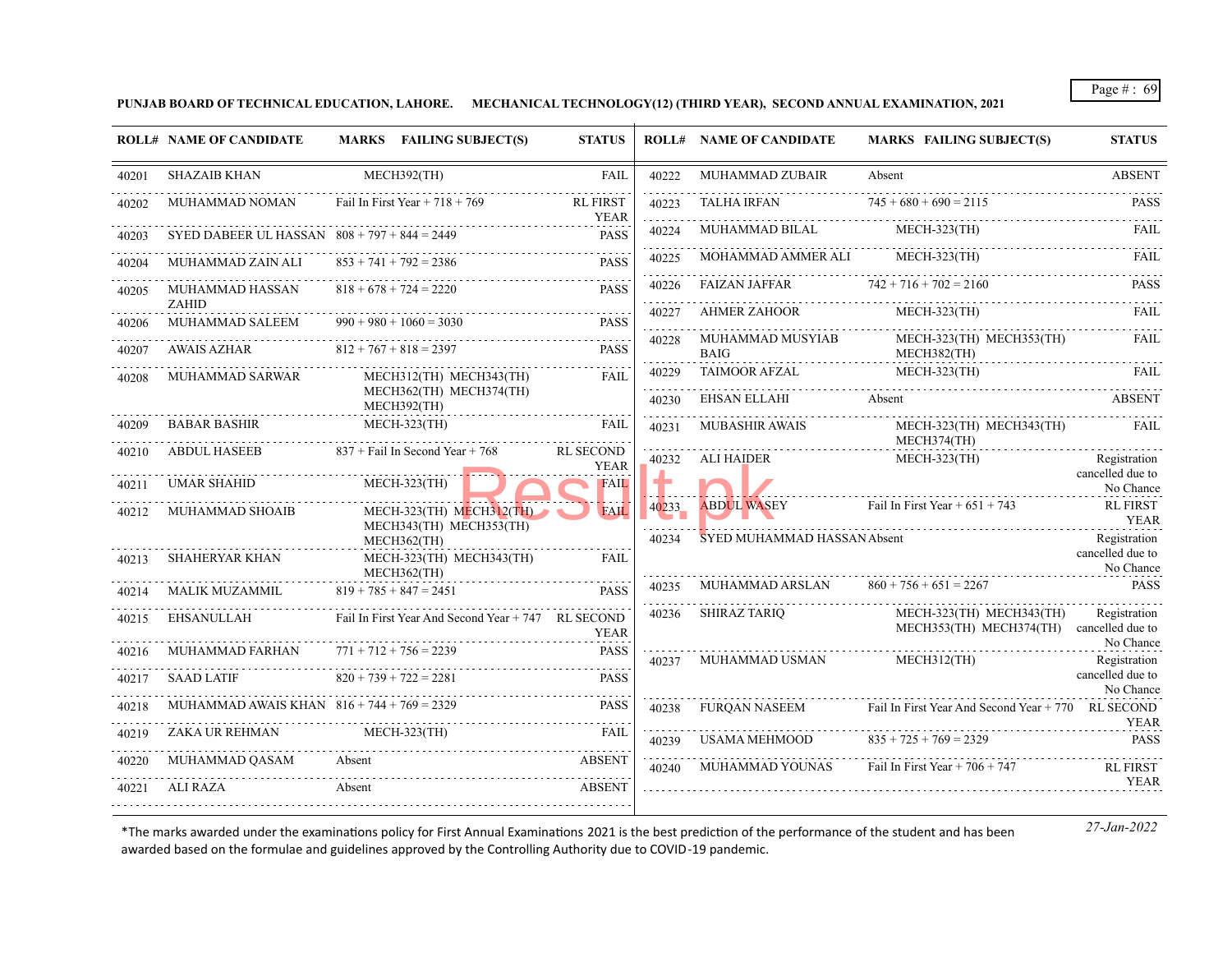Page # : 70 **PUNJAB BOARD OF TECHNICAL EDUCATION, LAHORE. MECHANICAL TECHNOLOGY (POWER) WITH SPECIALIZATION IN AUTO & FARM MACHINERY (2015) (THIRD YEAR), SECOND ANNUAL EXAMINATION, 2021**

|       | <b>ROLL# NAME OF CANDIDATE</b>          | <b>MARKS</b> FAILING SUBJECT(S)                                                          | $\bold{STATUS}$  | <b>ROLL# NAME OF CANDIDATE</b> | <b>MARKS FAILING SUBJECT(S)</b> | $\bold{STATUS}$ |
|-------|-----------------------------------------|------------------------------------------------------------------------------------------|------------------|--------------------------------|---------------------------------|-----------------|
|       |                                         | <b>GOVERNMENT COLLEGE OF TECHNOLOGY, BAGHDAD ROAD,</b>                                   |                  |                                |                                 |                 |
| 40241 | <b>BAHAWALPUR</b><br><b>MOHSIN GULL</b> | AD312(PR) AD343(PR)<br>AD363(PR) AD373(PR)<br>AF302(PR) AF313(PR)<br>AF322(PR) AF334(PR) | <b>FAIL</b>      |                                |                                 |                 |
|       |                                         | <b>GOVERNMENT COLLEGE OF TECHNOLOGY, SAMANABAD, FAISALABAD</b>                           |                  |                                |                                 |                 |
| 40242 | MUHAMMAD ASIM BAJWA                     |                                                                                          | <b>FULL FAIL</b> |                                |                                 |                 |
|       |                                         | Result.pk                                                                                |                  |                                |                                 |                 |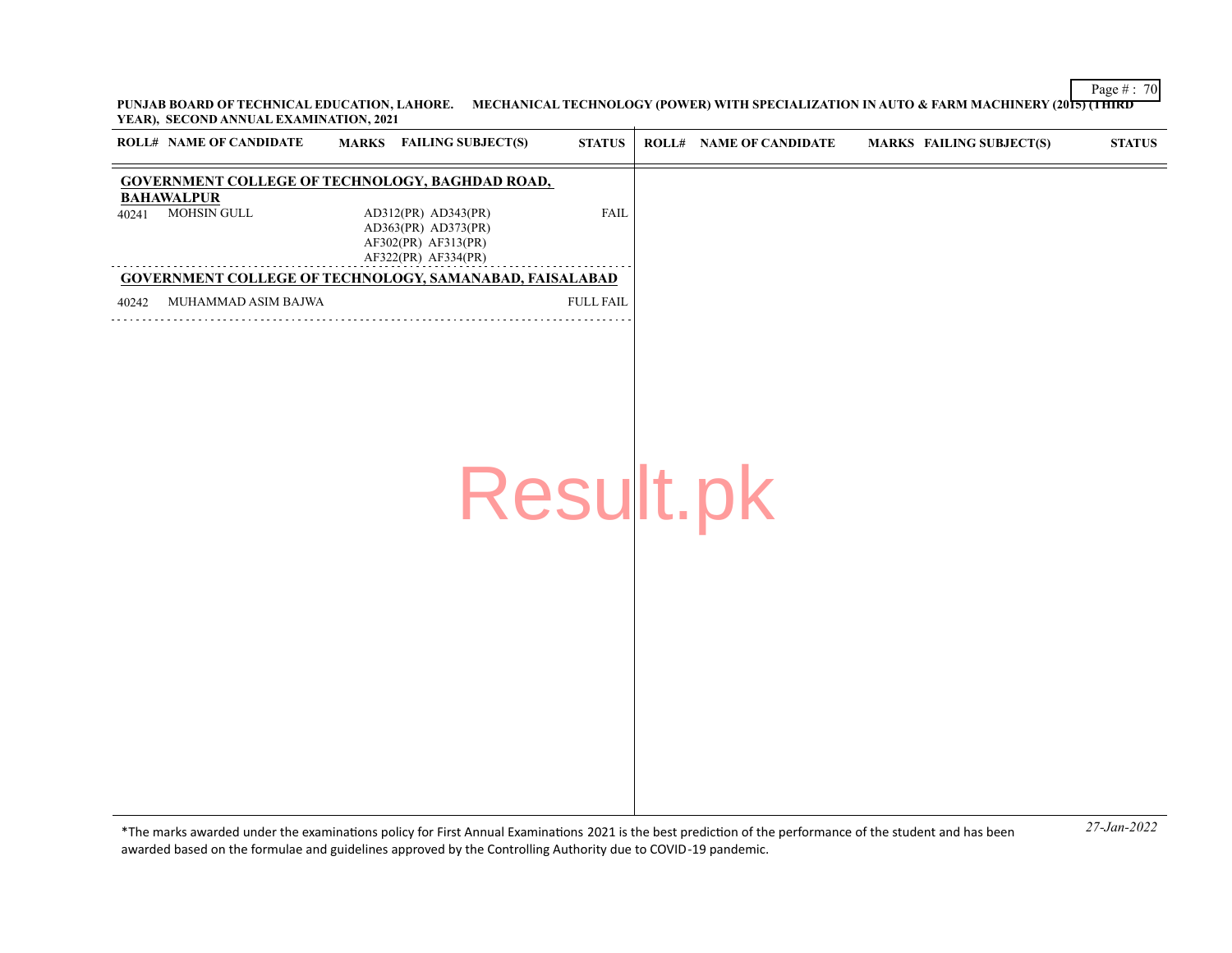**PUNJAB BOARD OF TECHNICAL EDUCATION, LAHORE. MECHANICAL TECHNOLOGY (POWER) WITH SPECIALIZATION IN AUTO MOBILE & DIESEL (2015) (THIRD YEAR), SECOND ANNUAL EXAMINATION, 2021**

|       | <b>ROLL# NAME OF CANDIDATE</b>                | MARKS FAILING SUBJECT(S)                                                                      | <b>STATUS</b>                   |       | <b>ROLL# NAME OF CANDIDATE</b>                                   | <b>MARKS FAILING SUBJECT(S)</b>                                                       | <b>STATUS</b>   |
|-------|-----------------------------------------------|-----------------------------------------------------------------------------------------------|---------------------------------|-------|------------------------------------------------------------------|---------------------------------------------------------------------------------------|-----------------|
|       |                                               | <b>GOVT. COLLEGE OF TECHNOLOGY, FATEH JANG ROAD, ATTOCK</b>                                   |                                 | 40257 | SYED ALI HASNAIN SHAH $809 + 770 + 778 = 2357$<br><b>BUKHARI</b> |                                                                                       | <b>PASS</b>     |
| 40243 | <b>SHAHBAZ MALIK</b>                          | $689 + 712 + 715 = 2116$                                                                      | <b>PASS</b>                     | 40258 | WAHAJ KHAN                                                       | $678 + 801 + 799 = 2278$                                                              | PASS            |
| 40244 | YAWAR KHAN                                    | $716 + 721 + 717 = 2154$                                                                      | <b>PASS</b>                     | 40259 | WAJAHAT ALI KAMRAN                                               | AD324(TH) AD343(TH)<br>AD383(TH) ISL/PAK                                              | FAIL            |
|       | <b>TALAGANG ROAD, CHAKWAL</b>                 | <b>GOVERNMENT COLLEGE OF TECHNOLOGY, THOA BAHADER,</b>                                        |                                 | 40260 |                                                                  | SAGHAR HUSSNAIN ZIA Fail In First Year $+689 + 684$                                   | <b>RL FIRST</b> |
| 40245 | <b>FAHEEM ABBAS</b>                           | $695 +$ Fail In Second Year + 782                                                             | <b>RL SECOND</b><br><b>YEAR</b> |       |                                                                  | <b>GOVERNMENT COLLEGE OF TECHNOLOGY, PARIS ROAD, SIALKOT</b>                          | YEAR            |
| 40246 | MUJEEB SULTAN                                 | $AD343$ (TH)                                                                                  | FAIL                            | 40261 | <b>FAIZAN AHMAD</b>                                              | $AD302$ (TH, PR) $AD312$ (TH, PR)                                                     | <b>FAIL</b>     |
| 40247 | MUHAMMAD ATIF                                 | $720 + 669 + 844 = 2233$                                                                      | <b>PASS</b>                     |       |                                                                  | $AD324(PR)$ $AD343(TH, PR)$<br>$AD363(PR)$ $AD373(TH, PR)$<br>AD383(TH, PR) MT392(PR) |                 |
| 40248 | MUHAMMAD AMIN<br><b>SHEHZAD</b>               | Fail In First Year And Second Year + 710 RL SECOND                                            | <b>YEAR</b>                     | 40262 | AMAN ULLAH                                                       | $719 + 717 + 801 = 2237$                                                              | <b>PASS</b>     |
|       |                                               | <b>GOVERNMENT SWEDISH PAKISTANI COLLEGE OF TECHNOLOGY,</b>                                    |                                 | 40263 | NOUMAN AMJAD                                                     | $759 + 805 + 706 = 2270$                                                              | <b>PASS</b>     |
| 40249 | REHMAN SHAHEED ROAD, GUJRAT<br>HAROON ALI     | $761 + 826 + 832 = 2419$                                                                      | <b>PASS</b>                     |       |                                                                  |                                                                                       |                 |
| 40335 | <b>SECTOR 1/12, ISLAMABAD</b><br>IMTIAZ AHMAD | <b>CONSTRUCTION TECHNOLOGY TRAINING INSTITUTE, P.O. BOX #145.</b><br>$689 + 787 + 745 = 2221$ |                                 |       |                                                                  |                                                                                       |                 |
|       |                                               | <b>GOVERNMENT COLLEGE OF TECHNOLOGY, RAILWAY ROAD, LAHORE</b>                                 |                                 |       |                                                                  |                                                                                       |                 |
| 40250 | MUHAMMAD AMIR HASSAN                          | AD324(PR, SE)                                                                                 | <b>FAIL</b>                     |       |                                                                  |                                                                                       |                 |
| 40251 | MUHAMMAD USMAN                                | $714 + 815 + 823 = 2352$                                                                      | <b>PASS</b>                     |       |                                                                  |                                                                                       |                 |
| 40252 | MUHAMMAD ARSAL ABBAS $671 + 713 + 723 = 2107$ |                                                                                               | <b>PASS</b>                     |       |                                                                  |                                                                                       |                 |
| 40253 | ANIL GILL                                     | Fail In First Year $+679 + 694$                                                               | <b>RL FIRST</b><br>YEAR         |       |                                                                  |                                                                                       |                 |
| 40254 | JUNAID RANA MUMTAZ $705 + 791 + 801 = 2297$   |                                                                                               | <b>PASS</b>                     |       |                                                                  |                                                                                       |                 |
| 40255 | MUHAMMAD FAHAD                                | $659 + 792 + 808 = 2259$                                                                      | <b>PASS</b>                     |       |                                                                  |                                                                                       |                 |
| 40256 | .<br>NOUMAN ALI                               | $740 + 759 + 759 = 2258$                                                                      | <b>PASS</b>                     |       |                                                                  |                                                                                       |                 |
|       | <b>NEAR SHAMSABAD, RAWALPINDI</b>             | <b>GOVERNMENT COLLEGE OF TECHNOLOGY, FAROOQ-E-AZAM ROAD</b>                                   |                                 |       |                                                                  |                                                                                       |                 |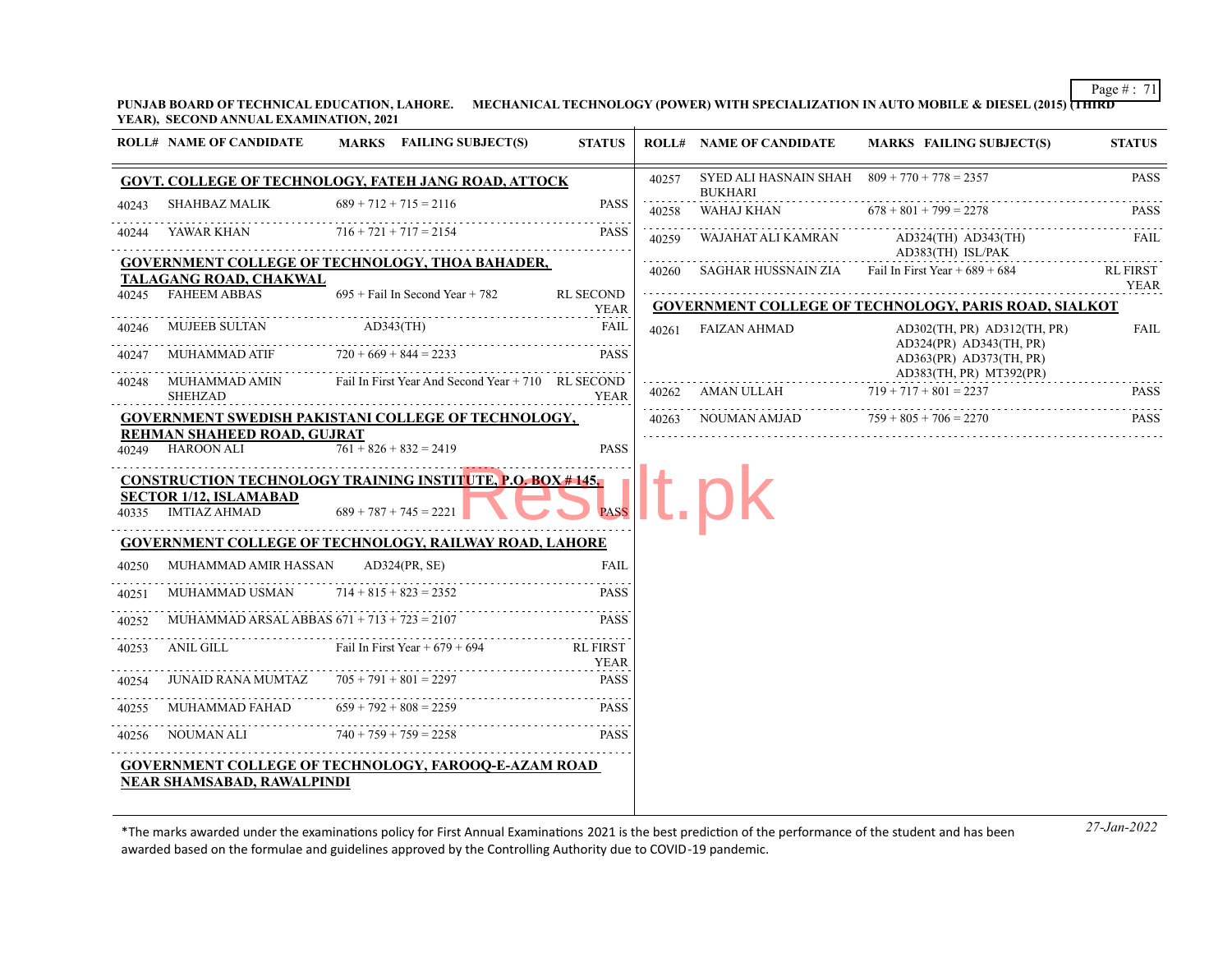Page # : 72 **PUNJAB BOARD OF TECHNICAL EDUCATION, LAHORE. MECHANICAL TECHNOLOGY (PRODUCTION) WITH SPECIALIZATION IN METALLURGY AND WELDING(15) (THIRD YEAR), SECOND ANNUAL EXAMINATION, 2021**  $\mathbf{r}$ 

| ROLL# NAME OF CANDIDATE                                                                                                                      | <b>MARKS</b> FAILING SUBJECT(S) | $\bold{STATUS}$ | <b>ROLL# NAME OF CANDIDATE</b> | <b>MARKS FAILING SUBJECT(S)</b> | <b>STATUS</b> |
|----------------------------------------------------------------------------------------------------------------------------------------------|---------------------------------|-----------------|--------------------------------|---------------------------------|---------------|
| GOVERNMENT SWEDISH PAKISTANI COLLEGE OF TECHNOLOGY,<br>REHMAN SHAHEED ROAD, GUJRAT<br>AHTISHAM AHMAD NAVEED695 + $727 + 691 = 2113$<br>40264 |                                 | PASS            |                                |                                 |               |
|                                                                                                                                              |                                 |                 |                                |                                 |               |
|                                                                                                                                              |                                 |                 |                                |                                 |               |
|                                                                                                                                              |                                 |                 |                                |                                 |               |
|                                                                                                                                              |                                 |                 |                                |                                 |               |
|                                                                                                                                              |                                 | Result.pk       |                                |                                 |               |
|                                                                                                                                              |                                 |                 |                                |                                 |               |
|                                                                                                                                              |                                 |                 |                                |                                 |               |
|                                                                                                                                              |                                 |                 |                                |                                 |               |
|                                                                                                                                              |                                 |                 |                                |                                 |               |
|                                                                                                                                              |                                 |                 |                                |                                 |               |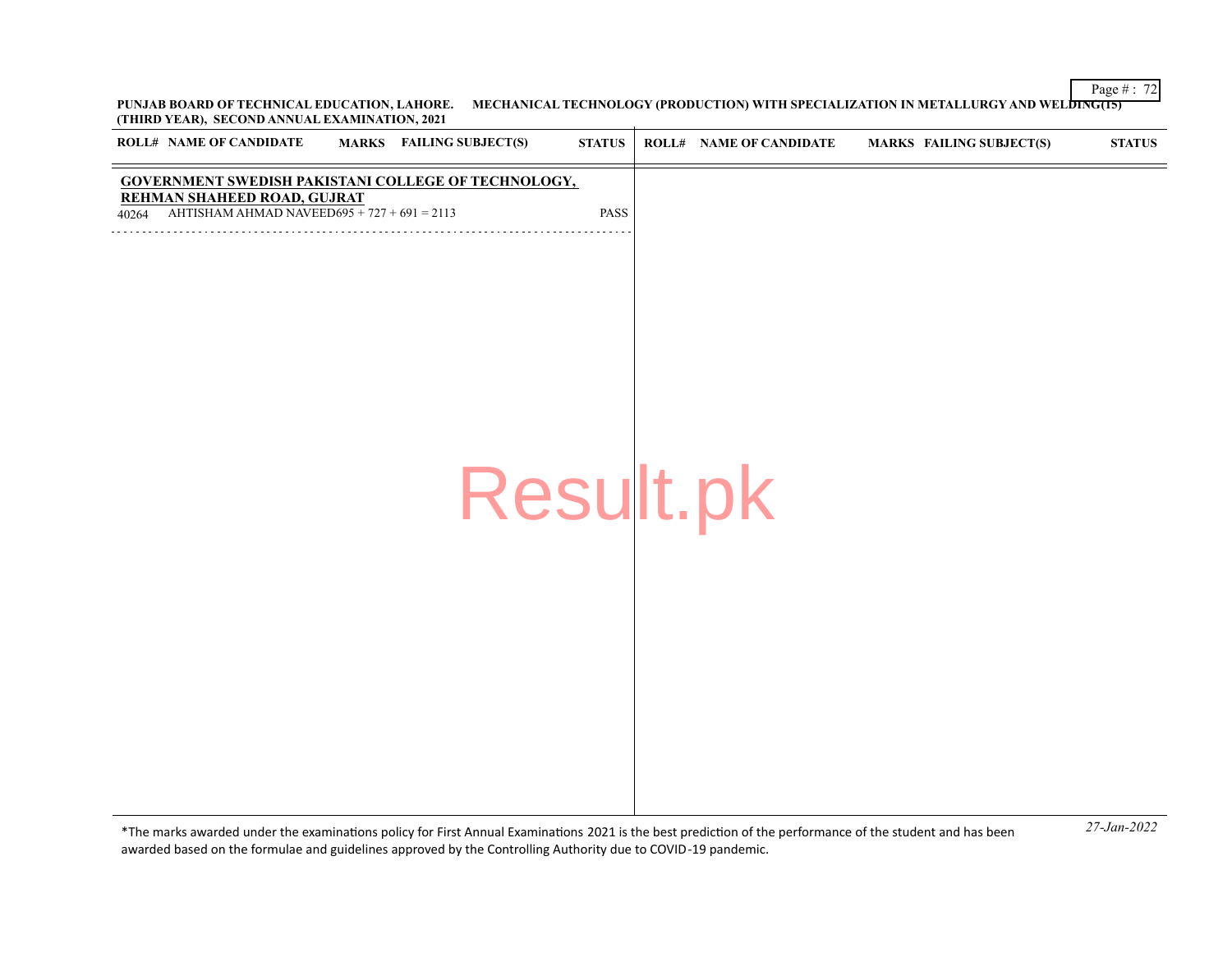Page # : 73 **PUNJAB BOARD OF TECHNICAL EDUCATION, LAHORE. MECHANICAL TECHNOLOGY (WITH SPECIALIZATION IN CONSTRUCTION MACHINERY TECHNOLOGY)(12) (THIRD YEAR), SECOND ANNUAL EXAMINATION, 2021**

| <b>ROLL# NAME OF CANDIDATE</b>                                    | <b>MARKS</b> FAILING SUBJECT(S)                    | <b>STATUS</b> | <b>ROLL# NAME OF CANDIDATE</b> | <b>MARKS FAILING SUBJECT(S)</b> | <b>STATUS</b> |
|-------------------------------------------------------------------|----------------------------------------------------|---------------|--------------------------------|---------------------------------|---------------|
| <b>CONSTRUCTION TECHNOLOGY TRAINING INSTITUTE, P.O. BOX #145,</b> |                                                    |               |                                |                                 |               |
| <b>SECTOR 1/12, ISLAMABAD</b><br><b>AMEER ZEB</b><br>40265        | Fail In First Year And Second Year + 768 RL SECOND | <b>YEAR</b>   |                                |                                 |               |
|                                                                   |                                                    |               |                                |                                 |               |
|                                                                   |                                                    |               |                                |                                 |               |
|                                                                   |                                                    |               |                                |                                 |               |
|                                                                   |                                                    |               |                                |                                 |               |
|                                                                   |                                                    |               |                                |                                 |               |
|                                                                   |                                                    |               |                                |                                 |               |
|                                                                   |                                                    |               |                                |                                 |               |
|                                                                   | Result.pk                                          |               |                                |                                 |               |
|                                                                   |                                                    |               |                                |                                 |               |
|                                                                   |                                                    |               |                                |                                 |               |
|                                                                   |                                                    |               |                                |                                 |               |
|                                                                   |                                                    |               |                                |                                 |               |
|                                                                   |                                                    |               |                                |                                 |               |
|                                                                   |                                                    |               |                                |                                 |               |
|                                                                   |                                                    |               |                                |                                 |               |
|                                                                   |                                                    |               |                                |                                 |               |
|                                                                   |                                                    |               |                                |                                 |               |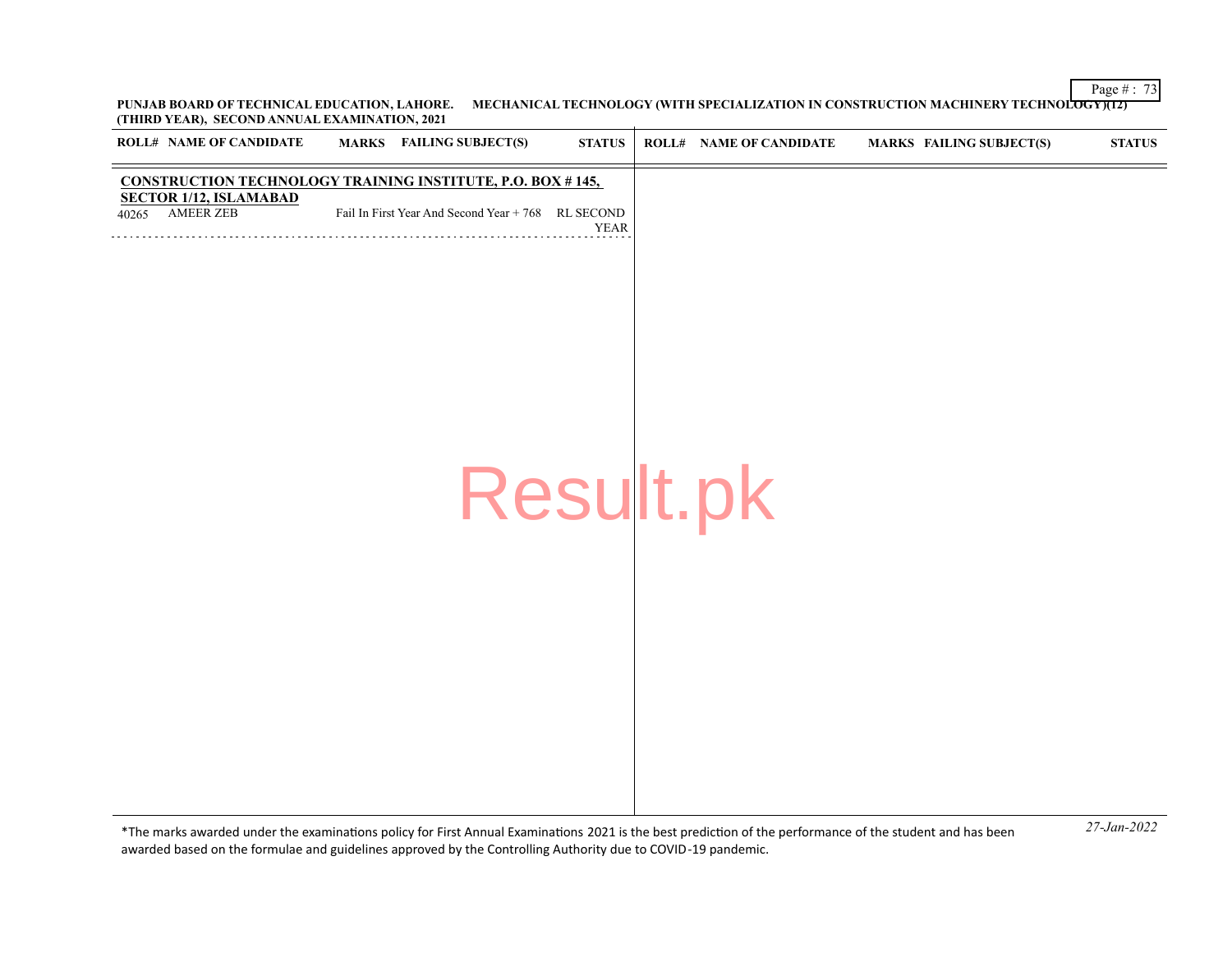Page # : 74 **PUNJAB BOARD OF TECHNICAL EDUCATION, LAHORE. MECHANICAL TECHNOLOGY WITH SPECIALIZATION IN DIES & MOULD TECHNOLOGY (13) (THIRD YEAR), SECOND ANNUAL EXAMINATION, 2021**

|       | <b>ROLL# NAME OF CANDIDATE</b>                 | <b>MARKS</b> FAILING SUBJECT(S)                       | <b>STATUS</b> | <b>ROLL# NAME OF CANDIDATE</b> | <b>MARKS FAILING SUBJECT(S)</b> | <b>STATUS</b> |
|-------|------------------------------------------------|-------------------------------------------------------|---------------|--------------------------------|---------------------------------|---------------|
|       | <b>COMPLEX (CAMPUS) FEROZEPUR ROAD, LAHORE</b> | PRECISION SYSTEMS TRAINING CENTRE, PCSIR LABORATORIES |               |                                |                                 |               |
| 40266 | RANA AKIF AKMAL                                | MECH343(TH)                                           | <b>FAIL</b>   |                                |                                 |               |
| 40267 | <b>ALI AKBAR</b>                               | $595 + 736 + 733 = 2064$                              | PASS          |                                |                                 |               |
| 40268 | MAHAD ALI                                      | $640 + 741 + 731 = 2112$                              | <b>PASS</b>   |                                |                                 |               |
|       |                                                | Result.pk                                             |               |                                |                                 |               |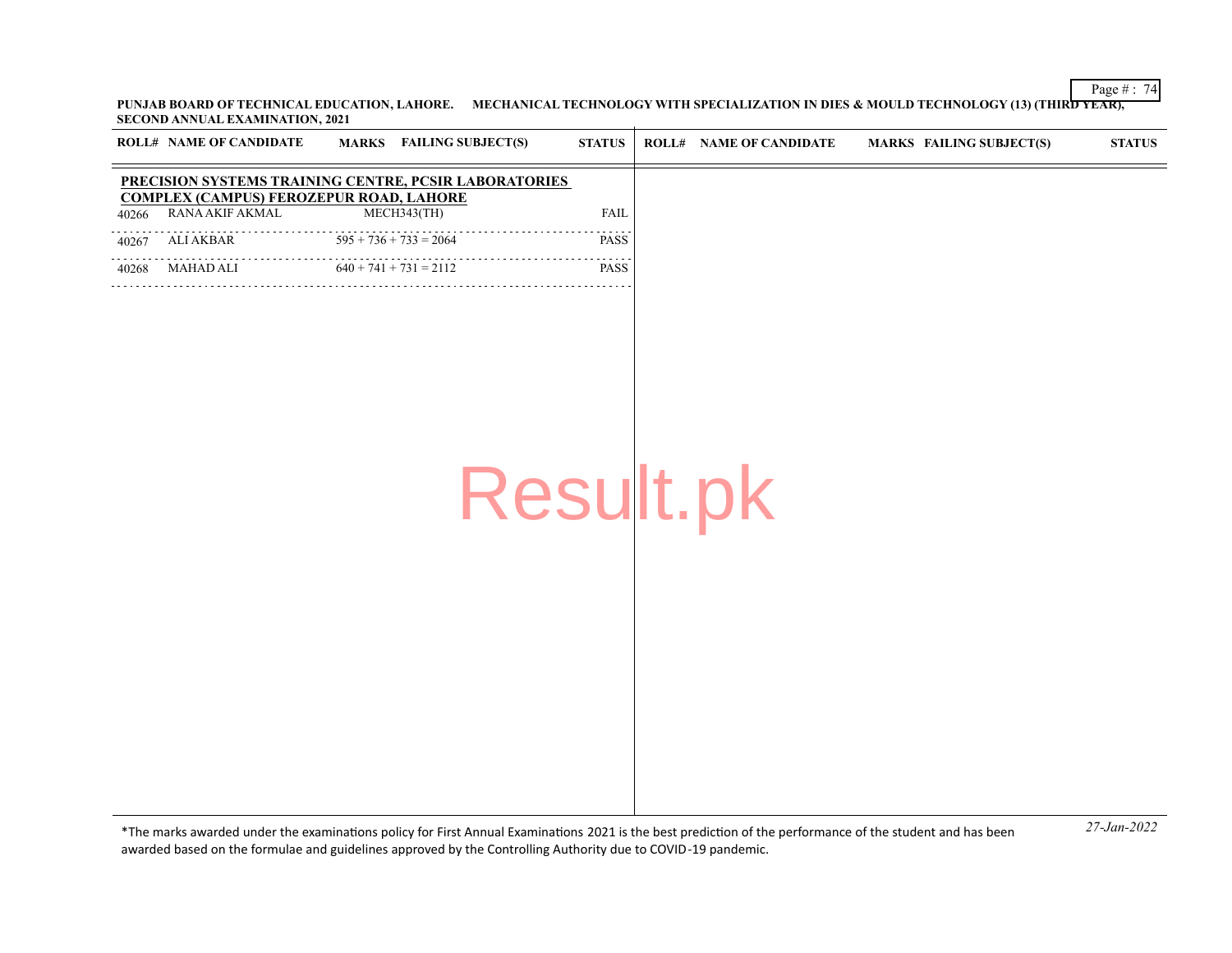Page # : 75

**PUNJAB BOARD OF TECHNICAL EDUCATION, LAHORE. MECHANICAL TECHNOLOGY WITH SPECIALIZATION IN HEAT VENTILATION AIR CONDITIONING & REFRIGERATION TECHNOLOGY (2014) (THIRD YEAR), SECOND ANNUAL EXAMINATION, 2021**

| <b>ROLL# NAME OF CANDIDATE</b>                            | MARKS FAILING SUBJECT(S)                                                                                                                | <b>STATUS</b>                                 | <b>ROLL# NAME OF CANDIDATE</b> | <b>MARKS FAILING SUBJECT(S)</b> | <b>STATUS</b> |
|-----------------------------------------------------------|-----------------------------------------------------------------------------------------------------------------------------------------|-----------------------------------------------|--------------------------------|---------------------------------|---------------|
|                                                           | <b>GOVERNMENT COLLEGE OF TECHNOLOGY, CHAK DAULAT, JHELUM</b>                                                                            |                                               |                                |                                 |               |
| MUHAMMAD ALI AHSAN<br>40269                               | TH TH                                                                                                                                   | <b>FAIL</b>                                   |                                |                                 |               |
| MUHAMMAD ISMAIL<br>40270<br><b>QAISER</b>                 | TH HVAC334(TH)                                                                                                                          | <b>FAIL</b>                                   |                                |                                 |               |
| RIZWAN ULLAH AKBAR<br>40271                               | Absent                                                                                                                                  | Registration<br>cancelled due to<br>No Chance |                                |                                 |               |
|                                                           | <b>GOVERNMENT COLLEGE OF TECHNOLOGY, RAILWAY ROAD, LAHORE</b>                                                                           |                                               |                                |                                 |               |
| MUHAMMAD ASIM<br>40272                                    | $642 + 687 + 678 = 2007$                                                                                                                | <b>PASS</b>                                   |                                |                                 |               |
| HUSSNAIN AKRAM<br>40273                                   | $664 + 689 + 676 = 2029$                                                                                                                | <b>PASS</b>                                   |                                |                                 |               |
| <b>NEAR SHAMSABAD, RAWALPINDI</b><br>40274<br><b>SHAH</b> | <b>GOVERNMENT COLLEGE OF TECHNOLOGY, FAROOQ-E-AZAM ROAD</b><br>SYED MUBASHIR HUSSAIN Fail In First Year And Second Year + 705 RL SECOND | <b>YEAR</b><br>Result.pk                      |                                |                                 |               |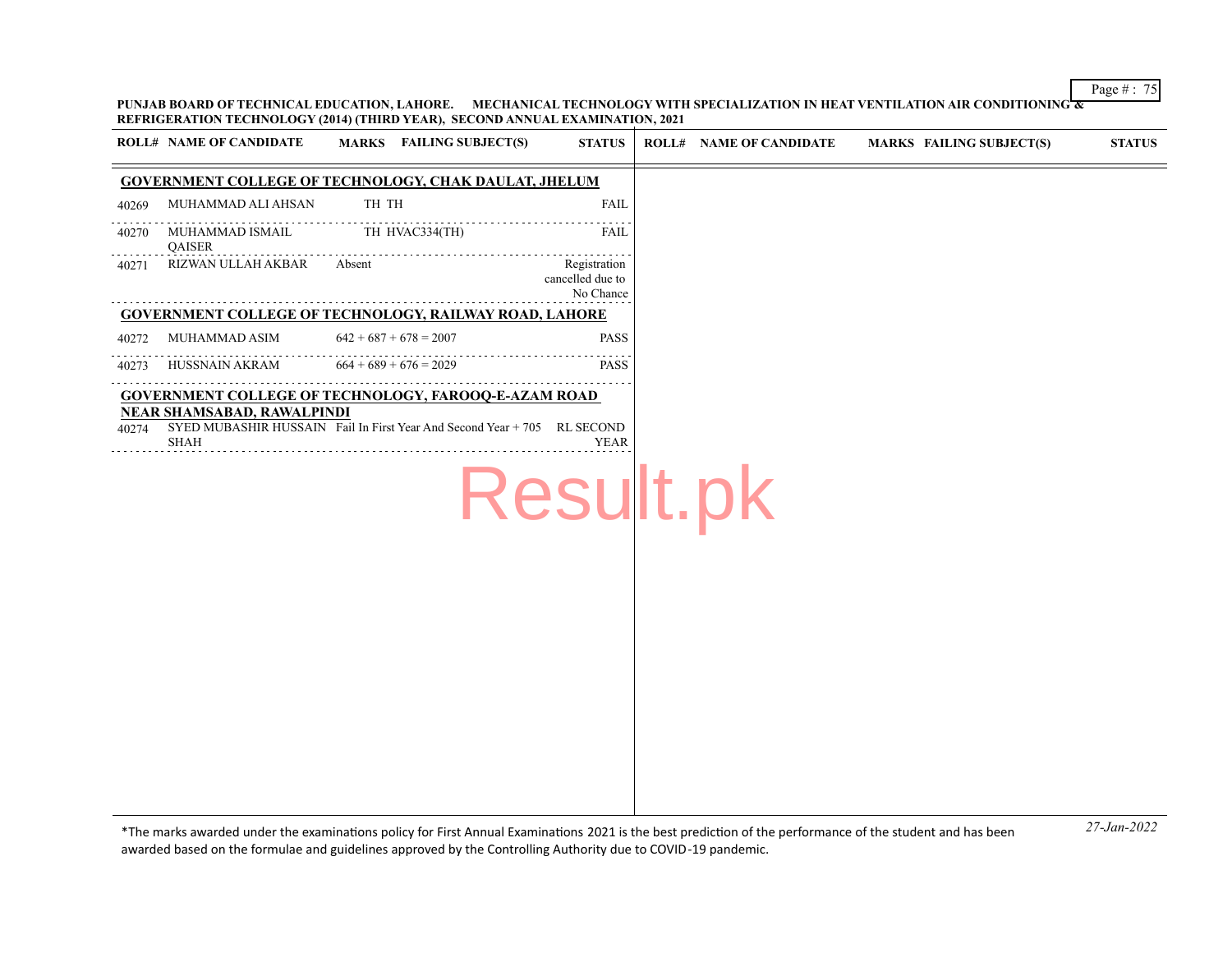**PUNJAB BOARD OF TECHNICAL EDUCATION, LAHORE. MECHANICAL TECHNOLOGY WITH SPECIALIZATION IN PRECISION MECHANICAL & INSTRUMENT TECHNOLOGY (THIRD YEAR), SECOND ANNUAL EXAMINATION, 2021**

|       | <b>ROLL# NAME OF CANDIDATE</b>                                     |        | MARKS FAILING SUBJECT(S)                              | <b>STATUS</b> | <b>ROLL# NAME OF CANDIDATE</b> | <b>MARKS FAILING SUBJECT(S)</b> | <b>STATUS</b> |
|-------|--------------------------------------------------------------------|--------|-------------------------------------------------------|---------------|--------------------------------|---------------------------------|---------------|
|       |                                                                    |        | PRECISION SYSTEMS TRAINING CENTRE, PCSIR LABORATORIES |               |                                |                                 |               |
| 40275 | <b>COMPLEX (CAMPUS) FEROZEPUR ROAD, LAHORE</b><br><b>HAMZA ALI</b> |        | MECH-323(TH) MECH343(TH)<br>MECH362(TH)               | <b>FAIL</b>   |                                |                                 |               |
| 40276 | HAMZA ABID                                                         | Absent |                                                       | <b>ABSENT</b> |                                |                                 |               |
|       |                                                                    |        |                                                       |               |                                |                                 |               |
|       |                                                                    |        |                                                       |               |                                |                                 |               |
|       |                                                                    |        |                                                       |               |                                |                                 |               |
|       |                                                                    |        |                                                       |               |                                |                                 |               |
|       |                                                                    |        |                                                       |               |                                |                                 |               |
|       |                                                                    |        |                                                       |               |                                |                                 |               |
|       |                                                                    |        |                                                       |               |                                |                                 |               |
|       |                                                                    |        | Result.pk                                             |               |                                |                                 |               |
|       |                                                                    |        |                                                       |               |                                |                                 |               |
|       |                                                                    |        |                                                       |               |                                |                                 |               |
|       |                                                                    |        |                                                       |               |                                |                                 |               |
|       |                                                                    |        |                                                       |               |                                |                                 |               |
|       |                                                                    |        |                                                       |               |                                |                                 |               |
|       |                                                                    |        |                                                       |               |                                |                                 |               |
|       |                                                                    |        |                                                       |               |                                |                                 |               |
|       |                                                                    |        |                                                       |               |                                |                                 |               |
|       |                                                                    |        |                                                       |               |                                |                                 |               |

*27-Jan-2022* \*The marks awarded under the examinatons policy for First Annual Examinatons 2021 is the best predicton of the performance of the student and has been awarded based on the formulae and guidelines approved by the Controlling Authority due to COVID-19 pandemic.

Page # : 76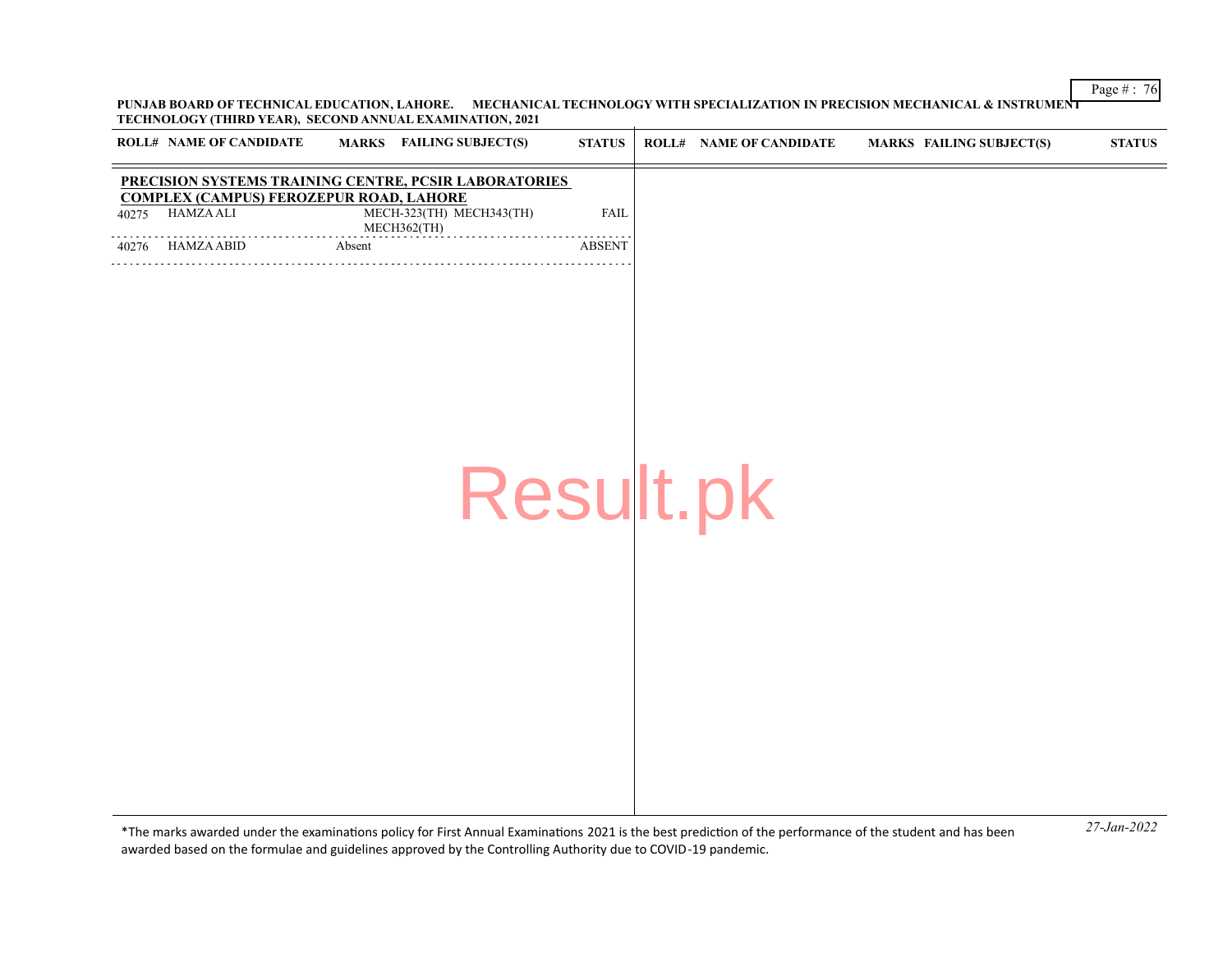## **PUNJAB BOARD OF TECHNICAL EDUCATION, LAHORE. MECHATRONICS TECHNOLOGY (2015) (THIRD YEAR), SECOND ANNUAL EXAMINATION, 2021**

| <b>GOVERNMENT COLLEGE OF TECHNOLOGY, THOA BAHADER,</b><br>TALAGANG ROAD, CHAKWAL<br><b>SHEHRYAR</b><br>$798 + 784 + 780 = 2362$<br>PASS<br>40277<br>$744 + 822 + 824 = 2390$<br>MUHAMMAD SAFEER<br><b>PASS</b><br>40278<br><b>GOVERNMENT COLLEGE OF TECHNOLOGY, HATTAR ROAD, NEAR</b><br><b>HEAVY MECHANICAL COMPLEX-3, TAXILA</b><br>$894 + 770 + 777 = 2441$<br>40279 SAAD<br><b>PASS</b><br>Result.pk | <b>ROLL# NAME OF CANDIDATE</b> | <b>MARKS</b> FAILING SUBJECT(S) | <b>STATUS</b> | <b>ROLL# NAME OF CANDIDATE</b> | <b>MARKS FAILING SUBJECT(S)</b> | <b>STATUS</b> |
|----------------------------------------------------------------------------------------------------------------------------------------------------------------------------------------------------------------------------------------------------------------------------------------------------------------------------------------------------------------------------------------------------------|--------------------------------|---------------------------------|---------------|--------------------------------|---------------------------------|---------------|
|                                                                                                                                                                                                                                                                                                                                                                                                          |                                |                                 |               |                                |                                 |               |
|                                                                                                                                                                                                                                                                                                                                                                                                          |                                |                                 |               |                                |                                 |               |
|                                                                                                                                                                                                                                                                                                                                                                                                          |                                |                                 |               |                                |                                 |               |
|                                                                                                                                                                                                                                                                                                                                                                                                          |                                |                                 |               |                                |                                 |               |
|                                                                                                                                                                                                                                                                                                                                                                                                          |                                |                                 |               |                                |                                 |               |
|                                                                                                                                                                                                                                                                                                                                                                                                          |                                |                                 |               |                                |                                 |               |
|                                                                                                                                                                                                                                                                                                                                                                                                          |                                |                                 |               |                                |                                 |               |
|                                                                                                                                                                                                                                                                                                                                                                                                          |                                |                                 |               |                                |                                 |               |
|                                                                                                                                                                                                                                                                                                                                                                                                          |                                |                                 |               |                                |                                 |               |
|                                                                                                                                                                                                                                                                                                                                                                                                          |                                |                                 |               |                                |                                 |               |

*27-Jan-2022* \*The marks awarded under the examinatons policy for First Annual Examinatons 2021 is the best predicton of the performance of the student and has been awarded based on the formulae and guidelines approved by the Controlling Authority due to COVID-19 pandemic.

Page # : 77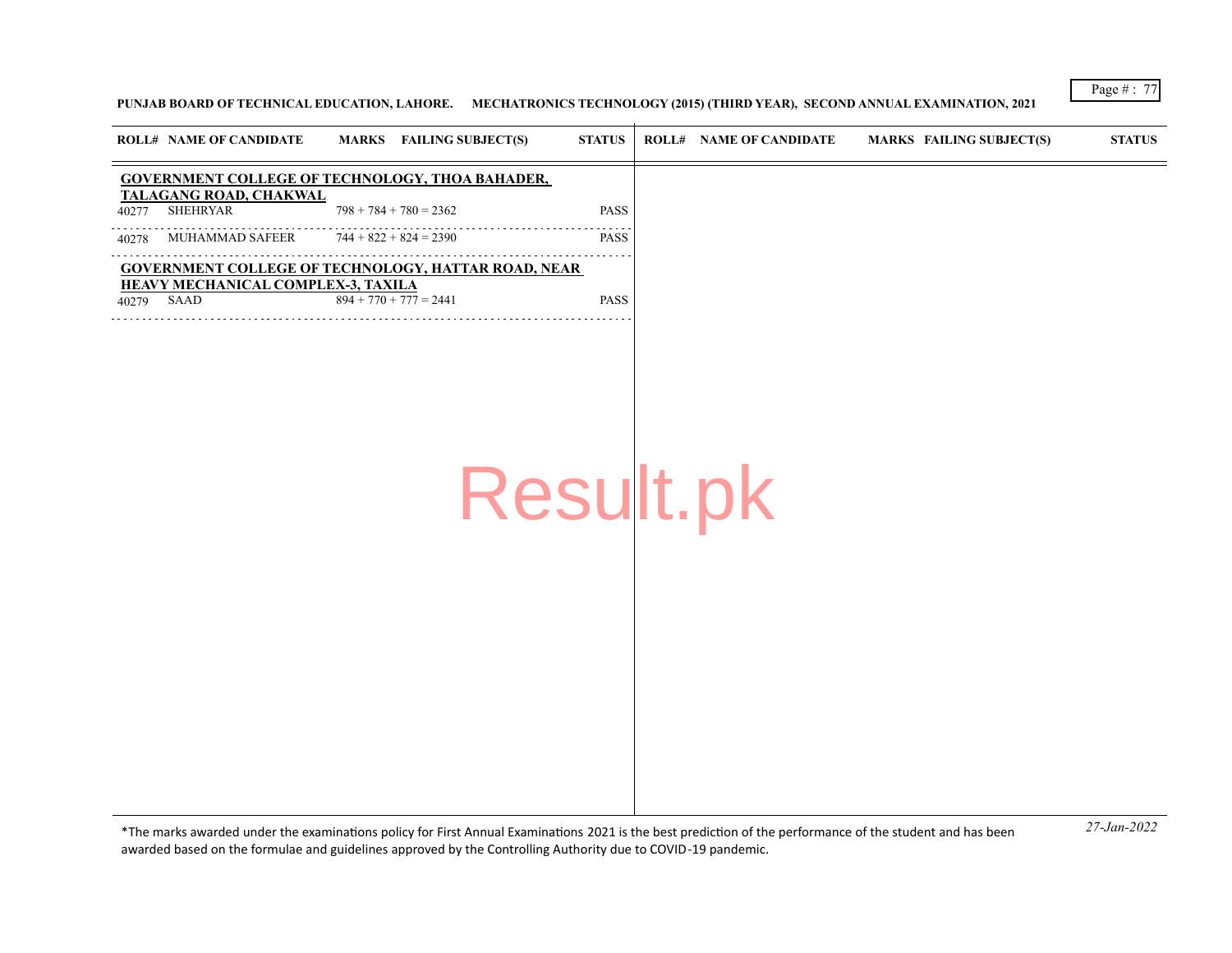## **PUNJAB BOARD OF TECHNICAL EDUCATION, LAHORE. PETROLEUM TECHNOLOGY(16) (THIRD YEAR), SECOND ANNUAL EXAMINATION, 2021**

|       | <b>ROLL# NAME OF CANDIDATE</b>                 | MARKS FAILING SUBJECT(S)                               | $\bold{STATUS}$ | <b>ROLL# NAME OF CANDIDATE</b> | MARKS FAILING SUBJECT(S) | <b>STATUS</b> |
|-------|------------------------------------------------|--------------------------------------------------------|-----------------|--------------------------------|--------------------------|---------------|
|       |                                                | <b>GOVERNMENT COLLEGE OF TECHNOLOGY, THOA BAHADER,</b> |                 |                                |                          |               |
| 40280 | TALAGANG ROAD, CHAKWAL<br>MUHAMMAD ADEEL ZAFAR | PET383(TH) PET373(TH)                                  | <b>FAIL</b>     |                                |                          |               |
| 40281 | RAHAT GHOURI                                   | ISL/PAK PET343(TH)<br>.                                | <b>FAIL</b>     |                                |                          |               |
|       |                                                |                                                        |                 |                                |                          |               |
|       |                                                |                                                        |                 |                                |                          |               |
|       |                                                |                                                        |                 |                                |                          |               |
|       |                                                |                                                        |                 |                                |                          |               |
|       |                                                |                                                        |                 |                                |                          |               |
|       |                                                |                                                        |                 |                                |                          |               |
|       |                                                |                                                        |                 |                                |                          |               |
|       |                                                |                                                        |                 | Result.pk                      |                          |               |
|       |                                                |                                                        |                 |                                |                          |               |
|       |                                                |                                                        |                 |                                |                          |               |
|       |                                                |                                                        |                 |                                |                          |               |
|       |                                                |                                                        |                 |                                |                          |               |
|       |                                                |                                                        |                 |                                |                          |               |
|       |                                                |                                                        |                 |                                |                          |               |
|       |                                                |                                                        |                 |                                |                          |               |
|       |                                                |                                                        |                 |                                |                          |               |
|       |                                                |                                                        |                 |                                |                          |               |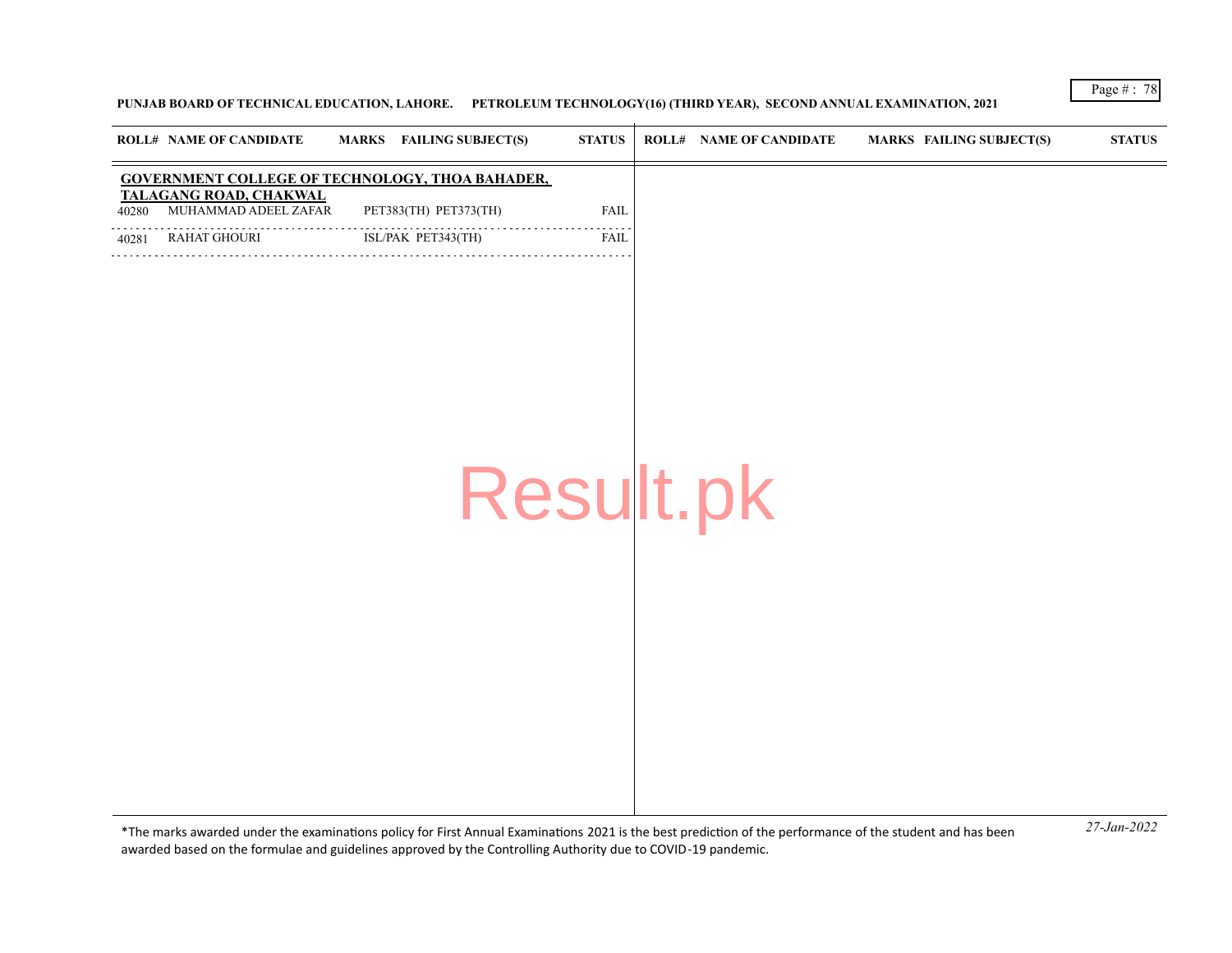Page # : 79

**PUNJAB BOARD OF TECHNICAL EDUCATION, LAHORE. PRINTING AND GRAPHIC ARTS TECHNOLOGY(15) (THIRD YEAR), SECOND ANNUAL EXAMINATION, 2021**

| <b>ROLL# NAME OF CANDIDATE</b>                                                                     | <b>MARKS</b> FAILING SUBJECT(S)                          | <b>STATUS</b>                                 | <b>ROLL# NAME OF CANDIDATE</b> | <b>MARKS FAILING SUBJECT(S)</b> | <b>STATUS</b> |
|----------------------------------------------------------------------------------------------------|----------------------------------------------------------|-----------------------------------------------|--------------------------------|---------------------------------|---------------|
| <b>GRAPHIC ARTS, ALLAMA IQBAL TOWN, LAHORE</b><br>MUHAMMAD TAYYAB ALI Fail In Second Year<br>40282 | <b>GOVERNMENT COLLEGE OF TECHNOLOGY FOR PRINTING AND</b> | Registration<br>cancelled due to<br>No Chance |                                |                                 |               |
|                                                                                                    |                                                          | Result.pk                                     |                                |                                 |               |
|                                                                                                    |                                                          |                                               |                                |                                 |               |
|                                                                                                    |                                                          |                                               |                                |                                 |               |